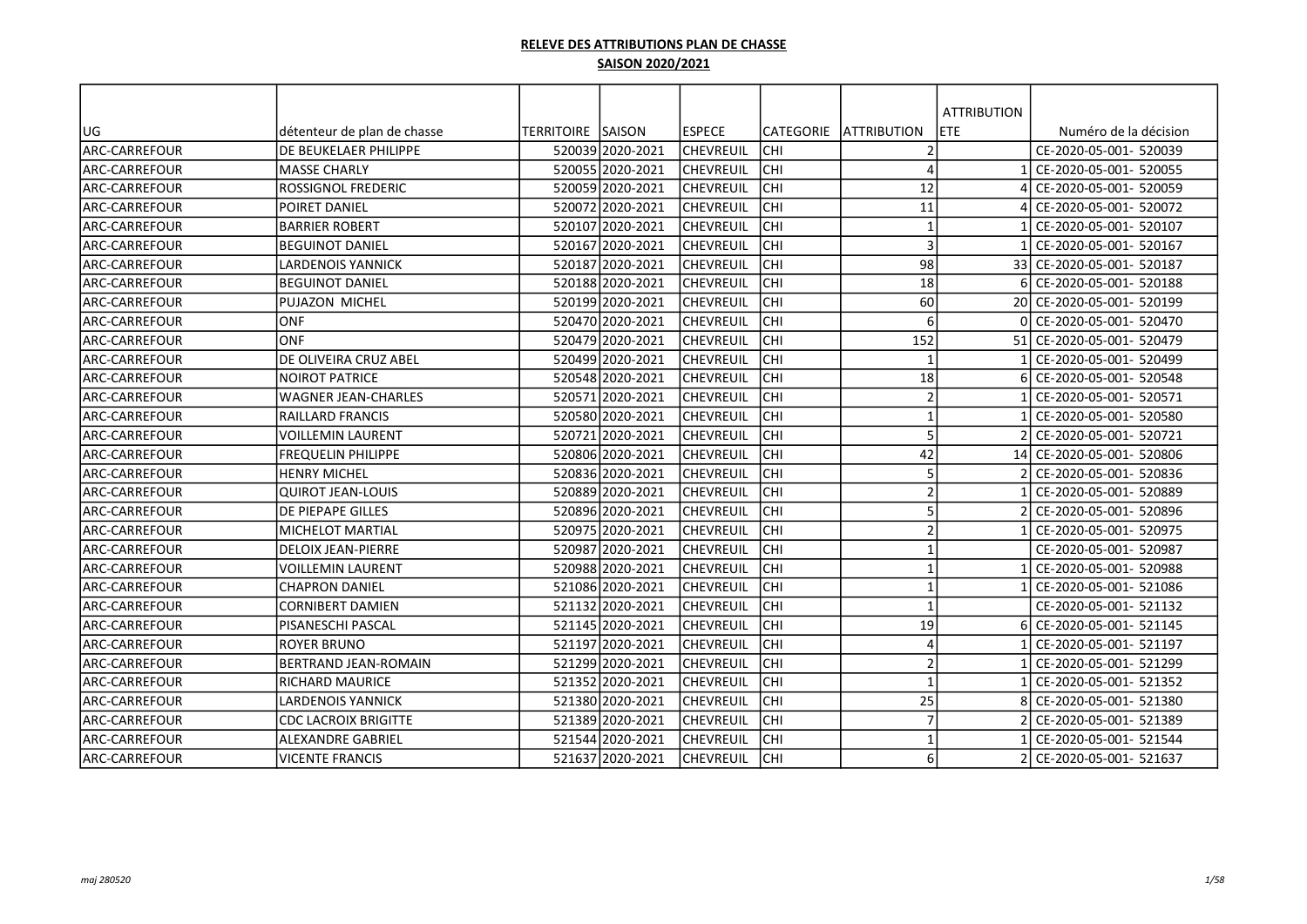|                            |                              |                            |                  |                   |             |                         | ATTRIBUTION |                           |
|----------------------------|------------------------------|----------------------------|------------------|-------------------|-------------|-------------------------|-------------|---------------------------|
| lug                        | Idétenteur de plan de chasse | <b>ITERRITOIRE ISAISON</b> |                  | <b>IESPECE</b>    |             | ICATEGORIE IATTRIBUTION | <b>IETE</b> | Numéro de la décision     |
| <b>JARC-CARREFOUR</b>      | <b>IFREQUELIN PHILIPPE</b>   |                            | 521802 2020-2021 | <b>CHEVREUIL</b>  | <b>ICHI</b> |                         |             | 5 CE-2020-05-001- 521802  |
| <b>IARC-CARREFOUR</b>      | <b>BUFFARD PHILIPPE</b>      |                            | 522913 2020-2021 | ICHEVREUIL        | <b>ICHI</b> |                         |             | CE-2020-05-001- 522913    |
| <b>JARC-CARREFOUR</b>      | <b>IBERTRAND JEAN-ROMAIN</b> |                            | 52291512020-2021 | <b>ICHEVREUIL</b> | <b>ICHI</b> |                         |             | 1l CE-2020-05-001- 522915 |
| <b>Total ARC-CARREFOUR</b> |                              |                            |                  |                   |             | 536                     | 182         |                           |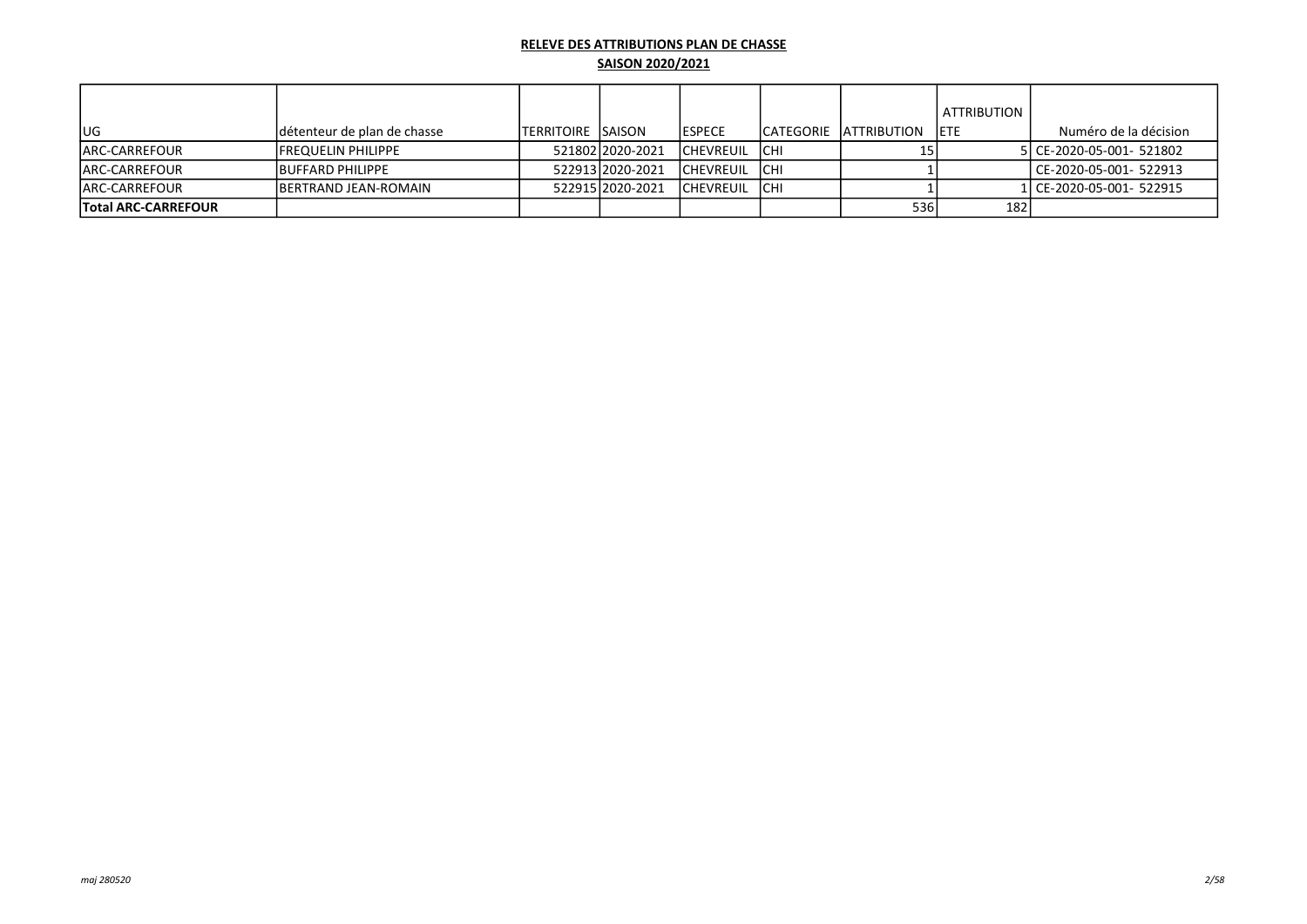|                            |                             |             |                  |                   |                   |                     | <b>ATTRIBUTION</b> |                          |
|----------------------------|-----------------------------|-------------|------------------|-------------------|-------------------|---------------------|--------------------|--------------------------|
| lug                        | détenteur de plan de chasse | ITERRITOIRE | <b>ISAISON</b>   | <b>IESPECE</b>    | <b>ICATEGORIE</b> | <b>LATTRIBUTION</b> | IETE.              | Numéro de la décision    |
| <b>IARC-DANCEVOIR</b>      | ISOENEN DAVID               |             | 52093412020-2021 | <b>CHEVREUIL</b>  | <b>ICHI</b>       |                     |                    | l CE-2020-05-001- 520934 |
| <b>IARC-DANCEVOIR</b>      | lCUSSEY JEAN-MICHEL         |             | 521005 2020-2021 | ICHEVREUIL        | <b>ICHI</b>       | 26 <sub>1</sub>     |                    | 9 CE-2020-05-001- 521005 |
| IARC-DANCEVOIR             | TOULY JEAN                  |             | 521030 2020-2021 | <b>ICHEVREUIL</b> | <b>ICHI</b>       | 16.                 |                    | CE-2020-05-001- 521030   |
| <b>IARC-DANCEVOIR</b>      | lPISANESCHI PASCAL          |             | 521146 2020-2021 | <b>ICHEVREUIL</b> | <b>ICHI</b>       |                     |                    | 5 CE-2020-05-001- 521146 |
| <b>ARC-DANCEVOIR</b>       | lCROZAT GERARD              |             | 521300 2020-2021 | ICHEVREUIL        | <b>ICHI</b>       |                     |                    | CE-2020-05-001- 521300   |
| <b>JARC-DANCEVOIR</b>      | IBERTHE PATRICK             |             | 521434 2020-2021 | <b>ICHEVREUIL</b> | <b>ICHI</b>       |                     |                    | CE-2020-05-001- 521434   |
| <b>IARC-DANCEVOIR</b>      | ISTASSENS FRANCIS           |             | 521436 2020-2021 | <b>ICHEVREUIL</b> | <b>ICHI</b>       |                     |                    | l CE-2020-05-001- 521436 |
| <b>ARC-DANCEVOIR</b>       | IBERTHE PATRICK             |             | 521439 2020-2021 | <b>ICHEVREUIL</b> | <b>ICHI</b>       |                     |                    | CE-2020-05-001- 521439   |
| <b>IARC-DANCEVOIR</b>      | lGARNIER ROMUALD            |             | 52145812020-2021 | <b>CHEVREUIL</b>  | <b>ICHI</b>       | 26                  |                    | 9 CE-2020-05-001- 521458 |
| <b>IARC-DANCEVOIR</b>      | <b>VICENTE FRANCIS</b>      |             | 52171112020-2021 | <b>ICHEVREUIL</b> | <b>ICHI</b>       | 15                  |                    | 5 CE-2020-05-001- 521711 |
| <b>Total ARC-DANCEVOIR</b> |                             |             |                  |                   |                   | 117                 | 36 I               |                          |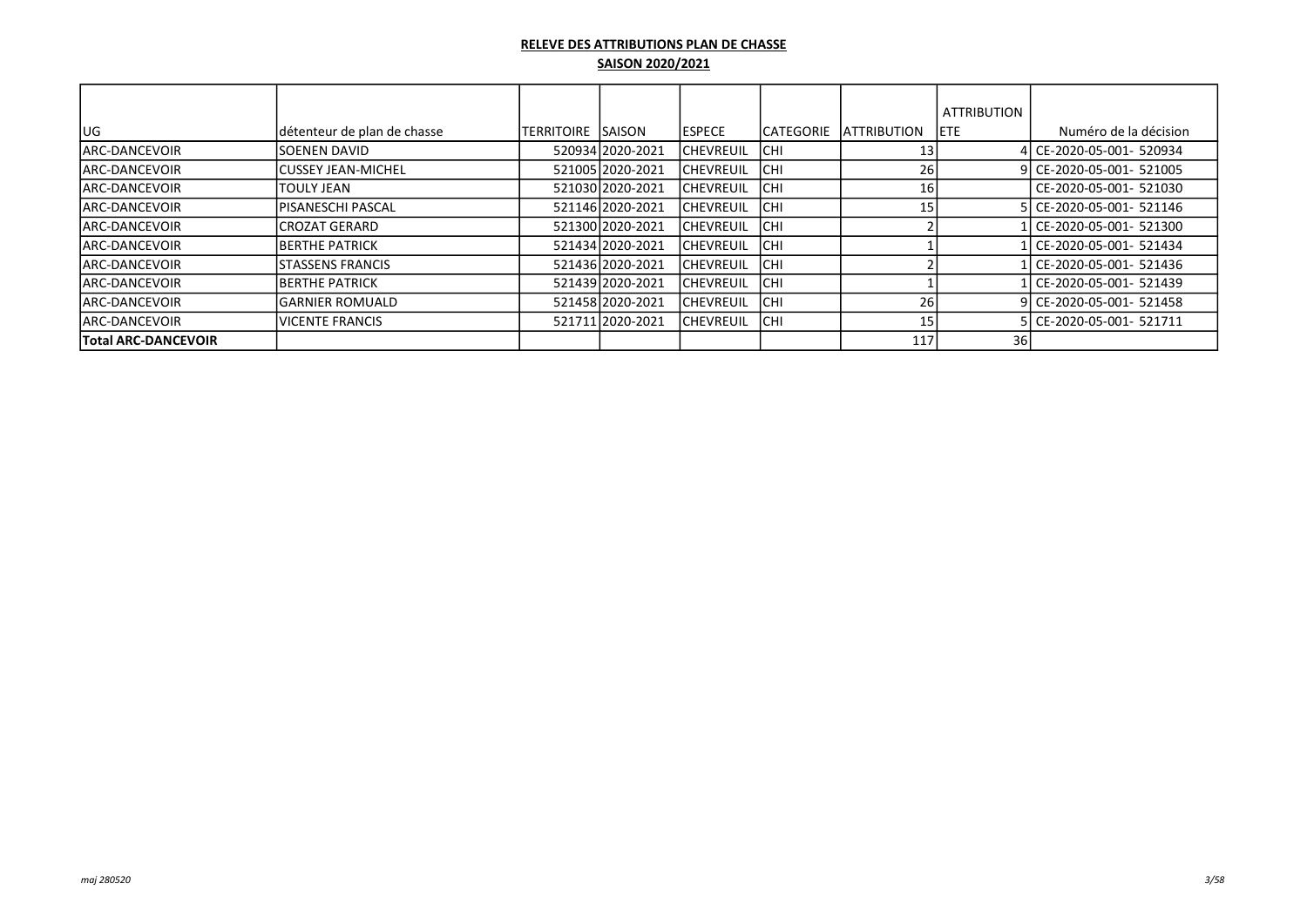|                      |                             |                          |                  |                  |           |                          | <b>ATTRIBUTION</b> |                           |
|----------------------|-----------------------------|--------------------------|------------------|------------------|-----------|--------------------------|--------------------|---------------------------|
| lug                  | détenteur de plan de chasse | <b>TERRITOIRE SAISON</b> |                  | <b>ESPECE</b>    | CATEGORIE | <b>ATTRIBUTION</b>       | <b>ETE</b>         | Numéro de la décision     |
| ARC-GIC              | lonf                        |                          | 520035 2020-2021 | <b>CHEVREUIL</b> | CHI       | 5                        |                    | 2 CE-2020-05-001- 520035  |
| ARC-GIC              | <b>IBUFFARD PHILIPPE</b>    |                          | 520041 2020-2021 | <b>CHEVREUIL</b> | CHI       | 3                        |                    | CE-2020-05-001- 520041    |
| ARC-GIC              | <b>COQUARD FRANCOIS</b>     |                          | 520172 2020-2021 | CHEVREUIL        | CHI       | 4                        |                    | 1 CE-2020-05-001- 520172  |
| ARC-GIC              | <b>DESBARRES OLIVIER</b>    |                          | 520173 2020-2021 | CHEVREUIL        | CHI       | -1                       |                    | CE-2020-05-001- 520173    |
| ARC-GIC              | <b>ALEXANDRE GABRIEL</b>    |                          | 520203 2020-2021 | CHEVREUIL        | CHI       | 6                        |                    | 2 CE-2020-05-001- 520203  |
| ARC-GIC              | <b>JEHLE FRANCOIS</b>       |                          | 520380 2020-2021 | <b>CHEVREUIL</b> | CHI       | 37                       |                    | 12 CE-2020-05-001- 520380 |
| ARC-GIC              | RENAUDIN JEAN-PHILIPPE      |                          | 520436 2020-2021 | CHEVREUIL        | CHI       | 5                        |                    | 2 CE-2020-05-001- 520436  |
| ARC-GIC              | <b>LIARD DANIEL</b>         |                          | 520474 2020-2021 | CHEVREUIL        | CHI       | 4                        |                    | CE-2020-05-001- 520474    |
| ARC-GIC              | <b>MICHELOT GUY</b>         |                          | 520532 2020-2021 | CHEVREUIL        | CHI       | 28                       |                    | 9 CE-2020-05-001- 520532  |
| ARC-GIC              | <b>STASSENS DENIS</b>       |                          | 520562 2020-2021 | CHEVREUIL        | CHI       | 6                        |                    | CE-2020-05-001- 520562    |
| ARC-GIC              | <b>LAMBERT JEAN-MARIE</b>   |                          | 520566 2020-2021 | CHEVREUIL        | CHI       | 12                       |                    | CE-2020-05-001- 520566    |
| ARC-GIC              | lbeguinot daniel            |                          | 520572 2020-2021 | CHEVREUIL        | CHI       | $\mathbf{1}$             |                    | CE-2020-05-001- 520572    |
| ARC-GIC              | <b>VOILLOT OLIVIER</b>      |                          | 520702 2020-2021 | CHEVREUIL        | CHI       | $\overline{2}$           |                    | CE-2020-05-001- 520702    |
| ARC-GIC              | <b>LAVIER DAVID</b>         |                          | 520704 2020-2021 | <b>CHEVREUIL</b> | CHI       | 5                        |                    | 2 CE-2020-05-001- 520704  |
| ARC-GIC              | lonf                        |                          | 520742 2020-2021 | <b>CHEVREUIL</b> | CHI       | 294                      |                    | 98 CE-2020-05-001- 520742 |
| ARC-GIC              | ROYER NICOLAS               |                          | 520909 2020-2021 | <b>CHEVREUIL</b> | CHI       | $\mathbf{1}$             |                    | 0 CE-2020-05-001- 520909  |
| ARC-GIC              | <b>VOILLOT OLIVIER</b>      |                          | 520973 2020-2021 | CHEVREUIL        | CHI       | 3                        |                    | CE-2020-05-001- 520973    |
| ARC-GIC              | <b>JEHLE FRANCOIS</b>       |                          | 521129 2020-2021 | <b>CHEVREUIL</b> | CHI       | 11                       |                    | 4 CE-2020-05-001- 521129  |
| ARC-GIC              | <b>MARLE BERNARD</b>        |                          | 521162 2020-2021 | CHEVREUIL        | CHI       | $\overline{1}$           |                    | CE-2020-05-001- 521162    |
| ARC-GIC              | IBOURRAT FLAVIEN            |                          | 521223 2020-2021 | <b>CHEVREUIL</b> | CHI       | $\mathcal{P}$            |                    | CE-2020-05-001- 521223    |
| ARC-GIC              | <b>BABLON DANIEL</b>        |                          | 521386 2020-2021 | <b>CHEVREUIL</b> | CHI       | $\overline{\phantom{a}}$ |                    | CE-2020-05-001- 521386    |
| ARC-GIC              | <b>HUGUENIN XAVIER</b>      |                          | 521390 2020-2021 | <b>CHEVREUIL</b> | CHI       | 13                       |                    | 4 CE-2020-05-001- 521390  |
| ARC-GIC              | SEDILLE JEROME              |                          | 521695 2020-2021 | <b>CHEVREUIL</b> | CHI       | 8                        |                    | CE-2020-05-001- 521695    |
| ARC-GIC              | <b>LIARD STEPHANE</b>       |                          | 521699 2020-2021 | CHEVREUIL        | CHI       | 10                       |                    | 3 CE-2020-05-001- 521699  |
| ARC-GIC              | <b>CHAPRON DANIEL</b>       |                          | 521760 2020-2021 | CHEVREUIL        | CHI       | $\overline{\phantom{a}}$ |                    | CE-2020-05-001- 521760    |
| <b>ARC-GIC</b>       | <b>MICHELOT MARTIAL</b>     |                          | 523127 2020-2021 | CHEVREUIL        | CHI       | -1                       |                    | CE-2020-05-001- 523127    |
| <b>Total ARC-GIC</b> |                             |                          |                  |                  |           | 465                      | 156                |                           |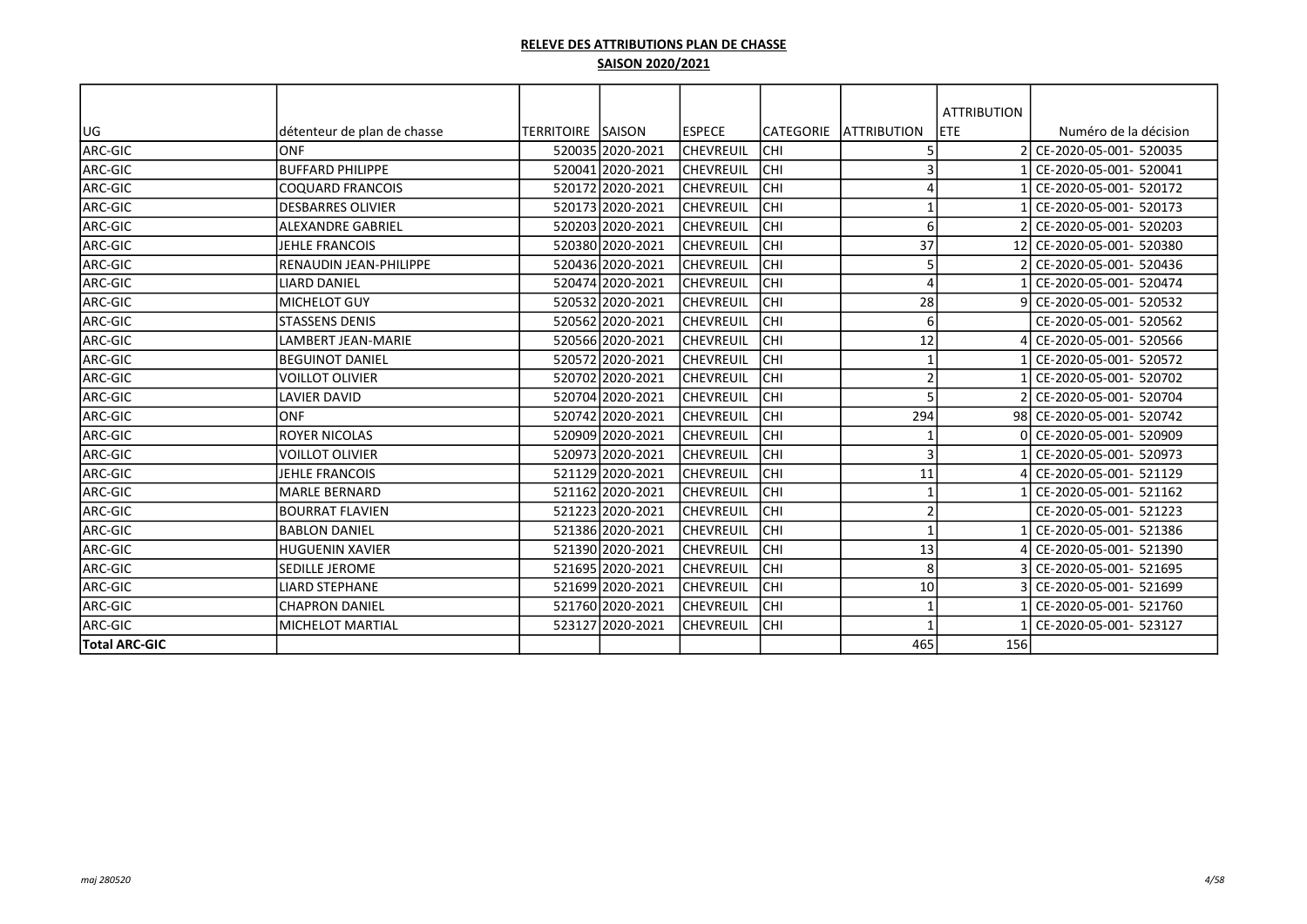|                      |                             |                     |                  |                  |                   |                     | <b>ATTRIBUTION</b> |                           |
|----------------------|-----------------------------|---------------------|------------------|------------------|-------------------|---------------------|--------------------|---------------------------|
| lug                  | détenteur de plan de chasse | <b>TERRITOIRE</b> I | SAISON           | <b>ESPECE</b>    | <b>ICATEGORIE</b> | <b>LATTRIBUTION</b> | IETE.              | Numéro de la décision     |
| IARC-ORMANCEY        | IONF                        |                     | 520369 2020-2021 | <b>CHEVREUIL</b> | ICHI              | 21                  |                    | 7 CE-2020-05-001- 520369  |
| <b>JARC-ORMANCEY</b> | <b>SIMON STEPHANE</b>       |                     | 520429 2020-2021 | CHEVREUIL        | Існі              |                     |                    | 2 CE-2020-05-001- 520429  |
| <b>JARC-ORMANCEY</b> | <b>IPUTZ ROBERT</b>         |                     | 520514 2020-2021 | <b>CHEVREUIL</b> | ICHI              | 84                  |                    | 28 CE-2020-05-001- 520514 |
| <b>JARC-ORMANCEY</b> | IGALAUD THIERRY             |                     | 520859 2020-2021 | <b>CHEVREUIL</b> | Існі              |                     |                    | 0l CE-2020-05-001- 520859 |
| <b>JARC-ORMANCEY</b> | LE MAIRE                    |                     | 520919 2020-2021 | CHEVREUIL        | Існі              |                     |                    | 2 CE-2020-05-001- 520919  |
| <b>IARC-ORMANCEY</b> | FIEUTELOT BRUNO             |                     | 520951 2020-2021 | <b>CHEVREUIL</b> | <b>CHI</b>        |                     |                    | 3l CE-2020-05-001- 520951 |
| <b>JARC-ORMANCEY</b> | IMENETRIER MARTIAL          |                     | 521181 2020-2021 | <b>CHEVREUIL</b> | Існі              |                     |                    | 3 CE-2020-05-001- 521181  |
| <b>JARC-ORMANCEY</b> | <b>MENNETRIER YVES</b>      |                     | 521273 2020-2021 | <b>CHEVREUIL</b> | Існі              |                     |                    | CE-2020-05-001- 521273    |
| <b>JARC-ORMANCEY</b> | <b>IBOUL ROGER</b>          |                     | 521597 2020-2021 | <b>CHEVREUIL</b> | Існі              |                     |                    | CE-2020-05-001- 521597    |
| <b>JARC-ORMANCEY</b> | IMENETRIER MARTIAL          |                     | 522328 2020-2021 | <b>CHEVREUIL</b> | Існі              |                     |                    | CE-2020-05-001- 522328    |
| ARC-ORMANCEY         | <b>IBUFFARD PHILIPPE</b>    |                     | 522925 2020-2021 | <b>CHEVREUIL</b> | ICHI              |                     |                    | CE-2020-05-001- 522925    |
| <b>ARC-ORMANCEY</b>  | <b>BUFFARD PHILIPPE</b>     |                     | 522959 2020-2021 | <b>CHEVREUIL</b> | <b>CHI</b>        |                     |                    | CE-2020-05-001- 522959    |
| Total ARC-ORMANCEY   |                             |                     |                  |                  |                   | 151                 | 48                 |                           |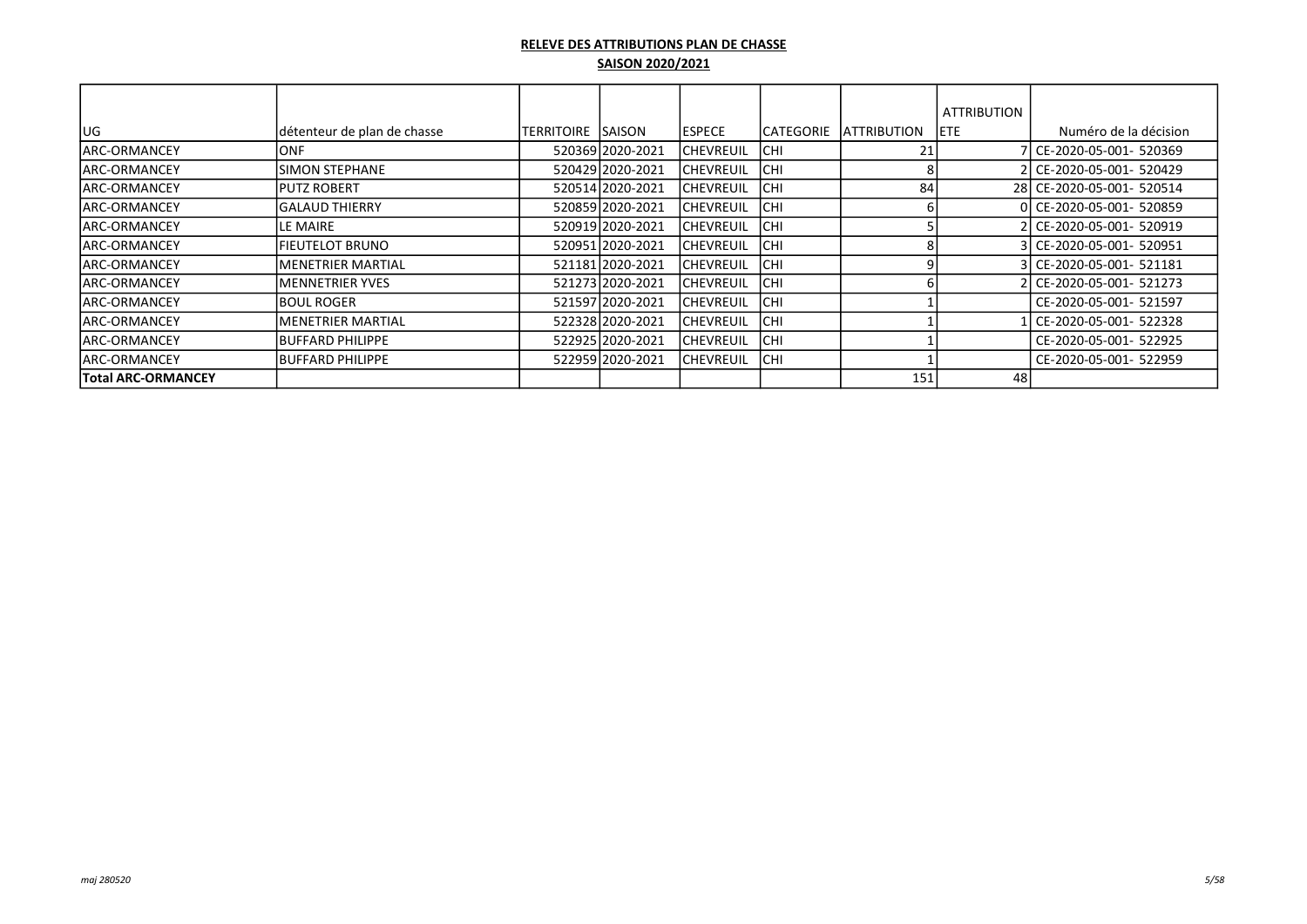|                 |                              |                           |                  |                  |                  |                         | <b>ATTRIBUTION</b> |                           |
|-----------------|------------------------------|---------------------------|------------------|------------------|------------------|-------------------------|--------------------|---------------------------|
| UG              | détenteur de plan de chasse  | <b>TERRITOIRE ISAISON</b> |                  | lespece          | <b>CATEGORIE</b> | <b>JATTRIBUTION</b>     | <b>ETE</b>         | Numéro de la décision     |
| <b>AUBERIVE</b> | ROUSSEY LOIC                 |                           | 520070 2020-2021 | <b>CHEVREUIL</b> | <b>CHI</b>       | 25                      |                    | 8 CE-2020-05-001- 520070  |
| AUBERIVE        | LEGOUT REGIS                 |                           | 520133 2020-2021 | <b>CHEVREUIL</b> | CHI              | 3                       |                    | CE-2020-05-001- 520133    |
| AUBERIVE        | TRUCHOT GILBERT              |                           | 520155 2020-2021 | CHEVREUIL        | CHI              | $\overline{7}$          |                    | CE-2020-05-001- 520155    |
| AUBERIVE        | TRIERWEILER BERNARD          |                           | 520176 2020-2021 | <b>CHEVREUIL</b> | CHI              | $\mathbf{1}$            |                    | CE-2020-05-001- 520176    |
| <b>AUBERIVE</b> | CATHELAT GILLES              |                           | 520193 2020-2021 | <b>CHEVREUIL</b> | CHI              | 6                       |                    | CE-2020-05-001- 520193    |
| <b>AUBERIVE</b> | <b>BAUDOIN JEAN-LOUIS</b>    |                           | 520200 2020-2021 | CHEVREUIL        | <b>CHI</b>       | 27                      |                    | CE-2020-05-001- 520200    |
| <b>AUBERIVE</b> | SAUVAGEOT JEAN-PIERRE        |                           | 520218 2020-2021 | <b>CHEVREUIL</b> | CHI              | 33                      | 11                 | CE-2020-05-001- 520218    |
| <b>AUBERIVE</b> | OLIVIER PIERRE               |                           | 520382 2020-2021 | CHEVREUIL        | CHI              | $\overline{\mathbf{1}}$ |                    | CE-2020-05-001- 520382    |
| AUBERIVE        | RICHARD JEAN-MARC            |                           | 520469 2020-2021 | <b>CHEVREUIL</b> | lсні             | $\mathbf{3}$            |                    | CE-2020-05-001- 520469    |
| AUBERIVE        | <b>MINOT GUY</b>             |                           | 520522 2020-2021 | lchevreuil       | lсні             | $\mathbf{1}$            |                    | CE-2020-05-001- 520522    |
| AUBERIVE        | <b>BOUR ENGUERRAND</b>       |                           | 520526 2020-2021 | <b>CHEVREUIL</b> | <b>CHI</b>       | 6                       |                    | CE-2020-05-001- 520526    |
| AUBERIVE        | LEGELEY JEAN-PAUL            |                           | 520528 2020-2021 | <b>CHEVREUIL</b> | CHI              | 5                       |                    | CE-2020-05-001- 520528    |
| AUBERIVE        | KAMINSKI BRICE               |                           | 520531 2020-2021 | <b>CHEVREUIL</b> | CHI              | 3                       |                    | CE-2020-05-001- 520531    |
| AUBERIVE        | <b>CATHELAT GILLES</b>       |                           | 520536 2020-2021 | CHEVREUIL        | CHI              | $\mathbf{1}$            |                    | CE-2020-05-001- 520536    |
| AUBERIVE        | ROUSSEL RAYNAL               |                           | 520573 2020-2021 | CHEVREUIL        | CHI              | 27                      |                    | CE-2020-05-001- 520573    |
| AUBERIVE        | FOURNIER VINCENT             |                           | 520631 2020-2021 | <b>CHEVREUIL</b> | CHI              | 25                      |                    | CE-2020-05-001- 520631    |
| <b>AUBERIVE</b> | TASSIN DOMINIQUE             |                           | 52063512020-2021 | lchevreuil       | <b>CHI</b>       | 14                      |                    | CE-2020-05-001- 520635    |
| <b>AUBERIVE</b> | PISANESCHI JEAN-LOUIS        |                           | 520686 2020-2021 | CHEVREUIL        | CHI              | 11                      |                    | CE-2020-05-001- 520686    |
| AUBERIVE        | DECHANET NICOLAS             |                           | 520687 2020-2021 | CHEVREUIL        | CHI              | 8                       |                    | CE-2020-05-001- 520687    |
| AUBERIVE        | <b>ONF</b>                   |                           | 520733 2020-2021 | <b>CHEVREUIL</b> | CHI              | 14                      |                    | CE-2020-05-001- 520733    |
| AUBERIVE        | ONF                          |                           | 520734 2020-2021 | lchevreuil       | lсні             | $\overline{1}$          |                    | CE-2020-05-001- 520734    |
| AUBERIVE        | ONF                          |                           | 520735 2020-2021 | <b>CHEVREUIL</b> | CHI              | 239                     |                    | 80 CE-2020-05-001- 520735 |
| AUBERIVE        | <b>MIELLE DIDIER</b>         |                           | 520755 2020-2021 | <b>CHEVREUIL</b> | lсні             | $\overline{7}$          |                    | CE-2020-05-001- 520755    |
| AUBERIVE        | <b>JOLY PIERRE</b>           |                           | 520777 2020-2021 | <b>CHEVREUIL</b> | CHI              | $\overline{1}$          |                    | CE-2020-05-001- 520777    |
| AUBERIVE        | <b>SCHROEDER JEAN-CLAUDE</b> |                           | 520786 2020-2021 | CHEVREUIL        | CHI              | 21                      |                    | CE-2020-05-001- 520786    |
| AUBERIVE        | VICENTE JEAN-CLAUDE          |                           | 520812 2020-2021 | CHEVREUIL        | CHI              | $\mathbf{1}$            |                    | CE-2020-05-001- 520812    |
| AUBERIVE        | <b>GOUGET CHRISTIAN</b>      |                           | 520822 2020-2021 | <b>CHEVREUIL</b> | CHI              | 58                      |                    | 19 CE-2020-05-001- 520822 |
| <b>AUBERIVE</b> | LECLERC DANIEL               |                           | 520837 2020-2021 | CHEVREUIL        | <b>CHI</b>       | 8                       |                    | CE-2020-05-001- 520837    |
| <b>AUBERIVE</b> | CATHELAT GILLES              |                           | 520846 2020-2021 | CHEVREUIL        | CHI              | 26                      |                    | CE-2020-05-001- 520846    |
| <b>AUBERIVE</b> | <b>FOUROT MARC</b>           |                           | 520861 2020-2021 | CHEVREUIL        | CHI              | $\mathbf{1}$            |                    | CE-2020-05-001- 520861    |
| <b>AUBERIVE</b> | <b>FREQUELIN CHRISTOPHE</b>  |                           | 520879 2020-2021 | CHEVREUIL        | CHI              | 8                       |                    | CE-2020-05-001- 520879    |
| AUBERIVE        | CHAUVIREY JEAN-MARIE         |                           | 520908 2020-2021 | <b>CHEVREUIL</b> | lсні             | 53                      |                    | 18 CE-2020-05-001- 520908 |
| AUBERIVE        | MIELLE SEBASTIEN             |                           | 520923 2020-2021 | CHEVREUIL        | <b>CHI</b>       | $\overline{4}$          |                    | CE-2020-05-001- 520923    |
| AUBERIVE        | ONF                          |                           | 520928 2020-2021 | <b>CHEVREUIL</b> | <b>CHI</b>       | 39                      |                    | 13 CE-2020-05-001- 520928 |
| AUBERIVE        | TUPIN JEAN-CLAUDE            |                           | 520929 2020-2021 | CHEVREUIL        | CHI              | 19                      |                    | CE-2020-05-001- 520929    |
| AUBERIVE        | CARNIO PHILIPPE              |                           | 520949 2020-2021 | <b>CHEVREUIL</b> | <b>CHI</b>       | 45                      |                    | 15 CE-2020-05-001- 520949 |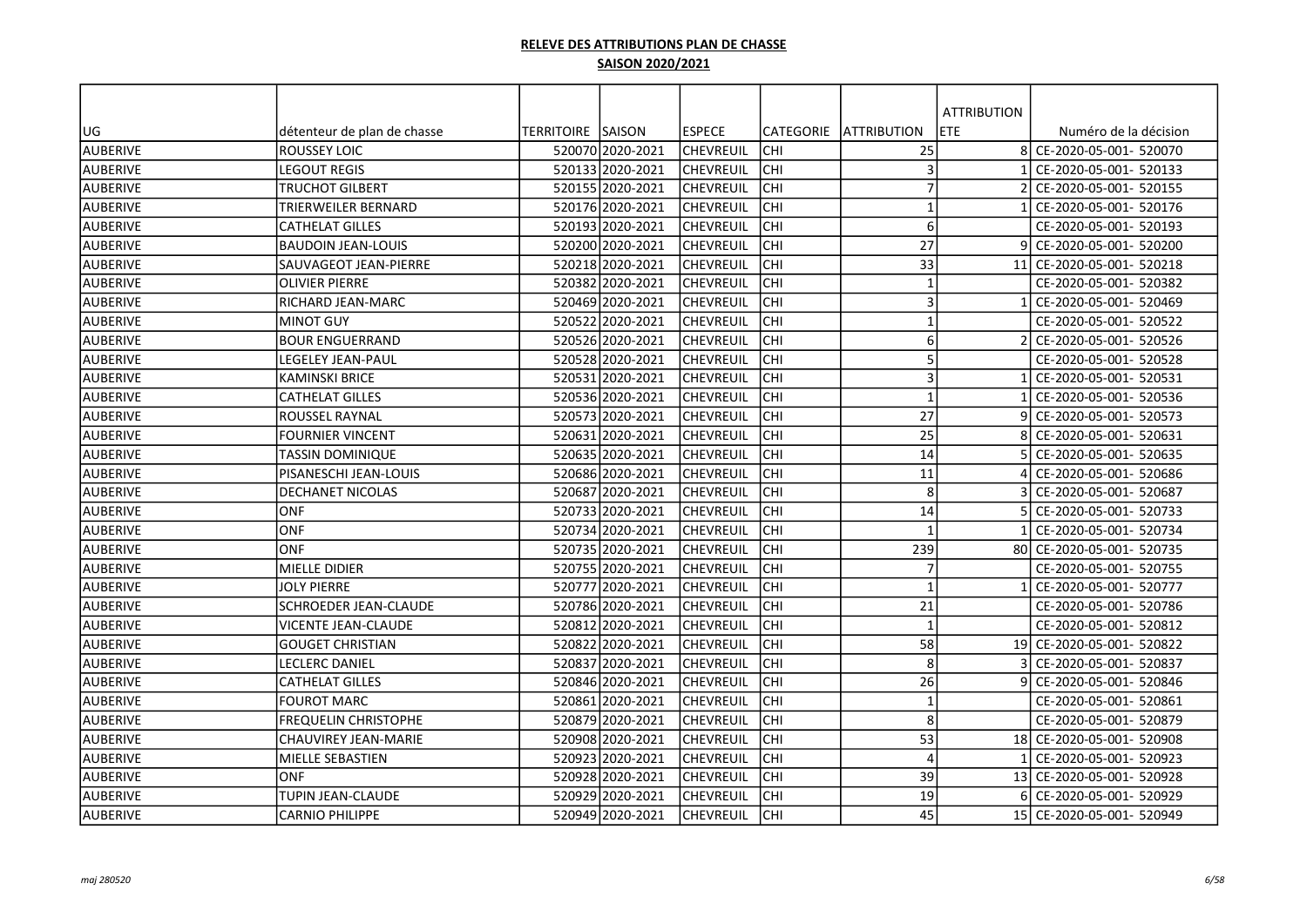|                 |                                 |                           |                  |                  |            |                         | <b>ATTRIBUTION</b> |                           |
|-----------------|---------------------------------|---------------------------|------------------|------------------|------------|-------------------------|--------------------|---------------------------|
| UG              | détenteur de plan de chasse     | <b>TERRITOIRE ISAISON</b> |                  | lespece          | lCATEGORIE | <b>JATTRIBUTION</b>     | <b>ETE</b>         | Numéro de la décision     |
| <b>AUBERIVE</b> | <b>AUBRY PATRICK</b>            |                           | 520969 2020-2021 | <b>CHEVREUIL</b> | Існі       | 22                      |                    | CE-2020-05-001- 520969    |
| <b>AUBERIVE</b> | FARY BRUNO                      |                           | 520989 2020-2021 | <b>CHEVREUIL</b> | сні        | 6                       | $\mathcal{P}$      | CE-2020-05-001- 520989    |
| <b>AUBERIVE</b> | <b>CHAUDOUET NICOLAS</b>        |                           | 521056 2020-2021 | CHEVREUIL        | <b>CHI</b> | 17                      |                    | CE-2020-05-001- 521056    |
| <b>AUBERIVE</b> | <b>GUYOT MICHEL</b>             |                           | 521099 2020-2021 | <b>CHEVREUIL</b> | <b>CHI</b> | 34                      | 11                 | CE-2020-05-001- 521099    |
| <b>AUBERIVE</b> | <b>JANNAUD JEAN-PIERRE</b>      |                           | 521122 2020-2021 | <b>CHEVREUIL</b> | lсні       | 8                       |                    | CE-2020-05-001- 521122    |
| <b>AUBERIVE</b> | <b>SOENEN DAVID</b>             |                           | 521131 2020-2021 | <b>CHEVREUIL</b> | Існі       | 49                      |                    | 16 CE-2020-05-001- 521131 |
| <b>AUBERIVE</b> | <b>GAUVAIN JEAN-PAUL</b>        |                           | 521158 2020-2021 | <b>CHEVREUIL</b> | <b>CHI</b> | 5                       |                    | CE-2020-05-001- 521158    |
| <b>AUBERIVE</b> | <b>GIRARDOT LIONEL</b>          |                           | 521175 2020-2021 | <b>CHEVREUIL</b> | <b>CHI</b> | $\overline{\mathbf{1}}$ |                    | CE-2020-05-001- 521175    |
| <b>AUBERIVE</b> | <b>MUGNIER ALAIN</b>            |                           | 521204 2020-2021 | CHEVREUIL        | Існі       | 6                       |                    | CE-2020-05-001- 521204    |
| <b>AUBERIVE</b> | <b>CHIFFOT BRUNO</b>            |                           | 521211 2020-2021 | lchevreuil       | Існі       | 42                      | 14                 | CE-2020-05-001- 521211    |
| <b>AUBERIVE</b> | SCHROEDER JEAN-CLAUDE           |                           | 521363 2020-2021 | lchevreuil       | Існі       | 8                       |                    | CE-2020-05-001- 521363    |
| AUBERIVE        | <b>BAZEROLLE STEPHANE</b>       |                           | 521365 2020-2021 | <b>CHEVREUIL</b> | Існі       | $\overline{1}$          |                    | CE-2020-05-001- 521365    |
| <b>AUBERIVE</b> | <b>BOURCEY JEAN-PIERRE</b>      |                           | 521367 2020-2021 | <b>CHEVREUIL</b> | lсні       | 19                      |                    | CE-2020-05-001- 521367    |
| <b>AUBERIVE</b> | <b>LACROIX PHILIPPE</b>         |                           | 521371 2020-2021 | <b>CHEVREUIL</b> | ICHI       | 9                       |                    | CE-2020-05-001- 521371    |
| <b>AUBERIVE</b> | DUMONT DE CHASSART LOUIS-CEDRIC |                           | 521463 2020-2021 | <b>CHEVREUIL</b> | <b>CHI</b> | 26                      |                    | CE-2020-05-001- 521463    |
| <b>AUBERIVE</b> | <b>FOUROT MARC</b>              |                           | 521505 2020-2021 | <b>CHEVREUIL</b> | lсні       | $\mathbf{1}$            |                    | CE-2020-05-001- 521505    |
| <b>AUBERIVE</b> | <b>CATHELAT GILLES</b>          |                           | 521509 2020-2021 | <b>CHEVREUIL</b> | lchi       | $\overline{7}$          |                    | CE-2020-05-001- 521509    |
| <b>AUBERIVE</b> | SECULA PASCAL                   |                           | 521534 2020-2021 | <b>CHEVREUIL</b> | ICHI       | $\overline{7}$          |                    | CE-2020-05-001- 521534    |
| <b>AUBERIVE</b> | CATHELAT JEAN-PIERRE            |                           | 521556 2020-2021 | <b>CHEVREUIL</b> | lсні       | 17                      |                    | CE-2020-05-001- 521556    |
| <b>AUBERIVE</b> | <b>JOBARD CLAUDE</b>            |                           | 521559 2020-2021 | CHEVREUIL        | Існі       | $\overline{3}$          |                    | CE-2020-05-001- 521559    |
| <b>AUBERIVE</b> | <b>FLOCARD DAVID</b>            |                           | 521561 2020-2021 | lchevreuil       | Існі       | $\overline{3}$          |                    | CE-2020-05-001- 521561    |
| <b>AUBERIVE</b> | <b>CATHELAT JEAN-PIERRE</b>     |                           | 521621 2020-2021 | lchevreuil       | <b>CHI</b> | $\overline{2}$          |                    | CE-2020-05-001- 521621    |
| AUBERIVE        | <b>PRODHON NICOLAS</b>          |                           | 521624 2020-2021 | lchevreuil       | Існі       | $\overline{1}$          |                    | CE-2020-05-001- 521624    |
| <b>AUBERIVE</b> | <b>CLAUDON DIDIER</b>           |                           | 521698 2020-2021 | <b>CHEVREUIL</b> | lсні       | $\overline{1}$          |                    | CE-2020-05-001- 521698    |
| AUBERIVE        | ANGEBAULT THIERRY               |                           | 521808 2020-2021 | <b>CHEVREUIL</b> | сні        | $\mathbf 1$             |                    | CE-2020-05-001- 521808    |
| <b>AUBERIVE</b> | <b>CATHELAT GILLES</b>          |                           | 521814 2020-2021 | <b>CHEVREUIL</b> | <b>CHI</b> | $\overline{1}$          |                    | CE-2020-05-001- 521814    |
| <b>AUBERIVE</b> | <b>TUPIN JEAN-CLAUDE</b>        |                           | 521817 2020-2021 | <b>CHEVREUIL</b> | <b>CHI</b> | $\overline{\mathbf{1}}$ |                    | CE-2020-05-001- 521817    |
| <b>AUBERIVE</b> | <b>TUPIN JEAN-CLAUDE</b>        |                           | 521819 2020-2021 | <b>CHEVREUIL</b> | <b>CHI</b> | 15                      |                    | CE-2020-05-001- 521819    |
| <b>AUBERIVE</b> | LEGOUT REGIS                    |                           | 521820 2020-2021 | <b>CHEVREUIL</b> | lchi       | $\overline{1}$          |                    | CE-2020-05-001- 521820    |
| <b>AUBERIVE</b> | ANGEBAULT THIERRY               |                           | 521839 2020-2021 | <b>CHEVREUIL</b> | lсні       | $\overline{\mathbf{1}}$ |                    | CE-2020-05-001- 521839    |
| <b>AUBERIVE</b> | THIERY NICOLAS                  |                           | 521840 2020-2021 | CHEVREUIL        | <b>CHI</b> | $\overline{\mathbf{1}}$ |                    | CE-2020-05-001- 521840    |
| <b>AUBERIVE</b> | THIERY NICOLAS                  |                           | 521842 2020-2021 | CHEVREUIL        | Існі       | $\overline{2}$          |                    | CE-2020-05-001- 521842    |
| <b>AUBERIVE</b> | ROUSSEL RAYNAL                  |                           | 522129 2020-2021 | CHEVREUIL        | <b>CHI</b> | $\boldsymbol{\Delta}$   |                    | CE-2020-05-001- 522129    |
| AUBERIVE        | lMIELLE SEBASTIEN               |                           | 522620 2020-2021 | lchevreuil       | Існі       | 11                      |                    | CE-2020-05-001- 522620    |
| <b>AUBERIVE</b> | <b>MAURICE DOMINIQUE</b>        |                           | 522622 2020-2021 | <b>CHEVREUIL</b> | Існі       | 20                      |                    | CE-2020-05-001- 522622    |
| AUBERIVE        | LORIMIER ALEXANDRE              |                           | 522903 2020-2021 | <b>CHEVREUIL</b> | lсні       | $\mathbf{1}$            |                    | CE-2020-05-001- 522903    |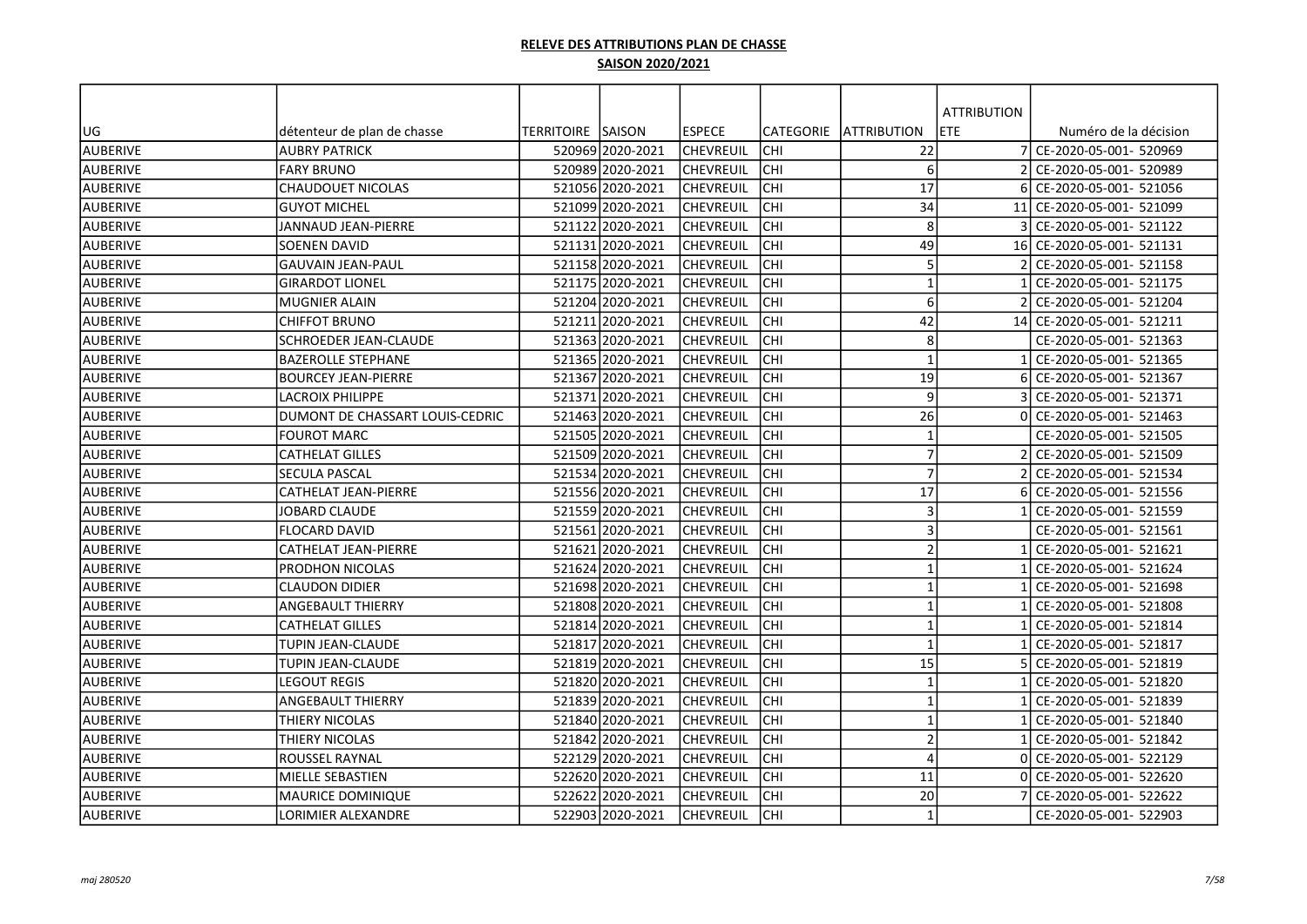|                       |                             |                            |                  |                  |             |                         | <b>ATTRIBUTION</b> |                          |
|-----------------------|-----------------------------|----------------------------|------------------|------------------|-------------|-------------------------|--------------------|--------------------------|
| lug                   | détenteur de plan de chasse | <b>ITERRITOIRE ISAISON</b> |                  | <b>IESPECE</b>   |             | ICATEGORIE IATTRIBUTION | <b>IETE</b>        | Numéro de la décision    |
| <b>AUBERIVE</b>       | <b>LASSALLE JEAN CLAUDE</b> |                            | 523030 2020-2021 | <b>CHEVREUIL</b> | <b>ICHI</b> |                         |                    | 1 CE-2020-05-001- 523030 |
| <b>Total AUBERIVE</b> |                             |                            |                  |                  |             | 1107                    | 345                |                          |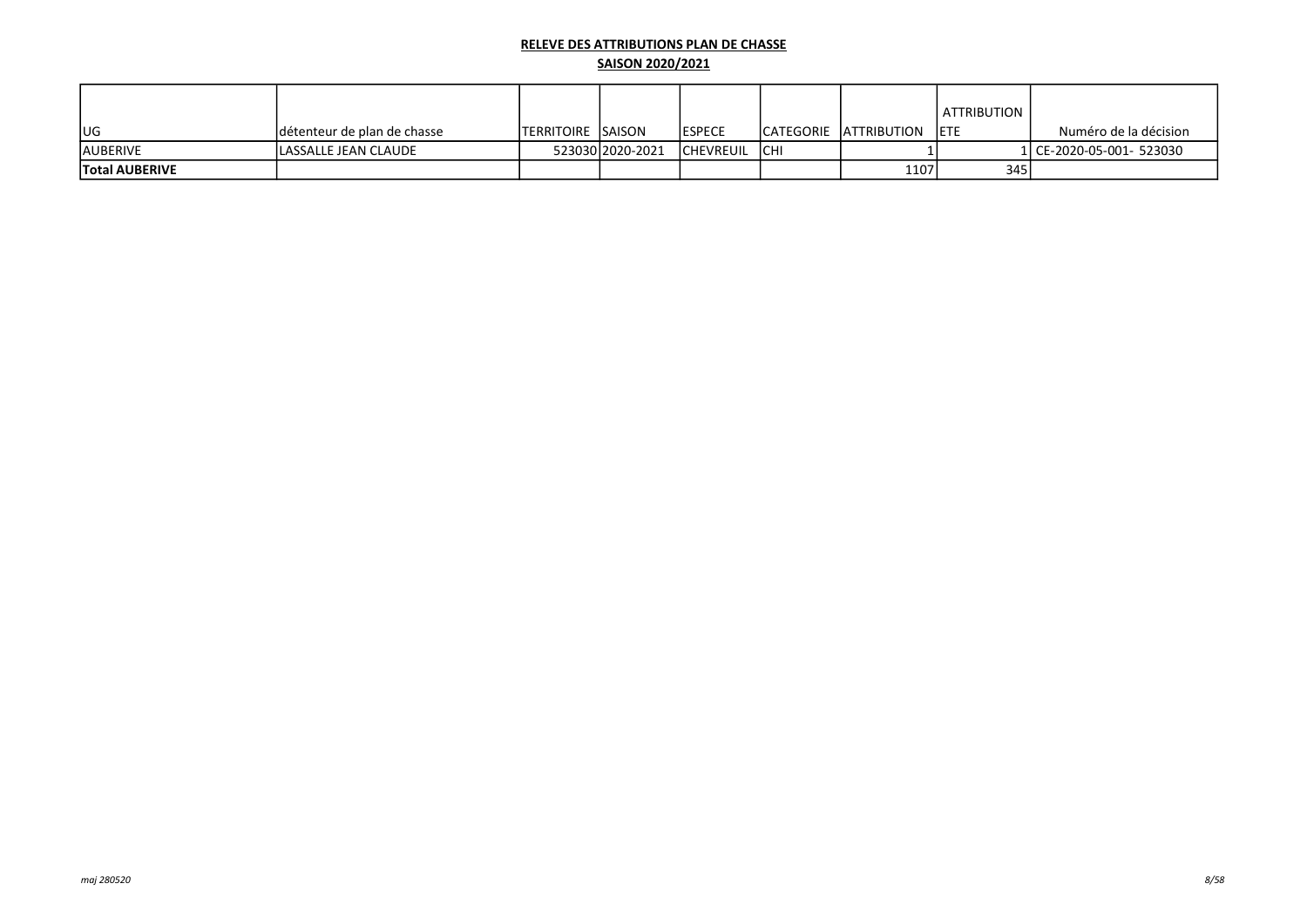|                      |                              |                   |                  |                  |            |                         | <b>ATTRIBUTION</b> |                           |
|----------------------|------------------------------|-------------------|------------------|------------------|------------|-------------------------|--------------------|---------------------------|
| UG                   | détenteur de plan de chasse  | TERRITOIRE SAISON |                  | lespece          | lCATEGORIE | <b>JATTRIBUTION</b>     | <b>ETE</b>         | Numéro de la décision     |
| <b>BOLOGNE</b>       | <b>BENOIT PHILIPPE</b>       |                   | 52002212020-2021 | ICHEVREUIL       | Існі       | $\overline{2}$          |                    | CE-2020-05-001- 520022    |
| <b>BOLOGNE</b>       | <b>LECOSSOIS THIERRY</b>     |                   | 520048 2020-2021 | ICHEVREUIL       | lсні       | 5                       |                    | CE-2020-05-001- 520048    |
| <b>BOLOGNE</b>       | lsenger michel               |                   | 520170 2020-2021 | CHEVREUIL        | Існі       | 10                      | ΩI                 | CE-2020-05-001- 520170    |
| <b>BOLOGNE</b>       | <b>PAULIN FABRICE</b>        |                   | 52019212020-2021 | lchevreuil       | Існі       | $\Delta$                |                    | CE-2020-05-001- 520192    |
| <b>BOLOGNE</b>       | <b>CHAPIT FRANCIS</b>        |                   | 52028012020-2021 | lchevreuil       | Існі       | 14                      |                    | CE-2020-05-001- 520280    |
| <b>BOLOGNE</b>       | MULLER SEBASTIEN             |                   | 520439 2020-2021 | <b>CHEVREUIL</b> | lсні       | $\overline{2}$          |                    | CE-2020-05-001- 520439    |
| <b>BOLOGNE</b>       | ACHINI SYLVAIN               |                   | 520442 2020-2021 | <b>CHEVREUIL</b> | lсні       | 3                       |                    | CE-2020-05-001- 520442    |
| <b>BOLOGNE</b>       | MULLER CHRISTIAN             |                   | 520457 2020-2021 | <b>CHEVREUIL</b> | <b>CHI</b> | $\overline{2}$          | ΩI                 | CE-2020-05-001- 520457    |
| <b>BOLOGNE</b>       | IRONZAT JACKY                |                   | 52051312020-2021 | <b>CHEVREUIL</b> | lchi       | 6                       |                    | CE-2020-05-001- 520513    |
| <b>BOLOGNE</b>       | <b>VAUTRIN JEAN-FRANCOIS</b> |                   | 520519 2020-2021 | CHEVREUIL        | lсні       | $\overline{4}$          |                    | CE-2020-05-001- 520519    |
| <b>BOLOGNE</b>       | <b>HERBELOT PIERRE</b>       |                   | 520542 2020-2021 | <b>CHEVREUIL</b> | <b>CHI</b> | 14                      |                    | CE-2020-05-001- 520542    |
| <b>BOLOGNE</b>       | <b>VOLOT JULIEN</b>          |                   | 520579 2020-2021 | <b>CHEVREUIL</b> | <b>CHI</b> | 13                      |                    | CE-2020-05-001- 520579    |
| <b>BOLOGNE</b>       | <b>ONF</b>                   |                   | 52067312020-2021 | <b>CHEVREUIL</b> | lchi       | 17                      |                    | CE-2020-05-001- 520673    |
| <b>BOLOGNE</b>       | <b>POLICE PHILIPPE</b>       |                   | 520690 2020-2021 | CHEVREUIL        | <b>CHI</b> | 78                      |                    | 26 CE-2020-05-001- 520690 |
| <b>BOLOGNE</b>       | INORIS ALEXANDRE             |                   | 52072212020-2021 | lchevreuil       | <b>CHI</b> | 10                      |                    | CE-2020-05-001- 520722    |
| <b>BOLOGNE</b>       | IGUILMINOT DIDIER            |                   | 520770 2020-2021 | ICHEVREUIL       | <b>CHI</b> | 52                      |                    | 17 CE-2020-05-001- 520770 |
| <b>BOLOGNE</b>       | <b>JOB GERARD</b>            |                   | 52077112020-2021 | <b>CHEVREUIL</b> | lchi       | $\overline{3}$          |                    | CE-2020-05-001- 520771    |
| <b>BOLOGNE</b>       | NICAISE CLAUDE               |                   | 520772 2020-2021 | <b>CHEVREUIL</b> | <b>CHI</b> | 8                       |                    | CE-2020-05-001- 520772    |
| <b>BOLOGNE</b>       | POLICE PHILIPPE              |                   | 520802 2020-2021 | <b>CHEVREUIL</b> | <b>CHI</b> | 35                      | 12                 | CE-2020-05-001- 520802    |
| <b>BOLOGNE</b>       | ACHINI SYLVAIN               |                   | 520882 2020-2021 | <b>CHEVREUIL</b> | <b>CHI</b> | 19                      |                    | CE-2020-05-001- 520882    |
| <b>BOLOGNE</b>       | VAUTRIN JEAN-FRANCOIS        |                   | 52092612020-2021 | <b>CHEVREUIL</b> | Існі       | $\overline{\mathbf{1}}$ |                    | CE-2020-05-001- 520926    |
| <b>BOLOGNE</b>       | LEPORINI JEAN-PIERRE         |                   | 520995 2020-2021 | <b>CHEVREUIL</b> | lсні       | 36                      | 12                 | CE-2020-05-001- 520995    |
| <b>BOLOGNE</b>       | <b>METTEZ JOEL</b>           |                   | 52108712020-2021 | CHEVREUIL        | Існі       | 10                      |                    | CE-2020-05-001- 521087    |
| <b>BOLOGNE</b>       | <b>BERNAND PASCAL</b>        |                   | 521177 2020-2021 | lchevreuil       | Існі       | 18                      |                    | CE-2020-05-001- 521177    |
| <b>BOLOGNE</b>       | <b>HUET MAXIME</b>           |                   | 52132512020-2021 | lchevreuil       | Існі       | $\overline{3}$          |                    | CE-2020-05-001- 521325    |
| <b>BOLOGNE</b>       | <b>LABOURE SERGE</b>         |                   | 521387 2020-2021 | <b>CHEVREUIL</b> | lсні       | 13                      |                    | CE-2020-05-001- 521387    |
| <b>BOLOGNE</b>       | <b>FISCHER PIERRE-HENRI</b>  |                   | 521449 2020-2021 | lchevreuil       | <b>CHI</b> | $\mathbf{1}$            |                    | CE-2020-05-001- 521449    |
| BOLOGNE              | <b>HENRY SEBASTIEN</b>       |                   | 52147512020-2021 | lchevreuil       | lchi       | $\overline{\mathbf{1}}$ |                    | CE-2020-05-001- 521475    |
| <b>BOLOGNE</b>       | <b>GALLO REMY</b>            |                   | 52158312020-2021 | lchevreuil       | Існі       | 13                      |                    | CE-2020-05-001- 521583    |
| <b>BOLOGNE</b>       | IDURST SYLVAIN               |                   | 521633 2020-2021 | lchevreuil       | Існі       | 5                       |                    | CE-2020-05-001- 521633    |
| <b>BOLOGNE</b>       | <b>VAUTRIN JEAN-FRANCOIS</b> |                   | 521801 2020-2021 | <b>CHEVREUIL</b> | lсні       | $\overline{\mathbf{1}}$ |                    | CE-2020-05-001- 521801    |
| BOLOGNE              | <b>COTTRELLE DIDIER</b>      |                   | 521848 2020-2021 | <b>CHEVREUIL</b> | Існі       | 12                      |                    | CE-2020-05-001- 521848    |
| <b>BOLOGNE</b>       | LECOSSOIS THIERRY            |                   | 522165 2020-2021 | <b>CHEVREUIL</b> | lсні       | $\overline{2}$          |                    | CE-2020-05-001- 522165    |
| <b>BOLOGNE</b>       | <b>VOLOT JULIEN</b>          |                   | 522170 2020-2021 | <b>CHEVREUIL</b> | lсні       | 3                       |                    | CE-2020-05-001- 522170    |
| <b>Total BOLOGNE</b> |                              |                   |                  |                  |            | 420                     | 113                |                           |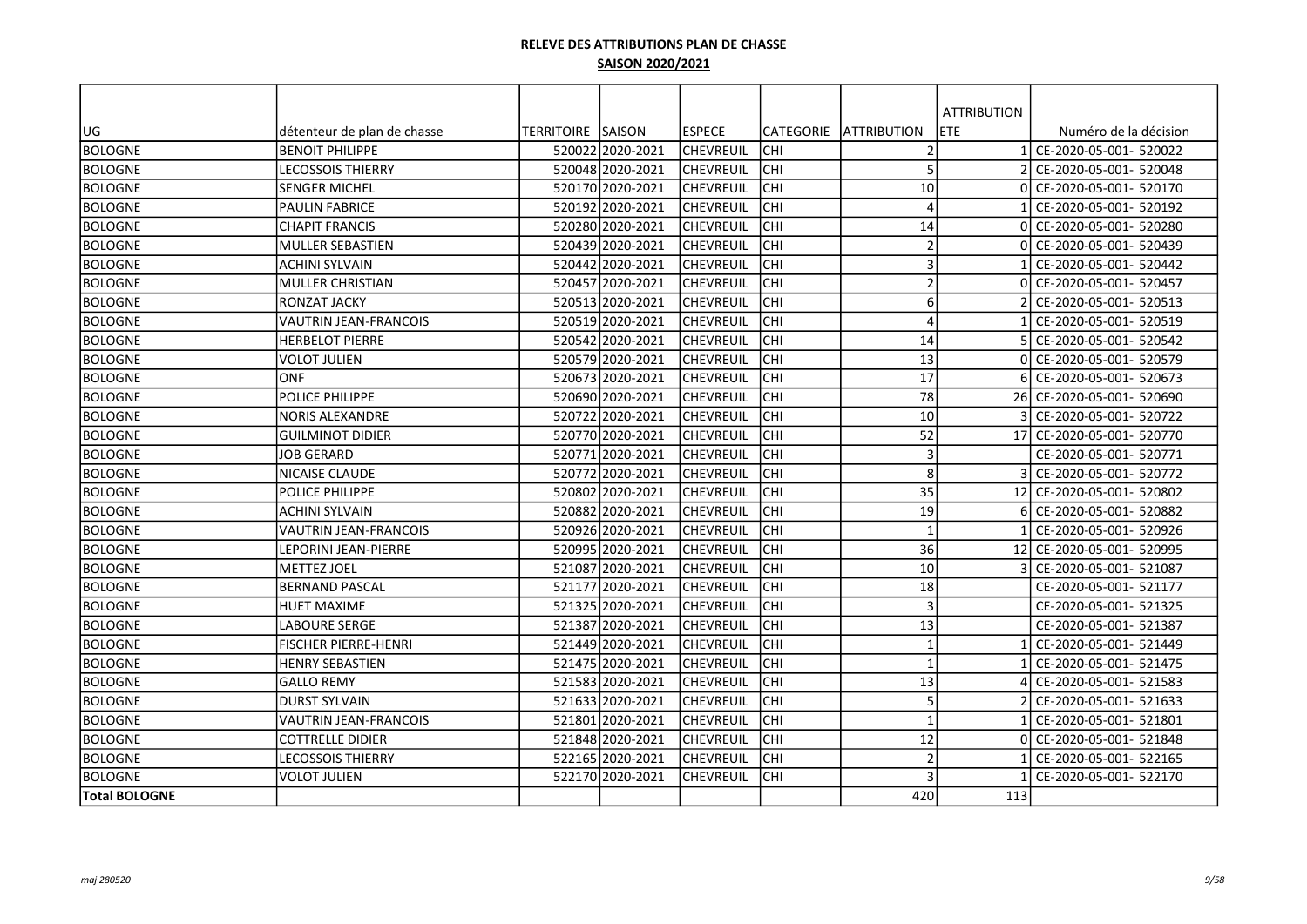|                  |                                |                   |                  |                  |                  |                         | <b>ATTRIBUTION</b> |                        |
|------------------|--------------------------------|-------------------|------------------|------------------|------------------|-------------------------|--------------------|------------------------|
| UG               | détenteur de plan de chasse    | TERRITOIRE SAISON |                  | <b>ESPECE</b>    | <b>CATEGORIE</b> | <b>JATTRIBUTION</b>     | <b>ETE</b>         | Numéro de la décision  |
| <b>BOURBONNE</b> | <b>VINCENT JEAN-LOUIS</b>      |                   | 520030 2020-2021 | <b>CHEVREUIL</b> | <b>CHI</b>       | 25                      | $\overline{5}$     | CE-2020-05-001- 520030 |
| <b>BOURBONNE</b> | <b>WALTER YVES</b>             |                   | 520054 2020-2021 | <b>CHEVREUIL</b> | <b>CHI</b>       | 16                      |                    | CE-2020-05-001- 520054 |
| <b>BOURBONNE</b> | PETIN PATRICE                  |                   | 520057 2020-2021 | <b>CHEVREUIL</b> | CHI              | 11                      |                    | CE-2020-05-001- 520057 |
| <b>BOURBONNE</b> | <b>BREDELET SERGE</b>          |                   | 520058 2020-2021 | <b>CHEVREUIL</b> | CHI              | 22                      |                    | CE-2020-05-001- 520058 |
| <b>BOURBONNE</b> | <b>CHAUVIN ERIC</b>            |                   | 520100 2020-2021 | <b>CHEVREUIL</b> | <b>CHI</b>       | 15                      |                    | CE-2020-05-001- 520100 |
| <b>BOURBONNE</b> | <b>GATEAU LEBLANC PHILIPPE</b> |                   | 520109 2020-2021 | <b>CHEVREUIL</b> | <b>CHI</b>       | 5                       |                    | CE-2020-05-001- 520109 |
| <b>BOURBONNE</b> | <b>MUSSOT DOMINIQUE</b>        |                   | 520120 2020-2021 | CHEVREUIL        | <b>CHI</b>       | $\overline{\mathbf{1}}$ |                    | CE-2020-05-001- 520120 |
| <b>BOURBONNE</b> | <b>HUMBERT JEAN</b>            |                   | 520124 2020-2021 | <b>CHEVREUIL</b> | <b>CHI</b>       | 30                      | 10 <sup>1</sup>    | CE-2020-05-001- 520124 |
| <b>BOURBONNE</b> | <b>HATIER RENE</b>             |                   | 520141 2020-2021 | <b>CHEVREUIL</b> | <b>CHI</b>       | 9                       |                    | CE-2020-05-001- 520141 |
| <b>BOURBONNE</b> | <b>MORIZOT DANIEL</b>          |                   | 520178 2020-2021 | <b>CHEVREUIL</b> | lсні             | $\overline{4}$          |                    | CE-2020-05-001- 520178 |
| <b>BOURBONNE</b> | <b>GROLERE FRANCIS</b>         |                   | 520180 2020-2021 | lchevreuil       | <b>CHI</b>       | $\overline{4}$          |                    | CE-2020-05-001- 520180 |
| <b>BOURBONNE</b> | <b>BRAUEN JOEL</b>             |                   | 520190 2020-2021 | <b>CHEVREUIL</b> | <b>CHI</b>       | $\overline{7}$          |                    | CE-2020-05-001- 520190 |
| <b>BOURBONNE</b> | POINSOT JACKY                  |                   | 520194 2020-2021 | <b>CHEVREUIL</b> | <b>CHI</b>       | 14                      |                    | CE-2020-05-001- 520194 |
| <b>BOURBONNE</b> | MARQUELET PASCAL               |                   | 520204 2020-2021 | <b>CHEVREUIL</b> | <b>CHI</b>       | 11                      |                    | CE-2020-05-001- 520204 |
| <b>BOURBONNE</b> | <b>KIMPE PATRICK</b>           |                   | 520214 2020-2021 | <b>CHEVREUIL</b> | CHI              | 12                      |                    | CE-2020-05-001- 520214 |
| <b>BOURBONNE</b> | <b>MUSSOT DOMINIQUE</b>        |                   | 520217 2020-2021 | <b>CHEVREUIL</b> | <b>CHI</b>       | 56                      | 19                 | CE-2020-05-001- 520217 |
| <b>BOURBONNE</b> | <b>HUMBLOT JOSE</b>            |                   | 52024712020-2021 | lchevreuil       | <b>CHI</b>       | 12                      |                    | CE-2020-05-001- 520247 |
| <b>BOURBONNE</b> | LEPAGE ANTHONY                 |                   | 520250 2020-2021 | <b>CHEVREUIL</b> | <b>CHI</b>       | $\mathbf{1}$            |                    | CE-2020-05-001- 520250 |
| <b>BOURBONNE</b> | <b>HUMBERT JEAN</b>            |                   | 520263 2020-2021 | <b>CHEVREUIL</b> | CHI              | 6                       |                    | CE-2020-05-001- 520263 |
| <b>BOURBONNE</b> | <b>GAVOILLE PATRICK</b>        |                   | 520391 2020-2021 | <b>CHEVREUIL</b> | сні              | 10                      |                    | CE-2020-05-001- 520391 |
| <b>BOURBONNE</b> | ILLESTA FRANCOIS               |                   | 520428 2020-2021 | <b>CHEVREUIL</b> | сні              | $\overline{4}$          |                    | CE-2020-05-001- 520428 |
| <b>BOURBONNE</b> | <b>HUN CHRISTIAN</b>           |                   | 520456 2020-2021 | <b>CHEVREUIL</b> | lсні             | 21                      |                    | CE-2020-05-001- 520456 |
| <b>BOURBONNE</b> | <b>MUSSOT DOMINIQUE</b>        |                   | 520517 2020-2021 | <b>CHEVREUIL</b> | <b>CHI</b>       | $\overline{3}$          |                    | CE-2020-05-001- 520517 |
| <b>BOURBONNE</b> | IPARISOT FRANCIS               |                   | 520543 2020-2021 | <b>CHEVREUIL</b> | <b>CHI</b>       | 14                      |                    | CE-2020-05-001- 520543 |
| <b>BOURBONNE</b> | THIEBAUT ANDRE                 |                   | 520583 2020-2021 | <b>CHEVREUIL</b> | <b>CHI</b>       | 26                      |                    | CE-2020-05-001- 520583 |
| <b>BOURBONNE</b> | <b>D ABZAC RAOUL</b>           |                   | 520596 2020-2021 | <b>CHEVREUIL</b> | CHI              | $\overline{2}$          |                    | CE-2020-05-001- 520596 |
| <b>BOURBONNE</b> | <b>LEPINOIS RENE</b>           |                   | 520652 2020-2021 | <b>CHEVREUIL</b> | <b>CHI</b>       | $\overline{7}$          |                    | CE-2020-05-001- 520652 |
| <b>BOURBONNE</b> | <b>MORIZOT DANIEL</b>          |                   | 520714 2020-2021 | <b>CHEVREUIL</b> | <b>CHI</b>       | $\overline{4}$          |                    | CE-2020-05-001- 520714 |
| <b>BOURBONNE</b> | <b>MORIZOT DANIEL</b>          |                   | 520717 2020-2021 | <b>CHEVREUIL</b> | <b>CHI</b>       | 18                      |                    | CE-2020-05-001- 520717 |
| <b>BOURBONNE</b> | LEPAGE ANTHONY                 |                   | 520726 2020-2021 | <b>CHEVREUIL</b> | <b>CHI</b>       | 6                       |                    | CE-2020-05-001- 520726 |
| <b>BOURBONNE</b> | <b>ONF</b>                     |                   | 520731 2020-2021 | <b>CHEVREUIL</b> | Існі             | $\overline{17}$         |                    | CE-2020-05-001- 520731 |
| <b>BOURBONNE</b> | ONF                            |                   | 520740 2020-2021 | <b>CHEVREUIL</b> | Існі             | 37                      | 12                 | CE-2020-05-001- 520740 |
| <b>BOURBONNE</b> | ONF                            |                   | 520745 2020-2021 | <b>CHEVREUIL</b> | <b>CHI</b>       | 15                      |                    | CE-2020-05-001- 520745 |
| <b>BOURBONNE</b> | <b>BERTHE FLAVIEN</b>          |                   | 520766 2020-2021 | <b>CHEVREUIL</b> | <b>CHI</b>       | 6                       |                    | CE-2020-05-001- 520766 |
| <b>BOURBONNE</b> | CLAUDEL JEAN-FRANCOIS          |                   | 520797 2020-2021 | <b>CHEVREUIL</b> | <b>CHI</b>       | 34                      |                    | CE-2020-05-001- 520797 |
| <b>BOURBONNE</b> | <b>CIAUX PATRICK</b>           |                   | 520805 2020-2021 | <b>CHEVREUIL</b> | <b>CHI</b>       | 11                      |                    | CE-2020-05-001- 520805 |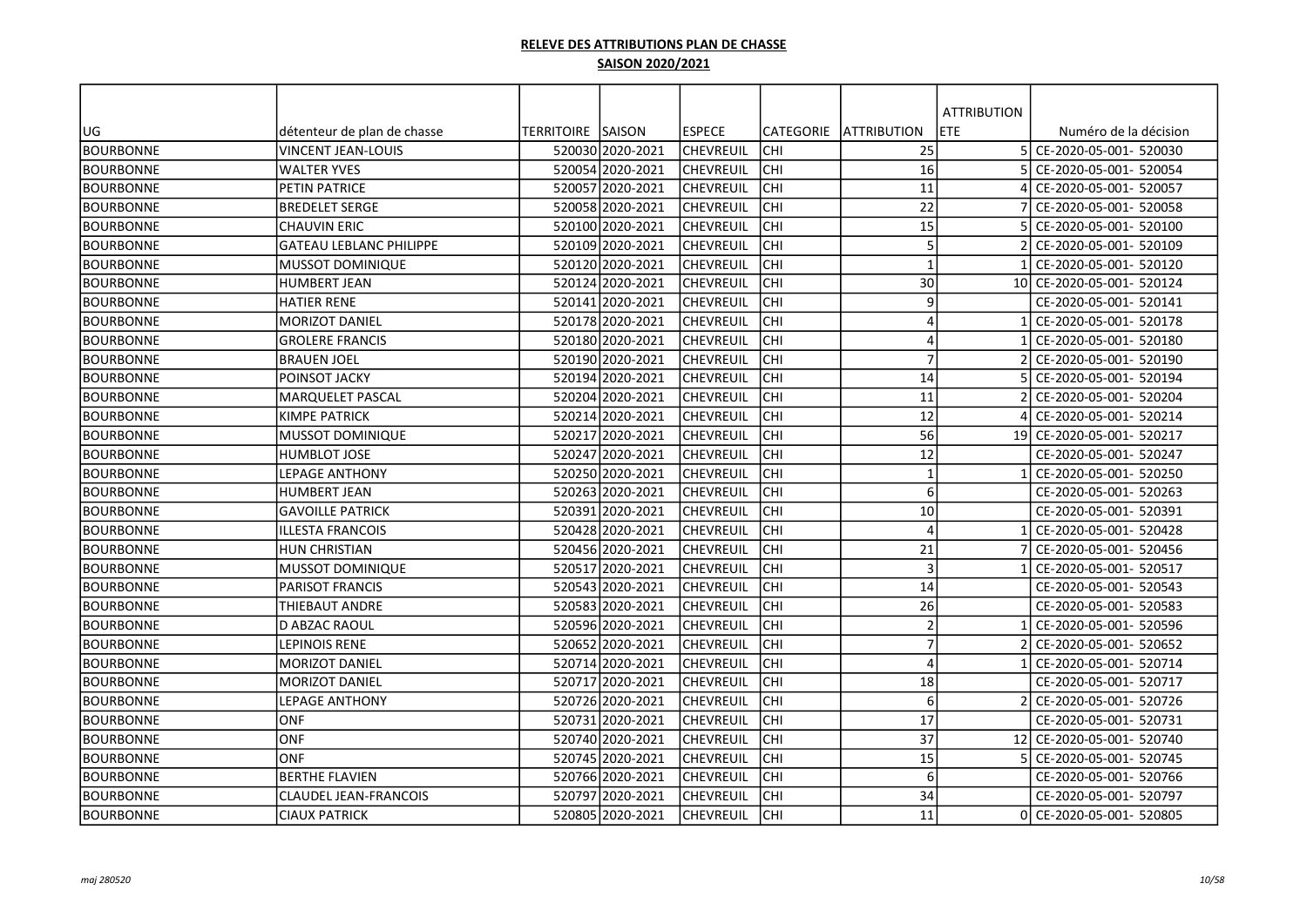|                  |                             |                   |                  |                  |                  |                         | <b>ATTRIBUTION</b> |                        |
|------------------|-----------------------------|-------------------|------------------|------------------|------------------|-------------------------|--------------------|------------------------|
| UG               | détenteur de plan de chasse | TERRITOIRE SAISON |                  | <b>ESPECE</b>    | <b>CATEGORIE</b> | <b>JATTRIBUTION</b>     | ETE                | Numéro de la décision  |
| <b>BOURBONNE</b> | MUSSOT DOMINIQUE            |                   | 520815 2020-2021 | <b>CHEVREUIL</b> | <b>CHI</b>       | $\mathbf 1$             |                    | CE-2020-05-001- 520815 |
| <b>BOURBONNE</b> | ONF                         |                   | 520817 2020-2021 | <b>CHEVREUIL</b> | <b>CHI</b>       | 9                       |                    | CE-2020-05-001- 520817 |
| <b>BOURBONNE</b> | MUSSOT DOMINIQUE            |                   | 520828 2020-2021 | <b>CHEVREUIL</b> | CHI              | $\overline{2}$          |                    | CE-2020-05-001- 520828 |
| <b>BOURBONNE</b> | <b>DIMEY PIERRE</b>         |                   | 520860 2020-2021 | <b>CHEVREUIL</b> | CHI              | $\overline{3}$          |                    | CE-2020-05-001- 520860 |
| <b>BOURBONNE</b> | <b>LAVERNOT MICHEL</b>      |                   | 520866 2020-2021 | <b>CHEVREUIL</b> | <b>CHI</b>       | $\overline{7}$          |                    | CE-2020-05-001- 520866 |
| <b>BOURBONNE</b> | <b>ANTOINE JEAN-PIERRE</b>  |                   | 520871 2020-2021 | <b>CHEVREUIL</b> | <b>CHI</b>       | 41                      | 14                 | CE-2020-05-001- 520871 |
| <b>BOURBONNE</b> | <b>SIMON GUY</b>            |                   | 520877 2020-2021 | CHEVREUIL        | <b>CHI</b>       | $\mathbf{1}$            |                    | CE-2020-05-001- 520877 |
| <b>BOURBONNE</b> | <b>FABRE JEAN-MARC</b>      |                   | 520916 2020-2021 | <b>CHEVREUIL</b> | <b>CHI</b>       | 13                      |                    | CE-2020-05-001- 520916 |
| <b>BOURBONNE</b> | <b>VALLON FRANCIS</b>       |                   | 520932 2020-2021 | <b>CHEVREUIL</b> | <b>CHI</b>       | 5                       |                    | CE-2020-05-001- 520932 |
| <b>BOURBONNE</b> | LEPINOIS RENE               |                   | 520954 2020-2021 | <b>CHEVREUIL</b> | lсні             | $\overline{2}$          |                    | CE-2020-05-001- 520954 |
| <b>BOURBONNE</b> | <b>AMIARD ALEXIS</b>        |                   | 520955 2020-2021 | <b>CHEVREUIL</b> | <b>CHI</b>       | $\overline{4}$          |                    | CE-2020-05-001- 520955 |
| <b>BOURBONNE</b> | <b>MUSSOT DOMINIQUE</b>     |                   | 520970 2020-2021 | <b>CHEVREUIL</b> | <b>CHI</b>       | $\overline{\mathbf{1}}$ |                    | CE-2020-05-001- 520970 |
| <b>BOURBONNE</b> | <b>FONTAINE RENE</b>        |                   | 521023 2020-2021 | <b>CHEVREUIL</b> | <b>CHI</b>       | 10                      |                    | CE-2020-05-001- 521023 |
| <b>BOURBONNE</b> | <b>COPPEY JEAN-PIERRE</b>   |                   | 521057 2020-2021 | <b>CHEVREUIL</b> | <b>CHI</b>       | $\overline{4}$          | $\Omega$           | CE-2020-05-001- 521057 |
| <b>BOURBONNE</b> | IDELAITRE HERVE             |                   | 521063 2020-2021 | <b>CHEVREUIL</b> | CHI              | 24                      |                    | CE-2020-05-001- 521063 |
| <b>BOURBONNE</b> | <b>ROUSSELOT EMMANUEL</b>   |                   | 521066 2020-2021 | <b>CHEVREUIL</b> | <b>CHI</b>       | $\overline{2}$          |                    | CE-2020-05-001- 521066 |
| <b>BOURBONNE</b> | <b>ONF</b>                  |                   | 521075 2020-2021 | <b>CHEVREUIL</b> | <b>CHI</b>       | 8                       |                    | CE-2020-05-001- 521075 |
| <b>BOURBONNE</b> | ONF                         |                   | 521076 2020-2021 | <b>CHEVREUIL</b> | <b>CHI</b>       | $\overline{7}$          |                    | CE-2020-05-001- 521076 |
| <b>BOURBONNE</b> | TETEVUIDE CLAUDE-YVES       |                   | 521083 2020-2021 | <b>CHEVREUIL</b> | CHI              | 6                       |                    | CE-2020-05-001- 521083 |
| <b>BOURBONNE</b> | <b>RUAUX ALAN</b>           |                   | 521085 2020-2021 | <b>CHEVREUIL</b> | CHI              | $\overline{\mathbf{3}}$ |                    | CE-2020-05-001- 521085 |
| <b>BOURBONNE</b> | <b>VAUTHRIN CLAUDE</b>      |                   | 521091 2020-2021 | <b>CHEVREUIL</b> | сні              | 16                      |                    | CE-2020-05-001- 521091 |
| <b>BOURBONNE</b> | <b>GRANDJEAN LUCIEN</b>     |                   | 521092 2020-2021 | <b>CHEVREUIL</b> | lсні             | $\mathbf{1}$            |                    | CE-2020-05-001- 521092 |
| <b>BOURBONNE</b> | <b>HORIOT JACKY</b>         |                   | 521103 2020-2021 | <b>CHEVREUIL</b> | <b>CHI</b>       | 26                      | q                  | CE-2020-05-001- 521103 |
| <b>BOURBONNE</b> | <b>SERVANTON GEORGES</b>    |                   | 521105 2020-2021 | <b>CHEVREUIL</b> | <b>CHI</b>       | 27                      | q                  | CE-2020-05-001- 521105 |
| <b>BOURBONNE</b> | <b>GIGOUT PHILIPPE</b>      |                   | 521107 2020-2021 | <b>CHEVREUIL</b> | <b>CHI</b>       | 9                       |                    | CE-2020-05-001- 521107 |
| <b>BOURBONNE</b> | TETEVUIDE FLAVIEN           | 521127            | 2020-2021        | <b>CHEVREUIL</b> | CHI              | 28                      |                    | CE-2020-05-001- 521127 |
| <b>BOURBONNE</b> | <b>GEOFFROY ROMUALD</b>     |                   | 521142 2020-2021 | <b>CHEVREUIL</b> | <b>CHI</b>       | 18                      |                    | CE-2020-05-001- 521142 |
| <b>BOURBONNE</b> | LEFEBVRE CLAUDE             |                   | 521151 2020-2021 | <b>CHEVREUIL</b> | <b>CHI</b>       | $\overline{4}$          |                    | CE-2020-05-001- 521151 |
| <b>BOURBONNE</b> | MOULOUD DOMINIQUE           |                   | 521152 2020-2021 | <b>CHEVREUIL</b> | <b>CHI</b>       | 6                       |                    | CE-2020-05-001- 521152 |
| <b>BOURBONNE</b> | <b>COYER MAX</b>            |                   | 521164 2020-2021 | <b>CHEVREUIL</b> | <b>CHI</b>       | 26                      |                    | CE-2020-05-001- 521164 |
| <b>BOURBONNE</b> | <b>LAMBERT MATTHIAS</b>     |                   | 521189 2020-2021 | <b>CHEVREUIL</b> | Існі             | $\overline{1}$          |                    | CE-2020-05-001- 521189 |
| <b>BOURBONNE</b> | <b>FOUREL GEORGES</b>       |                   | 521245 2020-2021 | <b>CHEVREUIL</b> | Існі             | 5                       |                    | CE-2020-05-001- 521245 |
| <b>BOURBONNE</b> | <b>HUMBERT FREDERIC</b>     |                   | 521279 2020-2021 | <b>CHEVREUIL</b> | <b>CHI</b>       | $\overline{7}$          |                    | CE-2020-05-001- 521279 |
| <b>BOURBONNE</b> | BOURRIER ALAIN              |                   | 521290 2020-2021 | <b>CHEVREUIL</b> | <b>CHI</b>       | 6                       |                    | CE-2020-05-001- 521290 |
| <b>BOURBONNE</b> | AIME DOMINIQUE              |                   | 521292 2020-2021 | <b>CHEVREUIL</b> | CHI              | -1                      |                    | CE-2020-05-001- 521292 |
| <b>BOURBONNE</b> | <b>HENRY JEAN-CLAUDE</b>    |                   | 521308 2020-2021 | <b>CHEVREUIL</b> | <b>CHI</b>       | 17                      |                    | CE-2020-05-001- 521308 |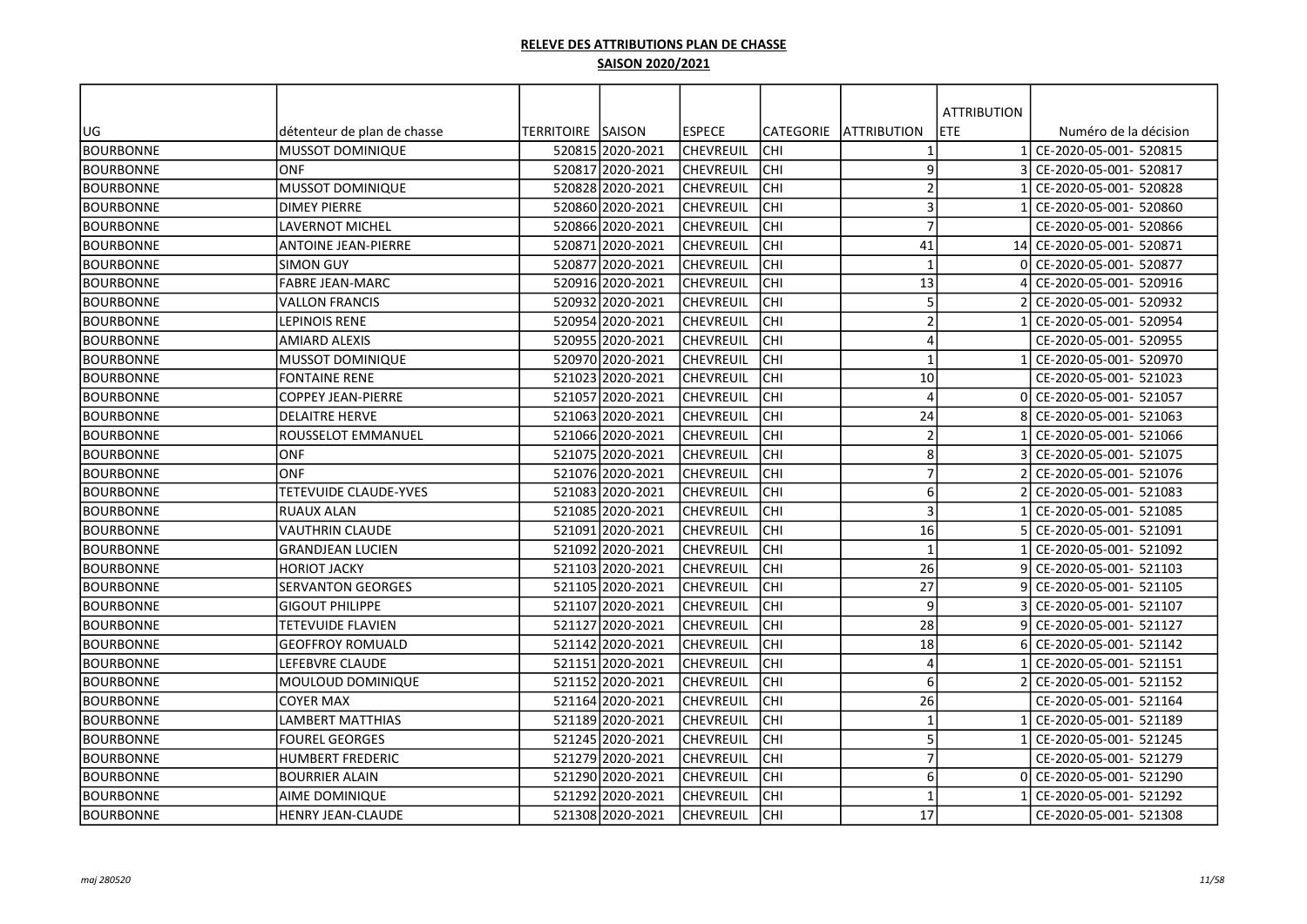|                        |                             |                          |                  |                  |                  |                     | <b>ATTRIBUTION</b> |                           |
|------------------------|-----------------------------|--------------------------|------------------|------------------|------------------|---------------------|--------------------|---------------------------|
| UG                     | détenteur de plan de chasse | <b>TERRITOIRE SAISON</b> |                  | <b>ESPECE</b>    | <b>CATEGORIE</b> | <b>JATTRIBUTION</b> | <b>ETE</b>         | Numéro de la décision     |
| <b>BOURBONNE</b>       | <b>FERRY JIMMY</b>          |                          | 521320 2020-2021 | <b>CHEVREUIL</b> | CHI              | $\overline{7}$      | $\mathcal{P}$      | CE-2020-05-001- 521320    |
| <b>BOURBONNE</b>       | <b>GERARD JEAN-PIERRE</b>   |                          | 521334 2020-2021 | <b>CHEVREUIL</b> | <b>CHI</b>       | $\overline{1}$      |                    | CE-2020-05-001- 521334    |
| <b>BOURBONNE</b>       | <b>HUMBLOT DANIEL</b>       |                          | 521335 2020-2021 | <b>CHEVREUIL</b> | CHI              | $\overline{1}$      |                    | CE-2020-05-001- 521335    |
| <b>BOURBONNE</b>       | <b>COEURDASSIER JOEL</b>    |                          | 521348 2020-2021 | <b>CHEVREUIL</b> | CHI              | 12                  |                    | CE-2020-05-001- 521348    |
| <b>BOURBONNE</b>       | <b>GONY CHRISTIAN</b>       |                          | 521354 2020-2021 | <b>CHEVREUIL</b> | CHI              | 30                  |                    | CE-2020-05-001- 521354    |
| <b>BOURBONNE</b>       | <b>FOINON VALENTIN</b>      |                          | 521428 2020-2021 | <b>CHEVREUIL</b> | CHI              | 29                  |                    | 10 CE-2020-05-001- 521428 |
| <b>BOURBONNE</b>       | LEMOINE HERVE               |                          | 521515 2020-2021 | <b>CHEVREUIL</b> | <b>CHI</b>       | 14                  |                    | CE-2020-05-001- 521515    |
| <b>BOURBONNE</b>       | MONTULET QUENTIN            |                          | 521532 2020-2021 | <b>CHEVREUIL</b> | CHI              | $\overline{1}$      |                    | CE-2020-05-001- 521532    |
| <b>BOURBONNE</b>       | MOULOUD DOMINIQUE           |                          | 521548 2020-2021 | <b>CHEVREUIL</b> | CHI              | $\overline{1}$      |                    | CE-2020-05-001- 521548    |
| <b>BOURBONNE</b>       | PETIN PATRICE               |                          | 521550 2020-2021 | <b>CHEVREUIL</b> | <b>CHI</b>       | 6                   |                    | CE-2020-05-001- 521550    |
| <b>BOURBONNE</b>       | <b>AMIARD ALEXIS</b>        |                          | 521577 2020-2021 | <b>CHEVREUIL</b> | <b>CHI</b>       | $\overline{2}$      |                    | CE-2020-05-001- 521577    |
| <b>BOURBONNE</b>       | <b>ANTOINE JEAN-PIERRE</b>  |                          | 521581 2020-2021 | <b>CHEVREUIL</b> | CHI              | 5                   |                    | CE-2020-05-001- 521581    |
| <b>BOURBONNE</b>       | NICOLAS ALAIN               |                          | 521584 2020-2021 | <b>CHEVREUIL</b> | <b>CHI</b>       | 8                   |                    | CE-2020-05-001- 521584    |
| <b>BOURBONNE</b>       | <b>GILLET JEAN-FRANCOIS</b> |                          | 52158912020-2021 | <b>CHEVREUIL</b> | CHI              | 16                  |                    | CE-2020-05-001- 521589    |
| <b>BOURBONNE</b>       | <b>LAMBERT MATTHIAS</b>     |                          | 521599 2020-2021 | <b>CHEVREUIL</b> | CHI              | $\mathbf{1}$        |                    | CE-2020-05-001- 521599    |
| <b>BOURBONNE</b>       | LEFEBVRE CLAUDE             |                          | 521602 2020-2021 | <b>CHEVREUIL</b> | <b>CHI</b>       | 6                   |                    | CE-2020-05-001- 521602    |
| <b>BOURBONNE</b>       | <b>GACHE MICKAEL</b>        |                          | 521618 2020-2021 | <b>CHEVREUIL</b> | <b>CHI</b>       | $\overline{2}$      |                    | CE-2020-05-001- 521618    |
| <b>BOURBONNE</b>       | <b>LEPAGE ANTHONY</b>       |                          | 521623 2020-2021 | <b>CHEVREUIL</b> | CHI              | $\overline{4}$      |                    | CE-2020-05-001- 521623    |
| <b>BOURBONNE</b>       | <b>GACHE MICKAEL</b>        |                          | 521632 2020-2021 | <b>CHEVREUIL</b> | CHI              | 9                   |                    | CE-2020-05-001- 521632    |
| <b>BOURBONNE</b>       | <b>LECLERC FRANCK</b>       |                          | 521641 2020-2021 | <b>CHEVREUIL</b> | CHI              | 11                  |                    | CE-2020-05-001- 521641    |
| <b>BOURBONNE</b>       | <b>BREDELET SERGE</b>       |                          | 521642 2020-2021 | <b>CHEVREUIL</b> | CHI              | 10                  |                    | CE-2020-05-001- 521642    |
| <b>BOURBONNE</b>       | <b>ONF</b>                  |                          | 521644 2020-2021 | <b>CHEVREUIL</b> | <b>CHI</b>       | $\overline{7}$      |                    | CE-2020-05-001- 521644    |
| <b>BOURBONNE</b>       | <b>LEPAGE ANTHONY</b>       |                          | 521843 2020-2021 | <b>CHEVREUIL</b> | <b>CHI</b>       | $\overline{1}$      |                    | CE-2020-05-001- 521843    |
| <b>BOURBONNE</b>       | IRENAUT LAURENT             |                          | 521867 2020-2021 | <b>CHEVREUIL</b> | <b>CHI</b>       | $\overline{1}$      |                    | CE-2020-05-001- 521867    |
| <b>BOURBONNE</b>       | <b>BRAUEN JOEL</b>          |                          | 521884 2020-2021 | <b>CHEVREUIL</b> | CHI              | 5                   |                    | CE-2020-05-001- 521884    |
| <b>BOURBONNE</b>       | <b>GILLET JEAN-FRANCOIS</b> |                          | 521935 2020-2021 | <b>CHEVREUIL</b> | CHI              | $\mathbf{1}$        |                    | CE-2020-05-001- 521935    |
| <b>BOURBONNE</b>       | <b>DUPAQUIER FREDERIC</b>   |                          | 522508 2020-2021 | <b>CHEVREUIL</b> | CHI              | 5                   |                    | CE-2020-05-001- 522508    |
| <b>BOURBONNE</b>       | RUAUX ALAN                  |                          | 522694 2020-2021 | <b>CHEVREUIL</b> | <b>CHI</b>       | 40                  | 13                 | CE-2020-05-001- 522694    |
| <b>BOURBONNE</b>       | <b>VOILQUIER PASCAL</b>     |                          | 522714 2020-2021 | <b>CHEVREUIL</b> | CHI              | $\overline{7}$      |                    | CE-2020-05-001- 522714    |
| <b>BOURBONNE</b>       | <b>AMIARD ALEXIS</b>        |                          | 522771 2020-2021 | <b>CHEVREUIL</b> | <b>CHI</b>       | $\overline{3}$      |                    | CE-2020-05-001- 522771    |
| <b>BOURBONNE</b>       | <b>GROLERE FRANCIS</b>      |                          | 522791 2020-2021 | <b>CHEVREUIL</b> | CHI              | $\overline{4}$      |                    | CE-2020-05-001- 522791    |
| <b>BOURBONNE</b>       | <b>GROLERE FRANCIS</b>      |                          | 522792 2020-2021 | <b>CHEVREUIL</b> | CHI              | $\overline{2}$      |                    | CE-2020-05-001- 522792    |
| <b>BOURBONNE</b>       | <b>LEPAGE ANTHONY</b>       |                          | 522841 2020-2021 | <b>CHEVREUIL</b> | <b>CHI</b>       | 6                   |                    | CE-2020-05-001- 522841    |
| <b>BOURBONNE</b>       | <b>CHAUSSIN ALAIN</b>       |                          | 522853 2020-2021 | <b>CHEVREUIL</b> | <b>CHI</b>       | $\mathbf{1}$        |                    | CE-2020-05-001- 522853    |
| <b>BOURBONNE</b>       | <b>HUMBLOT JOSE</b>         |                          | 522878 2020-2021 | <b>CHEVREUIL</b> | CHI              | $\sqrt{ }$          |                    | CE-2020-05-001- 522878    |
| <b>Total BOURBONNE</b> |                             |                          |                  |                  |                  | 1110                | 268                |                           |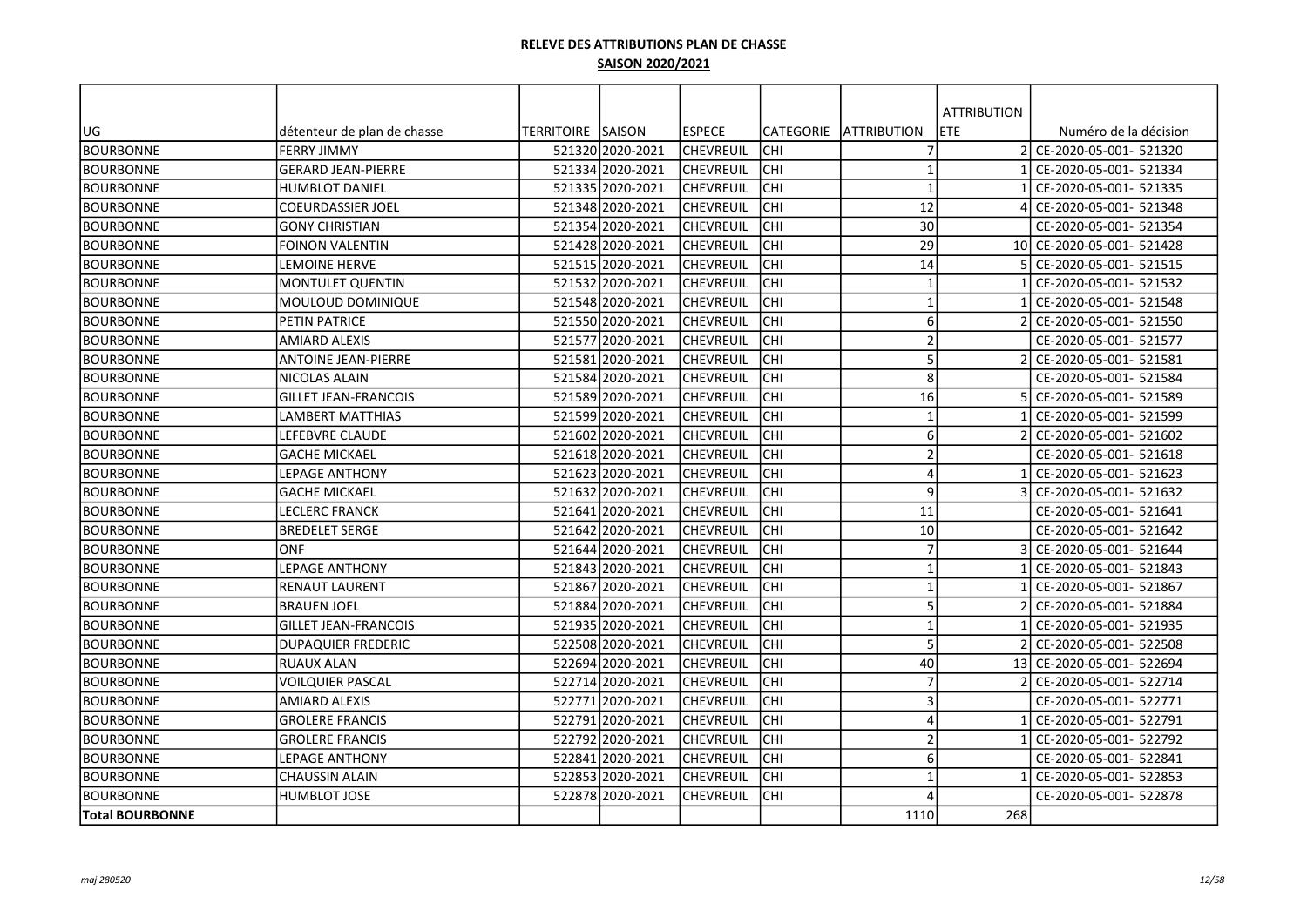| UG                    | détenteur de plan de chasse | <b>TERRITOIRE SAISON</b> |                  | <b>IESPECE</b>   | ICATEGORIE | <b>ATTRIBUTION</b> | <b>ATTRIBUTION</b><br><b>ETE</b> | Numéro de la décision  |
|-----------------------|-----------------------------|--------------------------|------------------|------------------|------------|--------------------|----------------------------------|------------------------|
| <b>BOURMONT</b>       | <b>ROQUIS REGIS</b>         |                          | 520091 2020-2021 | lchevreuil       | Існі       | 14                 |                                  | CE-2020-05-001- 520091 |
| <b>BOURMONT</b>       | <b>LARCHE PHILIPPE</b>      |                          | 520127 2020-2021 | <b>CHEVREUIL</b> | Існі       |                    |                                  | CE-2020-05-001- 520127 |
| <b>BOURMONT</b>       | <b>THEROL BERNARD</b>       |                          | 520132 2020-2021 | lchevreuil       | Існі       | 18                 |                                  | CE-2020-05-001- 520132 |
| <b>BOURMONT</b>       | <b>GEAUGEY ALAIN</b>        |                          | 520210 2020-2021 | lchevreuil       | Існі       | 37                 | 12                               | CE-2020-05-001- 520210 |
| <b>BOURMONT</b>       | <b>ONF</b>                  |                          | 520472 2020-2021 | lchevreuil       | Існі       | 11                 |                                  | CE-2020-05-001- 520472 |
| <b>BOURMONT</b>       | INOGARA DANIEL              |                          | 520505 2020-2021 | lchevreuil       | Існі       | 29                 |                                  | CE-2020-05-001- 520505 |
| <b>BOURMONT</b>       | <b>THOMAS JEAN-PIERRE</b>   |                          | 520640 2020-2021 | lchevreuil       | Існі       | 10                 |                                  | CE-2020-05-001- 520640 |
| <b>BOURMONT</b>       | PARISEL JEAN-PIERRE         |                          | 520814 2020-2021 | lchevreuil       | Існі       | 5                  |                                  | CE-2020-05-001- 520814 |
| <b>BOURMONT</b>       | lsudre Guillaume            |                          | 520960 2020-2021 | <b>CHEVREUIL</b> | Існі       | 25                 |                                  | CE-2020-05-001- 520960 |
| <b>BOURMONT</b>       | IPRUNNOT JEAN-LOUIS         |                          | 521037 2020-2021 | <b>CHEVREUIL</b> | Існі       | $\overline{7}$     |                                  | CE-2020-05-001- 521037 |
| <b>BOURMONT</b>       | <b>DRIE KEVIN</b>           |                          | 521042 2020-2021 | lchevreuil       | Існі       | 13                 |                                  | CE-2020-05-001- 521042 |
| <b>BOURMONT</b>       | lMATHIEU JEROME             |                          | 521068 2020-2021 | lchevreuil       | Існі       | $\mathbf{1}$       |                                  | CE-2020-05-001- 521068 |
| <b>BOURMONT</b>       | <b>CLAUDE JEAN-MARIE</b>    |                          | 521070 2020-2021 | lchevreuil       | Існі       | 28                 |                                  | CE-2020-05-001- 521070 |
| <b>BOURMONT</b>       | <b>CHARROY DANIEL</b>       |                          | 521149 2020-2021 | <b>CHEVREUIL</b> | Існі       | 11                 |                                  | CE-2020-05-001- 521149 |
| <b>BOURMONT</b>       | MATHIEU JEROME              |                          | 521188 2020-2021 | <b>CHEVREUIL</b> | Існі       |                    |                                  | CE-2020-05-001- 521188 |
| <b>BOURMONT</b>       | <b>GAVIGNET DOMINIQUE</b>   |                          | 521252 2020-2021 | <b>CHEVREUIL</b> | Існі       | 20                 |                                  | CE-2020-05-001- 521252 |
| <b>BOURMONT</b>       | IHUMBERT FREDERIC           |                          | 521280 2020-2021 | <b>CHEVREUIL</b> | Існі       | 10                 |                                  | CE-2020-05-001- 521280 |
| <b>BOURMONT</b>       | IROQUIS CLAUDE              |                          | 521339 2020-2021 | lchevreuil       | Існі       | $\Delta$           |                                  | CE-2020-05-001- 521339 |
| <b>BOURMONT</b>       | <b>BARBANT FRANCK</b>       |                          | 521347 2020-2021 | lchevreuil       | Існі       | 5                  |                                  | CE-2020-05-001- 521347 |
| <b>BOURMONT</b>       | IBARBIER GUY                |                          | 521378 2020-2021 | <b>CHEVREUIL</b> | lсні       | $10\,$             |                                  | CE-2020-05-001- 521378 |
| <b>BOURMONT</b>       | COLOMBANI DOMINIQUE         |                          | 521393 2020-2021 | <b>CHEVREUIL</b> | Існі       | 12                 |                                  | CE-2020-05-001- 521393 |
| <b>BOURMONT</b>       | IBARBIER GUY                |                          | 521430 2020-2021 | lchevreuil       | Існі       | $\overline{2}$     |                                  | CE-2020-05-001- 521430 |
| <b>BOURMONT</b>       | <b>GILLOT PHILIPPE</b>      |                          | 521489 2020-2021 | <b>CHEVREUIL</b> | Існі       | 5                  |                                  | CE-2020-05-001- 521489 |
| <b>BOURMONT</b>       | <b>GILLOT PHILIPPE</b>      |                          | 521828 2020-2021 | <b>CHEVREUIL</b> | Існі       | 5                  |                                  | CE-2020-05-001- 521828 |
| <b>BOURMONT</b>       | <b>GILLOT PHILIPPE</b>      |                          | 521829 2020-2021 | <b>CHEVREUIL</b> | Існі       |                    |                                  | CE-2020-05-001- 521829 |
| <b>BOURMONT</b>       | <b>GILLOT PHILIPPE</b>      |                          | 521832 2020-2021 | ICHEVREUIL       | Існі       |                    |                                  | CE-2020-05-001- 521832 |
| <b>BOURMONT</b>       | HUMBLOT JACQUES             |                          | 522118 2020-2021 | <b>CHEVREUIL</b> | ICHI       | $\mathcal{D}$      |                                  | CE-2020-05-001- 522118 |
| <b>Total BOURMONT</b> |                             |                          |                  |                  |            | 288                | 74                               |                        |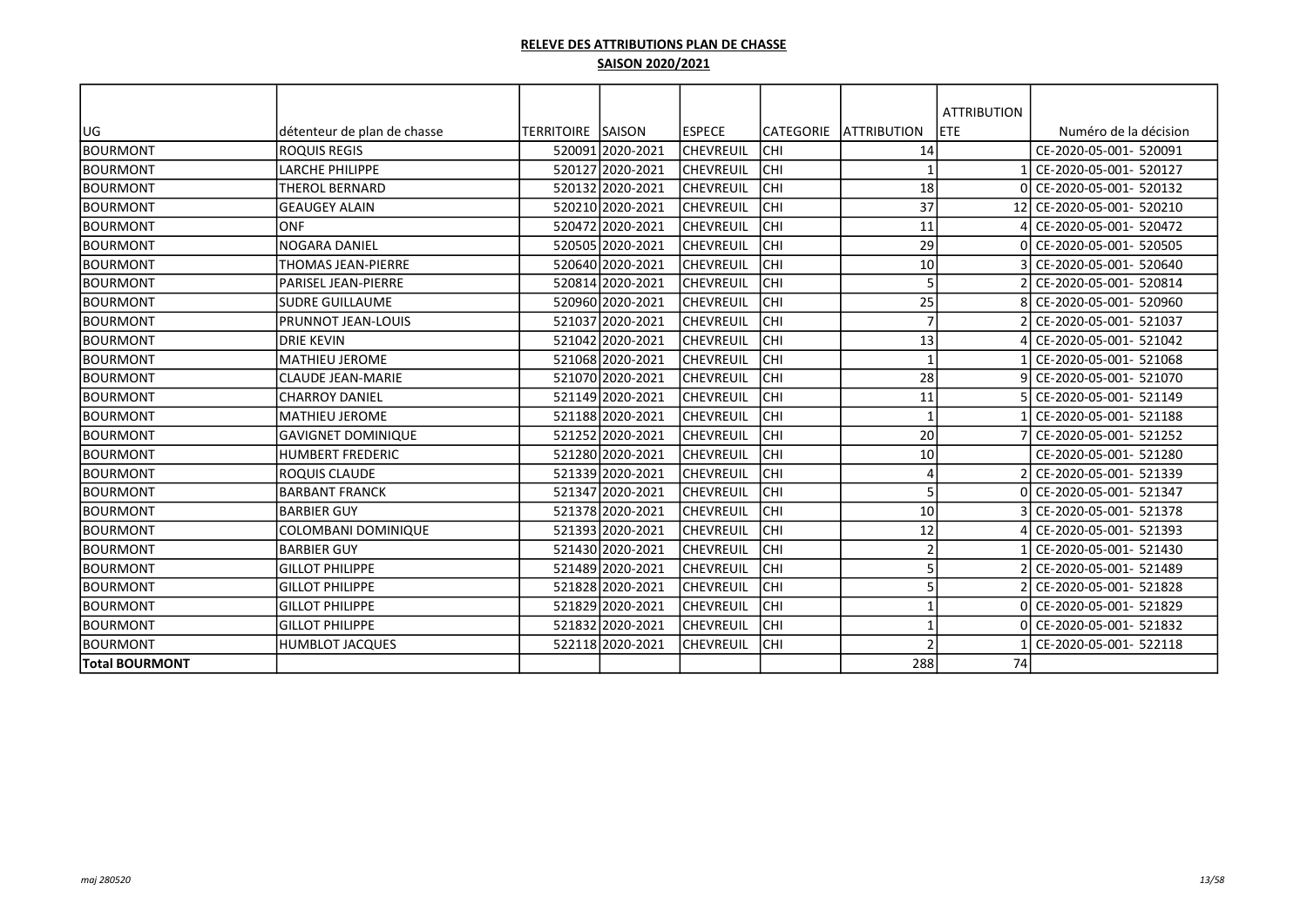|                  |                             |                          |                  |                  |            |                     | <b>ATTRIBUTION</b> |                           |
|------------------|-----------------------------|--------------------------|------------------|------------------|------------|---------------------|--------------------|---------------------------|
| lug              | détenteur de plan de chasse | <b>TERRITOIRE SAISON</b> |                  | <b>ESPECE</b>    | CATEGORIE  | <b>LATTRIBUTION</b> | <b>ETE</b>         | Numéro de la décision     |
| ICHANCENAY       | <b>IBRUNSMANN PASCAL</b>    |                          | 520071 2020-2021 | <b>CHEVREUIL</b> | ICHI       | 14                  |                    | 5 CE-2020-05-001- 520071  |
| <b>CHANCENAY</b> | <b>ICORNUET RENE</b>        |                          | 520131 2020-2021 | <b>CHEVREUIL</b> | lсні       |                     |                    | CE-2020-05-001- 520131    |
| ICHANCENAY       | <b>IDEBRICON PHILIPPE</b>   |                          | 520610 2020-2021 | <b>CHEVREUIL</b> | <b>CHI</b> |                     |                    | CE-2020-05-001- 520610    |
| <b>CHANCENAY</b> | <b>KERFURIC MARCEL</b>      |                          | 520642 2020-2021 | <b>CHEVREUIL</b> | Існі       |                     |                    | CE-2020-05-001- 520642    |
| <b>CHANCENAY</b> | <b>JONF</b>                 |                          | 520675 2020-2021 | <b>CHEVREUIL</b> | Існі       | 26                  |                    | 8 CE-2020-05-001- 520675  |
| <b>CHANCENAY</b> | <b>JONF</b>                 |                          | 520676 2020-2021 | <b>CHEVREUIL</b> | Існі       | 31                  |                    | 10 CE-2020-05-001- 520676 |
| <b>CHANCENAY</b> | BURZYNSKI SYLVAIN           |                          | 520927 2020-2021 | <b>CHEVREUIL</b> | <b>CHI</b> |                     |                    | 2 CE-2020-05-001- 520927  |
| <b>CHANCENAY</b> | <b>AUSSANT BERTRAND</b>     |                          | 521192 2020-2021 | <b>CHEVREUIL</b> | <b>CHI</b> |                     |                    | 3 CE-2020-05-001- 521192  |
| <b>CHANCENAY</b> | <b>IMAYEUR FREDERIC</b>     |                          | 521194 2020-2021 | <b>CHEVREUIL</b> | <b>CHI</b> |                     |                    | 2 CE-2020-05-001- 521194  |
| <b>CHANCENAY</b> | IREVOY XAVIER               |                          | 521313 2020-2021 | <b>CHEVREUIL</b> | <b>CHI</b> |                     |                    | CE-2020-05-001- 521313    |
| <b>CHANCENAY</b> | KERFURIC MARCEL             |                          | 521731 2020-2021 | <b>CHEVREUIL</b> | <b>CHI</b> |                     |                    | CE-2020-05-001- 521731    |
| <b>CHANCENAY</b> | CORNUET RENE                |                          | 521798 2020-2021 | <b>CHEVREUIL</b> | lсні       |                     |                    | CE-2020-05-001- 521798    |
| <b>CHANCENAY</b> | <b>REVOY XAVIER</b>         |                          | 521800 2020-2021 | <b>CHEVREUIL</b> | CHI        |                     |                    | CE-2020-05-001- 521800    |
| <b>CHANCENAY</b> | <b>PETIT MICKAEL</b>        |                          | 521803 2020-2021 | <b>CHEVREUIL</b> | Існі       | 19                  |                    | CE-2020-05-001- 521803    |
| <b>CHANCENAY</b> | <b>CORNUET RENE</b>         |                          | 522331 2020-2021 | <b>CHEVREUIL</b> | Існі       |                     |                    | CE-2020-05-001- 522331    |
| Total CHANCENAY  |                             |                          |                  |                  |            | 131                 | 36                 |                           |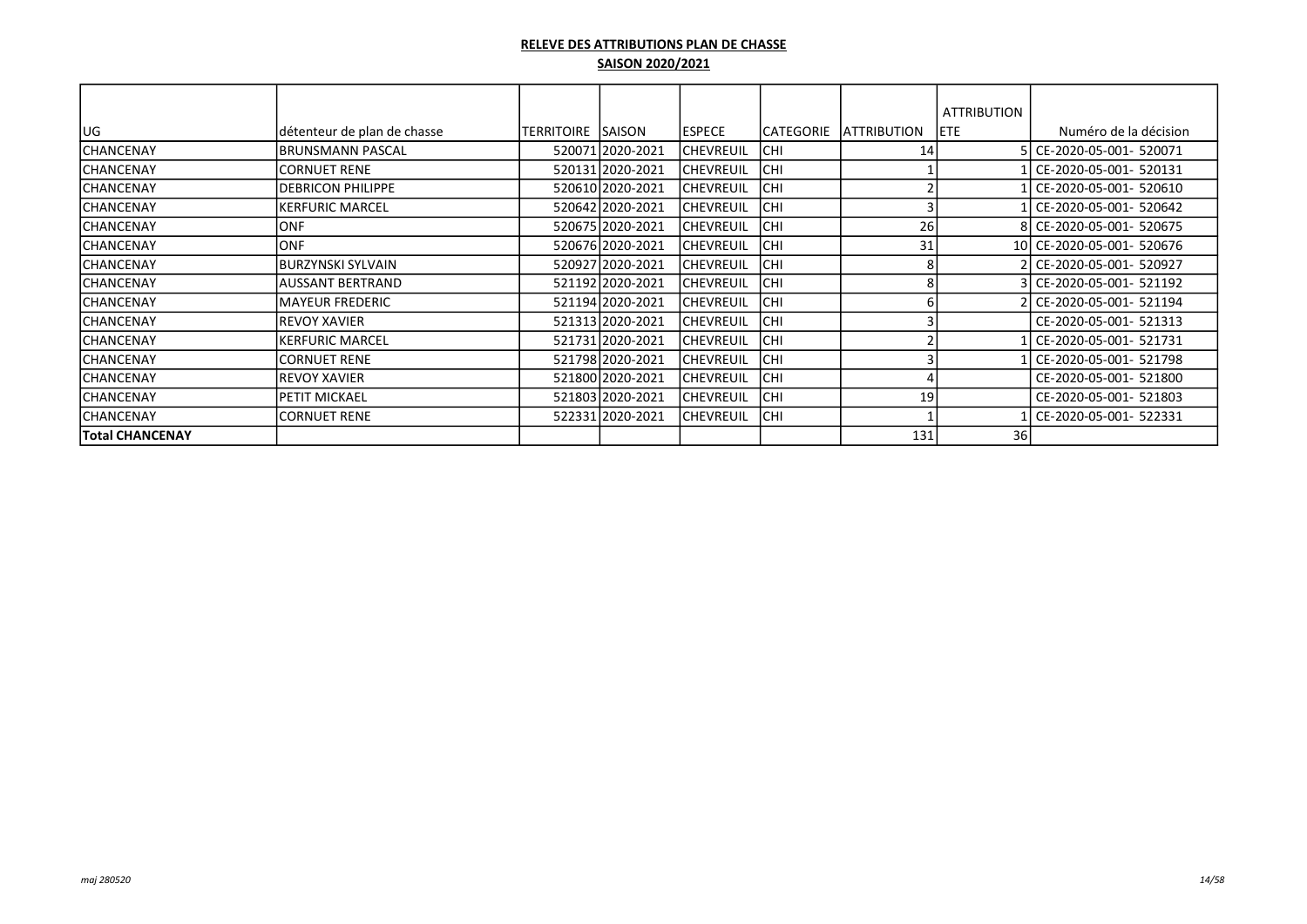|                 |                                |                    |                  |                  |                  |                         | <b>ATTRIBUTION</b> |                           |
|-----------------|--------------------------------|--------------------|------------------|------------------|------------------|-------------------------|--------------------|---------------------------|
| UG              | détenteur de plan de chasse    | TERRITOIRE  SAISON |                  | <b>IESPECE</b>   | <b>CATEGORIE</b> | <b>JATTRIBUTION</b>     | ETE                | Numéro de la décision     |
| <b>CHAUMONT</b> | <b>MIGNOT FRANCIS</b>          |                    | 52002812020-2021 | lchevreuil       | CHI              | 5                       | $\overline{2}$     | CE-2020-05-001- 520028    |
| <b>CHAUMONT</b> | VAUTRIN FLORIAN                |                    | 520032 2020-2021 | lchevreuil       | CHI              | $\mathbf{3}$            |                    | CE-2020-05-001- 520032    |
| <b>CHAUMONT</b> | PATENERE WILLIAM               |                    | 520089 2020-2021 | <b>CHEVREUIL</b> | CHI              | $\overline{2}$          |                    | CE-2020-05-001- 520089    |
| <b>CHAUMONT</b> | <b>BRIZION JOEL</b>            |                    | 520108 2020-2021 | <b>CHEVREUIL</b> | CHI              | 14                      |                    | CE-2020-05-001- 520108    |
| <b>CHAUMONT</b> | VOINCHET DANIEL                |                    | 520117 2020-2021 | CHEVREUIL        | CHI              | $\mathbf{1}$            |                    | CE-2020-05-001- 520117    |
| <b>CHAUMONT</b> | <b>BAUGUITTE DANIEL</b>        |                    | 520211 2020-2021 | CHEVREUIL        | CHI              | 25                      |                    | CE-2020-05-001- 520211    |
| <b>CHAUMONT</b> | <b>BRIZION JOEL</b>            |                    | 520399 2020-2021 | CHEVREUIL        | CHI              | $\overline{2}$          |                    | CE-2020-05-001- 520399    |
| <b>CHAUMONT</b> | AUSSANT BERTRAND               |                    | 520443 2020-2021 | CHEVREUIL        | CHI              | 12                      |                    | CE-2020-05-001- 520443    |
| <b>CHAUMONT</b> | <b>ONF</b>                     |                    | 520480 2020-2021 | CHEVREUIL        | CHI              | 48                      | 16 I               | CE-2020-05-001- 520480    |
| <b>CHAUMONT</b> | THEVENIN CHRISTIAN             |                    | 520554 2020-2021 | CHEVREUIL        | CHI              | 19                      |                    | CE-2020-05-001- 520554    |
| <b>CHAUMONT</b> | <b>MASSAUX JULIEN</b>          |                    | 520564 2020-2021 | <b>CHEVREUIL</b> | <b>CHI</b>       | $\overline{\mathbf{1}}$ |                    | CE-2020-05-001- 520564    |
| CHAUMONT        | <b>GUICHET FRANCOIS</b>        |                    | 520650 2020-2021 | CHEVREUIL        | <b>CHI</b>       | 36                      |                    | 12 CE-2020-05-001- 520650 |
| CHAUMONT        | <b>JOB DENIS</b>               |                    | 520659 2020-2021 | CHEVREUIL        | CHI              | $\overline{\mathbf{1}}$ |                    | CE-2020-05-001- 520659    |
| <b>CHAUMONT</b> | <b>BOURGEOT ALAIN</b>          |                    | 520671 2020-2021 | <b>CHEVREUIL</b> | CHI              | 10                      |                    | CE-2020-05-001- 520671    |
| <b>CHAUMONT</b> | <b>DORE CHRISTIAN</b>          |                    | 520706 2020-2021 | lchevreuil       | CHI              | $\overline{3}$          |                    | CE-2020-05-001- 520706    |
| <b>CHAUMONT</b> | LEFAUX MICHEL                  |                    | 520710 2020-2021 | lchevreuil       | CHI              | 15                      |                    | CE-2020-05-001- 520710    |
| <b>CHAUMONT</b> | ONF                            |                    | 52073712020-2021 | CHEVREUIL        | CHI              | 60                      |                    | 20 CE-2020-05-001- 520737 |
| <b>CHAUMONT</b> | RONZAT JACKY                   |                    | 52076312020-2021 | CHEVREUIL        | CHI              | 6                       |                    | CE-2020-05-001- 520763    |
| <b>CHAUMONT</b> | <b>BRIZION JOEL</b>            |                    | 520853 2020-2021 | <b>CHEVREUIL</b> | CHI              | 39                      | 13                 | CE-2020-05-001- 520853    |
| <b>CHAUMONT</b> | PENAGOS ROMAIN-DANIEL          |                    | 520858 2020-2021 | CHEVREUIL        | CHI              | $\mathbf{1}$            |                    | CE-2020-05-001- 520858    |
| <b>CHAUMONT</b> | <b>DIMEY ROMARIC</b>           |                    | 520895 2020-2021 | CHEVREUIL        | CHI              | 34                      | 11                 | CE-2020-05-001- 520895    |
| <b>CHAUMONT</b> | <b>MENETRIER PASCAL</b>        |                    | 520997 2020-2021 | CHEVREUIL        | CHI              | 11                      |                    | CE-2020-05-001- 520997    |
| <b>CHAUMONT</b> | RICHOUX SEBASTIEN              |                    | 521001 2020-2021 | CHEVREUIL        | CHI              | 27                      |                    | CE-2020-05-001- 521001    |
| <b>CHAUMONT</b> | ZANINI BRUNO                   |                    | 521011 2020-2021 | CHEVREUIL        | CHI              | $\overline{2}$          |                    | CE-2020-05-001- 521011    |
| <b>CHAUMONT</b> | CHOUFFAUT PHILIPPE             |                    | 521015 2020-2021 | <b>CHEVREUIL</b> | CHI              | $\overline{\mathbf{1}}$ | ΩI                 | CE-2020-05-001- 521015    |
| <b>CHAUMONT</b> | <b>COLIN DOMINIQUE</b>         |                    | 521048 2020-2021 | <b>CHEVREUIL</b> | CHI              | 11                      |                    | CE-2020-05-001- 521048    |
| <b>CHAUMONT</b> | <b>ROLLAND DIDIER</b>          |                    | 521080 2020-2021 | <b>CHEVREUIL</b> | CHI              | 37                      | 12                 | CE-2020-05-001- 521080    |
| <b>CHAUMONT</b> | <b>GRAILLOT JEAN-PAUL</b>      |                    | 521312 2020-2021 | lchevreuil       | CHI              | 32                      | 11                 | CE-2020-05-001- 521312    |
| <b>CHAUMONT</b> | <b>MASSE CHARLY</b>            |                    | 521336 2020-2021 | CHEVREUIL        | CHI              | $\overline{2}$          |                    | CE-2020-05-001- 521336    |
| <b>CHAUMONT</b> | <b>BERTHE FRANCOIS</b>         |                    | 521604 2020-2021 | CHEVREUIL        | CHI              | $\Delta$                |                    | CE-2020-05-001- 521604    |
| <b>CHAUMONT</b> | LACROIX NICOLAS                |                    | 521625 2020-2021 | CHEVREUIL        | lсні             | 10                      |                    | CE-2020-05-001- 521625    |
| <b>CHAUMONT</b> | <b>HYPPOLITE JEAN-PIERRE</b>   |                    | 521663 2020-2021 | <b>CHEVREUIL</b> | lсні             | $\mathbf{1}$            |                    | CE-2020-05-001- 521663    |
| <b>CHAUMONT</b> | CHARBONNEL JOEL                |                    | 521675 2020-2021 | CHEVREUIL        | CHI              | $\overline{2}$          |                    | CE-2020-05-001- 521675    |
| <b>CHAUMONT</b> | <b>CEGLIA ROGER</b>            |                    | 521788 2020-2021 | <b>CHEVREUIL</b> | <b>CHI</b>       | 9                       |                    | CE-2020-05-001- 521788    |
| <b>CHAUMONT</b> | <b>REY ERIC</b>                |                    | 521792 2020-2021 | CHEVREUIL        | CHI              | 12                      |                    | CE-2020-05-001- 521792    |
| CHAUMONT        | <b>HENRY GRATAROLI SOLANGE</b> |                    | 521837 2020-2021 | <b>CHEVREUIL</b> | <b>CHI</b>       | $\mathbf{1}$            |                    | CE-2020-05-001- 521837    |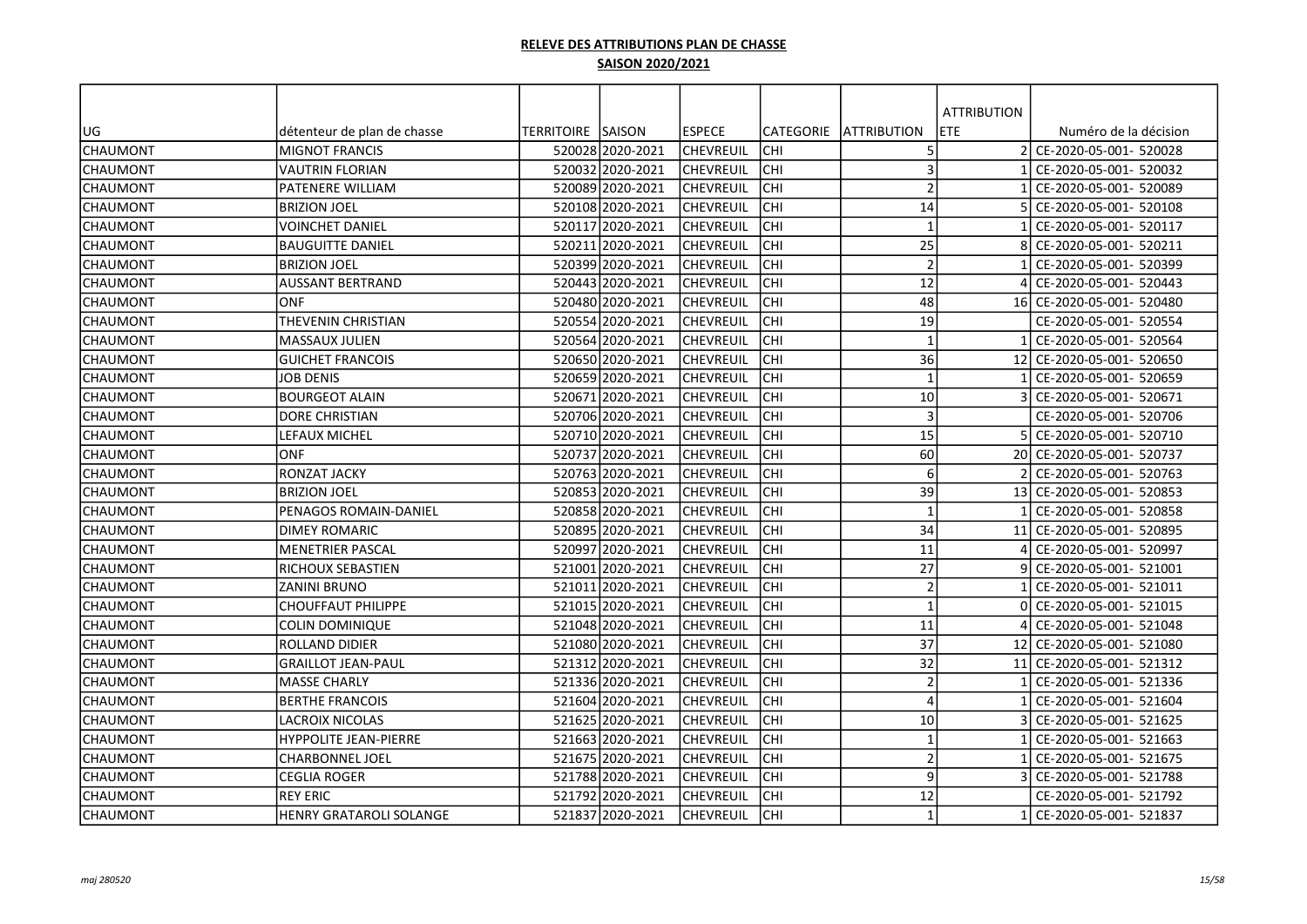|                  |                             |                     |                  |                   |             |                         | <b>ATTRIBUTION</b> |                           |
|------------------|-----------------------------|---------------------|------------------|-------------------|-------------|-------------------------|--------------------|---------------------------|
| lug              | détenteur de plan de chasse | ITERRITOIRE ISAISON |                  | <b>IESPECE</b>    |             | ICATEGORIE IATTRIBUTION | <b>IETE</b>        | Numéro de la décision     |
| ICHAUMONT        | lGRATAROLI CLAUDE           |                     | 521870 2020-2021 | <b>ICHEVREUIL</b> | <b>ICHI</b> |                         |                    | 3 CE-2020-05-001- 521870  |
| ICHAUMONT        | IFRANCISCO ELISIO DAVID     |                     | 521871 2020-2021 | <b>ICHEVREUIL</b> | <b>ICHI</b> | 34                      |                    | 11 CE-2020-05-001- 521871 |
| <b>ICHAUMONT</b> | <b>IROLLAND DIDIER</b>      |                     | 522101 2020-2021 | <b>ICHEVREUIL</b> | <b>ICHI</b> |                         |                    | 1l CE-2020-05-001- 522101 |
| ICHAUMONT        | lGRAJA ERIC                 |                     | 52212012020-2021 | <b>ICHEVREUIL</b> | <b>ICHI</b> |                         |                    | 1l CE-2020-05-001- 522120 |
| ICHAUMONT        | <b>IROLLAND DIDIER</b>      |                     | 523034 2020-2021 | ICHEVREUIL        | <b>CHI</b>  |                         |                    | 2 CE-2020-05-001- 523034  |
| ICHAUMONT        | lassada alain               |                     | 523060 2020-2021 | ICHEVREUIL        | Існі        | 1つ                      |                    | 4 CE-2020-05-001- 523060  |
| Total CHAUMONT   |                             |                     |                  |                   |             | 566                     | 182                |                           |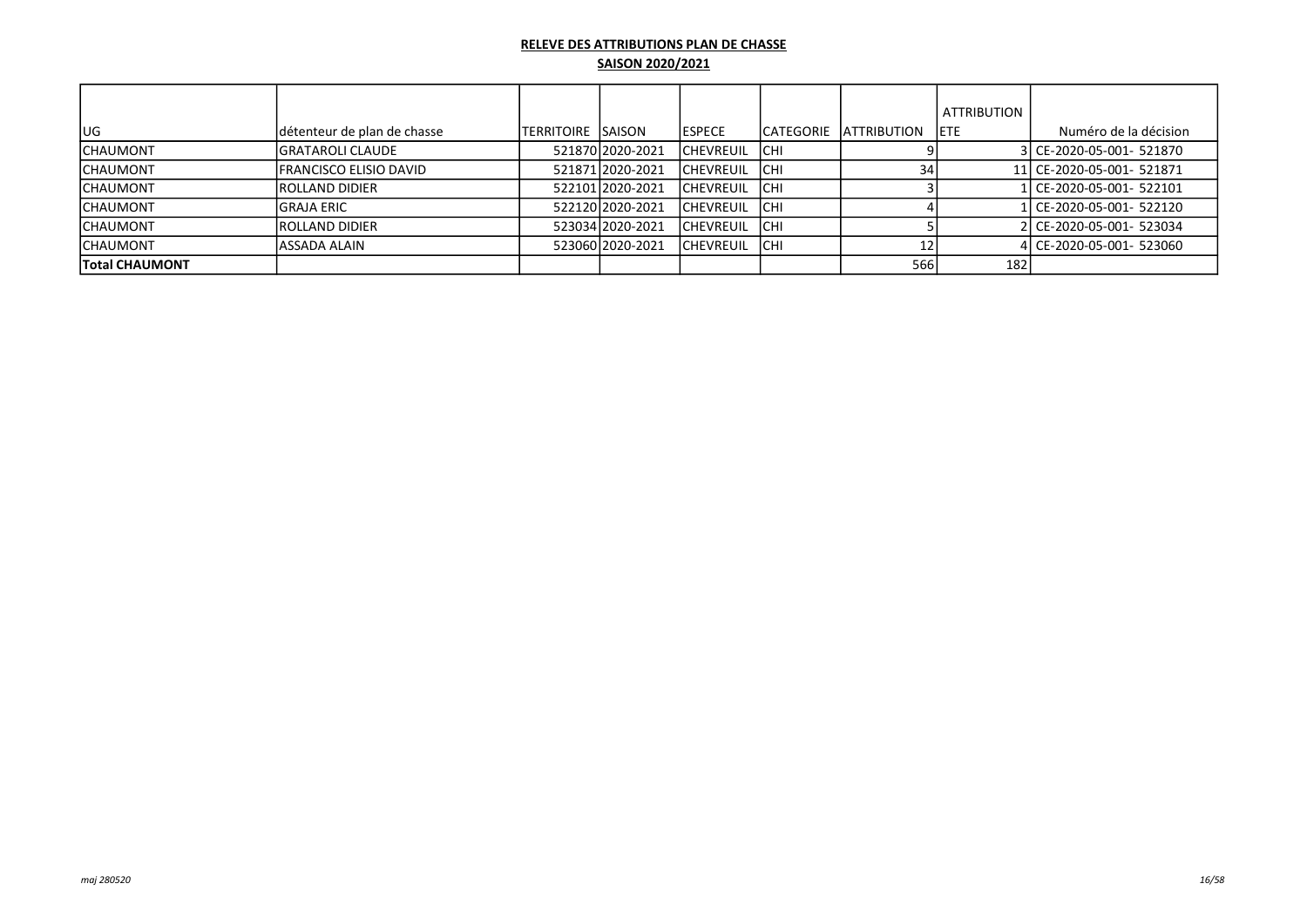|              |                             |                   |                  |                  |                  |                         | <b>ATTRIBUTION</b> |                        |
|--------------|-----------------------------|-------------------|------------------|------------------|------------------|-------------------------|--------------------|------------------------|
| UG           | détenteur de plan de chasse | TERRITOIRE SAISON |                  | <b>ESPECE</b>    | <b>CATEGORIE</b> | <b>JATTRIBUTION</b>     | ETE                | Numéro de la décision  |
| CIREY/BLAISE | NICOLO JACKY                |                   | 520014 2020-2021 | CHEVREUIL        | <b>CHI</b>       | 8                       | $\overline{3}$     | CE-2020-05-001- 520014 |
| CIREY/BLAISE | LIZAMBERT JEAN-LUC          |                   | 520016 2020-2021 | CHEVREUIL        | <b>CHI</b>       | $\overline{3}$          |                    | CE-2020-05-001- 520016 |
| CIREY/BLAISE | <b>BELATECHE DAVID</b>      |                   | 520096 2020-2021 | <b>CHEVREUIL</b> | сні              | 16                      |                    | CE-2020-05-001- 520096 |
| CIREY/BLAISE | PAULIN PHILIPPE             |                   | 520101 2020-2021 | <b>CHEVREUIL</b> | сні              | 26                      |                    | CE-2020-05-001- 520101 |
| CIREY/BLAISE | <b>MARCHAND PHILIPPE</b>    |                   | 520222 2020-2021 | <b>CHEVREUIL</b> | сні              | 24                      |                    | CE-2020-05-001- 520222 |
| CIREY/BLAISE | <b>ONF</b>                  |                   | 520236 2020-2021 | <b>CHEVREUIL</b> | сні              | 62                      | 21                 | CE-2020-05-001- 520236 |
| CIREY/BLAISE | <b>MARCHAND PHILIPPE</b>    |                   | 520243 2020-2021 | CHEVREUIL        | lсні             | $\overline{2}$          |                    | CE-2020-05-001- 520243 |
| CIREY/BLAISE | PIGUET MARC                 |                   | 520265 2020-2021 | <b>CHEVREUIL</b> | lсні             | 11                      |                    | CE-2020-05-001- 520265 |
| CIREY/BLAISE | <b>MEHLINGER BENOIT</b>     |                   | 520281 2020-2021 | CHEVREUIL        | сні              | 21                      |                    | CE-2020-05-001- 520281 |
| CIREY/BLAISE | <b>DOMBET MAURICE</b>       |                   | 520282 2020-2021 | <b>CHEVREUIL</b> | lсні             | 17                      |                    | CE-2020-05-001- 520282 |
| CIREY/BLAISE | <b>ARMAND THIERRY</b>       |                   | 520326 2020-2021 | <b>CHEVREUIL</b> | Існі             | $\overline{4}$          |                    | CE-2020-05-001- 520326 |
| CIREY/BLAISE | <b>HUMBLOT HUBERT</b>       |                   | 520330 2020-2021 | <b>CHEVREUIL</b> | <b>CHI</b>       | $\overline{7}$          |                    | CE-2020-05-001- 520330 |
| CIREY/BLAISE | MAITRE JEAN-PIERRE          |                   | 520332 2020-2021 | <b>CHEVREUIL</b> | <b>CHI</b>       | 65                      | 22                 | CE-2020-05-001- 520332 |
| CIREY/BLAISE | MAURICE JOSE                |                   | 520336 2020-2021 | <b>CHEVREUIL</b> | Існі             | 23                      |                    | CE-2020-05-001- 520336 |
| CIREY/BLAISE | <b>MOUGIN JEAN-PIERRE</b>   |                   | 520357 2020-2021 | <b>CHEVREUIL</b> | Існі             | 5                       |                    | CE-2020-05-001- 520357 |
| CIREY/BLAISE | <b>BOURGEOIS REMI</b>       |                   | 520361 2020-2021 | <b>CHEVREUIL</b> | <b>CHI</b>       | 21                      |                    | CE-2020-05-001- 520361 |
| CIREY/BLAISE | PETITJEAN JEAN-PIERRE       |                   | 520377 2020-2021 | <b>CHEVREUIL</b> | Існі             | 10                      |                    | CE-2020-05-001- 520377 |
| CIREY/BLAISE | EBOEUF DAVID                |                   | 520378 2020-2021 | <b>CHEVREUIL</b> | <b>CHI</b>       | 26                      |                    | CE-2020-05-001- 520378 |
| CIREY/BLAISE | COLLIN HENRI                |                   | 520387 2020-2021 | <b>CHEVREUIL</b> | сні              | 18                      |                    | CE-2020-05-001- 520387 |
| CIREY/BLAISE | <b>BELATECHE DAVID</b>      |                   | 520394 2020-2021 | <b>CHEVREUIL</b> | сні              | 16                      |                    | CE-2020-05-001- 520394 |
| CIREY/BLAISE | MOUILLAT FRANCIS            |                   | 520400 2020-2021 | <b>CHEVREUIL</b> | сні              | $\overline{4}$          |                    | CE-2020-05-001- 520400 |
| CIREY/BLAISE | LESEURRE MICHEL             |                   | 520402 2020-2021 | <b>CHEVREUIL</b> | lсні             | 10                      |                    | CE-2020-05-001- 520402 |
| CIREY/BLAISE | <b>DUROY MICKAEL</b>        |                   | 520406 2020-2021 | <b>CHEVREUIL</b> | lсні             | 25                      |                    | CE-2020-05-001- 520406 |
| CIREY/BLAISE | THIEBLEMONT CHRISTOPHE      |                   | 520411 2020-2021 | <b>CHEVREUIL</b> | lсні             | $\overline{3}$          |                    | CE-2020-05-001- 520411 |
| CIREY/BLAISE | <b>PIGUET MARC</b>          |                   | 520424 2020-2021 | <b>CHEVREUIL</b> | <b>CHI</b>       | 24                      |                    | CE-2020-05-001- 520424 |
| CIREY/BLAISE | <b>ROBLIN MICHEL</b>        |                   | 520432 2020-2021 | <b>CHEVREUIL</b> | <b>CHI</b>       | $\overline{\mathbf{1}}$ |                    | CE-2020-05-001- 520432 |
| CIREY/BLAISE | <b>GAGNEUX LUDOVIC</b>      |                   | 520452 2020-2021 | <b>CHEVREUIL</b> | <b>CHI</b>       | $\overline{\mathbf{1}}$ |                    | CE-2020-05-001- 520452 |
| CIREY/BLAISE | THIEBLEMONT BENOIT          |                   | 520601 2020-2021 | <b>CHEVREUIL</b> | Існі             | 18                      |                    | CE-2020-05-001- 520601 |
| CIREY/BLAISE | <b>MIDDIONE JACQUES</b>     |                   | 520761 2020-2021 | <b>CHEVREUIL</b> | <b>CHI</b>       | $\overline{3}$          |                    | CE-2020-05-001- 520761 |
| CIREY/BLAISE | PRUDENT STEPHANE            |                   | 520957 2020-2021 | <b>CHEVREUIL</b> | lсні             | 12                      |                    | CE-2020-05-001- 520957 |
| CIREY/BLAISE | <b>VOILLEQUIN MICHEL</b>    |                   | 521256 2020-2021 | <b>CHEVREUIL</b> | Існі             | $\overline{\mathbf{1}}$ |                    | CE-2020-05-001- 521256 |
| CIREY/BLAISE | <b>MOUGIN JEAN-PIERRE</b>   |                   | 521275 2020-2021 | <b>CHEVREUIL</b> | Існі             | $\mathbf{1}$            |                    | CE-2020-05-001- 521275 |
| CIREY/BLAISE | <b>COLLIN FREDERIC</b>      |                   | 521323 2020-2021 | <b>CHEVREUIL</b> | Існі             | 8                       |                    | CE-2020-05-001- 521323 |
| CIREY/BLAISE | LEBOEUF DAVID               |                   | 521388 2020-2021 | <b>CHEVREUIL</b> | Існі             | $\overline{3}$          |                    | CE-2020-05-001- 521388 |
| CIREY/BLAISE | MILLOT NICOLAS              |                   | 521456 2020-2021 | CHEVREUIL        | Існі             | $\mathbf 1$             |                    | CE-2020-05-001- 521456 |
| CIREY/BLAISE | <b>MOUILLAT FRANCIS</b>     |                   | 521510 2020-2021 | <b>CHEVREUIL</b> | lсні             | $\mathbf{1}$            |                    | CE-2020-05-001- 521510 |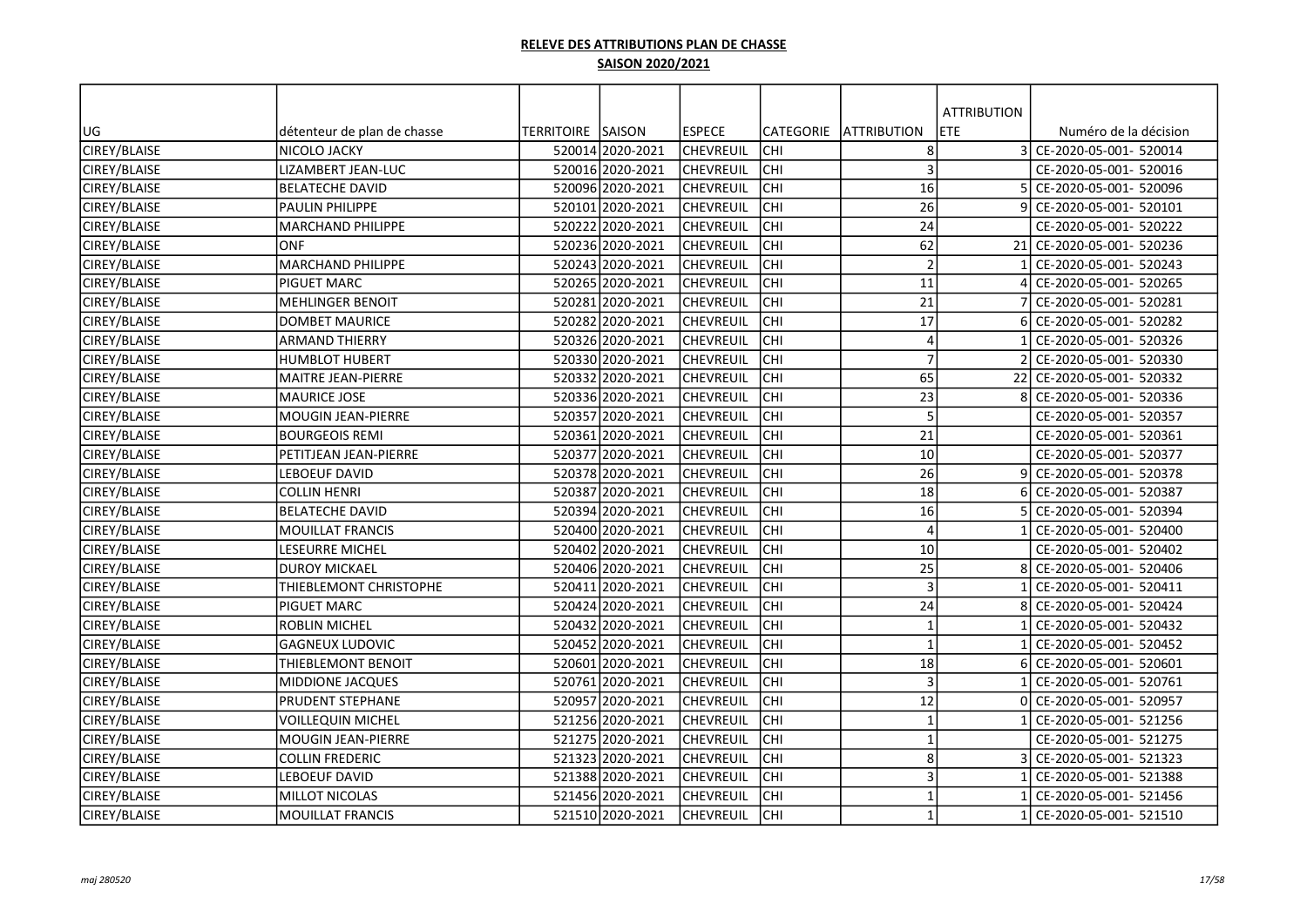|                           |                             |                     |                    |                  |            |                     | <b>ATTRIBUTION</b> |                           |
|---------------------------|-----------------------------|---------------------|--------------------|------------------|------------|---------------------|--------------------|---------------------------|
|                           |                             |                     |                    |                  |            |                     |                    |                           |
| lug.                      | détenteur de plan de chasse | ITERRITOIRE ISAISON |                    | <b>IESPECE</b>   | ICATEGORIE | <b>LATTRIBUTION</b> | <b>IETE</b>        | Numéro de la décision     |
| <b>CIREY/BLAISE</b>       | <b>IGUERBERT RENAUD</b>     |                     | 521545 2020-2021   | <b>CHEVREUIL</b> | ICHI       | 13                  |                    | 4 CE-2020-05-001- 521545  |
| <b>CIREY/BLAISE</b>       | IMARCHAND PHILIPPE          |                     | 521686 2020 - 2021 | <b>CHEVREUIL</b> | Існі       |                     |                    | 1l CE-2020-05-001- 521686 |
| <b>CIREY/BLAISE</b>       | <b>ICOLLIN HENRI</b>        |                     | 521759 2020-2021   | <b>CHEVREUIL</b> | Існі       | 20                  |                    | 7 CE-2020-05-001- 521759  |
| <b>CIREY/BLAISE</b>       | <b>IBELATECHE DAVID</b>     |                     | 521779 2020-2021   | <b>CHEVREUIL</b> | Існі       |                     |                    | 18 CE-2020-05-001- 521779 |
| <b>CIREY/BLAISE</b>       | <b>IDUBUISSON HENRI</b>     |                     | 521846 2020-2021   | <b>CHEVREUIL</b> | Існі       |                     |                    | 1 CE-2020-05-001- 521846  |
| <b>CIREY/BLAISE</b>       | <b>IFENESTRAZ RAOUL</b>     |                     | 521863 2020-2021   | <b>CHEVREUIL</b> | <b>CHI</b> |                     |                    | 1 CE-2020-05-001- 521863  |
| <b>CIREY/BLAISE</b>       | <b>PIGUET MARC</b>          |                     | 521920 2020 - 2021 | <b>CHEVREUIL</b> | Існі       |                     |                    | 1 CE-2020-05-001- 521920  |
| <b>Total CIREY/BLAISE</b> |                             |                     |                    |                  |            | 596                 | <b>176</b>         |                           |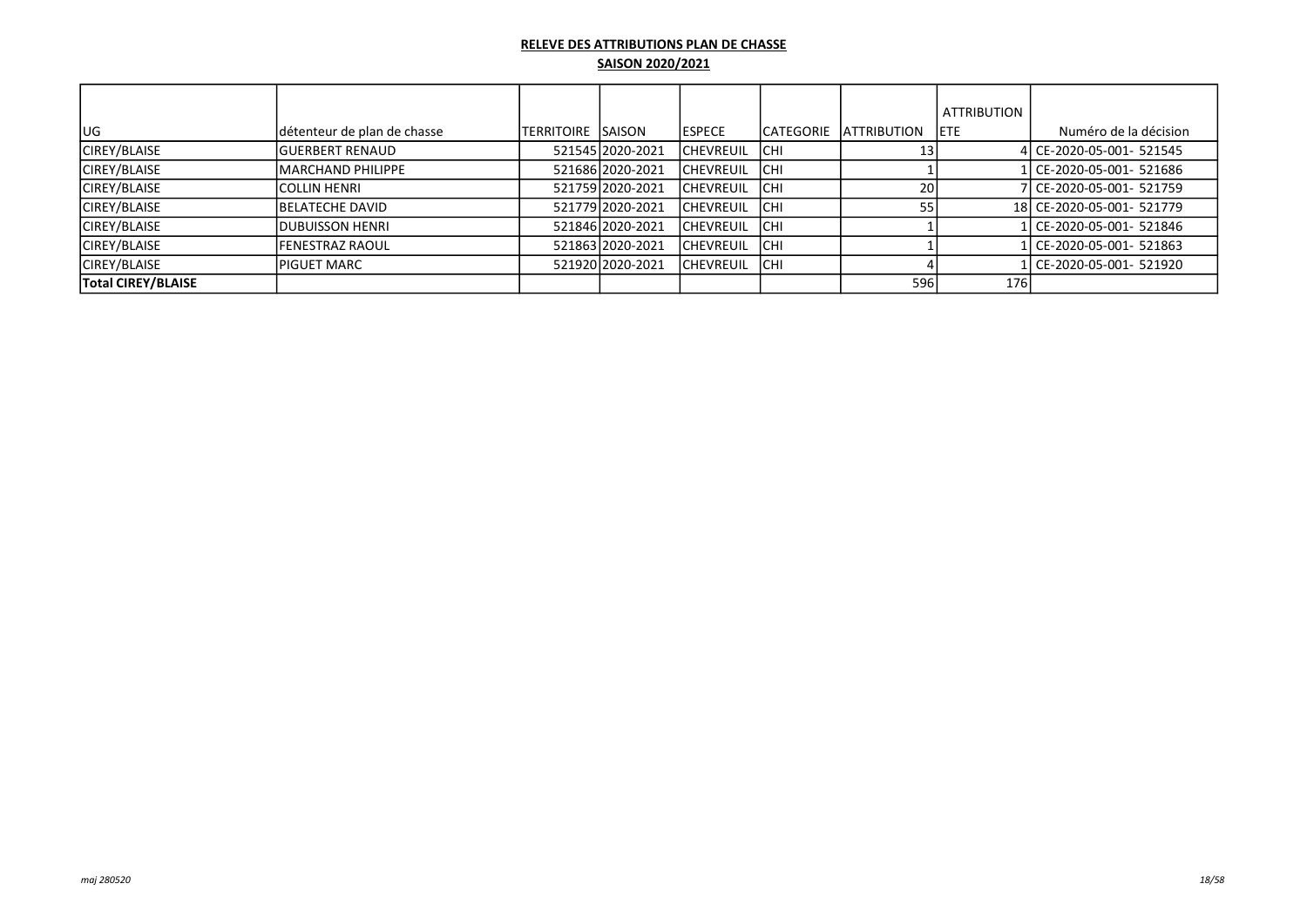|                 |                             |                   |                  |                  |                  |                     | <b>ATTRIBUTION</b> |                        |
|-----------------|-----------------------------|-------------------|------------------|------------------|------------------|---------------------|--------------------|------------------------|
| UG              | détenteur de plan de chasse | TERRITOIRE SAISON |                  | <b>ESPECE</b>    | <b>CATEGORIE</b> | <b>JATTRIBUTION</b> | <b>ETE</b>         | Numéro de la décision  |
| <b>CORGEBIN</b> | <b>CORDEBARD PAUL</b>       |                   | 520036 2020-2021 | <b>CHEVREUIL</b> | <b>CHI</b>       | 23                  | 81                 | CE-2020-05-001- 520036 |
| <b>CORGEBIN</b> | IPERNOT DOMINIQUE           |                   | 520038 2020-2021 | <b>CHEVREUIL</b> | <b>CHI</b>       |                     |                    | CE-2020-05-001- 520038 |
| <b>CORGEBIN</b> | ONF                         |                   | 520063 2020-2021 | <b>CHEVREUIL</b> | CHI              | 9                   |                    | CE-2020-05-001- 520063 |
| <b>CORGEBIN</b> | <b>VIARDOT PIERRE</b>       |                   | 520104 2020-2021 | <b>CHEVREUIL</b> | CHI              | 8                   |                    | CE-2020-05-001- 520104 |
| <b>CORGEBIN</b> | <b>KLEIN PASCAL</b>         |                   | 520158 2020-2021 | <b>CHEVREUIL</b> | <b>CHI</b>       | 11                  |                    | CE-2020-05-001- 520158 |
| CORGEBIN        | <b>RUCKLIN JEAN-CLAUDE</b>  |                   | 520168 2020-2021 | <b>CHEVREUIL</b> | <b>CHI</b>       | 11                  |                    | CE-2020-05-001- 520168 |
| CORGEBIN        | JEHLE FRANCOIS              |                   | 520216 2020-2021 | CHEVREUIL        | <b>CHI</b>       | $\overline{4}$      |                    | CE-2020-05-001- 520216 |
| CORGEBIN        | <b>ONF</b>                  |                   | 520256 2020-2021 | <b>CHEVREUIL</b> | <b>CHI</b>       | -1                  |                    | CE-2020-05-001- 520256 |
| CORGEBIN        | <b>KWASIAK FRANCK</b>       |                   | 520339 2020-2021 | <b>CHEVREUIL</b> | CHI              | 8                   |                    | CE-2020-05-001- 520339 |
| <b>CORGEBIN</b> | <b>ONF</b>                  |                   | 520413 2020-2021 | <b>CHEVREUIL</b> | <b>CHI</b>       | $\overline{3}$      |                    | CE-2020-05-001- 520413 |
| <b>CORGEBIN</b> | DUQUENOIS DOMINIQUE         |                   | 520434 2020-2021 | lchevreuil       | <b>CHI</b>       | 25                  |                    | CE-2020-05-001- 520434 |
| CORGEBIN        | <b>MEYER ELSY</b>           |                   | 520447 2020-2021 | <b>CHEVREUIL</b> | <b>CHI</b>       | $\overline{1}$      |                    | CE-2020-05-001- 520447 |
| <b>CORGEBIN</b> | <b>FLOUVAT THIERRY</b>      |                   | 520454 2020-2021 | <b>CHEVREUIL</b> | <b>CHI</b>       | 20                  |                    | CE-2020-05-001- 520454 |
| <b>CORGEBIN</b> | İMAUPIN JEAN-BAPTISTE       |                   | 52046512020-2021 | <b>CHEVREUIL</b> | <b>CHI</b>       | $\overline{2}$      |                    | CE-2020-05-001- 520465 |
| <b>CORGEBIN</b> | ONF                         |                   | 520475 2020-2021 | <b>CHEVREUIL</b> | CHI              | 44                  | 15 <sup>1</sup>    | CE-2020-05-001- 520475 |
| <b>CORGEBIN</b> | <b>LEFRANCOIS MICHEL</b>    |                   | 520487 2020-2021 | <b>CHEVREUIL</b> | <b>CHI</b>       | 38                  | 18                 | CE-2020-05-001- 520487 |
| <b>CORGEBIN</b> | <b>PUTZ ROBERT</b>          |                   | 52050812020-2021 | lchevreuil       | <b>CHI</b>       | 27                  |                    | CE-2020-05-001- 520508 |
| CORGEBIN        | ASSADA ALAIN                |                   | 520608 2020-2021 | <b>CHEVREUIL</b> | <b>CHI</b>       | 19                  |                    | CE-2020-05-001- 520608 |
| <b>CORGEBIN</b> | <b>BOUTHIER LAURENT</b>     |                   | 520653 2020-2021 | <b>CHEVREUIL</b> | CHI              | 19                  |                    | CE-2020-05-001- 520653 |
| CORGEBIN        | <b>BOITEUX THIERRY</b>      |                   | 520656 2020-2021 | <b>CHEVREUIL</b> | CHI              | 9                   |                    | CE-2020-05-001- 520656 |
| <b>CORGEBIN</b> | ONF                         |                   | 520700 2020-2021 | <b>CHEVREUIL</b> | сні              | 6                   |                    | CE-2020-05-001- 520700 |
| <b>CORGEBIN</b> | <b>LEROY ERIC</b>           |                   | 520892 2020-2021 | <b>CHEVREUIL</b> | <b>CHI</b>       | 29                  |                    | CE-2020-05-001- 520892 |
| <b>CORGEBIN</b> | <b>GUENAT JEAN-LUC</b>      |                   | 520971 2020-2021 | <b>CHEVREUIL</b> | <b>CHI</b>       | 8                   |                    | CE-2020-05-001- 520971 |
| <b>CORGEBIN</b> | <b>VOILLOT OLIVIER</b>      |                   | 520974 2020-2021 | <b>CHEVREUIL</b> | <b>CHI</b>       | 41                  | 14                 | CE-2020-05-001- 520974 |
| <b>CORGEBIN</b> | IMEURET JACQUES             |                   | 521000 2020-2021 | <b>CHEVREUIL</b> | <b>CHI</b>       | $\overline{4}$      |                    | CE-2020-05-001- 521000 |
| CORGEBIN        | <b>CHRETIEN NICOLE</b>      |                   | 521049 2020-2021 | <b>CHEVREUIL</b> | CHI              | $\overline{7}$      |                    | CE-2020-05-001- 521049 |
| <b>CORGEBIN</b> | <b>VILLAUMIE CHRISTIAN</b>  |                   | 521074 2020-2021 | <b>CHEVREUIL</b> | <b>CHI</b>       | 14                  |                    | CE-2020-05-001- 521074 |
| <b>CORGEBIN</b> | POTEL JEROME                |                   | 521180 2020-2021 | <b>CHEVREUIL</b> | <b>CHI</b>       | 13                  |                    | CE-2020-05-001- 521180 |
| CORGEBIN        | JOBERT JEAN PAUL            |                   | 521209 2020-2021 | <b>CHEVREUIL</b> | <b>CHI</b>       | 21                  |                    | CE-2020-05-001- 521209 |
| CORGEBIN        | <b>DEVAUX PATRICE</b>       |                   | 521222 2020-2021 | <b>CHEVREUIL</b> | <b>CHI</b>       | $\overline{3}$      |                    | CE-2020-05-001- 521222 |
| CORGEBIN        | <b>KWASIAK FRANCK</b>       |                   | 521307 2020-2021 | <b>CHEVREUIL</b> | Існі             | 21                  |                    | CE-2020-05-001- 521307 |
| <b>CORGEBIN</b> | <b>GOUSSET BORIS</b>        |                   | 521372 2020-2021 | <b>CHEVREUIL</b> | Існі             | 26                  |                    | CE-2020-05-001- 521372 |
| <b>CORGEBIN</b> | <b>DOUILLOT PATRICK</b>     |                   | 521497 2020-2021 | <b>CHEVREUIL</b> | <b>CHI</b>       | $\overline{3}$      |                    | CE-2020-05-001- 521497 |
| <b>CORGEBIN</b> | <b>VANDEWALLE FREDERIC</b>  |                   | 521520 2020-2021 | <b>CHEVREUIL</b> | <b>CHI</b>       | 6                   |                    | CE-2020-05-001- 521520 |
| <b>CORGEBIN</b> | <b>FOUROT PATRICE</b>       |                   | 521521 2020-2021 | <b>CHEVREUIL</b> | CHI              | -1                  |                    | CE-2020-05-001- 521521 |
| <b>CORGEBIN</b> | MAUPIN ERIC                 |                   | 521524 2020-2021 | <b>CHEVREUIL</b> | <b>CHI</b>       | 5                   |                    | CE-2020-05-001- 521524 |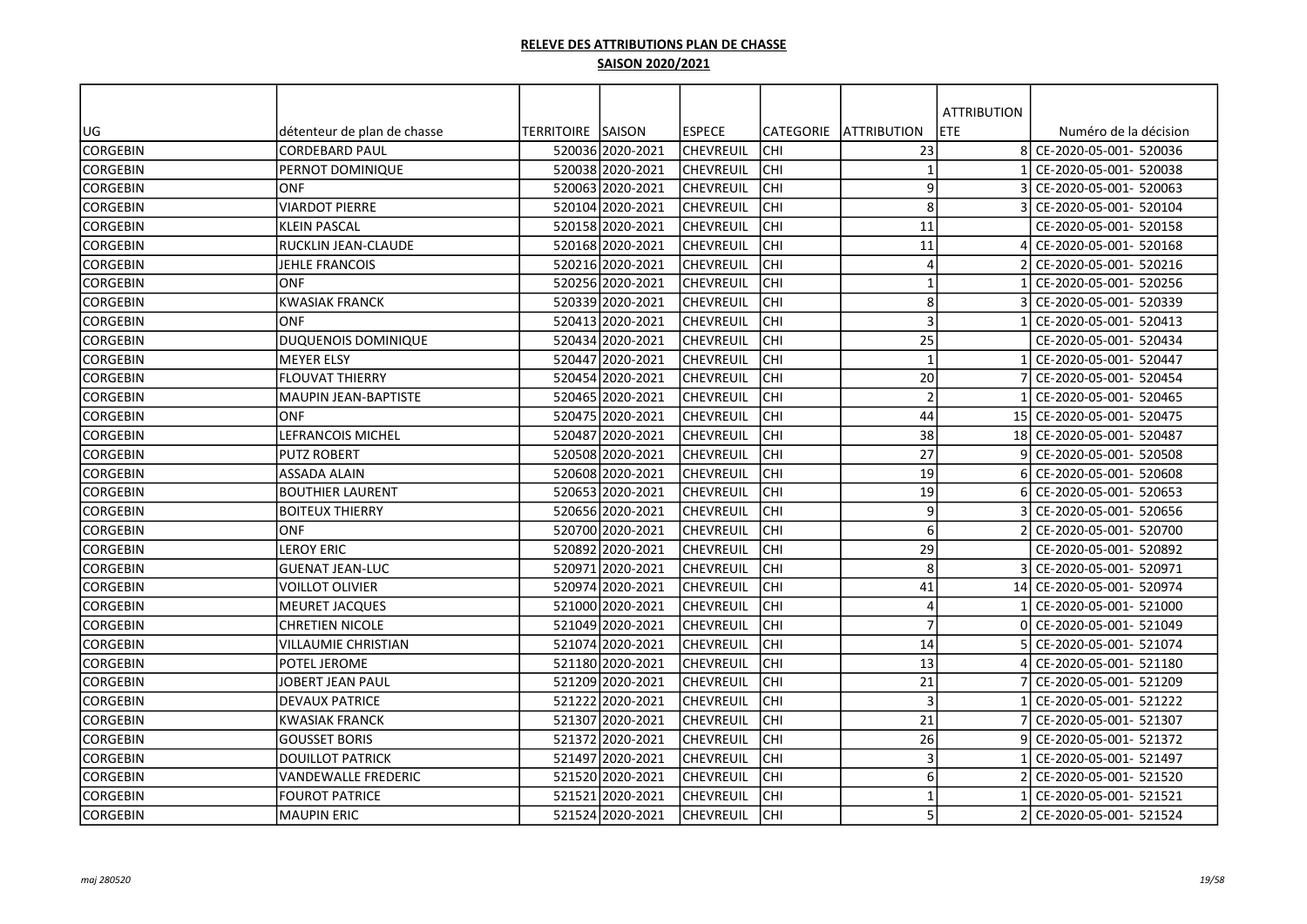|                       |                             |                     |                  |                  |            |                                | <b>ATTRIBUTION</b> |                           |
|-----------------------|-----------------------------|---------------------|------------------|------------------|------------|--------------------------------|--------------------|---------------------------|
| <b>UG</b>             | détenteur de plan de chasse | ITERRITOIRE ISAISON |                  | lespece          |            | <b>ICATEGORIE IATTRIBUTION</b> | IETE.              | Numéro de la décision     |
| <b>CORGEBIN</b>       | <b>IBADALAMENTI DANIEL</b>  |                     | 521681 2020-2021 | <b>CHEVREUIL</b> | ICHI       | 23                             |                    | 8 CE-2020-05-001- 521681  |
| <b>ICORGEBIN</b>      | CAILLET PHILIPPE            |                     | 521793 2020-2021 | <b>CHEVREUIL</b> | ICHI       | 15                             |                    | 5 CE-2020-05-001- 521793  |
| <b>ICORGEBIN</b>      | <b>IMOUTAUX FRANCINE</b>    |                     | 521853 2020-2021 | <b>CHEVREUIL</b> | Існі       |                                |                    | 1 CE-2020-05-001- 521853  |
| <b>CORGEBIN</b>       | lMARGERARD ROLAND           |                     | 521868 2020-2021 | <b>CHEVREUIL</b> | Існі       |                                |                    | CE-2020-05-001- 521868    |
| <b>CORGEBIN</b>       | <b>IDAROSEY MICHEL</b>      |                     | 522217 2020-2021 | <b>CHEVREUIL</b> | Існі       | 20                             |                    | 7 CE-2020-05-001- 522217  |
| <b>ICORGEBIN</b>      | lMARGERARD ROLAND           |                     | 522361 2020-2021 | <b>CHEVREUIL</b> | <b>CHI</b> |                                |                    | l CE-2020-05-001- 522361  |
| <b>ICORGEBIN</b>      | IKWASIAK FRANCK             |                     | 522370 2020-2021 | <b>CHEVREUIL</b> | Існі       |                                |                    | Ll CE-2020-05-001- 522370 |
| <b>CORGEBIN</b>       | <b>JAUBRIOT ETIENNE</b>     |                     | 522378 2020-2021 | <b>CHEVREUIL</b> | Існі       | 42                             |                    | 14 CE-2020-05-001- 522378 |
| <b>ICORGEBIN</b>      | VANDEWALLE FREDERIC         |                     | 522887 2020-2021 | <b>CHEVREUIL</b> | Існі       |                                |                    | l CE-2020-05-001- 522887  |
| <b>ICORGEBIN</b>      | ICRENET HUBERT              |                     | 52295312020-2021 | CHEVREUIL        | <b>CHI</b> |                                |                    | l CE-2020-05-001- 522953  |
| <b>Total CORGEBIN</b> |                             |                     |                  |                  |            | 604                            | 191                |                           |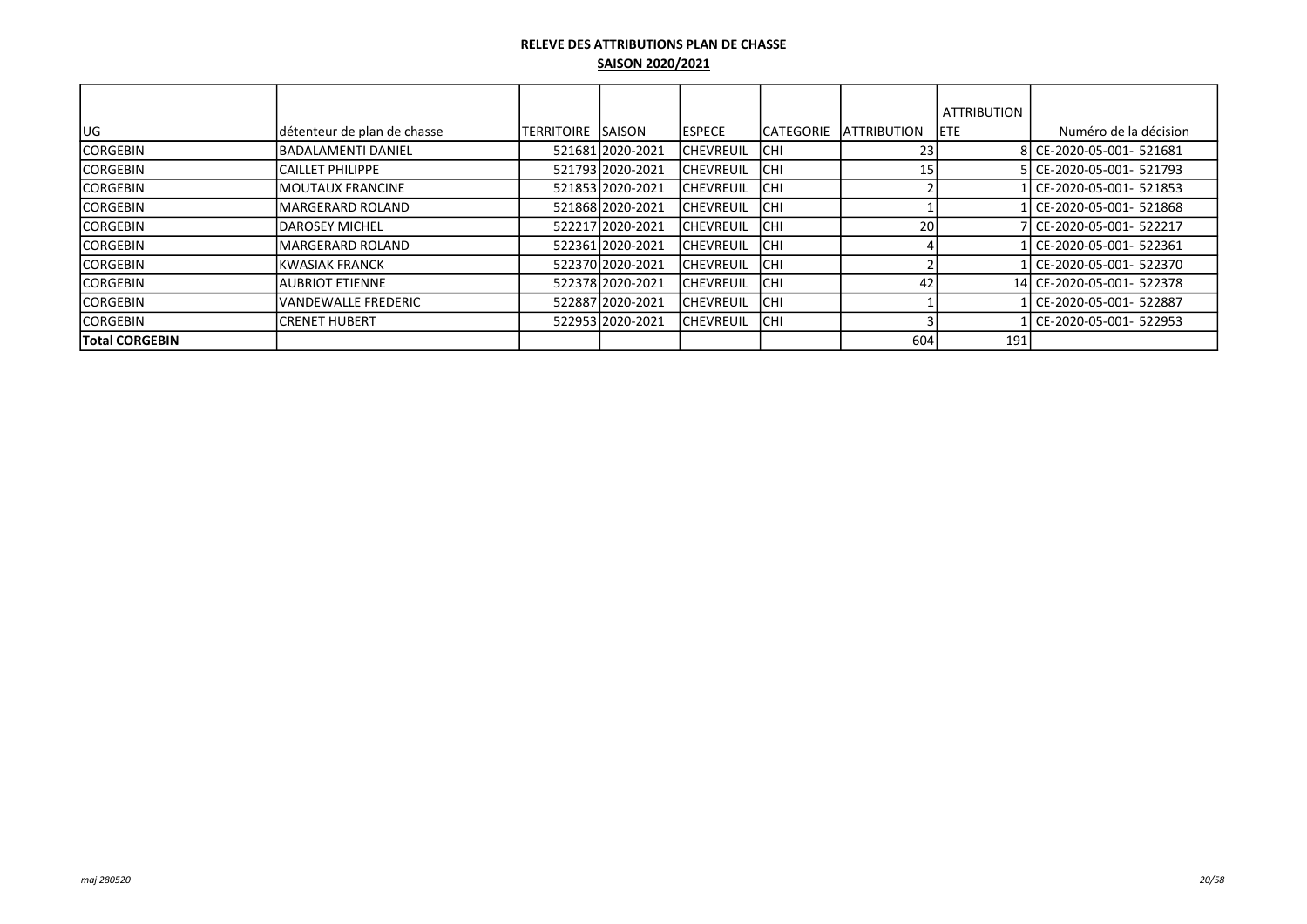|                   |                             |                          |                  |                   |            |                         | <b>ATTRIBUTION</b> |                           |
|-------------------|-----------------------------|--------------------------|------------------|-------------------|------------|-------------------------|--------------------|---------------------------|
| UG                | détenteur de plan de chasse | <b>TERRITOIRE SAISON</b> |                  | <b>ESPECE</b>     | CATEGORIE  | <b>ATTRIBUTION</b>      | <b>ETE</b>         | Numéro de la décision     |
| <b>ECOT</b>       | <b>MASSE CHARLY</b>         |                          | 52005612020-2021 | <b>CHEVREUIL</b>  | Існі       | 3                       |                    | CE-2020-05-001- 520056    |
| <b>ECOT</b>       | <b>KLEIN JEAN-CLAUDE</b>    |                          | 520551 2020-2021 | <b>CHEVREUIL</b>  | lсні       | 3                       |                    | CE-2020-05-001- 520551    |
| <b>ECOT</b>       | LE MAIRE                    |                          | 520964 2020-2021 | <b>CHEVREUIL</b>  | CHI        | 12                      |                    | CE-2020-05-001- 520964    |
| <b>ECOT</b>       | <b>LACROIX NICOLAS</b>      |                          | 52096512020-2021 | <b>CHEVREUIL</b>  | <b>CHI</b> | $\mathbf{1}$            |                    | CE-2020-05-001- 520965    |
| <b>ECOT</b>       | THEVENIN PATRICE            |                          | 521394 2020-2021 | <b>CHEVREUIL</b>  | CHI        | $\mathbf{1}$            |                    | CE-2020-05-001- 521394    |
| <b>ECOT</b>       | <b>FRANCOIS CLAUDE</b>      |                          | 521648 2020-2021 | <b>CHEVREUIL</b>  | CHI        | 24                      |                    | CE-2020-05-001- 521648    |
| <b>ECOT</b>       | <b>FRANCOIS CLAUDE</b>      |                          | 521650 2020-2021 | <b>CHEVREUIL</b>  | Існі       | 48                      | 16 I               | CE-2020-05-001- 521650    |
| <b>ECOT</b>       | <b>MIGNOT FRANCIS</b>       |                          | 521651 2020-2021 | <b>CHEVREUIL</b>  | CHI        | $\overline{\mathbf{1}}$ |                    | CE-2020-05-001- 521651    |
| <b>ECOT</b>       | THIEBAUT SEBASTIEN          |                          | 521654 2020-2021 | <b>ICHEVREUIL</b> | <b>CHI</b> | $\mathbf 1$             |                    | CE-2020-05-001- 521654    |
| <b>ECOT</b>       | <b>TASSIN JACQUES</b>       |                          | 521655 2020-2021 | <b>CHEVREUIL</b>  | CHI        | 5                       |                    | CE-2020-05-001- 521655    |
| <b>ECOT</b>       | THIBONNET YANNIS            |                          | 521656 2020-2021 | <b>CHEVREUIL</b>  | CHI        | 21                      |                    | CE-2020-05-001- 521656    |
| <b>ECOT</b>       | <b>MORTIER GEORGES</b>      |                          | 521658 2020-2021 | <b>ICHEVREUIL</b> | Існі       | $\overline{2}$          |                    | CE-2020-05-001- 521658    |
| <b>ECOT</b>       | <b>THEVENIN BERNARD</b>     |                          | 521660 2020-2021 | <b>CHEVREUIL</b>  | lсні       | 5                       |                    | CE-2020-05-001- 521660    |
| <b>ECOT</b>       | <b>BERTHE PATRICK</b>       |                          | 521664 2020-2021 | <b>CHEVREUIL</b>  | CHI        | -1                      |                    | CE-2020-05-001- 521664    |
| <b>ECOT</b>       | THIBONNET YANNIS            |                          | 521665 2020-2021 | <b>CHEVREUIL</b>  | <b>CHI</b> | 27                      |                    | CE-2020-05-001- 521665    |
| <b>ECOT</b>       | <b>LAUMONT THIERRY</b>      |                          | 521666 2020-2021 | <b>CHEVREUIL</b>  | CHI        | 55                      |                    | 18 CE-2020-05-001- 521666 |
| <b>ECOT</b>       | <b>BENOIT JEAN-LOUIS</b>    |                          | 521669 2020-2021 | <b>CHEVREUIL</b>  | lсні       | 21                      |                    | CE-2020-05-001- 521669    |
| <b>ECOT</b>       | <b>DEHAN JEAN-FRANCOIS</b>  |                          | 521670 2020-2021 | <b>CHEVREUIL</b>  | lсні       | 4                       |                    | CE-2020-05-001- 521670    |
| <b>ECOT</b>       | THIBONNET ROMAIN            |                          | 521671 2020-2021 | <b>CHEVREUIL</b>  | CHI        | 3                       |                    | CE-2020-05-001- 521671    |
| <b>ECOT</b>       | <b>ARMAND DIDIER</b>        |                          | 521674 2020-2021 | <b>ICHEVREUIL</b> | <b>CHI</b> | 3                       |                    | CE-2020-05-001- 521674    |
| <b>ECOT</b>       | <b>DUPONT HENDRICK</b>      |                          | 521676 2020-2021 | <b>CHEVREUIL</b>  | CHI        | $\mathbf{1}$            |                    | CE-2020-05-001- 521676    |
| <b>ECOT</b>       | <b>BOILEAU FRANCIS</b>      |                          | 521677 2020-2021 | <b>CHEVREUIL</b>  | <b>CHI</b> | 9                       |                    | CE-2020-05-001- 521677    |
| <b>ECOT</b>       | <b>BESSARD JEAN-LUC</b>     |                          | 521679 2020-2021 | <b>CHEVREUIL</b>  | Існі       | 61                      | 20 I               | CE-2020-05-001- 521679    |
| <b>ECOT</b>       | PREVOT PHILIPPE             |                          | 521684 2020-2021 | <b>CHEVREUIL</b>  | CHI        | 12                      |                    | CE-2020-05-001- 521684    |
| <b>ECOT</b>       | <b>ONF</b>                  |                          | 521685 2020-2021 | <b>CHEVREUIL</b>  | CHI        | 39                      |                    | 13 CE-2020-05-001- 521685 |
| <b>ECOT</b>       | <b>JEHLE FRANCOIS</b>       |                          | 521688 2020-2021 | <b>CHEVREUIL</b>  | <b>CHI</b> | 66                      | 22                 | CE-2020-05-001- 521688    |
| <b>ECOT</b>       | <b>JEANNIOT JOEL</b>        |                          | 521689 2020-2021 | <b>CHEVREUIL</b>  | CHI        | -1                      |                    | CE-2020-05-001- 521689    |
| <b>ECOT</b>       | <b>DOUBEY JEAN-CLAUDE</b>   |                          | 521691 2020-2021 | <b>CHEVREUIL</b>  | Існі       | $\overline{2}$          |                    | CE-2020-05-001- 521691    |
| <b>ECOT</b>       | <b>BERTHE FRANCOIS</b>      |                          | 521693 2020-2021 | <b>CHEVREUIL</b>  | lсні       | $\mathbf{1}$            |                    | CE-2020-05-001- 521693    |
| <b>ECOT</b>       | <b>BOUROTTE PATRICK</b>     |                          | 521744 2020-2021 | <b>CHEVREUIL</b>  | CHI        | 3                       |                    | CE-2020-05-001- 521744    |
| <b>Total ECOT</b> |                             |                          |                  |                   |            | 436                     | 140                |                           |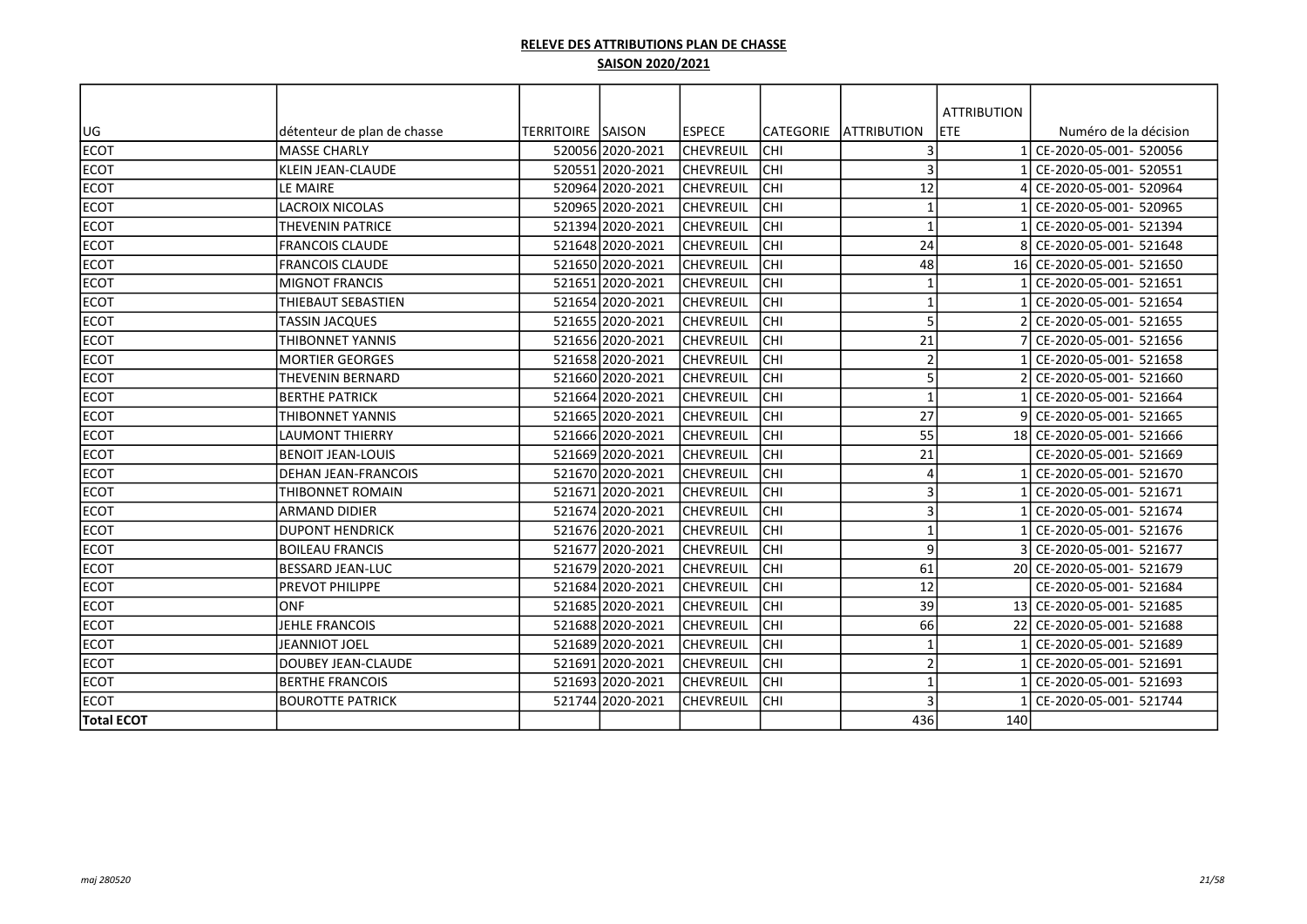|                     |                             |             |                  |                   |                   |                     | <b>ATTRIBUTION</b> |                           |
|---------------------|-----------------------------|-------------|------------------|-------------------|-------------------|---------------------|--------------------|---------------------------|
| IUG.                | détenteur de plan de chasse | ITERRITOIRE | <b>ISAISON</b>   | <b>IESPECE</b>    | <b>ICATEGORIE</b> | <b>IATTRIBUTION</b> | IETE.              | Numéro de la décision     |
| <b>ENCLOS</b>       | lGUILLAUMEE THIERRY         |             | 520727 2020-2021 | <b>ICHEVREUIL</b> | <b>ICHIP</b>      |                     |                    | l CE-2020-05-001- 520727  |
| <b>ENCLOS</b>       | IAUBRIOT MICHEL             |             | 520728 2020-2021 | ICHEVREUIL        | <b>ICHIP</b>      |                     |                    | CE-2020-05-001- 520728    |
| <b>ENCLOS</b>       | QUILLIARD JEAN-CLAUDE       |             | 520993 2020-2021 | ICHEVREUIL        | <b>ICHIP</b>      |                     |                    | 2l CE-2020-05-001- 520993 |
| <b>ENCLOS</b>       | IROUSSEL FRANCIS            |             | 521033 2020-2021 | <b>ICHEVREUIL</b> | <b>ICHIP</b>      | 10                  |                    | 2 CE-2020-05-001- 521033  |
| <b>ENCLOS</b>       | lGUENE FABIEN               |             | 521179 2020-2021 | ICHEVREUIL        | <b>ICHIP</b>      |                     |                    | 2 CE-2020-05-001- 521179  |
| <b>ENCLOS</b>       | MEYER PIERRE                |             | 52122012020-2021 | ICHEVREUIL        | <b>CHIP</b>       | 10                  |                    | CE-2020-05-001- 521220    |
| <b>IENCLOS</b>      | IMEYER PIERRE               |             | 521221 2020-2021 | ICHEVREUIL        | <b>ICHIP</b>      |                     |                    | CE-2020-05-001- 521221    |
| <b>IENCLOS</b>      | lCOURAGEOT DANIEL           |             | 521236 2020-2021 | <b>ICHEVREUIL</b> | <b>ICHIP</b>      |                     |                    | 2l CE-2020-05-001- 521236 |
| <b>ENCLOS</b>       | <b>DEPREZ PATRICK</b>       |             | 521437 2020-2021 | <b>ICHEVREUIL</b> | <b>ICHIP</b>      |                     |                    | CE-2020-05-001- 521437    |
| <b>IENCLOS</b>      | IBRIZION JOEL               |             | 521590 2020-2021 | <b>ICHEVREUIL</b> | <b>ICHIP</b>      |                     |                    | l CE-2020-05-001- 521590  |
| <b>Total ENCLOS</b> |                             |             |                  |                   |                   | 32                  | 12                 |                           |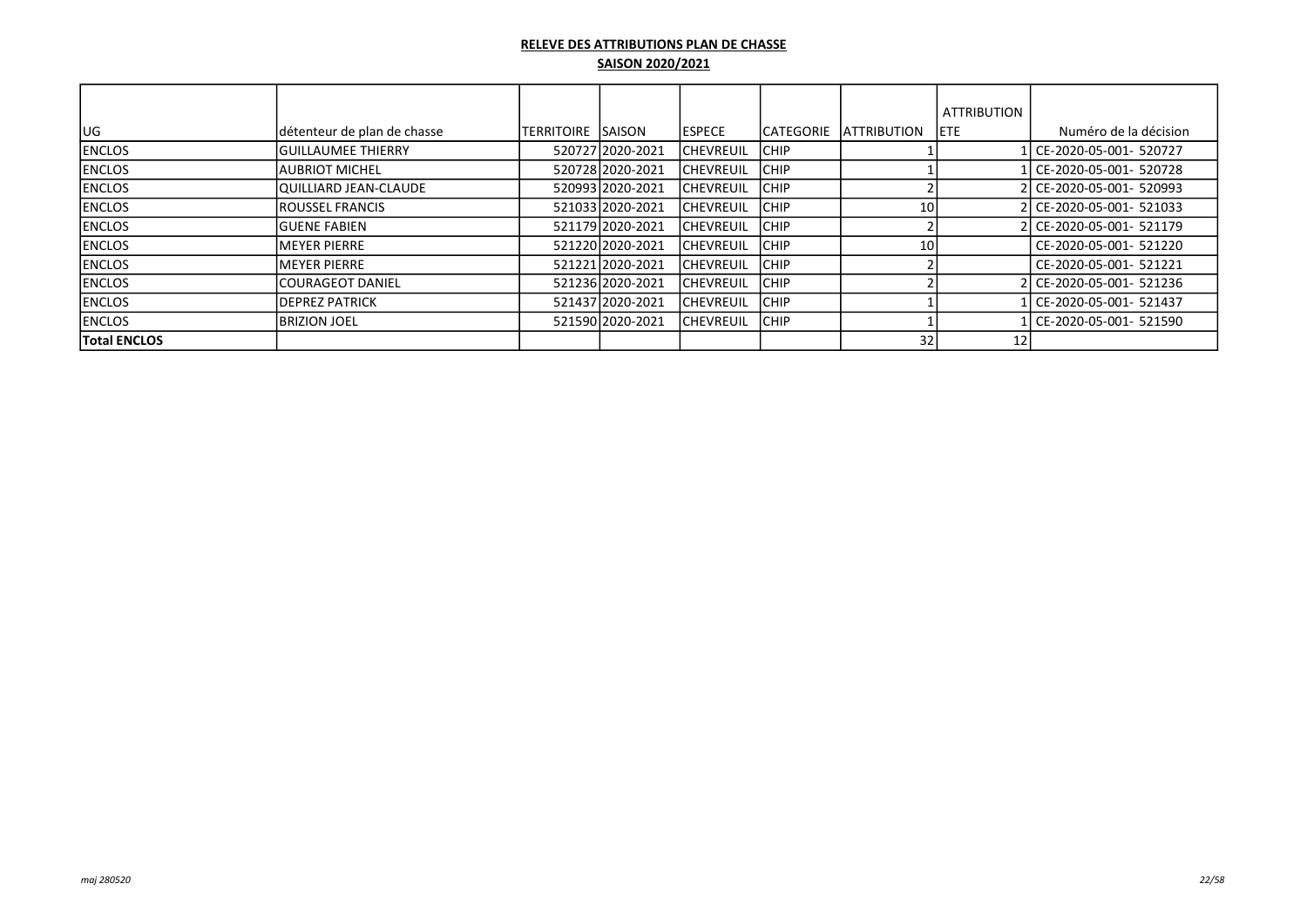|                    |                               |                          |                  |                  |            |                     | <b>ATTRIBUTION</b> |                           |
|--------------------|-------------------------------|--------------------------|------------------|------------------|------------|---------------------|--------------------|---------------------------|
| UG                 | détenteur de plan de chasse   | <b>TERRITOIRE SAISON</b> |                  | <b>ESPECE</b>    | CATEGORIE  | <b>JATTRIBUTION</b> | ETE                | Numéro de la décision     |
| <b>FAYL BILLOT</b> | ROYER JEAN-RAYMOND            |                          | 520050 2020-2021 | lchevreuil       | CHI        | 14                  |                    | 5 CE-2020-05-001- 520050  |
| <b>FAYL BILLOT</b> | <b>LALLEMENT FRANCOISE</b>    |                          | 520051 2020-2021 | <b>CHEVREUIL</b> | CHI        | 14                  |                    | CE-2020-05-001- 520051    |
| <b>FAYL BILLOT</b> | <b>MASSOTTE THIERRY</b>       |                          | 520065 2020-2021 | <b>CHEVREUIL</b> | CHI        | 5                   |                    | CE-2020-05-001- 520065    |
| <b>FAYL BILLOT</b> | <b>CHANSON ALAIN</b>          |                          | 520097 2020-2021 | <b>CHEVREUIL</b> | CHI        | 25                  |                    | CE-2020-05-001- 520097    |
| <b>FAYL BILLOT</b> | <b>AUBERTIN ALAIN</b>         |                          | 520103 2020-2021 | CHEVREUIL        | CHI        | $\overline{4}$      |                    | CE-2020-05-001- 520103    |
| <b>FAYL BILLOT</b> | <b>MONTEIRO JOSE</b>          |                          | 520105 2020-2021 | <b>CHEVREUIL</b> | CHI        | 44                  |                    | 15 CE-2020-05-001- 520105 |
| <b>FAYL BILLOT</b> | <b>HURIER THIERRY</b>         |                          | 520121 2020-2021 | <b>CHEVREUIL</b> | <b>CHI</b> | 13                  |                    | CE-2020-05-001- 520121    |
| <b>FAYL BILLOT</b> | ARMAND DAMIEN                 |                          | 520122 2020-2021 | <b>CHEVREUIL</b> | <b>CHI</b> | 5                   |                    | CE-2020-05-001- 520122    |
| <b>FAYL BILLOT</b> | CAMPELO SERAFIN               |                          | 520126 2020-2021 | <b>CHEVREUIL</b> | <b>CHI</b> | 28                  |                    | 9 CE-2020-05-001- 520126  |
| <b>FAYL BILLOT</b> | <b>MEURET CLAUDE</b>          |                          | 520140 2020-2021 | <b>CHEVREUIL</b> | CHI        | 21                  |                    | CE-2020-05-001- 520140    |
| <b>FAYL BILLOT</b> | <b>LALLEMENT JEAN</b>         |                          | 520245 2020-2021 | <b>CHEVREUIL</b> | CHI        | 8                   |                    | 3 CE-2020-05-001- 520245  |
| <b>FAYL BILLOT</b> | <b>BENOIT DOMINIQUE</b>       |                          | 520279 2020-2021 | <b>CHEVREUIL</b> | CHI        | $\overline{1}$      |                    | CE-2020-05-001- 520279    |
| <b>FAYL BILLOT</b> | <b>ONF</b>                    |                          | 520309 2020-2021 | <b>CHEVREUIL</b> | <b>CHI</b> | 11                  |                    | CE-2020-05-001- 520309    |
| <b>FAYL BILLOT</b> | <b>MOUILLERON JEAN-CLAUDE</b> |                          | 520315 2020-2021 | <b>CHEVREUIL</b> | <b>CHI</b> | 3                   |                    | CE-2020-05-001- 520315    |
| <b>FAYL BILLOT</b> | <b>CHANSON ALAIN</b>          |                          | 520316 2020-2021 | <b>CHEVREUIL</b> | CHI        | 5                   |                    | CE-2020-05-001- 520316    |
| <b>FAYL BILLOT</b> | <b>GUILLET JEAN-PIERRE</b>    |                          | 520354 2020-2021 | <b>CHEVREUIL</b> | CHI        | $\overline{2}$      |                    | CE-2020-05-001- 520354    |
| <b>FAYL BILLOT</b> | <b>MASSOTTE BERNARD</b>       |                          | 520409 2020-2021 | <b>CHEVREUIL</b> | CHI        | 12                  |                    | CE-2020-05-001- 520409    |
| <b>FAYL BILLOT</b> | DE TRICORNOT GHISLAIN         |                          | 520417 2020-2021 | <b>CHEVREUIL</b> | CHI        | 35                  |                    | CE-2020-05-001- 520417    |
| <b>FAYL BILLOT</b> | DE TRICORNOT GHISLAIN         |                          | 520491 2020-2021 | <b>CHEVREUIL</b> | <b>CHI</b> | $\overline{4}$      |                    | CE-2020-05-001- 520491    |
| <b>FAYL BILLOT</b> | <b>MATTEI MARIO</b>           |                          | 520515 2020-2021 | CHEVREUIL        | CHI        | $\mathbf{1}$        |                    | CE-2020-05-001- 520515    |
| <b>FAYL BILLOT</b> | <b>CHAUVIREY LOUIS</b>        |                          | 520521 2020-2021 | <b>CHEVREUIL</b> | CHI        | 16                  |                    | CE-2020-05-001- 520521    |
| <b>FAYL BILLOT</b> | <b>MARCOUT JAMES</b>          |                          | 520584 2020-2021 | <b>CHEVREUIL</b> | <b>CHI</b> | 19                  |                    | 6 CE-2020-05-001- 520584  |
| <b>FAYL BILLOT</b> | <b>MULSON JEAN-PIERRE</b>     |                          | 520595 2020-2021 | <b>CHEVREUIL</b> | <b>CHI</b> | 10                  |                    | CE-2020-05-001- 520595    |
| <b>FAYL BILLOT</b> | <b>GARNERY JEAN-MARIE</b>     |                          | 520643 2020-2021 | <b>CHEVREUIL</b> | <b>CHI</b> | 8                   |                    | 0 CE-2020-05-001- 520643  |
| <b>FAYL BILLOT</b> | MARCHAL JEAN-CLAUDE           |                          | 520683 2020-2021 | <b>CHEVREUIL</b> | <b>CHI</b> | $\overline{7}$      |                    | CE-2020-05-001- 520683    |
| <b>FAYL BILLOT</b> | <b>DEGONVILLE CHRISTOPHE</b>  |                          | 520685 2020-2021 | <b>CHEVREUIL</b> | <b>CHI</b> | 17                  |                    | CE-2020-05-001- 520685    |
| <b>FAYL BILLOT</b> | JOFFRAIN WILLIAM              |                          | 520787 2020-2021 | <b>CHEVREUIL</b> | CHI        | 5                   |                    | CE-2020-05-001- 520787    |
| <b>FAYL BILLOT</b> | <b>JOLY ROBERT</b>            |                          | 52085612020-2021 | <b>CHEVREUIL</b> | CHI        | $\overline{2}$      |                    | CE-2020-05-001- 520856    |
| <b>FAYL BILLOT</b> | DEMANGE BENJAMIN              |                          | 520880 2020-2021 | <b>CHEVREUIL</b> | CHI        | 15                  |                    | CE-2020-05-001- 520880    |
| <b>FAYL BILLOT</b> | <b>GORIOT MICHEL</b>          |                          | 520886 2020-2021 | <b>CHEVREUIL</b> | CHI        | $\overline{2}$      |                    | CE-2020-05-001- 520886    |
| <b>FAYL BILLOT</b> | <b>CHASTIN JACQUES</b>        |                          | 520894 2020-2021 | <b>CHEVREUIL</b> | CHI        | 18                  |                    | CE-2020-05-001- 520894    |
| <b>FAYL BILLOT</b> | <b>MENNETRIER MICHEL</b>      |                          | 520898 2020-2021 | <b>CHEVREUIL</b> | CHI        | $\overline{3}$      |                    | CE-2020-05-001- 520898    |
| <b>FAYL BILLOT</b> | PLANQUETTE MAX                |                          | 520901 2020-2021 | <b>CHEVREUIL</b> | <b>CHI</b> | 13                  | ΩI                 | CE-2020-05-001- 520901    |
| <b>FAYL BILLOT</b> | <b>MAGNIER FRANCIS</b>        |                          | 520902 2020-2021 | <b>CHEVREUIL</b> | CHI        | 6                   |                    | CE-2020-05-001- 520902    |
| <b>FAYL BILLOT</b> | VENCK JEAN-MICHEL             |                          | 520920 2020-2021 | CHEVREUIL        | <b>CHI</b> | 29                  |                    | 10 CE-2020-05-001- 520920 |
| <b>FAYL BILLOT</b> | <b>GAUFFROY JEAN-MICHEL</b>   |                          | 520945 2020-2021 | <b>CHEVREUIL</b> | CHI        | 3                   |                    | CE-2020-05-001- 520945    |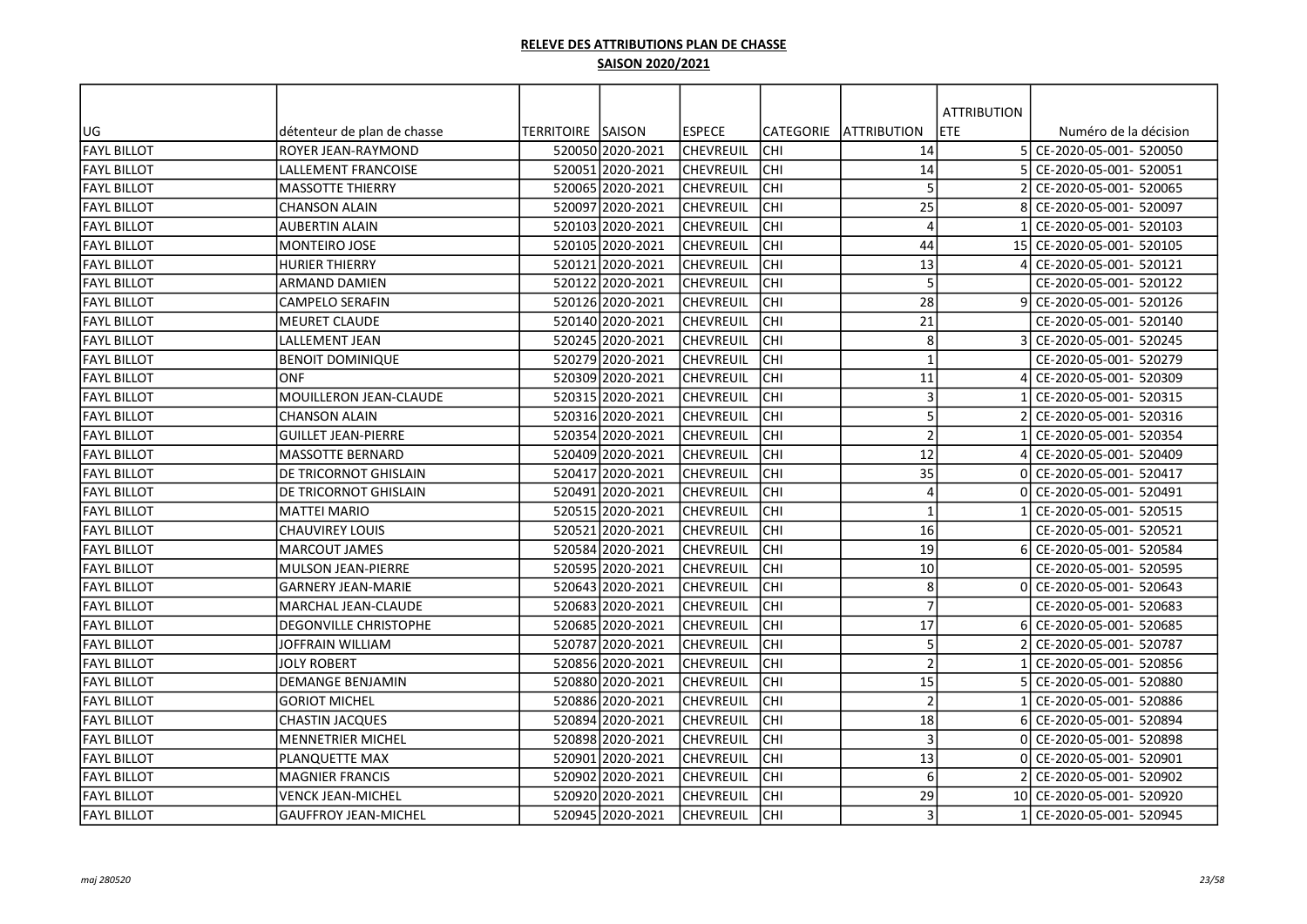|                          |                             |                          |                  |                  |            |                    | <b>ATTRIBUTION</b> |                           |
|--------------------------|-----------------------------|--------------------------|------------------|------------------|------------|--------------------|--------------------|---------------------------|
| lug                      | détenteur de plan de chasse | <b>TERRITOIRE SAISON</b> |                  | <b>ESPECE</b>    | CATEGORIE  | <b>ATTRIBUTION</b> | <b>ETE</b>         | Numéro de la décision     |
| <b>FAYL BILLOT</b>       | lguerret Jacky              |                          | 521016 2020-2021 | <b>CHEVREUIL</b> | CHI        | 16                 |                    | CE-2020-05-001- 521016    |
| <b>FAYL BILLOT</b>       | <b>AIGNELOT HERVE</b>       |                          | 521073 2020-2021 | <b>CHEVREUIL</b> | CHI        | $\overline{2}$     |                    | 1 CE-2020-05-001- 521073  |
| <b>FAYL BILLOT</b>       | <b>HUGUET GILLES</b>        |                          | 521118 2020-2021 | <b>CHEVREUIL</b> | CHI        | 76                 |                    | 25 CE-2020-05-001- 521118 |
| <b>FAYL BILLOT</b>       | <b>SARCELLE REGIS</b>       |                          | 521120 2020-2021 | <b>CHEVREUIL</b> | CHI        | 21                 |                    | CE-2020-05-001- 521120    |
| <b>FAYL BILLOT</b>       | <b>GUILLIEE CLAUDE</b>      |                          | 521166 2020-2021 | <b>CHEVREUIL</b> | CHI        | 8                  |                    | CE-2020-05-001- 521166    |
| <b>FAYL BILLOT</b>       | <b>GILLOT JEAN-CLAUDE</b>   |                          | 521168 2020-2021 | <b>CHEVREUIL</b> | CHI        | 11                 |                    | CE-2020-05-001- 521168    |
| <b>FAYL BILLOT</b>       | lclerget jonathan           |                          | 521205 2020-2021 | CHEVREUIL        | CHI        | $\overline{1}$     |                    | CE-2020-05-001- 521205    |
| <b>FAYL BILLOT</b>       | lclaude julien              |                          | 521248 2020-2021 | <b>CHEVREUIL</b> | CHI        | 13                 |                    | 4 CE-2020-05-001- 521248  |
| <b>FAYL BILLOT</b>       | <b>DARBOT SERGE</b>         |                          | 521337 2020-2021 | CHEVREUIL        | CHI        | 6                  |                    | CE-2020-05-001- 521337    |
| <b>FAYL BILLOT</b>       | <b>MAUPIN PATRICK</b>       |                          | 521338 2020-2021 | <b>CHEVREUIL</b> | CHI        | 16                 |                    | CE-2020-05-001- 521338    |
| <b>FAYL BILLOT</b>       | lpiguet daniel              |                          | 521345 2020-2021 | CHEVREUIL        | CHI        | $\mathbf{1}$       |                    | 1 CE-2020-05-001- 521345  |
| <b>FAYL BILLOT</b>       | lchapusot Robert            |                          | 521353 2020-2021 | <b>CHEVREUIL</b> | CHI        | 47                 |                    | 16 CE-2020-05-001- 521353 |
| <b>FAYL BILLOT</b>       | <b>HUTTINET DENIS</b>       |                          | 521375 2020-2021 | <b>CHEVREUIL</b> | CHI        | $\mathbf{1}$       |                    | CE-2020-05-001- 521375    |
| <b>FAYL BILLOT</b>       | <b>BARBIER MONIQUE</b>      |                          | 521422 2020-2021 | <b>CHEVREUIL</b> | CHI        | 12                 |                    | CE-2020-05-001- 521422    |
| <b>FAYL BILLOT</b>       | <b>ONF</b>                  |                          | 521486 2020-2021 | CHEVREUIL        | CHI        | 43                 |                    | 14 CE-2020-05-001- 521486 |
| <b>FAYL BILLOT</b>       | <b>MASSOTTE THIERRY</b>     |                          | 521487 2020-2021 | <b>CHEVREUIL</b> | CHI        | $\overline{2}$     |                    | 1 CE-2020-05-001- 521487  |
| <b>FAYL BILLOT</b>       | <b>VARNEY CYRILLE</b>       |                          | 521490 2020-2021 | CHEVREUIL        | CHI        | $\overline{2}$     |                    | CE-2020-05-001- 521490    |
| <b>FAYL BILLOT</b>       | <b>MOREL CHRISTOPHE</b>     |                          | 521529 2020-2021 | CHEVREUIL        | CHI        | $\mathbf{1}$       |                    | CE-2020-05-001- 521529    |
| <b>FAYL BILLOT</b>       | MONTANARO SALVATORE         |                          | 521537 2020-2021 | CHEVREUIL        | CHI        | $\overline{2}$     |                    | CE-2020-05-001- 521537    |
| <b>FAYL BILLOT</b>       | BATTEAULT GERARD            |                          | 521539 2020-2021 | <b>CHEVREUIL</b> | CHI        | 10                 |                    | CE-2020-05-001- 521539    |
| <b>FAYL BILLOT</b>       | ONF                         |                          | 521586 2020-2021 | CHEVREUIL        | CHI        | 24                 |                    | 8 CE-2020-05-001- 521586  |
| <b>FAYL BILLOT</b>       | <b>LEGROS EMMANUEL</b>      |                          | 521626 2020-2021 | CHEVREUIL        | CHI        | 5                  |                    | 2 CE-2020-05-001- 521626  |
| <b>FAYL BILLOT</b>       | <b>MEURET CLAUDE</b>        |                          | 521696 2020-2021 | CHEVREUIL        | CHI        | 4                  |                    | CE-2020-05-001- 521696    |
| <b>FAYL BILLOT</b>       | <b>MAIGRET ADRIEN</b>       |                          | 521813 2020-2021 | CHEVREUIL        | CHI        | $\overline{2}$     |                    | 1 CE-2020-05-001- 521813  |
| <b>FAYL BILLOT</b>       | <b>MORAIN GERARD</b>        |                          | 521836 2020-2021 | <b>CHEVREUIL</b> | CHI        | 9                  |                    | 3 CE-2020-05-001- 521836  |
| <b>FAYL BILLOT</b>       | <b>LEGROS EMMANUEL</b>      |                          | 522732 2020-2021 | CHEVREUIL        | CHI        | 3                  |                    | 1 CE-2020-05-001- 522732  |
| <b>FAYL BILLOT</b>       | <b>CHAPUSOT ROBERT</b>      |                          | 522739 2020-2021 | <b>CHEVREUIL</b> | CHI        | 13                 |                    | 4 CE-2020-05-001- 522739  |
| <b>FAYL BILLOT</b>       | <b>CHANSON ALAIN</b>        |                          | 523044 2020-2021 | <b>CHEVREUIL</b> | CHI        | $\mathbf{1}$       |                    | CE-2020-05-001- 523044    |
| <b>FAYL BILLOT</b>       | <b>HUN MARTIAL</b>          |                          | 523100 2020-2021 | <b>CHEVREUIL</b> | <b>CHI</b> | 13                 |                    | CE-2020-05-001- 523100    |
| <b>Total FAYL BILLOT</b> |                             |                          |                  |                  |            | 793                | 201                |                           |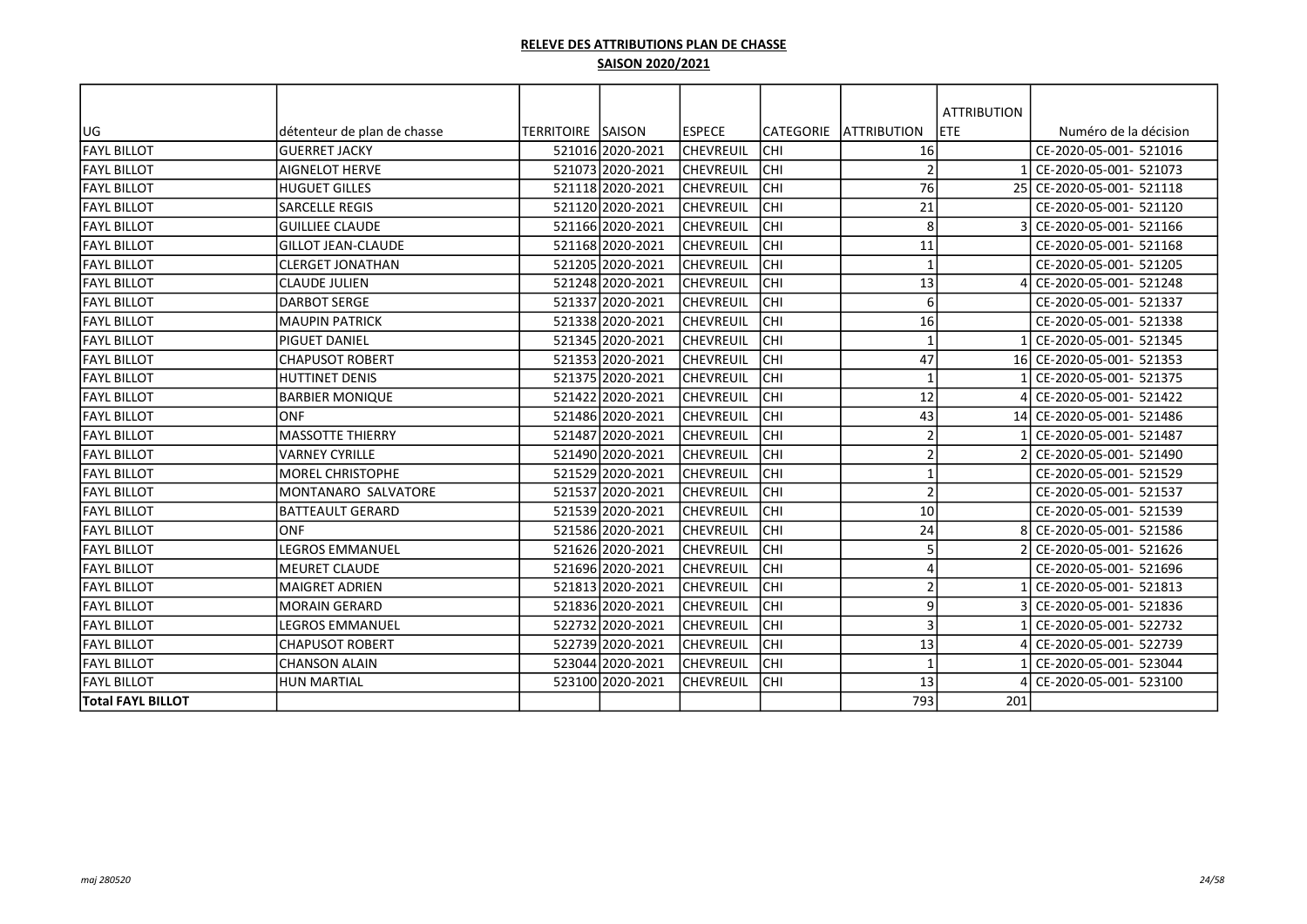|                  |                             |                    |                  |                  |                  |                     | <b>ATTRIBUTION</b> |                           |
|------------------|-----------------------------|--------------------|------------------|------------------|------------------|---------------------|--------------------|---------------------------|
| UG               | détenteur de plan de chasse | TERRITOIRE  SAISON |                  | <b>IESPECE</b>   | <b>CATEGORIE</b> | <b>JATTRIBUTION</b> | ETE                | Numéro de la décision     |
| JOINVILLE        | THIEBLEMONT FRANCIS         |                    | 520001 2020-2021 | lchevreuil       | <b>CHI</b>       | 4                   |                    | CE-2020-05-001- 520001    |
| <b>JOINVILLE</b> | <b>BELBEZIER CHRISTIAN</b>  |                    | 520009 2020-2021 | <b>CHEVREUIL</b> | CHI              | 4                   |                    | CE-2020-05-001- 520009    |
| <b>JOINVILLE</b> | <b>BOURGEOIS LOIC</b>       |                    | 520024 2020-2021 | <b>CHEVREUIL</b> | CHI              | $\overline{2}$      |                    | CE-2020-05-001- 520024    |
| <b>JOINVILLE</b> | PETIT DAVID                 |                    | 520087 2020-2021 | <b>CHEVREUIL</b> | CHI              | 20                  |                    | CE-2020-05-001- 520087    |
| <b>JOINVILLE</b> | <b>FEVRE ERIC</b>           |                    | 520160 2020-2021 | CHEVREUIL        | CHI              | 12                  |                    | CE-2020-05-001- 520160    |
| <b>JOINVILLE</b> | HENRY MARCEAU               |                    | 520225 2020-2021 | CHEVREUIL        | CHI              | 12                  |                    | CE-2020-05-001- 520225    |
| <b>JOINVILLE</b> | VARINOT JEAN-YVES           |                    | 520249 2020-2021 | CHEVREUIL        | CHI              | $\mathbf{1}$        |                    | CE-2020-05-001- 520249    |
| <b>JOINVILLE</b> | <b>BAUDOT JEREMY</b>        |                    | 520257 2020-2021 | CHEVREUIL        | CHI              | 16                  |                    | CE-2020-05-001- 520257    |
| <b>JOINVILLE</b> | TOUSSAINT PASCAL            |                    | 520258 2020-2021 | CHEVREUIL        | CHI              | 20                  |                    | CE-2020-05-001- 520258    |
| <b>JOINVILLE</b> | ROBIN CEDRIC                |                    | 520259 2020-2021 | <b>CHEVREUIL</b> | CHI              | $\overline{2}$      |                    | CE-2020-05-001- 520259    |
| <b>JOINVILLE</b> | <b>HENRY MARCEAU</b>        |                    | 520262 2020-2021 | <b>CHEVREUIL</b> | CHI              | $\overline{3}$      |                    | CE-2020-05-001- 520262    |
| JOINVILLE        | <b>MARCHAL MICHEL</b>       |                    | 520264 2020-2021 | CHEVREUIL        | CHI              | 25                  |                    | CE-2020-05-001- 520264    |
| <b>JOINVILLE</b> | LEFEBVRE MICHEL             |                    | 520271 2020-2021 | CHEVREUIL        | CHI              | 13                  | ΩI                 | CE-2020-05-001- 520271    |
| <b>JOINVILLE</b> | <b>SYLVESTRE XAVIER</b>     |                    | 520293 2020-2021 | <b>CHEVREUIL</b> | CHI              | 12                  |                    | CE-2020-05-001- 520293    |
| <b>JOINVILLE</b> | LAUNOIS DAVID               |                    | 520294 2020-2021 | lchevreuil       | CHI              | 21                  |                    | CE-2020-05-001- 520294    |
| <b>JOINVILLE</b> | CHARLES GUILLAUME           |                    | 520296 2020-2021 | <b>CHEVREUIL</b> | CHI              | 16                  |                    | CE-2020-05-001- 520296    |
| <b>JOINVILLE</b> | <b>MASSAUX CHRISTOPHE</b>   |                    | 520310 2020-2021 | CHEVREUIL        | CHI              | 28                  |                    | CE-2020-05-001- 520310    |
| <b>JOINVILLE</b> | <b>MOUGEOT YANNICK</b>      |                    | 520324 2020-2021 | CHEVREUIL        | CHI              | 15                  |                    | CE-2020-05-001- 520324    |
| <b>JOINVILLE</b> | DUROY MICKAEL               |                    | 520328 2020-2021 | CHEVREUIL        | CHI              | $\overline{7}$      |                    | CE-2020-05-001- 520328    |
| <b>JOINVILLE</b> | <b>GIRARDOT THOMAS</b>      |                    | 520331 2020-2021 | <b>CHEVREUIL</b> | CHI              | 18                  |                    | CE-2020-05-001- 520331    |
| <b>JOINVILLE</b> | CHARRIERE REMY              |                    | 520337 2020-2021 | CHEVREUIL        | CHI              | $\overline{4}$      |                    | CE-2020-05-001- 520337    |
| <b>JOINVILLE</b> | <b>GUILLEMIN PASCAL</b>     |                    | 520341 2020-2021 | <b>CHEVREUIL</b> | CHI              | 6                   |                    | CE-2020-05-001- 520341    |
| <b>JOINVILLE</b> | <b>BRESSON RENE</b>         |                    | 520348 2020-2021 | CHEVREUIL        | CHI              | 57                  |                    | 19 CE-2020-05-001- 520348 |
| <b>JOINVILLE</b> | <b>ONF</b>                  |                    | 520355 2020-2021 | CHEVREUIL        | CHI              | $\Delta$            |                    | CE-2020-05-001- 520355    |
| <b>JOINVILLE</b> | <b>COSSON PASCAL</b>        |                    | 520370 2020-2021 | CHEVREUIL        | CHI              | 16                  |                    | CE-2020-05-001- 520370    |
| <b>JOINVILLE</b> | <b>GRISELAIN DOMINIQUE</b>  |                    | 520403 2020-2021 | <b>CHEVREUIL</b> | CHI              | 6                   |                    | CE-2020-05-001- 520403    |
| <b>JOINVILLE</b> | LABREVEUX JEAN-CLAUDE       |                    | 520412 2020-2021 | <b>CHEVREUIL</b> | CHI              | 9                   |                    | CE-2020-05-001- 520412    |
| <b>JOINVILLE</b> | <b>SCHLICK SULLIVAN</b>     |                    | 52042012020-2021 | lchevreuil       | <b>CHI</b>       | 11                  |                    | CE-2020-05-001- 520420    |
| <b>JOINVILLE</b> | PAQUET LUCAS                |                    | 520425 2020-2021 | CHEVREUIL        | CHI              | 26                  |                    | CE-2020-05-001- 520425    |
| <b>JOINVILLE</b> | PIGUET ANGE                 |                    | 520495 2020-2021 | CHEVREUIL        | CHI              | 6                   |                    | CE-2020-05-001- 520495    |
| <b>JOINVILLE</b> | LABREVEUX VINCENT           |                    | 520540 2020-2021 | CHEVREUIL        | lсні             | $\overline{a}$      |                    | CE-2020-05-001- 520540    |
| <b>JOINVILLE</b> | <b>BENOIT PHILIPPE</b>      |                    | 520613 2020-2021 | <b>CHEVREUIL</b> | lсні             | $\overline{a}$      |                    | CE-2020-05-001- 520613    |
| <b>JOINVILLE</b> | <b>MAYET JEAN-CLAUDE</b>    |                    | 520661 2020-2021 | CHEVREUIL        | CHI              | $\Delta$            |                    | CE-2020-05-001- 520661    |
| <b>JOINVILLE</b> | <b>MOUGEOT YANNICK</b>      |                    | 520663 2020-2021 | <b>CHEVREUIL</b> | <b>CHI</b>       | $\mathbf{3}$        |                    | CE-2020-05-001- 520663    |
| <b>JOINVILLE</b> | <b>MARCHAND PHILIPPE</b>    |                    | 520684 2020-2021 | CHEVREUIL        | CHI              | 14                  |                    | CE-2020-05-001- 520684    |
| <b>JOINVILLE</b> | PAQUET FERRY MARIA          |                    | 520692 2020-2021 | <b>CHEVREUIL</b> | <b>CHI</b>       | $\mathbf{1}$        |                    | CE-2020-05-001- 520692    |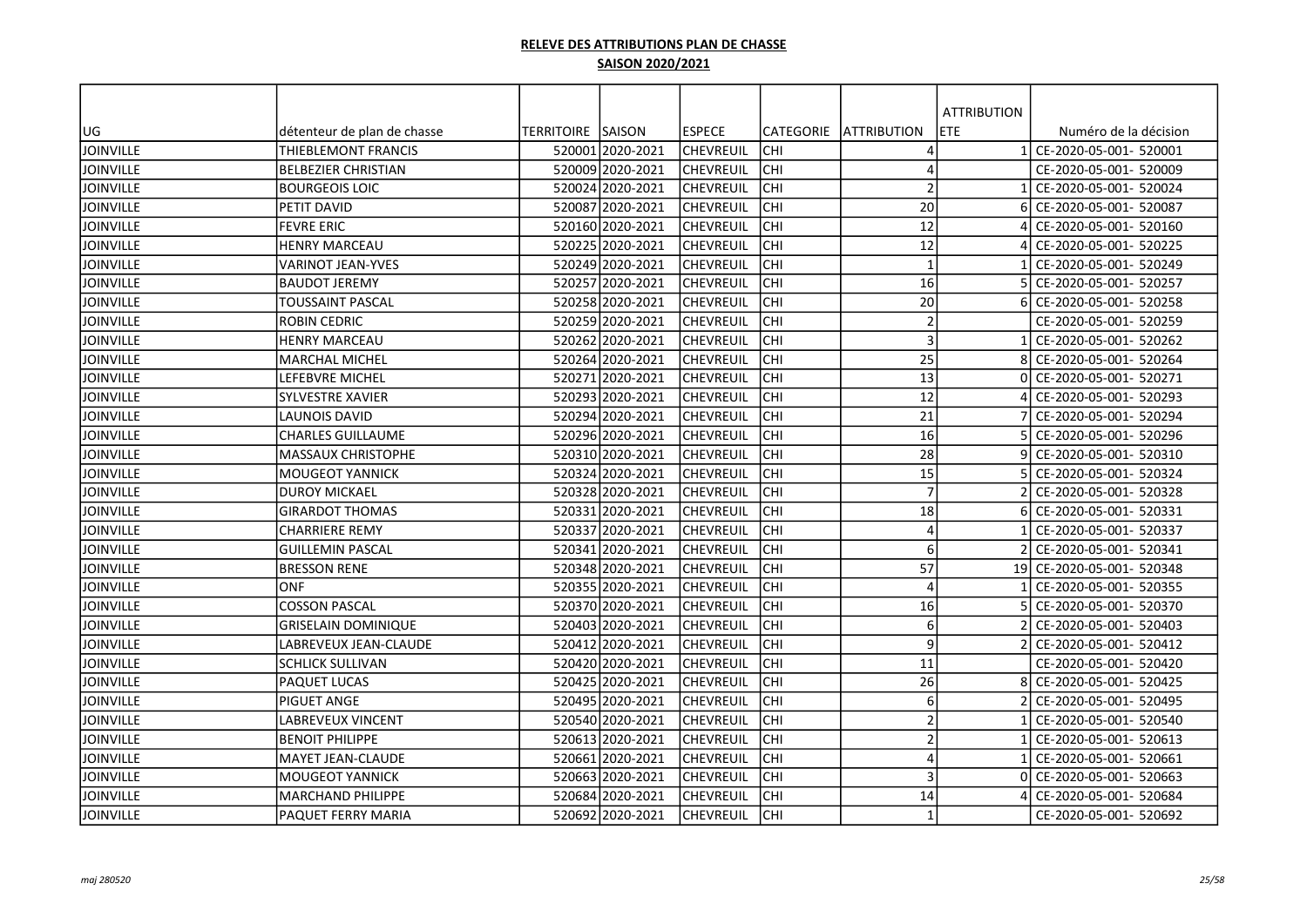|                        |                             |                           |                  |                   |                  |                          | <b>ATTRIBUTION</b> |                          |
|------------------------|-----------------------------|---------------------------|------------------|-------------------|------------------|--------------------------|--------------------|--------------------------|
| UG                     | détenteur de plan de chasse | <b>TERRITOIRE ISAISON</b> |                  | <b>IESPECE</b>    | <b>CATEGORIE</b> | <b>LATTRIBUTION</b>      | <b>ETE</b>         | Numéro de la décision    |
| <b>JOINVILLE</b>       | <b>PAQUET FERRY MARIA</b>   |                           | 520697 2020-2021 | <b>CHEVREUIL</b>  | CHI              | 12                       |                    | CE-2020-05-001- 520697   |
| <b>JOINVILLE</b>       | MARCHAND PHILIPPE           |                           | 520715 2020-2021 | <b>CHEVREUIL</b>  | CHI              | $\overline{\phantom{a}}$ |                    | CE-2020-05-001- 520715   |
| <b>JOINVILLE</b>       | <b>GIRARDOT THOMAS</b>      |                           | 520769 2020-2021 | <b>CHEVREUIL</b>  | CHI              | 13                       |                    | CE-2020-05-001- 520769   |
| <b>JOINVILLE</b>       | <b>MOUGEOT YANNICK</b>      |                           | 520781 2020-2021 | <b>CHEVREUIL</b>  | CHI              | 21                       |                    | CE-2020-05-001- 520781   |
| <b>JOINVILLE</b>       | <b>POLICE PHILIPPE</b>      |                           | 520820 2020-2021 | lchevreuil        | CHI              | 6                        |                    | CE-2020-05-001- 520820   |
| <b>JOINVILLE</b>       | <b>MAYET JEAN-CLAUDE</b>    |                           | 520832 2020-2021 | ICHEVREUIL        | CHI              | 39                       |                    | CE-2020-05-001- 520832   |
| <b>JOINVILLE</b>       | <b>GEOFFRIN PATRICK</b>     |                           | 520893 2020-2021 | lchevreuil        | CHI              | $\overline{2}$           |                    | CE-2020-05-001- 520893   |
| <b>JOINVILLE</b>       | DRIOUT CLAUDE-DOMINIQUE     |                           | 520940 2020-2021 | <b>CHEVREUIL</b>  | CHI              | 13                       |                    | CE-2020-05-001- 520940   |
| <b>JOINVILLE</b>       | HUMBERT GILBERT             |                           | 520999 2020-2021 | <b>CHEVREUIL</b>  | CHI              |                          |                    | CE-2020-05-001- 520999   |
| <b>JOINVILLE</b>       | BELBEZIER CHRISTIAN         |                           | 521035 2020-2021 | <b>CHEVREUIL</b>  | CHI              |                          |                    | CE-2020-05-001- 521035   |
| <b>JOINVILLE</b>       | PETITJEAN JEAN-PIERRE       |                           | 521077 2020-2021 | <b>CHEVREUIL</b>  | CHI              | $\overline{a}$           |                    | CE-2020-05-001- 521077   |
| <b>JOINVILLE</b>       | lMARGUERITE CLAUDE          |                           | 521079 2020-2021 | <b>CHEVREUIL</b>  | CHI              |                          |                    | CE-2020-05-001- 521079   |
| <b>JOINVILLE</b>       | <b>COLLET ERIC</b>          |                           | 521081 2020-2021 | <b>CHEVREUIL</b>  | CHI              | 18                       |                    | CE-2020-05-001- 521081   |
| <b>JOINVILLE</b>       | <b>CHARLES CLAUDE</b>       |                           | 521288 2020-2021 | <b>CHEVREUIL</b>  | CHI              | $\Delta$                 | ΩI                 | CE-2020-05-001- 521288   |
| <b>JOINVILLE</b>       | <b>TRUMTEL FLORIAN</b>      |                           | 521315 2020-2021 | <b>CHEVREUIL</b>  | CHI              | 13                       |                    | CE-2020-05-001- 521315   |
| <b>JOINVILLE</b>       | PERRIER JEAN-PHILIPPE       |                           | 521317 2020-2021 | <b>CHEVREUIL</b>  | CHI              | 11                       |                    | 3 CE-2020-05-001- 521317 |
| <b>JOINVILLE</b>       | lMALINGRE GUY               |                           | 521360 2020-2021 | <b>ICHEVREUIL</b> | CHI              | $\overline{\phantom{a}}$ |                    | CE-2020-05-001- 521360   |
| <b>JOINVILLE</b>       | <b>IBOURGEOIS LOIC</b>      |                           | 52140512020-2021 | <b>CHEVREUIL</b>  | CHI              | 8                        |                    | CE-2020-05-001- 521405   |
| <b>JOINVILLE</b>       | <b>GRISELAIN DOMINIQUE</b>  |                           | 521512 2020-2021 | <b>ICHEVREUIL</b> | CHI              | 10                       |                    | CE-2020-05-001- 521512   |
| Ijoinville             | <b>VAN KERREBROECK GUY</b>  |                           | 521576 2020-2021 | <b>CHEVREUIL</b>  | CHI              | $\overline{\phantom{a}}$ |                    | CE-2020-05-001- 521576   |
| <b>JOINVILLE</b>       | THOUVIGNON MICKAEL          |                           | 52158812020-2021 | ICHEVREUIL        | CHI              | 12                       |                    | CE-2020-05-001- 521588   |
| <b>JOINVILLE</b>       | <b>FEVRE ERIC</b>           |                           | 521629 2020-2021 | <b>CHEVREUIL</b>  | CHI              | 3                        |                    | CE-2020-05-001- 521629   |
| <b>JOINVILLE</b>       | PERRIER LOIC                |                           | 521630 2020-2021 | ICHEVREUIL        | CHI              | $\overline{\phantom{a}}$ |                    | CE-2020-05-001- 521630   |
| <b>JOINVILLE</b>       | <b>NOVAC CLAUDE</b>         |                           | 521740 2020-2021 | <b>CHEVREUIL</b>  | CHI              | 5                        |                    | CE-2020-05-001- 521740   |
| <b>JOINVILLE</b>       | <b>COLLET ERIC</b>          |                           | 521766 2020-2021 | <b>CHEVREUIL</b>  | CHI              | $\overline{2}$           |                    | CE-2020-05-001- 521766   |
| <b>JOINVILLE</b>       | <b>FEVRE JEAN-MARC</b>      |                           | 521902 2020-2021 | <b>CHEVREUIL</b>  | CHI              | 10                       |                    | CE-2020-05-001- 521902   |
| <b>Total JOINVILLE</b> |                             |                           |                  |                   |                  | 633                      | 179                |                          |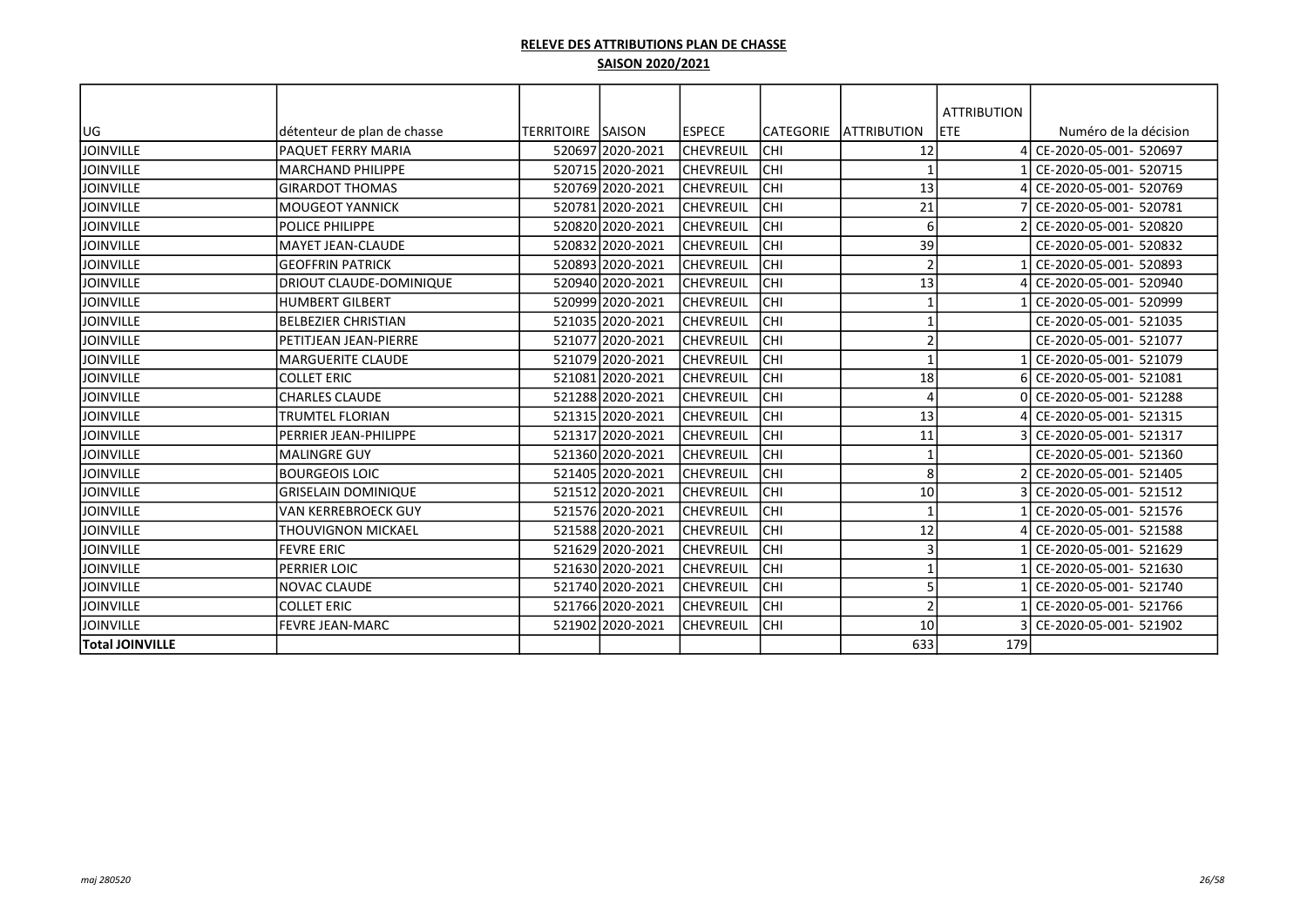|                |                              |                          |                  |                  |            |                          | <b>ATTRIBUTION</b> |                           |
|----------------|------------------------------|--------------------------|------------------|------------------|------------|--------------------------|--------------------|---------------------------|
| UG             | détenteur de plan de chasse  | <b>TERRITOIRE SAISON</b> |                  | <b>ESPECE</b>    | CATEGORIE  | <b>JATTRIBUTION</b>      | ETE                | Numéro de la décision     |
| <b>LANGRES</b> | <b>KONARSKI PATRICE</b>      |                          | 520046 2020-2021 | lchevreuil       | CHI        | 8                        |                    | 3 CE-2020-05-001- 520046  |
| LANGRES        | <b>VAUMEREL MICHEL</b>       |                          | 52005312020-2021 | <b>CHEVREUIL</b> | CHI        | $\overline{\phantom{a}}$ |                    | CE-2020-05-001- 520053    |
| LANGRES        | <b>CHIFFOT BRUNO</b>         |                          | 520066 2020-2021 | <b>CHEVREUIL</b> | CHI        | 3                        | ΩI                 | CE-2020-05-001- 520066    |
| <b>LANGRES</b> | <b>DUPUY PATRICK</b>         |                          | 520068 2020-2021 | <b>CHEVREUIL</b> | CHI        | 3                        |                    | CE-2020-05-001- 520068    |
| LANGRES        | FORT MARTIAL                 |                          | 52012312020-2021 | CHEVREUIL        | CHI        | 8                        |                    | CE-2020-05-001- 520123    |
| LANGRES        | COVELLI DOMINIQUE            |                          | 520143 2020-2021 | <b>CHEVREUIL</b> | CHI        | 5                        |                    | CE-2020-05-001- 520143    |
| LANGRES        | CRANCE DALIGAULT JEAN-PIERRE |                          | 520154 2020-2021 | <b>CHEVREUIL</b> | <b>CHI</b> | 4                        |                    | CE-2020-05-001- 520154    |
| LANGRES        | MIELLE MAURICE               |                          | 520164 2020-2021 | <b>CHEVREUIL</b> | <b>CHI</b> | 9                        |                    | CE-2020-05-001- 520164    |
| LANGRES        | <b>LEBRUN ERIC</b>           |                          | 520184 2020-2021 | <b>CHEVREUIL</b> | <b>CHI</b> | $\overline{7}$           |                    | CE-2020-05-001- 520184    |
| LANGRES        | <b>VITRY ALAIN</b>           |                          | 520213 2020-2021 | <b>CHEVREUIL</b> | CHI        | 9                        |                    | CE-2020-05-001- 520213    |
| LANGRES        | <b>JOBARD FRANCOIS</b>       |                          | 520219 2020-2021 | <b>CHEVREUIL</b> | CHI        | 10                       |                    | CE-2020-05-001- 520219    |
| LANGRES        | <b>BOLMONT CHRISTIAN</b>     |                          | 520221 2020-2021 | <b>CHEVREUIL</b> | CHI        | $\overline{7}$           |                    | CE-2020-05-001- 520221    |
| LANGRES        | PELLETIER JEROME             |                          | 520322 2020-2021 | <b>CHEVREUIL</b> | <b>CHI</b> | 6                        |                    | CE-2020-05-001- 520322    |
| LANGRES        | <b>DUROST GILLES</b>         |                          | 520390 2020-2021 | <b>CHEVREUIL</b> | <b>CHI</b> | 16                       |                    | CE-2020-05-001- 520390    |
| LANGRES        | <b>GALLISSOT MAURICE</b>     |                          | 520416 2020-2021 | <b>CHEVREUIL</b> | CHI        | 10                       |                    | CE-2020-05-001- 520416    |
| LANGRES        | <b>GALLION PIERRE</b>        |                          | 520419 2020-2021 | <b>CHEVREUIL</b> | CHI        | 6                        |                    | CE-2020-05-001- 520419    |
| LANGRES        | PIOCHE FABRICE               |                          | 52044612020-2021 | <b>CHEVREUIL</b> | CHI        | 9                        |                    | CE-2020-05-001- 520446    |
| LANGRES        | <b>MARTIN FRANCK</b>         |                          | 52044812020-2021 | CHEVREUIL        | CHI        | 11                       |                    | CE-2020-05-001- 520448    |
| LANGRES        | <b>WACHE GEORGES</b>         |                          | 520468 2020-2021 | CHEVREUIL        | CHI        | 29                       |                    | 10 CE-2020-05-001- 520468 |
| LANGRES        | <b>MOREAU HERVE</b>          |                          | 520498 2020-2021 | CHEVREUIL        | CHI        | $\overline{7}$           |                    | CE-2020-05-001- 520498    |
| LANGRES        | <b>BOUR ENGUERRAND</b>       |                          | 520527 2020-2021 | <b>CHEVREUIL</b> | CHI        | 6                        |                    | CE-2020-05-001- 520527    |
| LANGRES        | <b>GUENAT JEAN-LUC</b>       |                          | 520544 2020-2021 | <b>CHEVREUIL</b> | <b>CHI</b> | 21                       |                    | CE-2020-05-001- 520544    |
| LANGRES        | CARTAGENA CHRISTOPHE         |                          | 52055812020-2021 | <b>CHEVREUIL</b> | <b>CHI</b> | 8                        |                    | CE-2020-05-001- 520558    |
| LANGRES        | <b>RONOT JEAN-PIERRE</b>     |                          | 520559 2020-2021 | <b>CHEVREUIL</b> | <b>CHI</b> | $\overline{3}$           |                    | CE-2020-05-001- 520559    |
| LANGRES        | <b>GUENAT JEAN-LUC</b>       |                          | 520569 2020-2021 | <b>CHEVREUIL</b> | CHI        | 3                        |                    | CE-2020-05-001- 520569    |
| LANGRES        | <b>MIELLE MAURICE</b>        |                          | 520570 2020-2021 | <b>CHEVREUIL</b> | CHI        | $\overline{2}$           |                    | CE-2020-05-001- 520570    |
| LANGRES        | SOUCHARD LIONEL              |                          | 520589 2020-2021 | <b>CHEVREUIL</b> | CHI        | 29                       |                    | CE-2020-05-001- 520589    |
| LANGRES        | <b>ESTIVALET THIERRY</b>     |                          | 52059312020-2021 | <b>CHEVREUIL</b> | CHI        | 35                       |                    | 12 CE-2020-05-001- 520593 |
| LANGRES        | <b>MARTIN PASCAL</b>         |                          | 520617 2020-2021 | CHEVREUIL        | CHI        | $\overline{7}$           |                    | CE-2020-05-001- 520617    |
| LANGRES        | ROUSSEL DENIS                |                          | 520619 2020-2021 | <b>CHEVREUIL</b> | <b>CHI</b> | 5                        |                    | CE-2020-05-001- 520619    |
| LANGRES        | <b>BARBIER JEAN-NOEL</b>     |                          | 520624 2020-2021 | <b>CHEVREUIL</b> | CHI        | 13                       |                    | CE-2020-05-001- 520624    |
| LANGRES        | <b>GONZALES SAMUEL</b>       |                          | 520630 2020-2021 | <b>CHEVREUIL</b> | CHI        | 16                       |                    | CE-2020-05-001- 520630    |
| LANGRES        | <b>RENAUX FRANCIS</b>        |                          | 52064512020-2021 | <b>CHEVREUIL</b> | CHI        | $\overline{7}$           |                    | CE-2020-05-001- 520645    |
| LANGRES        | <b>HEYDE MICHEL</b>          |                          | 520679 2020-2021 | <b>CHEVREUIL</b> | CHI        | 13                       |                    | CE-2020-05-001- 520679    |
| LANGRES        | ROMUALDO JEROME              |                          | 520680 2020-2021 | CHEVREUIL        | <b>CHI</b> | $\prime$                 |                    | CE-2020-05-001- 520680    |
| LANGRES        | <b>OLIVEIRA OLIVIER</b>      |                          | 520707 2020-2021 | <b>CHEVREUIL</b> | CHI        | 17                       |                    | 6 CE-2020-05-001- 520707  |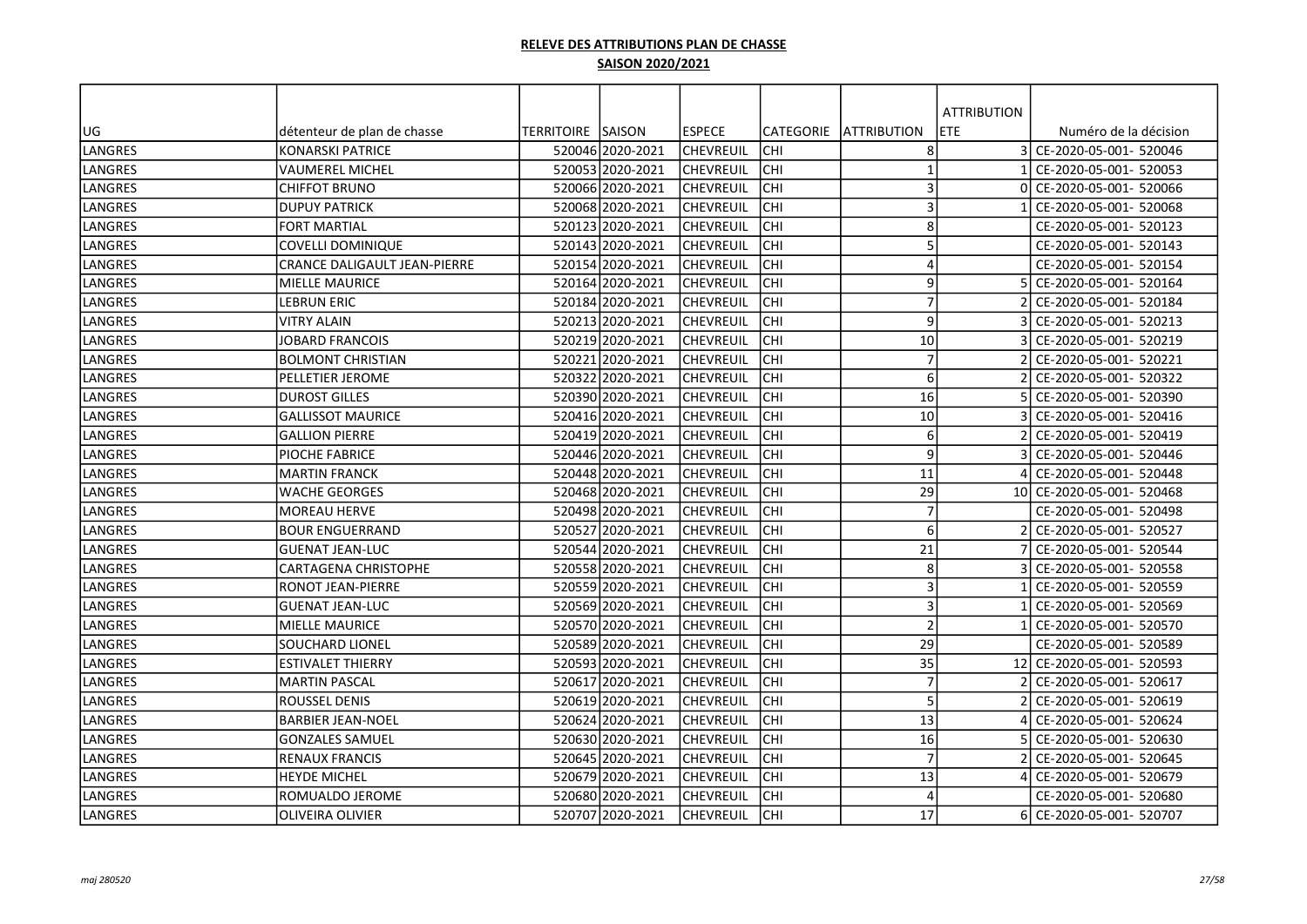|                |                              |                           |                  |                  |            |                     | <b>ATTRIBUTION</b> |                           |
|----------------|------------------------------|---------------------------|------------------|------------------|------------|---------------------|--------------------|---------------------------|
| UG             | détenteur de plan de chasse  | <b>TERRITOIRE ISAISON</b> |                  | <b>ESPECE</b>    | CATEGORIE  | <b>JATTRIBUTION</b> | ETE                | Numéro de la décision     |
| LANGRES        | <b>MASSOTTE PHILIPPE</b>     |                           | 520716 2020-2021 | <b>CHEVREUIL</b> | CHI        | 6                   |                    | CE-2020-05-001- 520716    |
| LANGRES        | ONF                          |                           | 520732 2020-2021 | <b>CHEVREUIL</b> | CHI        | 6                   | 21                 | CE-2020-05-001- 520732    |
| LANGRES        | MIELLE DIDIER                |                           | 520754 2020-2021 | <b>CHEVREUIL</b> | CHI        | 18                  |                    | CE-2020-05-001- 520754    |
| LANGRES        | IDE GROUCHY XAVIER           |                           | 520759 2020-2021 | CHEVREUIL        | CHI        | 5                   |                    | CE-2020-05-001- 520759    |
| LANGRES        | <b>BARBIER JEAN-FRANCOIS</b> |                           | 520773 2020-2021 | <b>CHEVREUIL</b> | <b>CHI</b> | 11                  |                    | CE-2020-05-001- 520773    |
| LANGRES        | <b>MORIS LIONEL</b>          |                           | 52078012020-2021 | <b>CHEVREUIL</b> | CHI        | 8                   |                    | CE-2020-05-001- 520780    |
| LANGRES        | <b>DUMOULIN JEAN-PIERRE</b>  |                           | 520782 2020-2021 | CHEVREUIL        | CHI        | 9                   |                    | CE-2020-05-001- 520782    |
| LANGRES        | <b>MARTIN PHILIPPE</b>       |                           | 520793 2020-2021 | <b>CHEVREUIL</b> | <b>CHI</b> | 10                  |                    | CE-2020-05-001- 520793    |
| LANGRES        | <b>DESNOUVEAUX SEBASTIEN</b> |                           | 520794 2020-2021 | <b>CHEVREUIL</b> | CHI        | 8                   |                    | CE-2020-05-001- 520794    |
| LANGRES        | <b>DELAITRE LOUIS</b>        |                           | 520808 2020-2021 | <b>CHEVREUIL</b> | CHI        | $\overline{3}$      |                    | CE-2020-05-001- 520808    |
| LANGRES        | <b>DELAITRE LOUIS</b>        |                           | 52080812020-2021 | ICHEVREUIL       | CHI        | $\overline{2}$      |                    | CE-2020-05-001- 520808    |
| LANGRES        | <b>DELAITRE LOUIS</b>        |                           | 520808 2020-2021 | <b>CHEVREUIL</b> | CHI        | $\overline{1}$      |                    | CE-2020-05-001- 520808    |
| LANGRES        | DELAITRE LOUIS               |                           | 520808 2020-2021 | <b>CHEVREUIL</b> | CHI        | 14                  |                    | CE-2020-05-001- 520808    |
| LANGRES        | <b>GIRARDOT DANIEL</b>       |                           | 520813 2020-2021 | <b>CHEVREUIL</b> | CHI        | $\mathbf{1}$        |                    | CE-2020-05-001- 520813    |
| LANGRES        | <b>FREQUELIN DOMINIQUE</b>   |                           | 520818 2020-2021 | <b>CHEVREUIL</b> | <b>CHI</b> | 6                   |                    | CE-2020-05-001- 520818    |
| LANGRES        | <b>BETTINI BRUNO</b>         |                           | 520838 2020-2021 | <b>CHEVREUIL</b> | <b>CHI</b> | 13                  |                    | CE-2020-05-001- 520838    |
| LANGRES        | <b>GERBORE MARY</b>          |                           | 52084912020-2021 | <b>CHEVREUIL</b> | CHI        | $\overline{2}$      |                    | CE-2020-05-001- 520849    |
| LANGRES        | JOLY ROBERT                  |                           | 520857 2020-2021 | CHEVREUIL        | CHI        | $\overline{2}$      |                    | CE-2020-05-001- 520857    |
| LANGRES        | FEUILLEBOIS JEAN-LOUIS       |                           | 520872 2020-2021 | <b>CHEVREUIL</b> | <b>CHI</b> | 8                   |                    | CE-2020-05-001- 520872    |
| LANGRES        | <b>LAURENT SYLVAIN</b>       |                           | 520883 2020-2021 | <b>CHEVREUIL</b> | CHI        | 18                  |                    | CE-2020-05-001- 520883    |
| <b>LANGRES</b> | <b>ROMILLON GAETAN</b>       |                           | 520946 2020-2021 | <b>CHEVREUIL</b> | CHI        | 5                   |                    | CE-2020-05-001- 520946    |
| LANGRES        | <b>ROULIN FRANCIS</b>        |                           | 520947 2020-2021 | <b>CHEVREUIL</b> | CHI        | $\Delta$            |                    | CE-2020-05-001- 520947    |
| LANGRES        | CRESSOT FLORENT              |                           | 520966 2020-2021 | lchevreuil       | CHI        | 26                  |                    | CE-2020-05-001- 520966    |
| LANGRES        | TORTELIER ALAIN              |                           | 520982 2020-2021 | <b>CHEVREUIL</b> | CHI        | $\overline{7}$      |                    | CE-2020-05-001- 520982    |
| LANGRES        | BONADEI JOEL                 |                           | 520983 2020-2021 | <b>CHEVREUIL</b> | CHI        | 31                  |                    | 10 CE-2020-05-001- 520983 |
| LANGRES        | <b>LIEGE ALEXANDRE</b>       |                           | 521010 2020-2021 | <b>CHEVREUIL</b> | CHI        | $\overline{7}$      |                    | CE-2020-05-001- 521010    |
| LANGRES        | <b>GROSSAULE PHILIPPE</b>    |                           | 521022 2020-2021 | <b>CHEVREUIL</b> | CHI        | 6                   |                    | CE-2020-05-001- 521022    |
| LANGRES        | <b>MATHEY CLAUDE</b>         |                           | 52108812020-2021 | <b>CHEVREUIL</b> | CHI        | 6                   |                    | 2 CE-2020-05-001- 521088  |
| LANGRES        | ROUSSEY DOMINIQUE            |                           | 521101 2020-2021 | <b>CHEVREUIL</b> | CHI        | 10                  |                    | CE-2020-05-001- 521101    |
| LANGRES        | CASCARRA JEAN-PIERRE         |                           | 521112 2020-2021 | <b>CHEVREUIL</b> | <b>CHI</b> | 27                  |                    | CE-2020-05-001- 521112    |
| LANGRES        | <b>SIRDEY MICHEL</b>         |                           | 521114 2020-2021 | <b>CHEVREUIL</b> | CHI        | 32                  | 11                 | CE-2020-05-001- 521114    |
| LANGRES        | <b>GERBORE JACKY</b>         |                           | 521117 2020-2021 | <b>CHEVREUIL</b> | CHI        | 11                  |                    | CE-2020-05-001- 521117    |
| LANGRES        | <b>DANGIEN DANIEL</b>        |                           | 521119 2020-2021 | <b>CHEVREUIL</b> | <b>CHI</b> | $\mathbf{1}$        |                    | CE-2020-05-001- 521119    |
| LANGRES        | LEVEQUE JEAN-CLAUDE          |                           | 521133 2020-2021 | <b>CHEVREUIL</b> | CHI        | 9                   |                    | CE-2020-05-001- 521133    |
| LANGRES        | MIELLE MICKAEL               |                           | 521139 2020-2021 | <b>CHEVREUIL</b> | CHI        | 10                  |                    | CE-2020-05-001- 521139    |
| LANGRES        | ROGER JOEL                   |                           | 521161 2020-2021 | <b>CHEVREUIL</b> | CHI        | 14                  |                    | CE-2020-05-001- 521161    |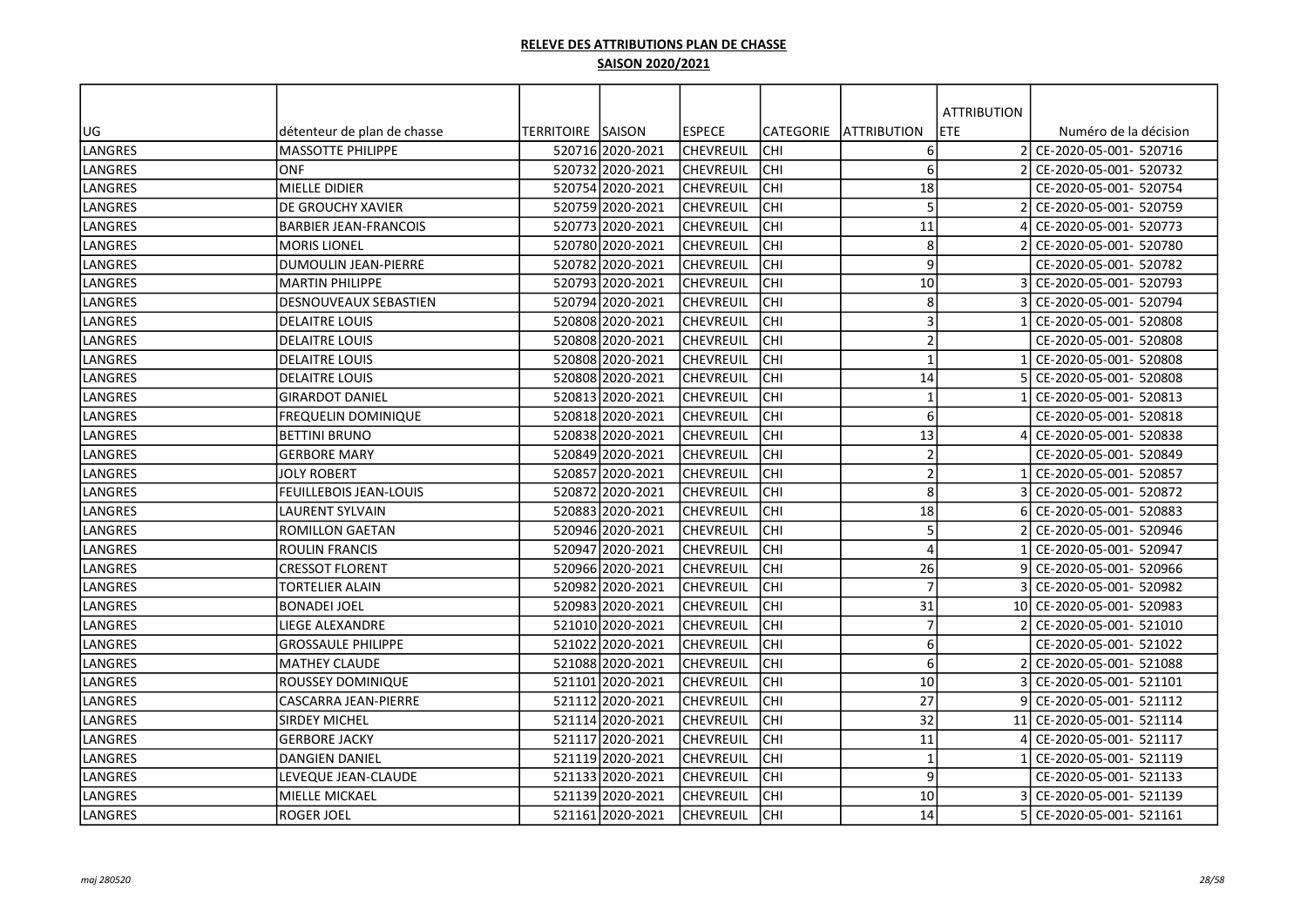|                |                             |                   |                  |                  |                  |                          | <b>ATTRIBUTION</b> |                           |
|----------------|-----------------------------|-------------------|------------------|------------------|------------------|--------------------------|--------------------|---------------------------|
| UG             | détenteur de plan de chasse | <b>TERRITOIRE</b> | <b>SAISON</b>    | <b>ESPECE</b>    | <b>CATEGORIE</b> | <b>JATTRIBUTION</b>      | ETE                | Numéro de la décision     |
| <b>LANGRES</b> | <b>BILLARD BRUNO</b>        |                   | 521173 2020-2021 | lchevreuil       | CHI              | 12                       |                    | 4 CE-2020-05-001- 521173  |
| LANGRES        | <b>MENEGHETTI MICHAEL</b>   |                   | 521182 2020-2021 | <b>CHEVREUIL</b> | CHI              | $10\,$                   |                    | CE-2020-05-001- 521182    |
| LANGRES        | <b>CHAGRAS PASCAL</b>       |                   | 521184 2020-2021 | <b>CHEVREUIL</b> | CHI              | 5                        |                    | CE-2020-05-001- 521184    |
| <b>LANGRES</b> | <b>DUFOUR MARC</b>          |                   | 521207 2020-2021 | <b>CHEVREUIL</b> | CHI              | 15                       |                    | CE-2020-05-001- 521207    |
| LANGRES        | <b>BERTHOT CHRISTOPHE</b>   |                   | 52122712020-2021 | CHEVREUIL        | CHI              | $\overline{4}$           |                    | CE-2020-05-001- 521227    |
| LANGRES        | <b>ALTERIET REGIS</b>       |                   | 521230 2020-2021 | <b>CHEVREUIL</b> | CHI              | 17                       |                    | CE-2020-05-001- 521230    |
| LANGRES        | <b>GONZALES JOSE</b>        |                   | 521232 2020-2021 | <b>CHEVREUIL</b> | <b>CHI</b>       | 16                       |                    | CE-2020-05-001- 521232    |
| LANGRES        | <b>GILLET DAVID</b>         |                   | 521234 2020-2021 | <b>CHEVREUIL</b> | <b>CHI</b>       | 5                        |                    | CE-2020-05-001- 521234    |
| LANGRES        | <b>DELAMARCHE DAVID</b>     |                   | 521238 2020-2021 | <b>CHEVREUIL</b> | <b>CHI</b>       | $\overline{4}$           |                    | CE-2020-05-001- 521238    |
| LANGRES        | DELAMARCHE DAVID            |                   | 521239 2020-2021 | <b>CHEVREUIL</b> | CHI              | 17                       |                    | CE-2020-05-001- 521239    |
| LANGRES        | <b>MASSOTTE THIERRY</b>     |                   | 521246 2020-2021 | <b>CHEVREUIL</b> | CHI              | $\overline{2}$           |                    | CE-2020-05-001- 521246    |
| LANGRES        | <b>BERTHOT CHRISTOPHE</b>   |                   | 521250 2020-2021 | <b>CHEVREUIL</b> | CHI              | $\overline{3}$           |                    | CE-2020-05-001- 521250    |
| LANGRES        | <b>BAUDOT LAURENT</b>       |                   | 521251 2020-2021 | <b>CHEVREUIL</b> | CHI              | 10                       |                    | CE-2020-05-001- 521251    |
| LANGRES        | <b>KLEIN ANTOINE</b>        |                   | 521262 2020-2021 | <b>CHEVREUIL</b> | CHI              | 21                       |                    | CE-2020-05-001- 521262    |
| <b>LANGRES</b> | <b>PESCE ALAIN</b>          |                   | 521266 2020-2021 | <b>CHEVREUIL</b> | CHI              | 37                       |                    | 12 CE-2020-05-001- 521266 |
| LANGRES        | <b>BERTHOT CHRISTOPHE</b>   |                   | 521287 2020-2021 | <b>CHEVREUIL</b> | CHI              | $\overline{3}$           |                    | CE-2020-05-001- 521287    |
| LANGRES        | <b>DANGIEN DANIEL</b>       |                   | 52129612020-2021 | <b>CHEVREUIL</b> | CHI              | $\mathbf{1}$             |                    | CE-2020-05-001- 521296    |
| LANGRES        | <b>GARBATI BENOIT</b>       |                   | 521297 2020-2021 | CHEVREUIL        | CHI              | 10                       |                    | CE-2020-05-001- 521297    |
| LANGRES        | <b>DECHANET MAURICE</b>     |                   | 521351 2020-2021 | <b>CHEVREUIL</b> | CHI              | $\overline{7}$           |                    | CE-2020-05-001- 521351    |
| LANGRES        | <b>SEGUIN PASCAL</b>        |                   | 521359 2020-2021 | CHEVREUIL        | CHI              | 27                       |                    | CE-2020-05-001- 521359    |
| LANGRES        | <b>GOUSSET BORIS</b>        |                   | 521373 2020-2021 | <b>CHEVREUIL</b> | CHI              | $\mathbf{1}$             |                    | CE-2020-05-001- 521373    |
| LANGRES        | BILLARD BRUNO               |                   | 521382 2020-2021 | <b>CHEVREUIL</b> | <b>CHI</b>       | $\mathbf{1}$             |                    | CE-2020-05-001- 521382    |
| LANGRES        | SEMELET JEROME              |                   | 521417 2020-2021 | <b>CHEVREUIL</b> | <b>CHI</b>       | 47                       |                    | 16 CE-2020-05-001- 521417 |
| LANGRES        | <b>ADAM PHILIPPE</b>        |                   | 521440 2020-2021 | <b>CHEVREUIL</b> | <b>CHI</b>       | $\overline{2}$           |                    | CE-2020-05-001- 521440    |
| LANGRES        | MARQUELET DOMINIQUE         |                   | 521441 2020-2021 | <b>CHEVREUIL</b> | CHI              | 11                       |                    | CE-2020-05-001- 521441    |
| LANGRES        | <b>CLERC PATRICE</b>        |                   | 521450 2020-2021 | <b>CHEVREUIL</b> | CHI              | 43                       |                    | 14 CE-2020-05-001- 521450 |
| LANGRES        | <b>SIRDEY MICHEL</b>        |                   | 521459 2020-2021 | <b>CHEVREUIL</b> | CHI              | $\overline{1}$           |                    | CE-2020-05-001- 521459    |
| LANGRES        | <b>GUENE FABIEN</b>         |                   | 52146512020-2021 | <b>CHEVREUIL</b> | CHI              | $\overline{7}$           |                    | CE-2020-05-001- 521465    |
| LANGRES        | <b>DELANNE BERNARD</b>      |                   | 521499 2020-2021 | CHEVREUIL        | CHI              | $\overline{4}$           |                    | CE-2020-05-001- 521499    |
| LANGRES        | <b>DEBOURGOGNE HERVE</b>    |                   | 521528 2020-2021 | <b>CHEVREUIL</b> | <b>CHI</b>       | 3                        |                    | CE-2020-05-001- 521528    |
| LANGRES        | PERROT JEAN                 |                   | 521572 2020-2021 | <b>CHEVREUIL</b> | CHI              | 6                        |                    | CE-2020-05-001- 521572    |
| LANGRES        | <b>GUILLEMIN GILLES</b>     |                   | 521596 2020-2021 | <b>CHEVREUIL</b> | CHI              | 3                        |                    | CE-2020-05-001- 521596    |
| LANGRES        | <b>FREQUELIN CHRISTOPHE</b> |                   | 521612 2020-2021 | <b>CHEVREUIL</b> | CHI              | 9                        |                    | CE-2020-05-001- 521612    |
| LANGRES        | <b>SIMON AMANDINE</b>       |                   | 521614 2020-2021 | <b>CHEVREUIL</b> | CHI              | 5                        |                    | CE-2020-05-001- 521614    |
| LANGRES        | <b>GOUSSET BORIS</b>        |                   | 521615 2020-2021 | CHEVREUIL        | CHI              | $\overline{\phantom{a}}$ |                    | CE-2020-05-001- 521615    |
| LANGRES        | <b>GUIBOURT ALEXIS</b>      |                   | 521616 2020-2021 | <b>CHEVREUIL</b> | CHI              | 25                       |                    | CE-2020-05-001- 521616    |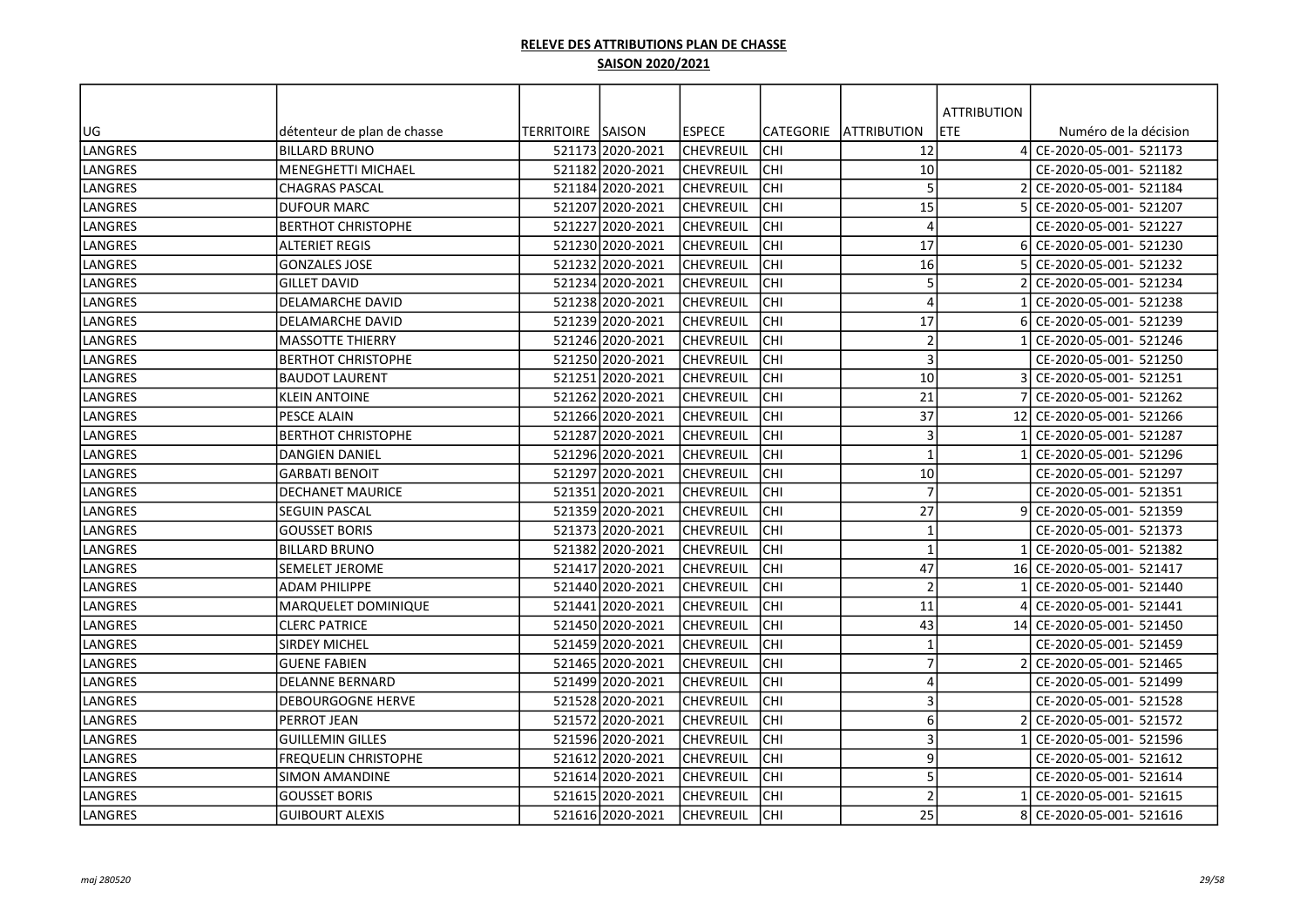|                      |                              |                    |                  |                   |                   |                     | <b>ATTRIBUTION</b> |                           |
|----------------------|------------------------------|--------------------|------------------|-------------------|-------------------|---------------------|--------------------|---------------------------|
| UG                   | détenteur de plan de chasse  | TERRITOIRE ISAISON |                  | <b>IESPECE</b>    | <b>ICATEGORIE</b> | <b>IATTRIBUTION</b> | IETE.              | Numéro de la décision     |
| LANGRES              | İGIRARDOT DANIEL             |                    | 521708 2020-2021 | <b>ICHEVREUIL</b> | <b>ICHI</b>       |                     |                    | 3 CE-2020-05-001- 521708  |
| LANGRES              | <b>IBALLAND CHRISTOPHE</b>   |                    | 521729 2020-2021 | <b>ICHEVREUIL</b> | <b>ICHI</b>       |                     |                    | l CE-2020-05-001- 521729. |
| LANGRES              | IANDRE FRANCK                |                    | 521791 2020-2021 | <b>ICHEVREUIL</b> | <b>ICHI</b>       |                     |                    | 2 CE-2020-05-001- 521791  |
| LANGRES              | <b>ITHIERIOT JEAN-MICHEL</b> |                    | 521850 2020-2021 | <b>ICHEVREUIL</b> | <b>ICHI</b>       |                     |                    | CE-2020-05-001- 521850    |
| LANGRES              | lGALLISSOT MAURICE           |                    | 521851 2020-2021 | <b>ICHEVREUIL</b> | <b>ICHI</b>       |                     |                    | CE-2020-05-001- 521851    |
| <b>LANGRES</b>       | lguillaume benoit            |                    | 52186512020-2021 | <b>ICHEVREUIL</b> | <b>ICHI</b>       |                     |                    | l CE-2020-05-001- 521865  |
| LANGRES              | lGONZALES SAMUEL             |                    | 52268412020-2021 | <b>ICHEVREUIL</b> | <b>ICHI</b>       |                     |                    | CE-2020-05-001- 522684    |
| LANGRES              | IROULIN FRANCIS              |                    | 522687 2020-2021 | <b>ICHEVREUIL</b> | <b>ICHI</b>       |                     |                    | CE-2020-05-001- 522687    |
| <b>LANGRES</b>       | IONF                         |                    | 52279312020-2021 | <b>ICHEVREUIL</b> | <b>ICHI</b>       |                     |                    | l CE-2020-05-001- 522793  |
| <b>LANGRES</b>       | <b>IPERNIN JEAN-FRANCOIS</b> |                    | 52304812020-2021 | <b>ICHEVREUIL</b> | <b>ICHI</b>       |                     |                    | 2l CE-2020-05-001- 523048 |
| <b>Total LANGRES</b> |                              |                    |                  |                   |                   | 1157                | 336                |                           |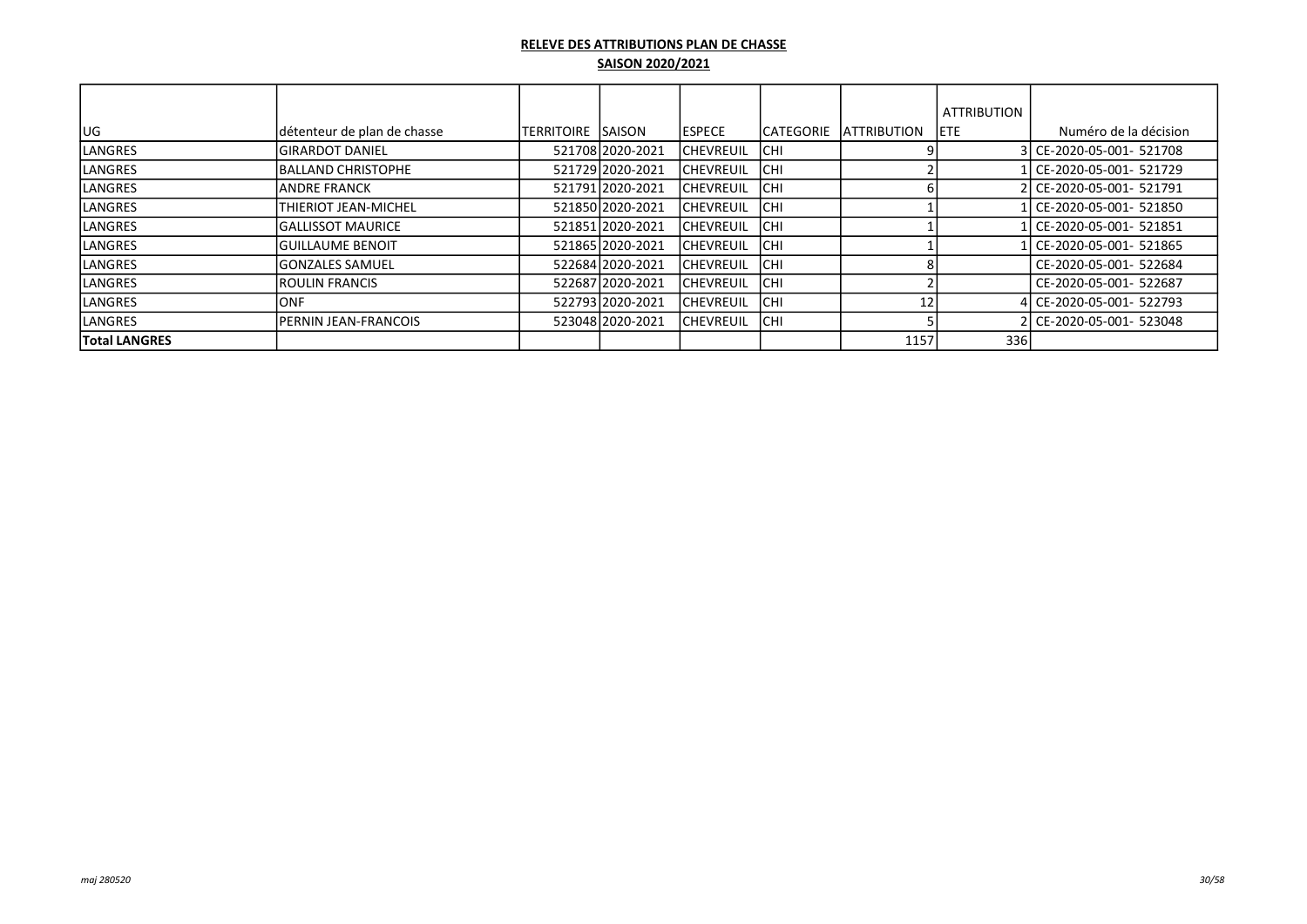|                            |                              |                          |                  |                  |                  |                    | <b>ATTRIBUTION</b> |                           |
|----------------------------|------------------------------|--------------------------|------------------|------------------|------------------|--------------------|--------------------|---------------------------|
| UG                         | Idétenteur de plan de chasse | <b>TERRITOIRE SAISON</b> |                  | <b>ESPECE</b>    | <b>CATEGORIE</b> | <b>ATTRIBUTION</b> | <b>ETE</b>         | Numéro de la décision     |
| lLE DER-ANGLUS             | <b>JUILLY DANY</b>           |                          | 520224 2020-2021 | <b>CHEVREUIL</b> | CHI              | 22                 |                    | CE-2020-05-001- 520224    |
| LE DER-ANGLUS              | <b>GEOFFRIN PATRICK</b>      |                          | 520229 2020-2021 | <b>CHEVREUIL</b> | CHI              |                    |                    | CE-2020-05-001- 520229    |
| <b>LE DER-ANGLUS</b>       | <b>ONF</b>                   |                          | 520238 2020-2021 | <b>CHEVREUIL</b> | CHI              |                    |                    | CE-2020-05-001- 520238    |
| lLE DER-ANGLUS             | <b>LANQUETUIT MICHEL</b>     |                          | 520248 2020-2021 | <b>CHEVREUIL</b> | CHI              | 9                  |                    | CE-2020-05-001- 520248    |
| <b>LE DER-ANGLUS</b>       | <b>ADAM CHRISTIAN</b>        |                          | 520251 2020-2021 | <b>CHEVREUIL</b> | CHI              | 49                 | 16 I               | CE-2020-05-001- 520251    |
| <b>ILE DER-ANGLUS</b>      | <b>IPETIT CLAUDE</b>         |                          | 520287 2020-2021 | <b>CHEVREUIL</b> | <b>CHI</b>       | 17                 |                    | CE-2020-05-001- 520287    |
| lLE DER-ANGLUS             | <b>IBOUSSEL CEDRIC</b>       |                          | 520320 2020-2021 | <b>CHEVREUIL</b> | CHI              | 23                 |                    | CE-2020-05-001- 520320    |
| lLE DER-ANGLUS             | <b>CHEVAILLIER FRANCOIS</b>  |                          | 520366 2020-2021 | <b>CHEVREUIL</b> | CHI              | 16                 |                    | CE-2020-05-001- 520366    |
| lLE DER-ANGLUS             | İKUNTZ CHRISTIAN             |                          | 520383 2020-2021 | ICHEVREUIL       | CHI              | 8                  |                    | CE-2020-05-001- 520383    |
| lLE DER-ANGLUS             | lbOUSSEL GERARD              |                          | 520407 2020-2021 | <b>CHEVREUIL</b> | CHI              | 17                 |                    | CE-2020-05-001- 520407    |
| lLE DER-ANGLUS             | THIEBLEMONT CHRISTOPHE       |                          | 520410 2020-2021 | <b>CHEVREUIL</b> | CHI              |                    |                    | CE-2020-05-001- 520410    |
| lLE DER-ANGLUS             | <b>IBOUSSEL AYMERIC</b>      |                          | 520597 2020-2021 | <b>CHEVREUIL</b> | CHI              |                    |                    | CE-2020-05-001- 520597    |
| <b>LE DER-ANGLUS</b>       | <b>GEOFFRIN PATRICK</b>      |                          | 520606 2020-2021 | ICHEVREUIL       | CHI              | 31                 |                    | 10 CE-2020-05-001- 520606 |
| lLE DER-ANGLUS             | IDUROY MICKAEL               |                          | 520757 2020-2021 | <b>CHEVREUIL</b> | CHI              | 6                  |                    | CE-2020-05-001- 520757    |
| lLE DER-ANGLUS             | IDENERT ROGER                |                          | 520835 2020-2021 | <b>CHEVREUIL</b> | CHI              | 8                  |                    | CE-2020-05-001- 520835    |
| lLE DER-ANGLUS             | <b>PETIT THIERRY</b>         |                          | 521494 2020-2021 | <b>CHEVREUIL</b> | CHI              |                    |                    | CE-2020-05-001- 521494    |
| <b>LE DER-ANGLUS</b>       | lboussel serge               |                          | 521547 2020-2021 | ICHEVREUIL       | CHI              |                    |                    | CE-2020-05-001- 521547    |
| lLE DER-ANGLUS             | <b>GEOFFRIN PATRICK</b>      |                          | 522051 2020-2021 | ICHEVREUIL       | CHI              | 17                 |                    | CE-2020-05-001- 522051    |
| LE DER-ANGLUS              | <b>ALIPS JEAN LUC</b>        |                          | 522052 2020-2021 | ICHEVREUIL       | CHI              | 15                 |                    | CE-2020-05-001- 522052    |
| lLE DER-ANGLUS             | THIEBLEMONT CHRISTOPHE       |                          | 522060 2020-2021 | <b>CHEVREUIL</b> | CHI              | 5                  |                    | CE-2020-05-001- 522060    |
| LE DER-ANGLUS              | IDUROY MICKAEL               |                          | 523094 2020-2021 | <b>CHEVREUIL</b> | <b>CHI</b>       | 14                 |                    | CE-2020-05-001- 523094    |
| <b>Total LE DER-ANGLUS</b> |                              |                          |                  |                  |                  | 279                | 68                 |                           |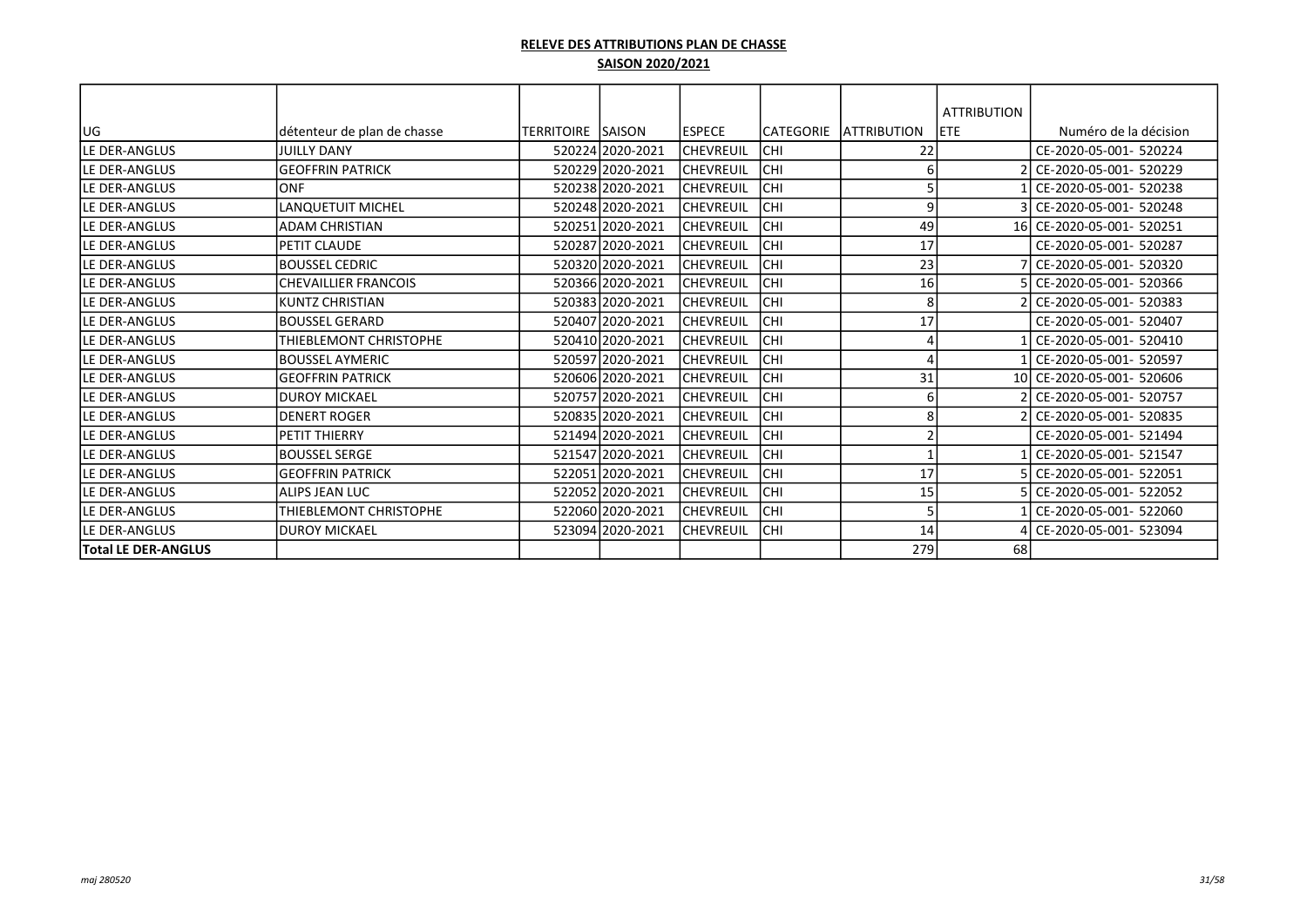|                               |                             |                   |                  |                  |            |                        | <b>ATTRIBUTION</b> |                           |
|-------------------------------|-----------------------------|-------------------|------------------|------------------|------------|------------------------|--------------------|---------------------------|
| <b>JUG</b>                    | détenteur de plan de chasse | TERRITOIRE SAISON |                  | lespece          |            | CATEGORIE LATTRIBUTION | <b>IETE</b>        | Numéro de la décision     |
| LE DER-GRAND DER              | <b>MEUNIER JEAN-MARIE</b>   |                   |                  |                  |            |                        |                    | 2 CE-2020-05-001- 520007  |
|                               |                             |                   | 520007 2020-2021 | <b>CHEVREUIL</b> | CHI        |                        |                    |                           |
| lLE DER-GRAND DER             | DOROLLE JACKY               |                   | 520015 2020-2021 | <b>CHEVREUIL</b> | CHI        | 10                     |                    | 3 CE-2020-05-001- 520015  |
| lLE DER-GRAND DER             | LE MAIRE                    |                   | 520223 2020-2021 | CHEVREUIL        | CHI        |                        |                    | CE-2020-05-001- 520223    |
| lLE DER-GRAND DER             | <b>ONF</b>                  |                   | 520233 2020-2021 | <b>CHEVREUIL</b> | CHI        | 91                     |                    | 30 CE-2020-05-001- 520233 |
| lLE DER-GRAND DER             | lonf                        |                   | 520239 2020-2021 | <b>CHEVREUIL</b> | CHI        | 18                     |                    | 6 CE-2020-05-001- 520239  |
| <b>ILE DER-GRAND DER</b>      | <b>BELLIER YVES</b>         |                   | 520267 2020-2021 | <b>CHEVREUIL</b> | CHI        |                        |                    | 0 CE-2020-05-001- 520267  |
| lLE DER-GRAND DER             | <b>FLEURY DAMIEN</b>        |                   | 520284 2020-2021 | <b>CHEVREUIL</b> | CHI        |                        |                    | CE-2020-05-001- 520284    |
| lLE DER-GRAND DER             | <b>LATARTE GERARD</b>       |                   | 520353 2020-2021 | CHEVREUIL        | CHI        | 20                     |                    | CE-2020-05-001- 520353    |
| lLE DER-GRAND DER             | <b>DABEL AURELIEN</b>       |                   | 520359 2020-2021 | CHEVREUIL        | CHI        | 8                      |                    | CE-2020-05-001- 520359    |
| lLE DER-GRAND DER             | <b>VANEL GILLES</b>         |                   | 520372 2020-2021 | CHEVREUIL        | CHI        |                        |                    | CE-2020-05-001- 520372    |
| lLE DER-GRAND DER             | <b>FLEURY REMI</b>          |                   | 520393 2020-2021 | <b>CHEVREUIL</b> | CHI        | 18                     |                    | 6 CE-2020-05-001- 520393  |
| lLE DER-GRAND DER             | <b>DELAIRE DIDIER</b>       |                   | 520408 2020-2021 | <b>CHEVREUIL</b> | CHI        | 15                     |                    | 5 CE-2020-05-001- 520408  |
| lLE DER-GRAND DER             | MAULANDRE SAMUEL            |                   | 520426 2020-2021 | <b>CHEVREUIL</b> | CHI        |                        |                    | CE-2020-05-001- 520426    |
| lLE DER-GRAND DER             | <b>LASALLE PASCAL</b>       |                   | 520603 2020-2021 | CHEVREUIL        | CHI        | 12                     |                    | CE-2020-05-001- 520603    |
| lLE DER-GRAND DER             | <b>MAILLET HERVE</b>        |                   | 520750 2020-2021 | <b>CHEVREUIL</b> | CHI        |                        |                    | CE-2020-05-001- 520750    |
| lLE DER-GRAND DER             | <b>GERARD ROBERT</b>        |                   | 520753 2020-2021 | <b>CHEVREUIL</b> | CHI        |                        |                    | 0 CE-2020-05-001- 520753  |
| lLE DER-GRAND DER             | <b>ONF</b>                  |                   | 521102 2020-2021 | <b>CHEVREUIL</b> | CHI        | 16                     |                    | CE-2020-05-001- 521102    |
| lLE DER-GRAND DER             | MAULANDRE SAMUEL            |                   | 521628 2020-2021 | CHEVREUIL        | CHI        |                        |                    | CE-2020-05-001- 521628    |
| lLE DER-GRAND DER             | <b>MAILLET HERVE</b>        |                   | 521730 2020-2021 | CHEVREUIL        | CHI        | 8                      |                    | CE-2020-05-001- 521730    |
| lLE DER-GRAND DER             | <b>MAILLET HERVE</b>        |                   | 521737 2020-2021 | CHEVREUIL        | <b>CHI</b> |                        |                    | CE-2020-05-001- 521737    |
| <b>Total LE DER-GRAND DER</b> |                             |                   |                  |                  |            | 244                    | 69                 |                           |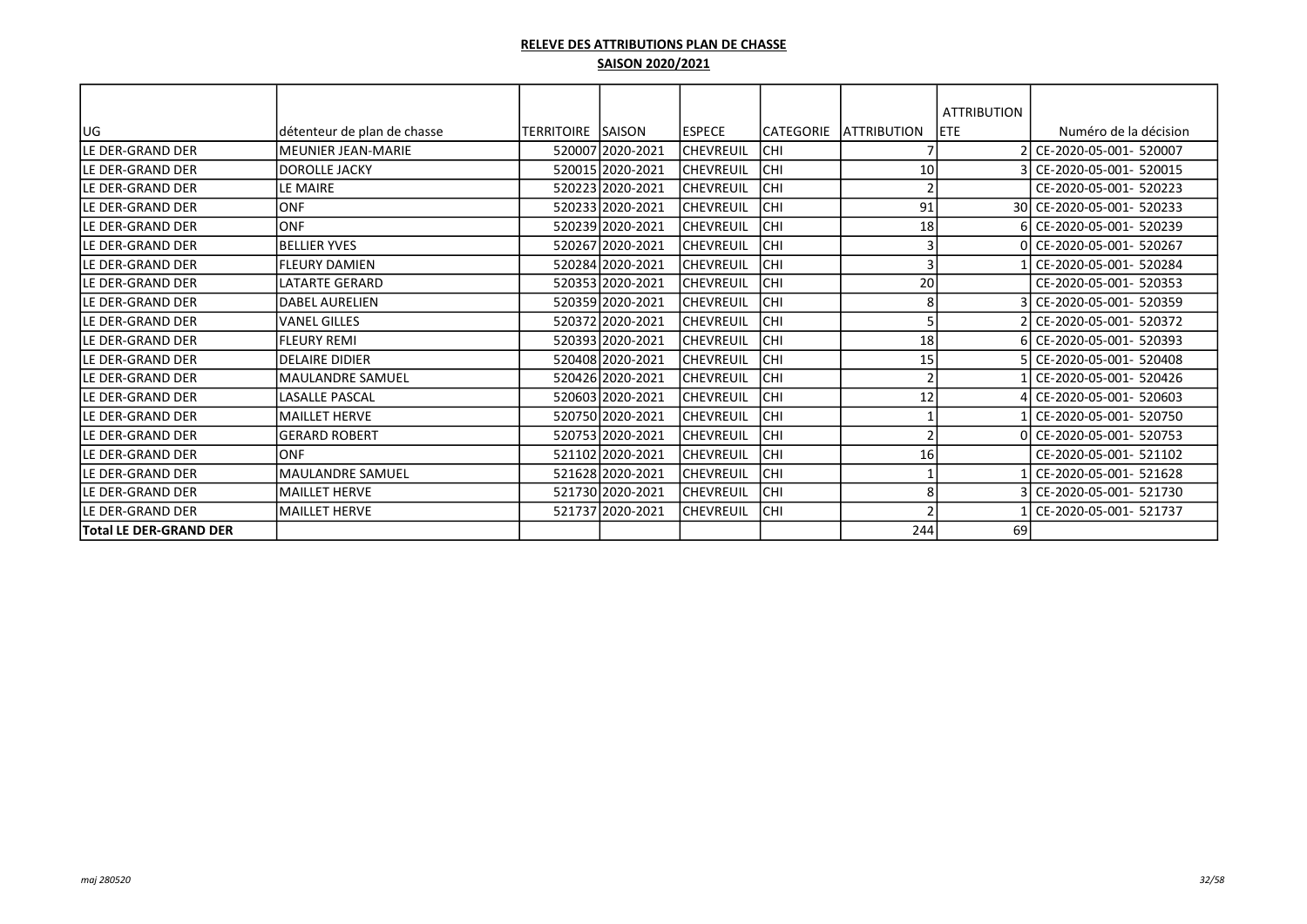|                |                             |                    |                  |                  |                  |                         | <b>ATTRIBUTION</b> |                           |
|----------------|-----------------------------|--------------------|------------------|------------------|------------------|-------------------------|--------------------|---------------------------|
| UG             | détenteur de plan de chasse | TERRITOIRE  SAISON |                  | <b>IESPECE</b>   | <b>CATEGORIE</b> | <b>JATTRIBUTION</b>     | ETE                | Numéro de la décision     |
| LE DER-HERONNE | <b>BROUET REMY</b>          |                    | 52000512020-2021 | lchevreuil       | <b>CHI</b>       | 25                      |                    | 0 CE-2020-05-001- 520005  |
| LE DER-HERONNE | <b>GERARD JOEL</b>          |                    | 520012 2020-2021 | lchevreuil       | CHI              | 31                      |                    | 10 CE-2020-05-001- 520012 |
| LE DER-HERONNE | PIOT DOMINIQUE              |                    | 520086 2020-2021 | <b>CHEVREUIL</b> | CHI              | 5                       |                    | CE-2020-05-001- 520086    |
| LE DER-HERONNE | <b>GEOFFRIN BERNARD</b>     |                    | 520277 2020-2021 | <b>CHEVREUIL</b> | CHI              | $\overline{2}$          |                    | CE-2020-05-001- 520277    |
| LE DER-HERONNE | <b>BOUSSEL CEDRIC</b>       |                    | 52027812020-2021 | CHEVREUIL        | CHI              | 10                      |                    | CE-2020-05-001- 520278    |
| LE DER-HERONNE | <b>BOURGEOIS SEBASTIEN</b>  |                    | 520300 2020-2021 | CHEVREUIL        | CHI              | 29                      |                    | CE-2020-05-001- 520300    |
| LE DER-HERONNE | SCHRANTZ JEAN-PIERRE        |                    | 520308 2020-2021 | CHEVREUIL        | CHI              | 11                      |                    | CE-2020-05-001- 520308    |
| LE DER-HERONNE | <b>BOUSSEL AYMERIC</b>      |                    | 520319 2020-2021 | CHEVREUIL        | CHI              | $\overline{2}$          |                    | CE-2020-05-001- 520319    |
| LE DER-HERONNE | KUNTZ CHRISTIAN             |                    | 520364 2020-2021 | CHEVREUIL        | CHI              | $\mathbf{1}$            |                    | CE-2020-05-001- 520364    |
| LE DER-HERONNE | <b>MEUNIER ALAIN</b>        |                    | 520373 2020-2021 | <b>CHEVREUIL</b> | <b>CHI</b>       | $\mathbf{1}$            |                    | CE-2020-05-001- 520373    |
| LE DER-HERONNE | <b>BOUSSIN PATRICK</b>      |                    | 520375 2020-2021 | ICHEVREUIL       | <b>CHI</b>       | 6                       |                    | CE-2020-05-001- 520375    |
| LE DER-HERONNE | <b>BANCHET JOEL</b>         |                    | 520389 2020-2021 | CHEVREUIL        | <b>CHI</b>       | 6                       |                    | CE-2020-05-001- 520389    |
| LE DER-HERONNE | <b>MERAT STEPHANE</b>       |                    | 520395 2020-2021 | CHEVREUIL        | CHI              | 30                      |                    | 10 CE-2020-05-001- 520395 |
| LE DER-HERONNE | <b>VAUMEREL FREDERIC</b>    |                    | 520404 2020-2021 | lchevreuil       | CHI              | 13                      |                    | CE-2020-05-001- 520404    |
| LE DER-HERONNE | <b>BOURGEOIS SEBASTIEN</b>  |                    | 520423 2020-2021 | lchevreuil       | CHI              | 13                      |                    | CE-2020-05-001- 520423    |
| LE DER-HERONNE | LESPRIT XAVIER              |                    | 520449 2020-2021 | lchevreuil       | CHI              | $\overline{2}$          |                    | CE-2020-05-001- 520449    |
| LE DER-HERONNE | THIEBLEMONT FRANCIS         |                    | 520638l2020-2021 | ICHEVREUIL       | CHI              | $\mathbf{1}$            |                    | CE-2020-05-001- 520638    |
| LE DER-HERONNE | THIEBLEMONT FRANCIS         |                    | 520651 2020-2021 | lchevreuil       | CHI              | 5                       |                    | CE-2020-05-001- 520651    |
| LE DER-HERONNE | MARCHANDE JEAN-MICHEL       |                    | 520662 2020-2021 | CHEVREUIL        | CHI              | 18                      |                    | CE-2020-05-001- 520662    |
| LE DER-HERONNE | LEFRANCOIS JEAN-JACQUES     |                    | 520830 2020-2021 | CHEVREUIL        | CHI              | 37                      | 10I                | CE-2020-05-001- 520830    |
| LE DER-HERONNE | LAHEU GERARD                |                    | 520834 2020-2021 | CHEVREUIL        | CHI              | 6                       |                    | CE-2020-05-001- 520834    |
| LE DER-HERONNE | <b>VARINOT JEAN-YVES</b>    |                    | 521109 2020-2021 | <b>CHEVREUIL</b> | CHI              | $\overline{2}$          |                    | CE-2020-05-001- 521109    |
| LE DER-HERONNE | <b>BOURGEOIS SEBASTIEN</b>  |                    | 521111 2020-2021 | CHEVREUIL        | <b>CHI</b>       | $\overline{1}$          |                    | CE-2020-05-001- 521111    |
| LE DER-HERONNE | <b>ROYER HERVE</b>          |                    | 521305 2020-2021 | CHEVREUIL        | CHI              | 3                       |                    | CE-2020-05-001- 521305    |
| LE DER-HERONNE | <b>MAULANDRE SAMUEL</b>     |                    | 521314 2020-2021 | CHEVREUIL        | CHI              | $\overline{\mathbf{1}}$ |                    | CE-2020-05-001- 521314    |
| LE DER-HERONNE | <b>MULLER ALAIN</b>         |                    | 52139912020-2021 | CHEVREUIL        | CHI              | 13                      |                    | CE-2020-05-001- 521399    |
| LE DER-HERONNE | MAULANDRE SAMUEL            |                    | 521513 2020-2021 | <b>CHEVREUIL</b> | CHI              | $\overline{2}$          |                    | CE-2020-05-001- 521513    |
| LE DER-HERONNE | PARIZOT WILLIAM             |                    | 521514 2020-2021 | lchevreuil       | <b>CHI</b>       | $\mathbf{1}$            |                    | CE-2020-05-001- 521514    |
| LE DER-HERONNE | PIOT DOMINIQUE              |                    | 521751 2020-2021 | CHEVREUIL        | CHI              | 9                       |                    | CE-2020-05-001- 521751    |
| LE DER-HERONNE | PIOT DOMINIQUE              |                    | 521752 2020-2021 | CHEVREUIL        | CHI              | $\mathbf{3}$            |                    | CE-2020-05-001- 521752    |
| LE DER-HERONNE | THIEBLEMONT CHRISTOPHE      |                    | 521753 2020-2021 | CHEVREUIL        | lсні             | 6                       |                    | CE-2020-05-001- 521753    |
| LE DER-HERONNE | CAILLIEZ JEAN-ALBERT        |                    | 521784 2020-2021 | <b>CHEVREUIL</b> | lсні             | 8                       |                    | CE-2020-05-001- 521784    |
| LE DER-HERONNE | ROYER JEAN-MARIE            |                    | 521786 2020-2021 | CHEVREUIL        | <b>CHI</b>       | 11                      |                    | CE-2020-05-001- 521786    |
| LE DER-HERONNE | <b>FLEURY REMI</b>          |                    | 521787 2020-2021 | <b>CHEVREUIL</b> | <b>CHI</b>       | 18                      | 6 <sup>1</sup>     | CE-2020-05-001- 521787    |
| LE DER-HERONNE | THIEBLEMONT FRANCIS         |                    | 521823 2020-2021 | CHEVREUIL        | CHI              | $\mathbf 1$             |                    | CE-2020-05-001- 521823    |
| LE DER-HERONNE | THIEBLEMONT FRANCIS         |                    | 521824 2020-2021 | <b>CHEVREUIL</b> | <b>CHI</b>       | 3                       |                    | CE-2020-05-001- 521824    |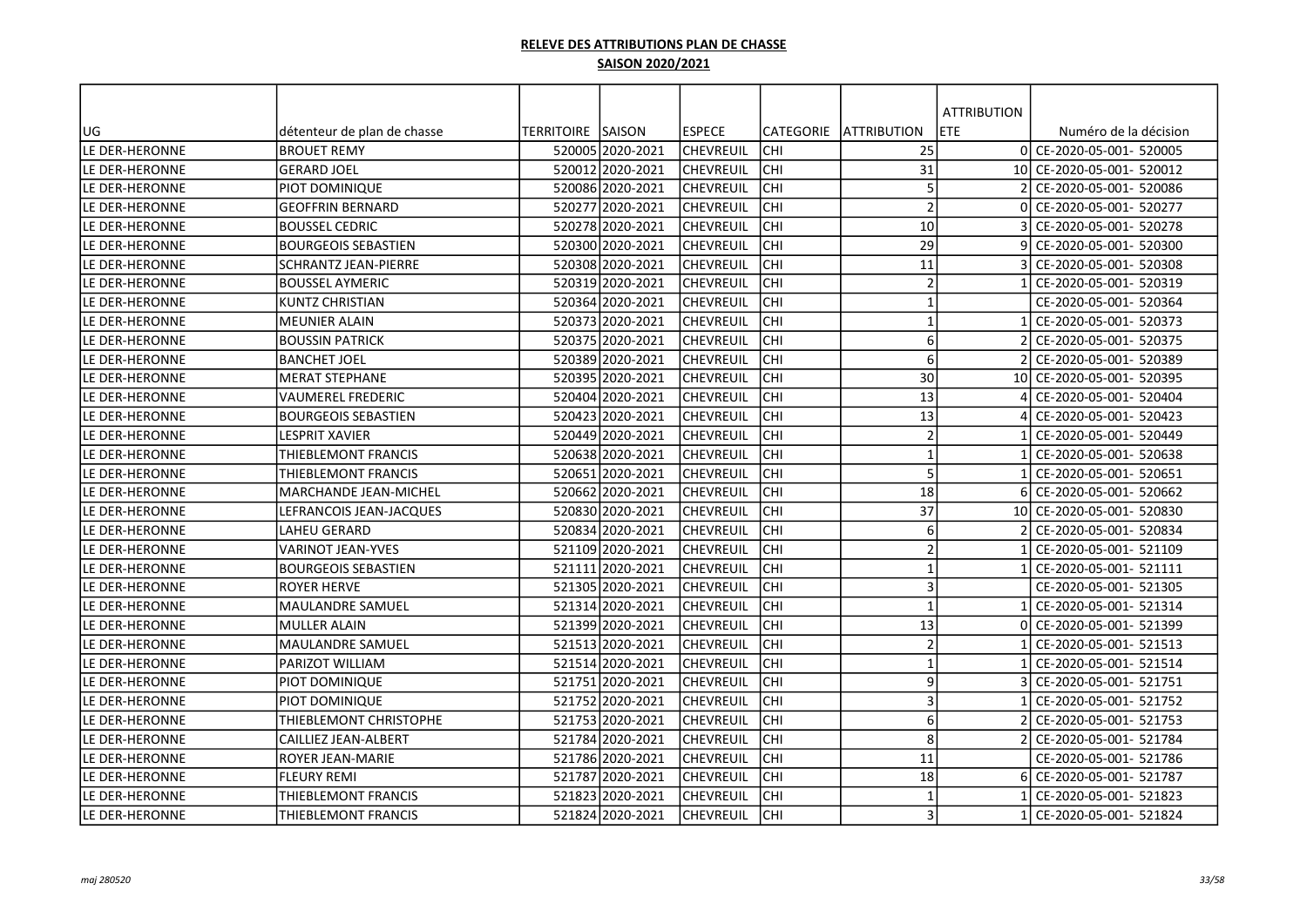|                             |                             |                            |                  |                  |             |                         | ATTRIBUTION      |                           |
|-----------------------------|-----------------------------|----------------------------|------------------|------------------|-------------|-------------------------|------------------|---------------------------|
| <b>IUG</b>                  | détenteur de plan de chasse | <b>ITERRITOIRE ISAISON</b> |                  | <b>IESPECE</b>   |             | ICATEGORIE IATTRIBUTION | <b>IETE</b>      | Numéro de la décision     |
| <b>ILE DER-HERONNE</b>      | JEANNIN DOMINIQUE           |                            | 521861 2020-2021 | <b>CHEVREUIL</b> | <b>ICHI</b> |                         |                  | 10 CE-2020-05-001- 521861 |
| <b>ILE DER-HERONNE</b>      | IMERAT STEPHANE             |                            | 52294712020-2021 | <b>CHEVREUIL</b> | <b>ICHI</b> |                         |                  | l CE-2020-05-001- 522947  |
| <b>Total LE DER-HERONNE</b> |                             |                            |                  |                  |             | 376                     | 103 <sub>1</sub> |                           |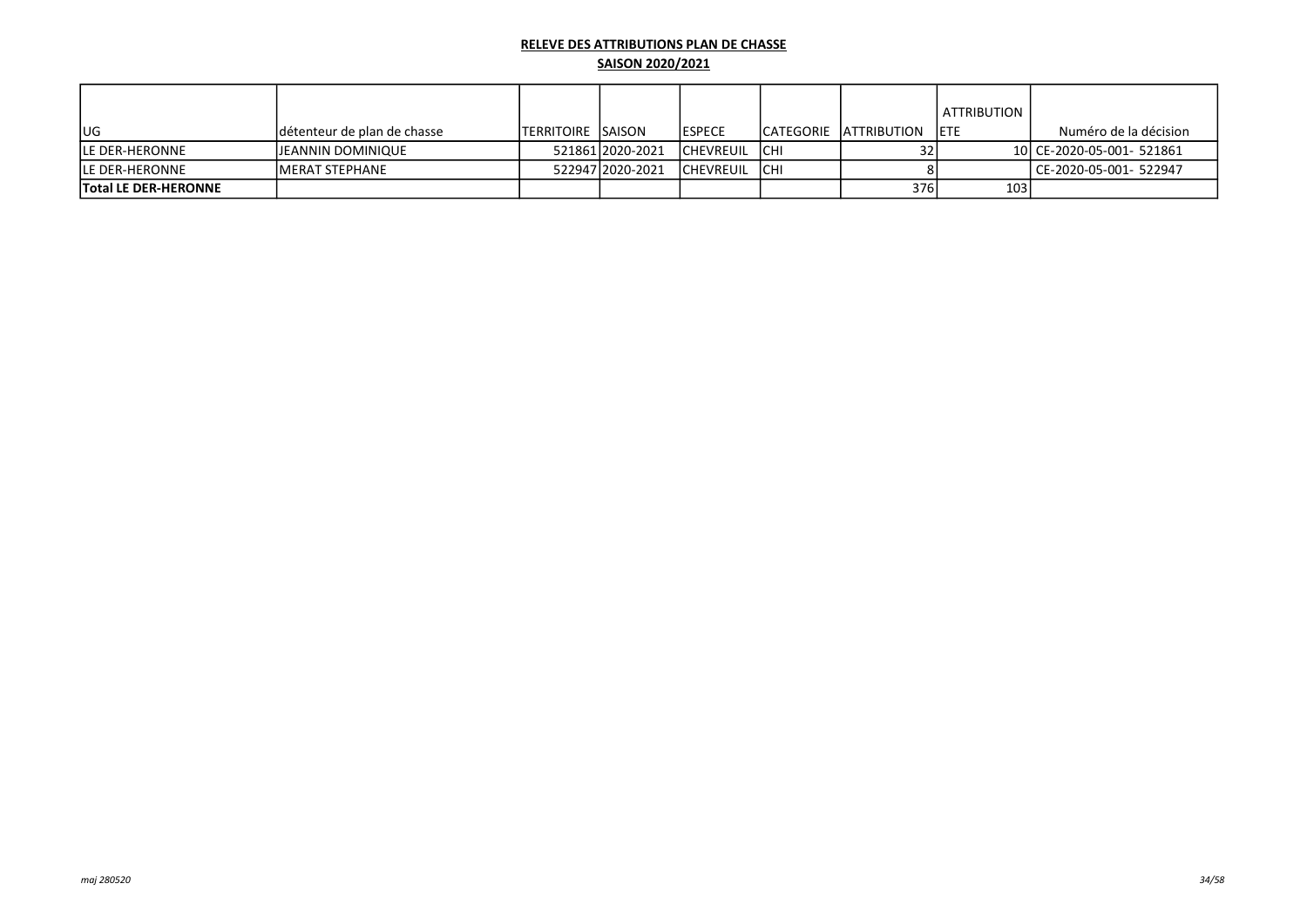|                           |                                |                          |                  |                  |                  |                    | <b>ATTRIBUTION</b> |                           |
|---------------------------|--------------------------------|--------------------------|------------------|------------------|------------------|--------------------|--------------------|---------------------------|
| lug                       | détenteur de plan de chasse    | <b>TERRITOIRE SAISON</b> |                  | <b>ESPECE</b>    | <b>CATEGORIE</b> | <b>ATTRIBUTION</b> | <b>IETE</b>        | Numéro de la décision     |
| LE DER-HORRE              | <b>DABEL DIDIER</b>            |                          | 520013 2020-2021 | <b>CHEVREUIL</b> | <b>CHI</b>       | 14                 |                    | CE-2020-05-001- 520013    |
| lle der-horre             | <b>MARIN BERTRAND</b>          |                          | 520270 2020-2021 | CHEVREUIL        | CHI              | 13                 |                    | CE-2020-05-001- 520270    |
| LE DER-HORRE              | <b>MARCHAND JACKIE</b>         |                          | 520306 2020-2021 | CHEVREUIL        | CHI              | 16                 |                    | CE-2020-05-001- 520306    |
| LE DER-HORRE              | LORBACH SYLVAIN                |                          | 520307 2020-2021 | CHEVREUIL        | CHI              | 50                 |                    | 16 CE-2020-05-001- 520307 |
| LE DER-HORRE              | <b>ICLEMENT HERVE</b>          |                          | 520311 2020-2021 | <b>CHEVREUIL</b> | CHI              | $\prime$           |                    | CE-2020-05-001- 520311    |
| lle der-horre             | lcotti Gregory                 |                          | 520312 2020-2021 | <b>CHEVREUIL</b> | CHI              | 29                 |                    | CE-2020-05-001- 520312    |
| LE DER-HORRE              | <b>HUNIN GILBERT</b>           |                          | 520350 2020-2021 | <b>CHEVREUIL</b> | CHI              | 14                 |                    | CE-2020-05-001- 520350    |
| lle der-horre             | <b>JAQUET DOMINIQUE</b>        |                          | 520376 2020-2021 | <b>CHEVREUIL</b> | CHI              | 36                 |                    | 12 CE-2020-05-001- 520376 |
| lle der-horre             | <b>ICUNIN DANIEL</b>           |                          | 520848 2020-2021 | CHEVREUIL        | CHI              |                    |                    | CE-2020-05-001- 520848    |
| lle der-horre             | <b>ODUD OLIVIER</b>            |                          | 521059 2020-2021 | CHEVREUIL        | CHI              | 9                  |                    | 3 CE-2020-05-001- 521059  |
| LE DER-HORRE              | <b>BROUILLARD PIERRE-LOUIS</b> |                          | 521100 2020-2021 | <b>CHEVREUIL</b> | CHI              |                    |                    | CE-2020-05-001- 521100    |
| LE DER-HORRE              | LE MAIRE                       |                          | 521402 2020-2021 | CHEVREUIL        | CHI              | 10                 |                    | 3l CE-2020-05-001- 521402 |
| LE DER-HORRE              | <b>CUNY GERARD</b>             |                          | 521446 2020-2021 | CHEVREUIL        | CHI              | 10                 |                    | CE-2020-05-001- 521446    |
| LE DER-HORRE              | IDULIEU HUBERT                 |                          | 521472 2020-2021 | CHEVREUIL        | CHI              | 23                 |                    | CE-2020-05-001- 521472    |
| LE DER-HORRE              | LE MAIRE                       |                          | 521578 2020-2021 | CHEVREUIL        | CHI              | 2                  |                    | CE-2020-05-001- 521578    |
| LE DER-HORRE              | İCUNIN DANIEL                  |                          | 521591 2020-2021 | CHEVREUIL        | CHI              |                    |                    | 2l CE-2020-05-001- 521591 |
| LE DER-HORRE              | IPIOT DOMINIQUE                |                          | 521722 2020-2021 | <b>CHEVREUIL</b> | CHI              |                    |                    | 1 CE-2020-05-001- 521722  |
| LE DER-HORRE              | <b>JUILLY JEAN-FRANCOIS</b>    |                          | 521761 2020-2021 | <b>CHEVREUIL</b> | CHI              |                    |                    | 1 CE-2020-05-001- 521761  |
| lle der-horre             | lviel CAZAL BRIGITTE           |                          | 521763 2020-2021 | <b>CHEVREUIL</b> | CHI              | 8                  |                    | 3 CE-2020-05-001- 521763  |
| lle der-horre             | lcunin Daniel                  |                          | 521768 2020-2021 | <b>CHEVREUIL</b> | CHI              |                    |                    | CE-2020-05-001- 521768    |
| LE DER-HORRE              | İRESIDORI PASCAL               |                          | 523167 2020-2021 | <b>CHEVREUIL</b> | CHI              |                    |                    | CE-2020-05-001- 523167    |
| <b>Total LE DER-HORRE</b> |                                |                          |                  |                  |                  | 263                | 54                 |                           |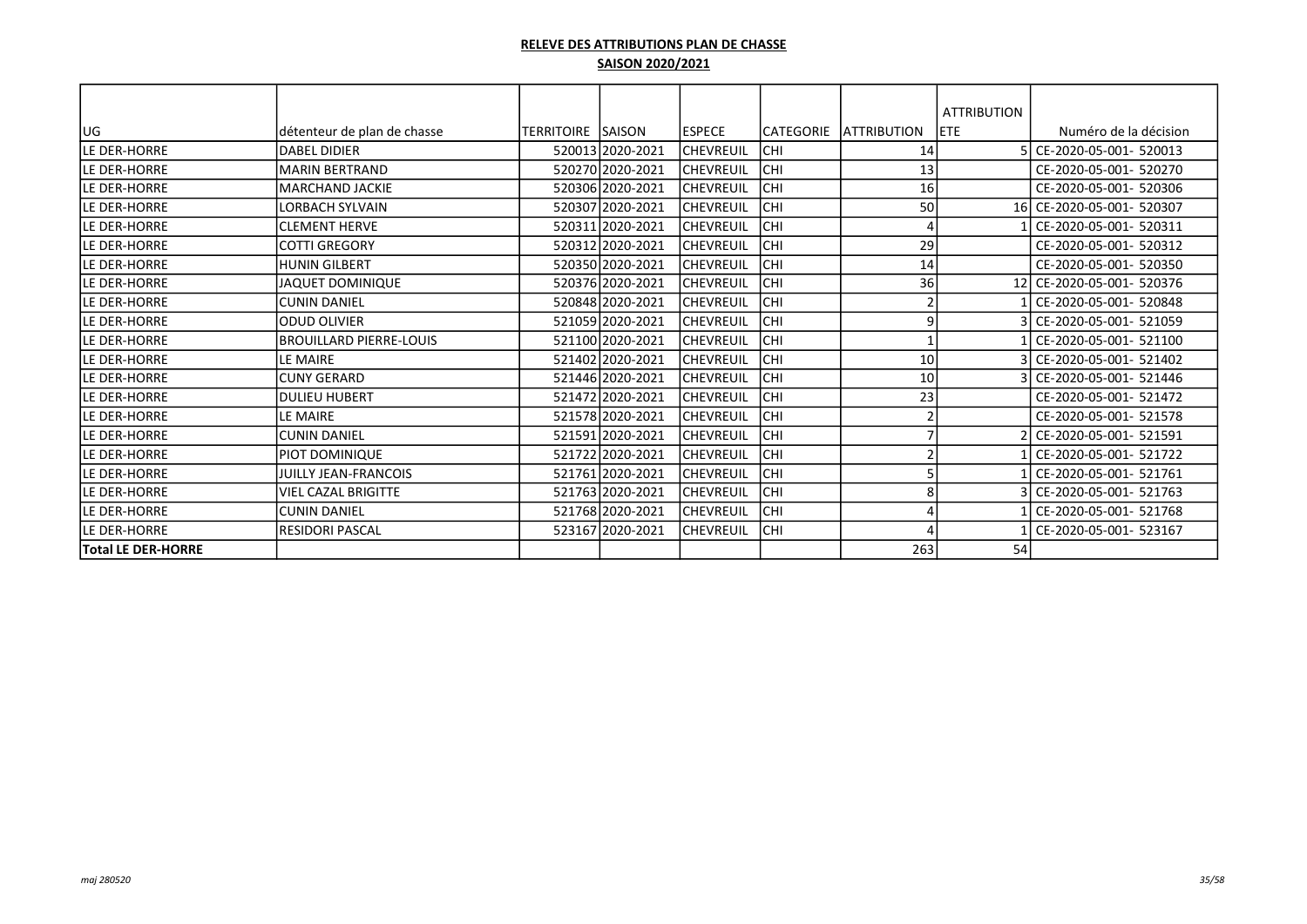|                     |                             |                           |                  |                  |                  |                         | <b>ATTRIBUTION</b> |                           |
|---------------------|-----------------------------|---------------------------|------------------|------------------|------------------|-------------------------|--------------------|---------------------------|
| UG                  | détenteur de plan de chasse | <b>TERRITOIRE ISAISON</b> |                  | <b>IESPECE</b>   | <b>CATEGORIE</b> | <b>ATTRIBUTION</b>      | <b>ETE</b>         | Numéro de la décision     |
| LE VAL              | <b>HANSE PASCAL</b>         |                           | 520003 2020-2021 | <b>CHEVREUIL</b> | CHI              | 11                      |                    | CE-2020-05-001- 520003    |
| LE VAL              | <b>COLLIN ERIC</b>          |                           | 520077 2020-2021 | <b>CHEVREUIL</b> | CHI              | $\angle$                |                    | CE-2020-05-001- 520077    |
| LE VAL              | <b>BERROIS GASTON</b>       |                           | 520081 2020-2021 | <b>CHEVREUIL</b> | CHI              | 3                       |                    | CE-2020-05-001- 520081    |
| LE VAL              | <b>PARISON PATRICE</b>      |                           | 520227 2020-2021 | <b>CHEVREUIL</b> | CHI              | 8                       |                    | CE-2020-05-001- 520227    |
| LE VAL              | <b>DURST SYLVAIN</b>        |                           | 520268 2020-2021 | <b>CHEVREUIL</b> | <b>CHI</b>       | 4                       |                    | CE-2020-05-001- 520268    |
| LE VAL              | RIMBERT JEAN                |                           | 520272 2020-2021 | ICHEVREUIL       | CHI              | $\overline{\mathbf{1}}$ |                    | CE-2020-05-001- 520272    |
| LE VAL              | NALYSNYK SYLVAIN            |                           | 520273 2020-2021 | <b>CHEVREUIL</b> | CHI              | 9                       |                    | CE-2020-05-001- 520273    |
| LE VAL              | <b>FORGEOT JOEL</b>         |                           | 520275 2020-2021 | <b>CHEVREUIL</b> | CHI              | 13                      | ΩI                 | CE-2020-05-001- 520275    |
| LE VAL              | <b>ARNOUX CHRISTIAN</b>     |                           | 520299 2020-2021 | <b>CHEVREUIL</b> | <b>CHI</b>       | 31                      |                    | CE-2020-05-001- 520299    |
| LE VAL              | <b>JAMPIERRE FRANCK</b>     |                           | 520302 2020-2021 | <b>CHEVREUIL</b> | CHI              | 17                      |                    | CE-2020-05-001- 520302    |
| LE VAL              | <b>GRISELAIN DOMINIQUE</b>  |                           | 520304 2020-2021 | <b>CHEVREUIL</b> | <b>CHI</b>       | $\overline{3}$          |                    | CE-2020-05-001- 520304    |
| LE VAL              | <b>CORNUET RENE</b>         |                           | 520318 2020-2021 | <b>CHEVREUIL</b> | CHI              | 59                      |                    | 19 CE-2020-05-001- 520318 |
| LE VAL              | <b>SCHMIT YVES</b>          |                           | 520327 2020-2021 | <b>CHEVREUIL</b> | <b>CHI</b>       | 51                      | 17                 | CE-2020-05-001- 520327    |
| LE VAL              | MOREL RICHARD               |                           | 520343 2020-2021 | <b>CHEVREUIL</b> | <b>CHI</b>       | $\Delta$                |                    | CE-2020-05-001- 520343    |
| LE VAL              | <b>COLLIN ERIC</b>          |                           | 520346 2020-2021 | <b>CHEVREUIL</b> | CHI              | 4                       |                    | CE-2020-05-001- 520346    |
| LE VAL              | <b>SAUL HUBERT</b>          |                           | 520386 2020-2021 | <b>CHEVREUIL</b> | CHI              | 5                       |                    | CE-2020-05-001- 520386    |
| LE VAL              | <b>PIOT GILDAS</b>          |                           | 520388 2020-2021 | <b>CHEVREUIL</b> | CHI              | 3                       |                    | CE-2020-05-001- 520388    |
| LE VAL              | <b>MONTGILBERT FRANCOIS</b> |                           | 520392 2020-2021 | <b>CHEVREUIL</b> | CHI              | 38                      |                    | 12 CE-2020-05-001- 520392 |
| LE VAL              | HUMBLOT JEAN-LUC            |                           | 520421 2020-2021 | lchevreuil       | CHI              | 34                      |                    | 11 CE-2020-05-001- 520421 |
| LE VAL              | <b>VIRY AMAURY</b>          |                           | 520427 2020-2021 | <b>CHEVREUIL</b> | CHI              | 19                      |                    | CE-2020-05-001- 520427    |
| LE VAL              | <b>HOTTIER VINCENT</b>      |                           | 520433 2020-2021 | <b>CHEVREUIL</b> | CHI              | $\overline{2}$          |                    | CE-2020-05-001- 520433    |
| LE VAL              | <b>EMOND BAPTISTE</b>       |                           | 520466 2020-2021 | lchevreuil       | CHI              | $\overline{\mathbf{1}}$ |                    | CE-2020-05-001- 520466    |
| LE VAL              | <b>ONF</b>                  |                           | 520538 2020-2021 | <b>CHEVREUIL</b> | CHI              | 9                       |                    | CE-2020-05-001- 520538    |
| LE VAL              | <b>FLORENTIN YOHANN</b>     |                           | 520574 2020-2021 | <b>CHEVREUIL</b> | <b>CHI</b>       | Δ                       |                    | CE-2020-05-001- 520574    |
| LE VAL              | <b>FLORENTIN YOHANN</b>     |                           | 520577 2020-2021 | <b>CHEVREUIL</b> | CHI              | 3                       |                    | CE-2020-05-001- 520577    |
| LE VAL              | <b>SAUL HUBERT</b>          |                           | 520647 2020-2021 | <b>CHEVREUIL</b> | CHI              | 3                       |                    | CE-2020-05-001- 520647    |
| LE VAL              | <b>OLLMANN CHRISTOPHE</b>   |                           | 520791 2020-2021 | <b>CHEVREUIL</b> | CHI              | 16                      |                    | CE-2020-05-001- 520791    |
| LE VAL              | <b>APPOLLOT MICHEL</b>      |                           | 520887 2020-2021 | <b>CHEVREUIL</b> | <b>CHI</b>       | 3                       |                    | CE-2020-05-001- 520887    |
| LE VAL              | <b>BRULE ARTHUR</b>         |                           | 521464 2020-2021 | <b>CHEVREUIL</b> | CHI              | $\prime$                |                    | CE-2020-05-001- 521464    |
| <b>Total LE VAL</b> |                             |                           |                  |                  |                  | 366                     | 94                 |                           |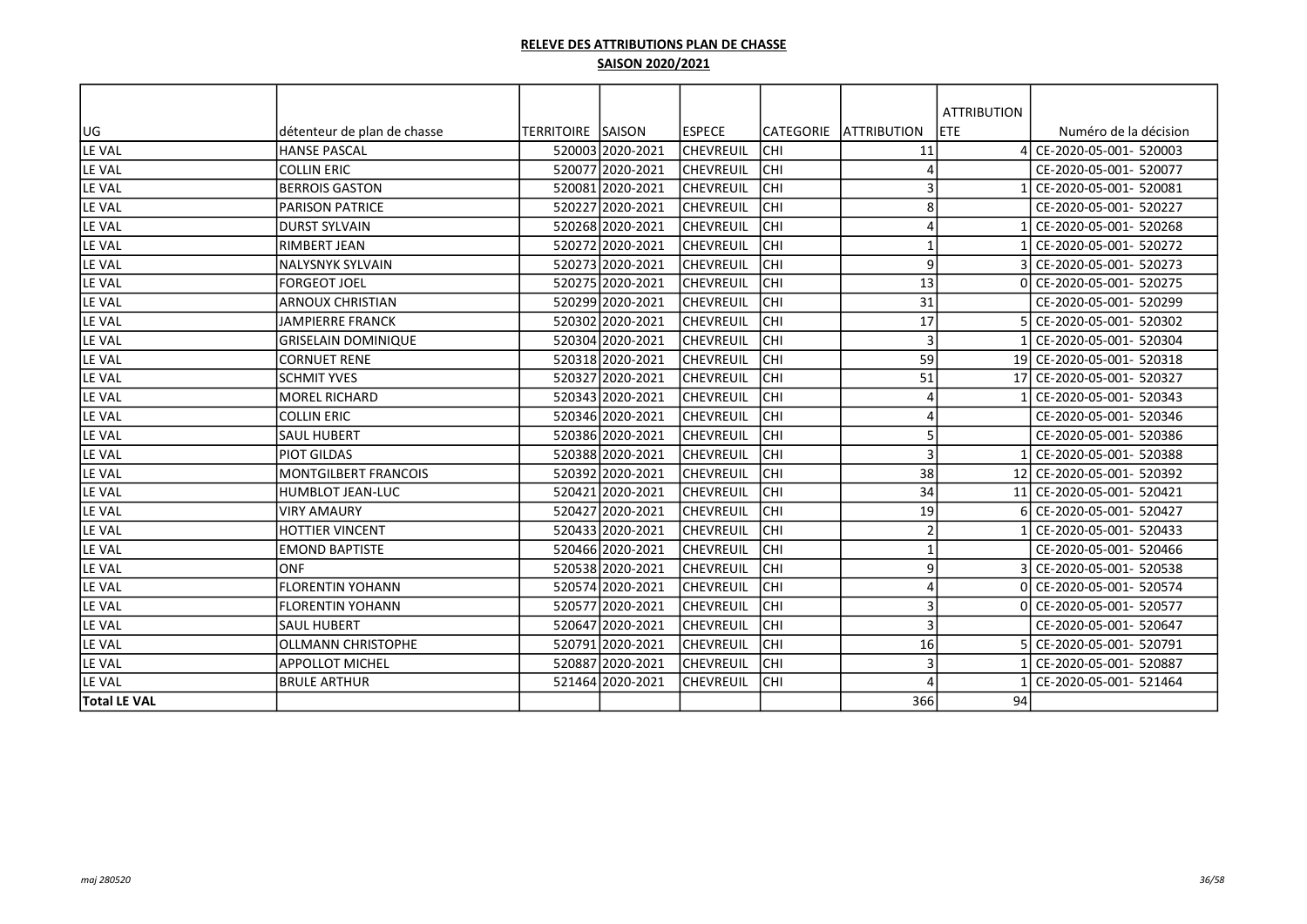|                       |                             |                   |                  |                  |            |                     | <b>ATTRIBUTION</b> |                           |
|-----------------------|-----------------------------|-------------------|------------------|------------------|------------|---------------------|--------------------|---------------------------|
| <b>JUG</b>            | détenteur de plan de chasse | TERRITOIRE SAISON |                  | <b>IESPECE</b>   | CATEGORIE  | <b>LATTRIBUTION</b> | <b>IETE</b>        | Numéro de la décision     |
| lles dhuits-31        | <b>FABRE DOMINIQUE</b>      |                   | 520052 2020-2021 | <b>CHEVREUIL</b> | <b>CHI</b> |                     |                    | 2 CE-2020-05-001- 520052  |
| <b>ILES DHUITS-31</b> | <b>SLANGEN DANIEL</b>       |                   | 520074 2020-2021 | <b>CHEVREUIL</b> | CHI        |                     |                    | CE-2020-05-001- 520074    |
| lles dhuits-31        | <b>ANDREY CYRIL</b>         |                   | 520269 2020-2021 | <b>CHEVREUIL</b> | CHI        |                     |                    | CE-2020-05-001- 520269    |
| lLES DHUITS-31        | <b>FRANCOIS ERIC</b>        |                   | 520334 2020-2021 | <b>CHEVREUIL</b> | CHI        | 10                  |                    | CE-2020-05-001- 520334    |
| lles dhuits-31        | IPELIGRI CHRISTIAN          |                   | 520418 2020-2021 | CHEVREUIL        | CHI        | 17                  |                    | 6 CE-2020-05-001- 520418  |
| lles dhuits-31        | lMOUGEOT HERVE              |                   | 520453 2020-2021 | <b>CHEVREUIL</b> | CHI        |                     |                    | 2 CE-2020-05-001- 520453  |
| lles dhuits-31        | <b>BEDEE MARC</b>           |                   | 520461 2020-2021 | <b>CHEVREUIL</b> | CHI        | ٩                   |                    | 3 CE-2020-05-001- 520461  |
| <b>ILES DHUITS-31</b> | <b>ROBLIN MICHEL</b>        |                   | 520550 2020-2021 | <b>CHEVREUIL</b> | CHI        |                     |                    | CE-2020-05-001- 520550    |
| <b>ILES DHUITS-31</b> | <b>OLIVIER FREDERIC</b>     |                   | 520660 2020-2021 | CHEVREUIL        | CHI        |                     |                    | CE-2020-05-001- 520660    |
| <b>ILES DHUITS-31</b> | ONF                         |                   | 520736 2020-2021 | CHEVREUIL        | CHI        | 71                  |                    | 24 CE-2020-05-001- 520736 |
| <b>ILES DHUITS-31</b> | <b>CANGI MARIANO</b>        |                   | 520862 2020-2021 | CHEVREUIL        | CHI        |                     |                    | CE-2020-05-001- 520862    |
| <b>ILES DHUITS-31</b> | <b>SLANGEN DANIEL</b>       |                   | 520910 2020-2021 | CHEVREUIL        | CHI        |                     |                    | CE-2020-05-001- 520910    |
| lles dhuits-31        | <b>FRANCOIS ERIC</b>        |                   | 521155 2020-2021 | <b>CHEVREUIL</b> | CHI        | 18                  |                    | 6 CE-2020-05-001- 521155  |
| lles dhuits-31        | <b>SLANGEN DANIEL</b>       |                   | 521210 2020-2021 | CHEVREUIL        | <b>CHI</b> | 15                  |                    | 5 CE-2020-05-001- 521210  |
| lles dhuits-31        | <b>DE BUCY JOSEPH</b>       |                   | 521249 2020-2021 | <b>CHEVREUIL</b> | CHI        | 21                  |                    | 7 CE-2020-05-001- 521249  |
| lles dhuits-31        | <b>ONF TROYES</b>           |                   | 521263 2020-2021 | CHEVREUIL        | CHI        |                     |                    | 2 CE-2020-05-001- 521263  |
| lles dhuits-31        | <b>NICOLO CHRISTOPHE</b>    |                   | 521391 2020-2021 | CHEVREUIL        | CHI        | 47                  |                    | 16 CE-2020-05-001- 521391 |
| <b>LES DHUITS-31</b>  | <b>SCANDOLERA JACQUES</b>   |                   | 521412 2020-2021 | CHEVREUIL        | CHI        |                     |                    | CE-2020-05-001- 521412    |
| <b>LES DHUITS-31</b>  | <b>ROBLIN MICHEL</b>        |                   | 521427 2020-2021 | CHEVREUIL        | CHI        |                     |                    | CE-2020-05-001- 521427    |
| <b>LES DHUITS-31</b>  | <b>BELATECHE DAVID</b>      |                   | 521522 2020-2021 | CHEVREUIL        | CHI        | 6                   |                    | CE-2020-05-001- 521522    |
| Total LES DHUITS-31   |                             |                   |                  |                  |            | 246                 | 85                 |                           |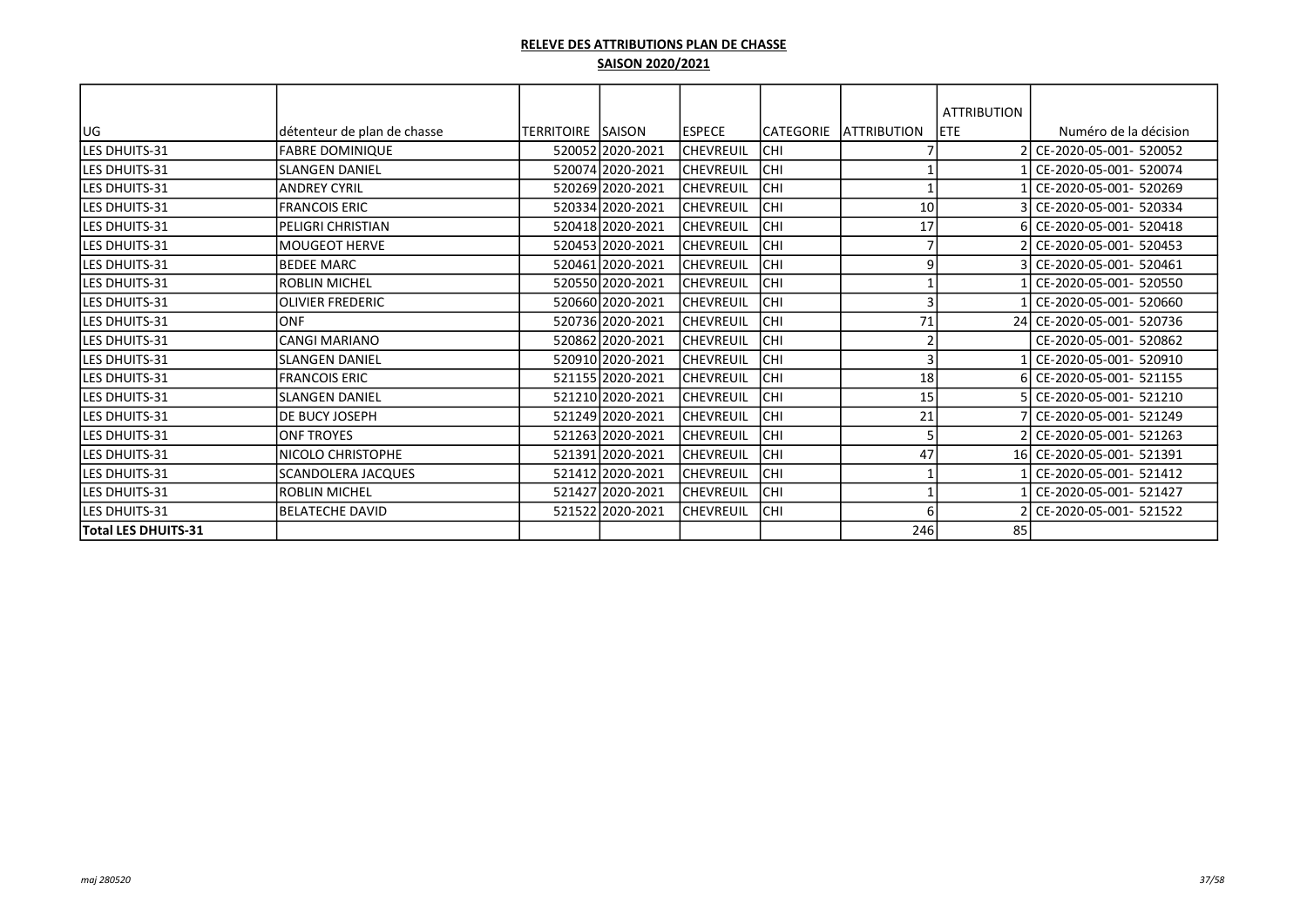|                                          |                             |                    |                  |                   |                   |                     | <b>ATTRIBUTION</b> |                           |
|------------------------------------------|-----------------------------|--------------------|------------------|-------------------|-------------------|---------------------|--------------------|---------------------------|
| lug.                                     | détenteur de plan de chasse | TERRITOIRE ISAISON |                  | <b>IESPECE</b>    | <b>ICATEGORIE</b> | <b>IATTRIBUTION</b> | <b>IETE</b>        | Numéro de la décision     |
| <b>LES DHUITS-BOIS DU TEMPLIER</b>       | <b>IFOURNIER PATRICK</b>    |                    | 52015712020-2021 | ICHEVREUIL        | ICHI              |                     |                    | 4 CE-2020-05-001- 520157  |
| <b>LES DHUITS-BOIS DU TEMPLIER</b>       | <b>INICOLIN GILLES</b>      |                    | 520552 2020-2021 | ICHEVREUIL        | <b>ICHI</b>       | 12                  |                    | 0 CE-2020-05-001- 520552  |
| <b>LES DHUITS-BOIS DU TEMPLIER</b>       | <b>IMORETTI BERTRAND</b>    |                    | 520899 2020-2021 | <b>ICHEVREUIL</b> | <b>ICHI</b>       | 25                  |                    | 8 CE-2020-05-001- 520899  |
| <b>LES DHUITS-BOIS DU TEMPLIER</b>       | <b>ILECLERE FRANCK</b>      |                    | 52100212020-2021 | <b>ICHEVREUIL</b> | <b>ICHI</b>       |                     |                    | 3 CE-2020-05-001- 521002  |
| <b>LES DHUITS-BOIS DU TEMPLIER</b>       | <b>IMORETTI DANIEL</b>      |                    | 521178 2020-2021 | <b>ICHEVREUIL</b> | <b>ICHI</b>       | 29                  |                    | CE-2020-05-001- 521178    |
| <b>LES DHUITS-BOIS DU TEMPLIER</b>       | TILLAND PATRICK             |                    | 521198 2020-2021 | <b>ICHEVREUIL</b> | <b>ICHI</b>       |                     |                    | CE-2020-05-001- 521198    |
| <b>LES DHUITS-BOIS DU TEMPLIER</b>       | <b>IFRANCOIS PHILIPPE</b>   |                    | 521241 2020-2021 | ICHEVREUIL        | <b>ICHI</b>       | 38                  |                    | 13 CE-2020-05-001- 521241 |
| <b>LES DHUITS-BOIS DU TEMPLIER</b>       | <b>TREMA DANIEL</b>         |                    | 521243 2020-2021 | ICHEVREUIL        | <b>ICHI</b>       |                     |                    | Ll CE-2020-05-001- 521243 |
| <b>ILES DHUITS-BOIS DU TEMPLIER</b>      | <b>CHAPPUIS JEAN-LUC</b>    |                    | 521610 2020-2021 | ICHEVREUIL        | <b>ICHI</b>       |                     |                    | CE-2020-05-001- 521610    |
| <b>Total LES DHUITS-BOIS DU TEMPLIER</b> |                             |                    |                  |                   |                   | 135                 | 30 l               |                           |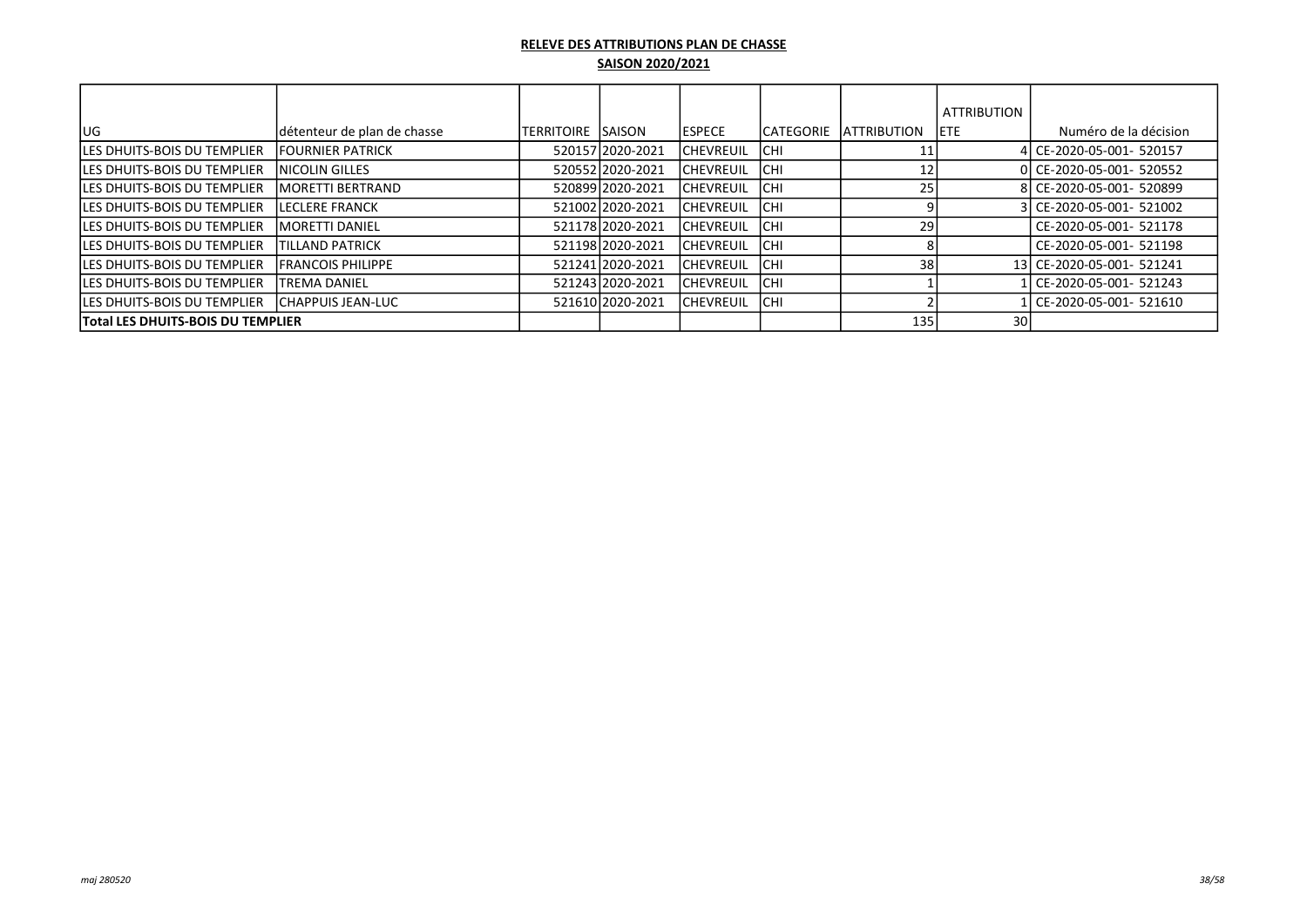|                                |                             |                   |                  |                  |            |                    | <b>ATTRIBUTION</b> |                           |
|--------------------------------|-----------------------------|-------------------|------------------|------------------|------------|--------------------|--------------------|---------------------------|
| lug                            | détenteur de plan de chasse | <b>TERRITOIRE</b> | <b>ISAISON</b>   | <b>ESPECE</b>    | ICATEGORIE | <b>ATTRIBUTION</b> | <b>IETE</b>        | Numéro de la décision     |
| lLES DHUITS-BOIS GENARD        | lGUERBER JEAN-MICHEL        |                   | 520161 2020-2021 | CHEVREUIL        | ICHI       | 15                 |                    | 5l CE-2020-05-001- 520161 |
| <b>LES DHUITS-BOIS GENARD</b>  | IONF.                       |                   | 520297 2020-2021 | <b>CHEVREUIL</b> | <b>CHI</b> | 17                 |                    | 6 CE-2020-05-001- 520297  |
| ILES DHUITS-BOIS GENARD        | IGUILLEMIN FRANCKY          |                   | 520546 2020-2021 | CHEVREUIL        | <b>CHI</b> | 10                 |                    | 3l CE-2020-05-001- 520546 |
| <b>LES DHUITS-BOIS GENARD</b>  | RENAUDIN MARTIAL            |                   | 520799 2020-2021 | CHEVREUIL        | lchi       |                    |                    | CE-2020-05-001- 520799    |
| <b>ILES DHUITS-BOIS GENARD</b> | lwojtowicz david            |                   | 520890 2020-2021 | <b>CHEVREUIL</b> | <b>CHI</b> | 28                 |                    | 9 CE-2020-05-001- 520890  |
| <b>ILES DHUITS-BOIS GENARD</b> | LHUILLIER CLAUDE            |                   | 520935 2020-2021 | CHEVREUIL        | <b>CHI</b> |                    |                    | 0 CE-2020-05-001- 520935  |
| ILES DHUITS-BOIS GENARD        | HAUDIQUET EDOUARD           |                   | 520994 2020-2021 | CHEVREUIL        | <b>CHI</b> | 34                 |                    | 11 CE-2020-05-001- 520994 |
| <b>ILES DHUITS-BOIS GENARD</b> | IDECHANET GERARD            |                   | 521406 2020-2021 | CHEVREUIL        | <b>CHI</b> | 17                 |                    | 6 CE-2020-05-001- 521406  |
| ILES DHUITS-BOIS GENARD        | IDENY ROMAIN                |                   | 521488 2020-2021 | CHEVREUIL        | ICHI       |                    |                    | l CE-2020-05-001- 521488  |
| lLES DHUITS-BOIS GENARD        | <b>TREMA DANIEL</b>         |                   | 521507 2020-2021 | <b>CHEVREUIL</b> | <b>CHI</b> | 50                 |                    | 17 CE-2020-05-001- 521507 |
| <b>ILES DHUITS-BOIS GENARD</b> | <b>IGUILLEMIN FRANCKY</b>   |                   | 522312 2020-2021 | CHEVREUIL        | <b>CHI</b> |                    |                    | 2  CE-2020-05-001- 522312 |
| <b>LES DHUITS-BOIS GENARD</b>  | LHUILLIER CLAUDE            |                   | 522828 2020-2021 | <b>CHEVREUIL</b> | <b>CHI</b> |                    |                    | 0 CE-2020-05-001- 522828  |
| Total LES DHUITS-BOIS GENARD   |                             |                   |                  |                  |            | 193                | 61                 |                           |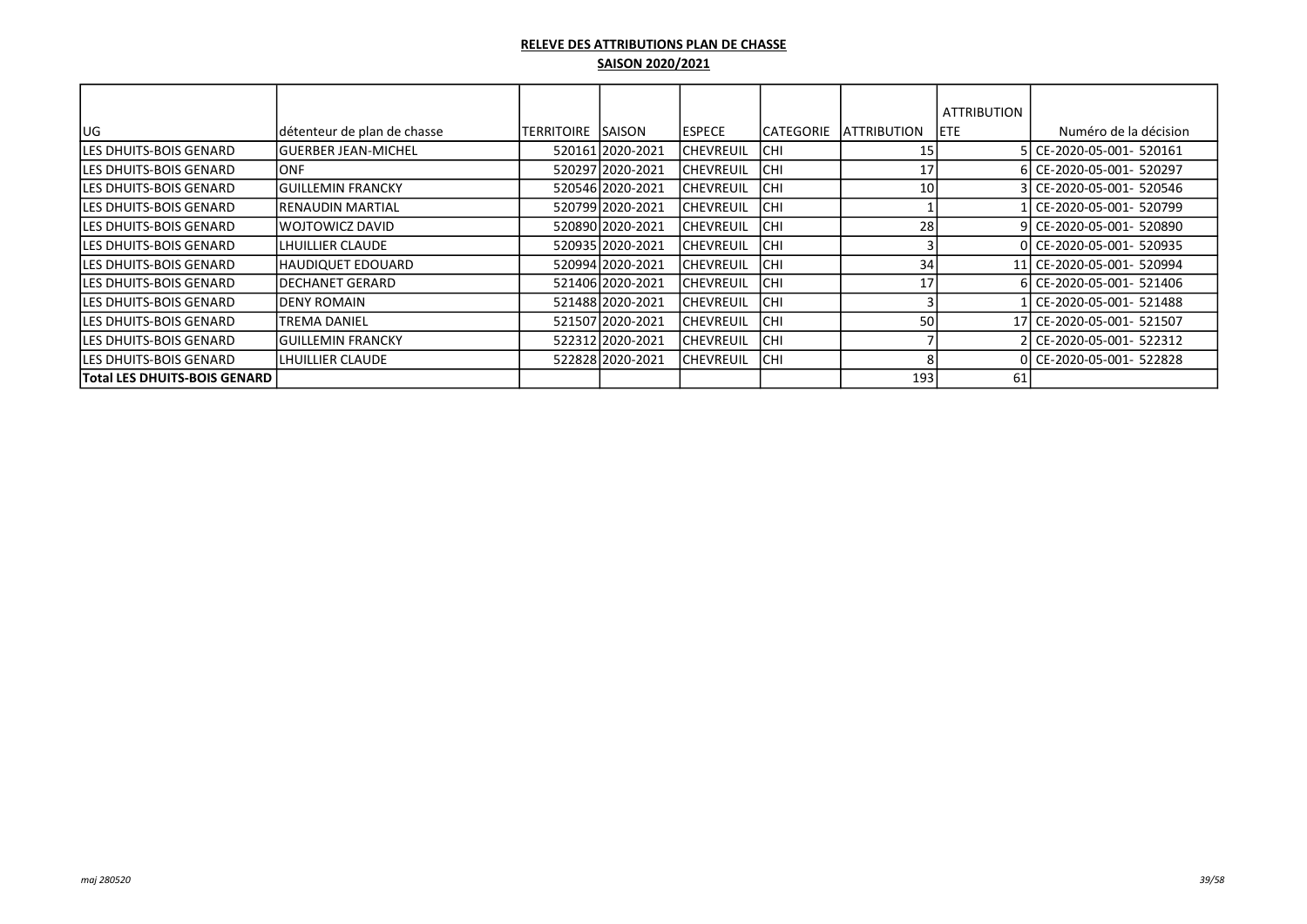|                                      |                             |            |                  |                  |            |                     | <b>ATTRIBUTION</b> |                           |
|--------------------------------------|-----------------------------|------------|------------------|------------------|------------|---------------------|--------------------|---------------------------|
| <b>IUG</b>                           | détenteur de plan de chasse | TERRITOIRE | ISAISON          | <b>IESPECE</b>   | ICATEGORIE | <b>LATTRIBUTION</b> | IETE.              | Numéro de la décision     |
| <b>ILES DHUITS-CIRFONTAINES</b>      | <b>IBIMBERT PATRICE</b>     |            | 52048312020-2021 | <b>CHEVREUIL</b> | ICHI       |                     |                    | 2l CE-2020-05-001- 520483 |
| <b>ILES DHUITS-CIRFONTAINES</b>      | <b>IPINEL MICHEL</b>        |            | 52053512020-2021 | <b>CHEVREUIL</b> | <b>CHI</b> | 31                  |                    | 10 CE-2020-05-001- 520535 |
| <b>ILES DHUITS-CIRFONTAINES</b>      | <b>IBRETON JACKY</b>        |            | 520581 2020-2021 | <b>CHEVREUIL</b> | ICHI       |                     |                    | 0 CE-2020-05-001- 520581  |
| <b>ILES DHUITS-CIRFONTAINES</b>      | İMARASI CHRISTIAN           |            | 52069312020-2021 | <b>CHEVREUIL</b> | ICHI       |                     |                    | 3 CE-2020-05-001- 520693  |
| <b>ILES DHUITS-CIRFONTAINES</b>      | <b>ICOLLIN PATRICK</b>      |            | 52080312020-2021 | <b>CHEVREUIL</b> | Існі       |                     |                    | CE-2020-05-001- 520803    |
| <b>ILES DHUITS-CIRFONTAINES</b>      | <b>IPROTIN XAVIER</b>       |            | 52093812020-2021 | CHEVREUIL        | ICHI       |                     |                    | CE-2020-05-001- 520938    |
| <b>ILES DHUITS-CIRFONTAINES</b>      | <b>JJOUS PASCAL</b>         |            | 52094412020-2021 | <b>CHEVREUIL</b> | ICHI       |                     |                    | 2 CE-2020-05-001- 520944  |
| <b>LES DHUITS-CIRFONTAINES</b>       | <b>IDUCHE DENIS</b>         |            | 521326 2020-2021 | <b>CHEVREUIL</b> | <b>CHI</b> |                     |                    | 2l CE-2020-05-001- 521326 |
| <b>ILES DHUITS-CIRFONTAINES</b>      | IMICHAUX PIERRE             |            | 52178512020-2021 | <b>CHEVREUIL</b> | ICHI       |                     |                    | 2 CE-2020-05-001- 521785  |
| <b>Total LES DHUITS-CIRFONTAINES</b> |                             |            |                  |                  |            | 80 l                | 21                 |                           |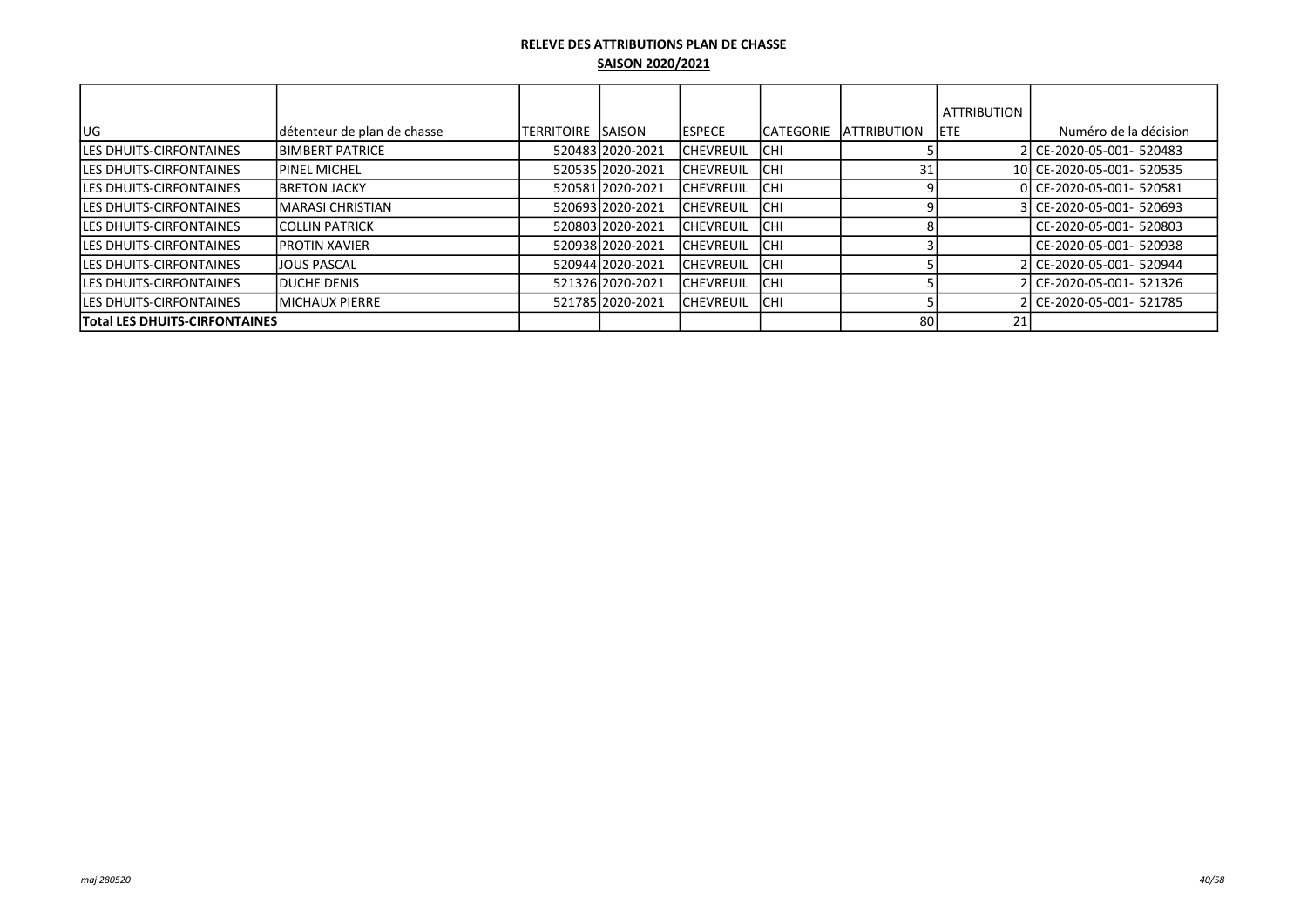|             |                             |                           |                  |                  |            |                         | <b>ATTRIBUTION</b> |                           |
|-------------|-----------------------------|---------------------------|------------------|------------------|------------|-------------------------|--------------------|---------------------------|
| UG          | détenteur de plan de chasse | <b>TERRITOIRE ISAISON</b> |                  | lespece          | CATEGORIE  | <b>ATTRIBUTION</b>      | <b>ETE</b>         | Numéro de la décision     |
| L'ETOILE-27 | <b>FOURNIER YOHANN</b>      |                           | 520002 2020-2021 | <b>CHEVREUIL</b> | <b>CHI</b> | 17                      | 6I                 | CE-2020-05-001- 520002    |
| L'ETOILE-27 | STARK JACKY                 |                           | 520004 2020-2021 | CHEVREUIL        | CHI        | 12                      |                    | CE-2020-05-001- 520004    |
| L'ETOILE-27 | <b>MARNAT FREDERIC</b>      |                           | 520006 2020-2021 | CHEVREUIL        | CHI        | 79                      |                    | 26 CE-2020-05-001- 520006 |
| L'ETOILE-27 | <b>MORISOT HERVE</b>        |                           | 520011 2020-2021 | <b>CHEVREUIL</b> | CHI        | $\overline{4}$          |                    | CE-2020-05-001- 520011    |
| L'ETOILE-27 | HARLE JEAN-PAUL             |                           | 520018 2020-2021 | <b>CHEVREUIL</b> | CHI        | 6                       |                    | CE-2020-05-001- 520018    |
| L'ETOILE-27 | <b>SCHOLLER JACKY</b>       |                           | 52002012020-2021 | CHEVREUIL        | <b>CHI</b> | 12                      |                    | CE-2020-05-001- 520020    |
| L'ETOILE-27 | LADANT DOMINIQUE            |                           | 520069 2020-2021 | <b>CHEVREUIL</b> | CHI        | $\overline{2}$          |                    | CE-2020-05-001- 520069    |
| L'ETOILE-27 | <b>ROBERT YVES</b>          |                           | 520084 2020-2021 | CHEVREUIL        | CHI        | $\overline{2}$          |                    | CE-2020-05-001- 520084    |
| L'ETOILE-27 | <b>BODENHEIMER FREDERIC</b> |                           | 520148 2020-2021 | <b>CHEVREUIL</b> | lсні       | $\overline{3}$          |                    | CE-2020-05-001- 520148    |
| L'ETOILE-27 | LATAXE FREDERIC             |                           | 520159 2020-2021 | lchevreuil       | lсні       | 10                      |                    | CE-2020-05-001- 520159    |
| L'ETOILE-27 | RENAULT LUDOVIC             |                           | 520226 2020-2021 | <b>CHEVREUIL</b> | <b>CHI</b> | $\overline{3}$          |                    | CE-2020-05-001- 520226    |
| L'ETOILE-27 | <b>BOURRIER BERNARD</b>     |                           | 520231 2020-2021 | <b>CHEVREUIL</b> | CHI        | 11                      |                    | CE-2020-05-001- 520231    |
| L'ETOILE-27 | <b>ONF</b>                  |                           | 520237 2020-2021 | <b>CHEVREUIL</b> | CHI        | 19                      |                    | CE-2020-05-001- 520237    |
| L'ETOILE-27 | <b>FRANCOIS FABRICE</b>     |                           | 520252 2020-2021 | CHEVREUIL        | <b>CHI</b> | 11                      |                    | CE-2020-05-001- 520252    |
| L'ETOILE-27 | PERRU MICHEL                |                           | 520286 2020-2021 | CHEVREUIL        | CHI        | 14                      |                    | CE-2020-05-001- 520286    |
| L'ETOILE-27 | <b>STARK JACKY</b>          |                           | 520289 2020-2021 | <b>CHEVREUIL</b> | CHI        | 42                      |                    | 14 CE-2020-05-001- 520289 |
| L'ETOILE-27 | <b>PIOT LAURENT</b>         |                           | 52029212020-2021 | lchevreuil       | <b>CHI</b> | 19                      |                    | CE-2020-05-001- 520292    |
| L'ETOILE-27 | RENAULT LUDOVIC             |                           | 520321 2020-2021 | CHEVREUIL        | CHI        | $\overline{2}$          |                    | CE-2020-05-001- 520321    |
| L'ETOILE-27 | MERGER JACKY                |                           | 520323 2020-2021 | CHEVREUIL        | CHI        | $\overline{A}$          |                    | CE-2020-05-001- 520323    |
| L'ETOILE-27 | VARNIER FREDERIK            |                           | 520333 2020-2021 | <b>CHEVREUIL</b> | CHI        | 9                       |                    | CE-2020-05-001- 520333    |
| L'ETOILE-27 | <b>NEMARD ERIC</b>          |                           | 520342 2020-2021 | lchevreuil       | lсні       | 35                      |                    | 12 CE-2020-05-001- 520342 |
| L'ETOILE-27 | <b>DESQUINS JEAN PIERRE</b> |                           | 520356 2020-2021 | <b>CHEVREUIL</b> | CHI        | $\overline{\mathbf{1}}$ |                    | CE-2020-05-001- 520356    |
| L'ETOILE-27 | <b>GIROT ROBERT</b>         |                           | 52038412020-2021 | lchevreuil       | lсні       | 6                       |                    | CE-2020-05-001- 520384    |
| L'ETOILE-27 | LESEURRE MICHEL             |                           | 520401 2020-2021 | <b>CHEVREUIL</b> | CHI        | 46                      |                    | 15 CE-2020-05-001- 520401 |
| L'ETOILE-27 | RENAULT LUDOVIC             |                           | 520628 2020-2021 | CHEVREUIL        | CHI        | $\overline{\mathbf{1}}$ |                    | CE-2020-05-001- 520628    |
| L'ETOILE-27 | JOB LAURENT                 |                           | 520648 2020-2021 | CHEVREUIL        | CHI        | $\mathbf{1}$            |                    | CE-2020-05-001- 520648    |
| L'ETOILE-27 | MARASI ARNAUD               |                           | 520665 2020-2021 | <b>CHEVREUIL</b> | CHI        | 6                       |                    | CE-2020-05-001- 520665    |
| L'ETOILE-27 | <b>DUPRE PATRICK</b>        |                           | 520738 2020-2021 | CHEVREUIL        | <b>CHI</b> | 6                       |                    | CE-2020-05-001- 520738    |
| L'ETOILE-27 | PELLOUARD LAURENT           |                           | 520749 2020-2021 | CHEVREUIL        | CHI        | $\overline{3}$          |                    | CE-2020-05-001- 520749    |
| L'ETOILE-27 | <b>MORISOT HERVE</b>        |                           | 520767 2020-2021 | CHEVREUIL        | <b>CHI</b> | 19                      |                    | CE-2020-05-001- 520767    |
| L'ETOILE-27 | <b>DUPRE PATRICK</b>        |                           | 520867 2020-2021 | CHEVREUIL        | lсні       | 11                      |                    | CE-2020-05-001- 520867    |
| L'ETOILE-27 | <b>JOB GERARD</b>           |                           | 52093612020-2021 | <b>CHEVREUIL</b> | lсні       | 14                      |                    | CE-2020-05-001- 520936    |
| L'ETOILE-27 | <b>BODENHEIMER FREDERIC</b> |                           | 520942 2020-2021 | CHEVREUIL        | <b>CHI</b> | 29                      |                    | 10 CE-2020-05-001- 520942 |
| L'ETOILE-27 | <b>MASSON JEAN</b>          |                           | 521006 2020-2021 | <b>CHEVREUIL</b> | <b>CHI</b> | $\overline{2}$          |                    | CE-2020-05-001- 521006    |
| L'ETOILE-27 | <b>BONNECUELLE HERVE</b>    |                           | 521283 2020-2021 | CHEVREUIL        | CHI        | $\mathcal{I}$           |                    | CE-2020-05-001- 521283    |
| L'ETOILE-27 | SALMON REMI                 |                           | 521284 2020-2021 | <b>CHEVREUIL</b> | <b>CHI</b> | 2                       |                    | CE-2020-05-001- 521284    |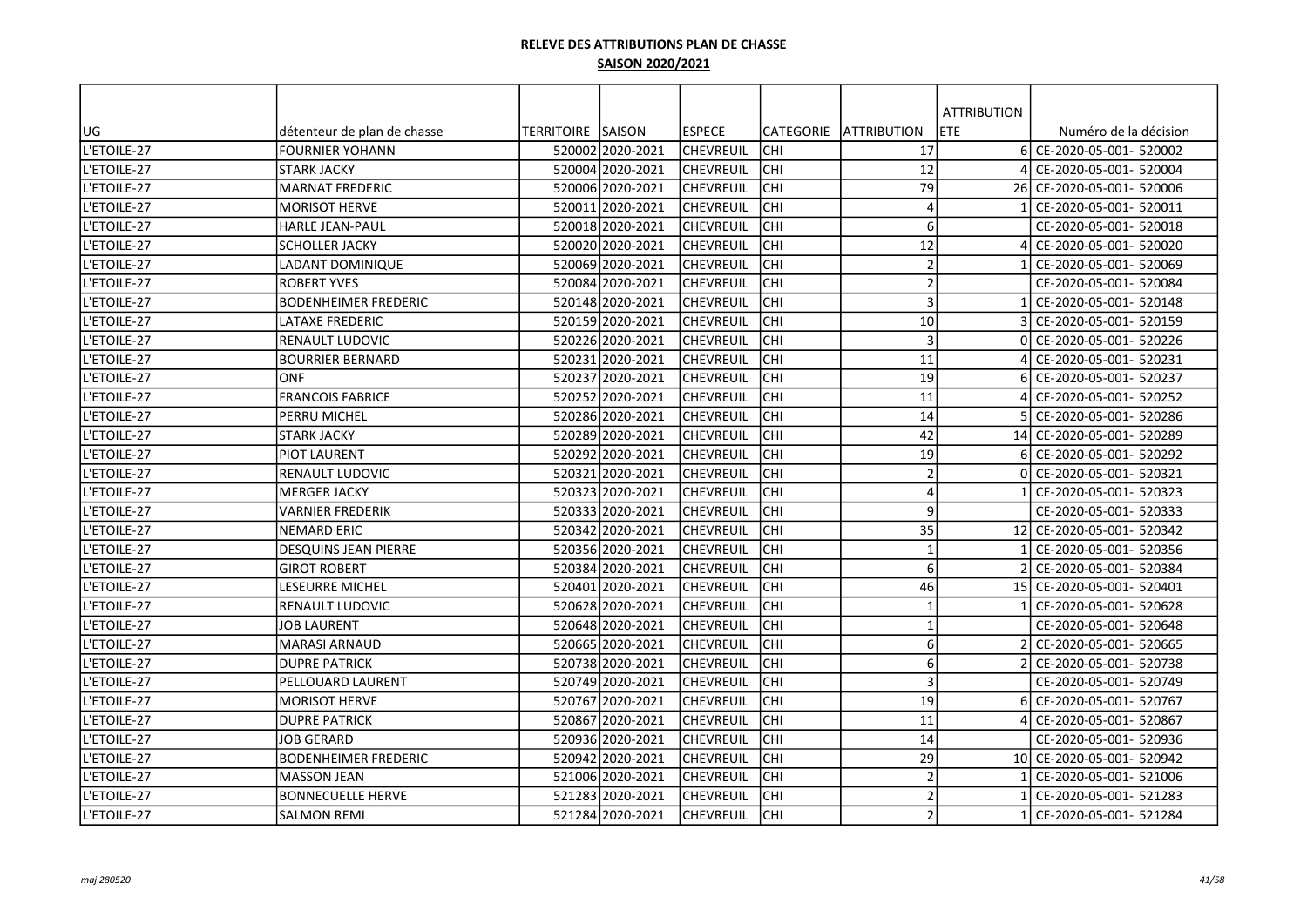|                          |                              |                    |                  |                  |      |                         | <b>ATTRIBUTION</b> |                           |
|--------------------------|------------------------------|--------------------|------------------|------------------|------|-------------------------|--------------------|---------------------------|
| <b>IUG</b>               | détenteur de plan de chasse  | TERRITOIRE ISAISON |                  | <b>IESPECE</b>   |      | ICATEGORIE IATTRIBUTION | <b>IETE</b>        | Numéro de la décision     |
| <b>IL'ETOILE-27</b>      | <b>IFISCHER PIERRE-HENRI</b> |                    | 521620 2020-2021 | <b>CHEVREUIL</b> | ICHI |                         |                    | 1 CE-2020-05-001- 521620  |
| <b>L'ETOILE-27</b>       | <b>IPIOT LAURENT</b>         |                    | 521700 2020-2021 | <b>CHEVREUIL</b> | Існі |                         |                    | 1 CE-2020-05-001- 521700  |
| <b>L'ETOILE-27</b>       | <b>IBATSCHELET CHRISTIAN</b> |                    | 52172312020-2021 | <b>CHEVREUIL</b> | Існі |                         |                    | 1l CE-2020-05-001- 521723 |
| <b>L'ETOILE-27</b>       | <b>ISCHNEIDER PATRICK</b>    |                    | 521854 2020-2021 | <b>CHEVREUIL</b> | Існі |                         |                    | 5 CE-2020-05-001- 521854  |
| <b>IL'ETOILE-27</b>      | ISANDRAY ERIC                |                    | 52209012020-2021 | <b>CHEVREUIL</b> | lсні |                         |                    | 1l CE-2020-05-001- 522090 |
| <b>Total L'ETOILE-27</b> |                              |                    |                  |                  |      | 488                     | 153                |                           |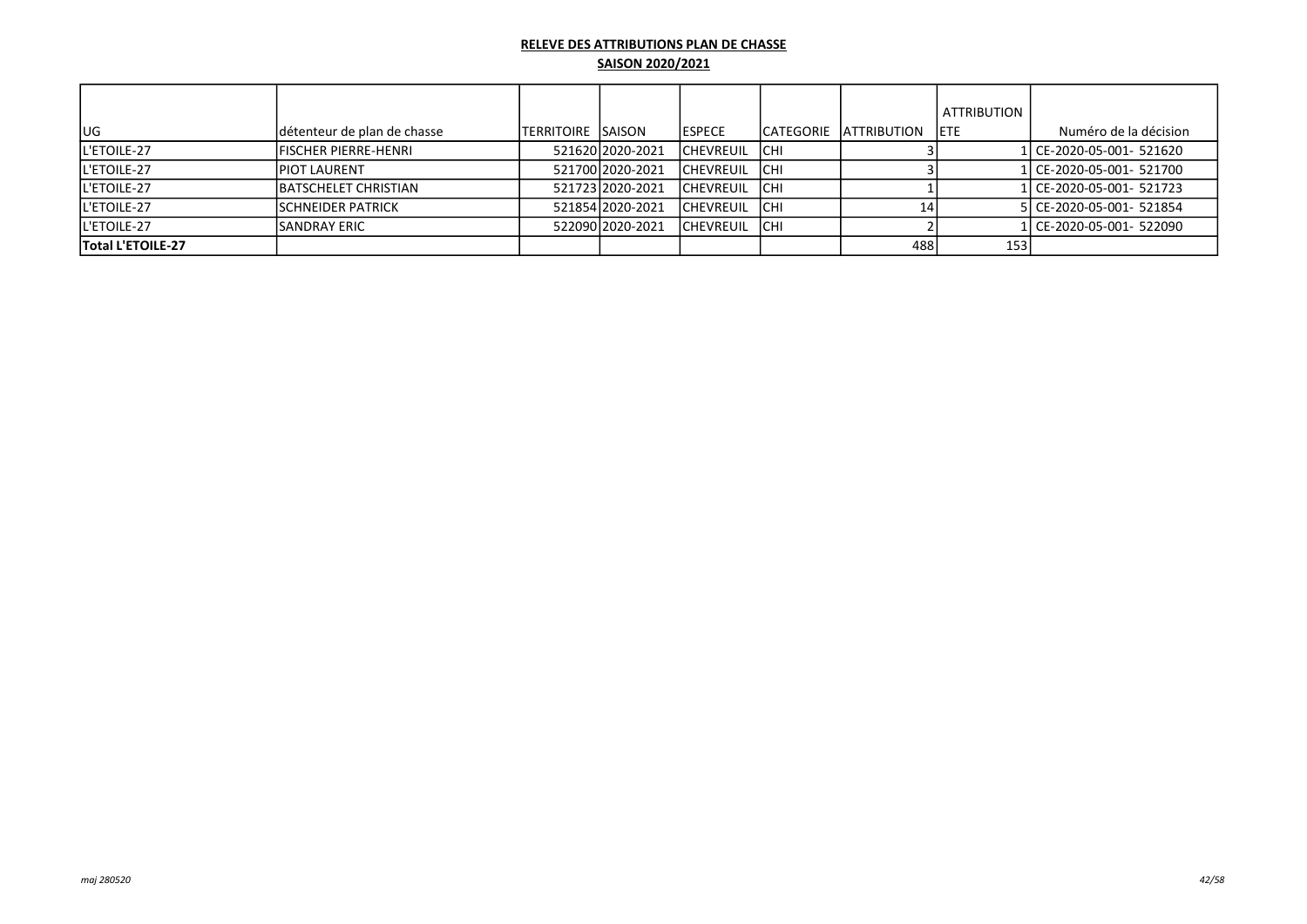|                               |                              |                          |                  |                  |                  |                     | <b>ATTRIBUTION</b> |                          |
|-------------------------------|------------------------------|--------------------------|------------------|------------------|------------------|---------------------|--------------------|--------------------------|
| UG                            | Idétenteur de plan de chasse | <b>TERRITOIRE SAISON</b> |                  | <b>ESPECE</b>    | <b>CATEGORIE</b> | <b>LATTRIBUTION</b> | <b>ETE</b>         | Numéro de la décision    |
| L'ETOILE-VOIVRES              | <b>HUSSON HERVE</b>          |                          | 520008 2020-2021 | <b>CHEVREUIL</b> | CHI              | 17                  |                    | CE-2020-05-001- 520008   |
| <b>L'ETOILE-VOIVRES</b>       | <b>AGUSTI FRANCIS</b>        |                          | 520115 2020-2021 | <b>CHEVREUIL</b> | CHI              |                     |                    | CE-2020-05-001- 520115   |
| ll'etoile-voivres             | <b>IBOURGEOT ALAIN</b>       |                          | 52023212020-2021 | ICHEVREUIL       | CHI              |                     |                    | CE-2020-05-001- 520232   |
| <b>L'ETOILE-VOIVRES</b>       | <b>IDORE OLIVIER</b>         |                          | 520254 2020-2021 | <b>CHEVREUIL</b> | CHI              | 10                  |                    | CE-2020-05-001- 520254   |
| ll'etoile-voivres             | <b>SCHOLLER DENIS</b>        |                          | 520260 2020-2021 | <b>CHEVREUIL</b> | CHI              | 12                  |                    | CE-2020-05-001- 520260   |
| ll'etoile-voivres             | lvagnerre laurent            |                          | 520288 2020-2021 | <b>CHEVREUIL</b> | CHI              | 17                  |                    | CE-2020-05-001- 520288   |
| <b>L'ETOILE-VOIVRES</b>       | LEBEUF CLAUDE                |                          | 520340 2020-2021 | ICHEVREUIL       | CHI              | 6                   |                    | CE-2020-05-001- 520340   |
| ll'etoile-voivres             | IMERGER FRANCOIS             |                          | 520363 2020-2021 | <b>CHEVREUIL</b> | CHI              |                     |                    | 0 CE-2020-05-001- 520363 |
| <b>L'ETOILE-VOIVRES</b>       | IREMY DAVID                  |                          | 520385 2020-2021 | ICHEVREUIL       | CHI              |                     |                    | CE-2020-05-001- 520385   |
| <b>IL'ETOILE-VOIVRES</b>      | IROUX JEAN-CLAUDE            |                          | 520405 2020-2021 | ICHEVREUIL       | CHI              |                     |                    | CE-2020-05-001- 520405   |
| ll'etoile-voivres             | lGUYOT RAYMOND               |                          | 520618 2020-2021 | <b>CHEVREUIL</b> | CHI              |                     |                    | CE-2020-05-001- 520618   |
| ll'etoile-voivres             | <b>CARBILLET FRANCIS</b>     |                          | 521193 2020-2021 | <b>CHEVREUIL</b> | CHI              | 8                   |                    | CE-2020-05-001- 521193   |
| <b>L'ETOILE-VOIVRES</b>       | <b>ACHINI SYLVAIN</b>        |                          | 521355 2020-2021 | <b>CHEVREUIL</b> | CHI              |                     |                    | CE-2020-05-001- 521355   |
| <b>L'ETOILE-VOIVRES</b>       | <b>ACHINI SYLVAIN</b>        |                          | 521357 2020-2021 | <b>CHEVREUIL</b> | CHI              |                     |                    | CE-2020-05-001- 521357   |
| <b>L'ETOILE-VOIVRES</b>       | <b>CAILLET PHILIPPE</b>      |                          | 521454 2020-2021 | <b>CHEVREUIL</b> | CHI              | 21                  |                    | 7 CE-2020-05-001- 521454 |
| L'ETOILE-VOIVRES              | IROUX JEAN-CLAUDE            |                          | 521647 2020-2021 | <b>CHEVREUIL</b> | CHI              | 9                   |                    | CE-2020-05-001- 521647   |
| <b>IL'ETOILE-VOIVRES</b>      | IMUTZ FREDERIC               |                          | 521673 2020-2021 | ICHEVREUIL       | CHI              | 8                   |                    | CE-2020-05-001- 521673   |
| ll'etoile-voivres             | BABEL BERNARD                |                          | 521796 2020-2021 | <b>CHEVREUIL</b> | CHI              |                     |                    | CE-2020-05-001- 521796   |
| ll'etoile-voivres             | lMORO GINO                   |                          | 522208 2020-2021 | <b>CHEVREUIL</b> | CHI              | 13                  |                    | CE-2020-05-001- 522208   |
| <b>IL'ETOILE-VOIVRES</b>      | <b>CARBILLET FRANCIS</b>     |                          | 523118 2020-2021 | <b>CHEVREUIL</b> | CHI              |                     |                    | CE-2020-05-001- 523118   |
| <b>IL'ETOILE-VOIVRES</b>      | <b>DORE CHRISTIAN</b>        |                          | 523155 2020-2021 | <b>CHEVREUIL</b> | CHI              |                     |                    | CE-2020-05-001- 523155   |
| <b>Total L'ETOILE-VOIVRES</b> |                              |                          |                  |                  |                  | 167                 | 49                 |                          |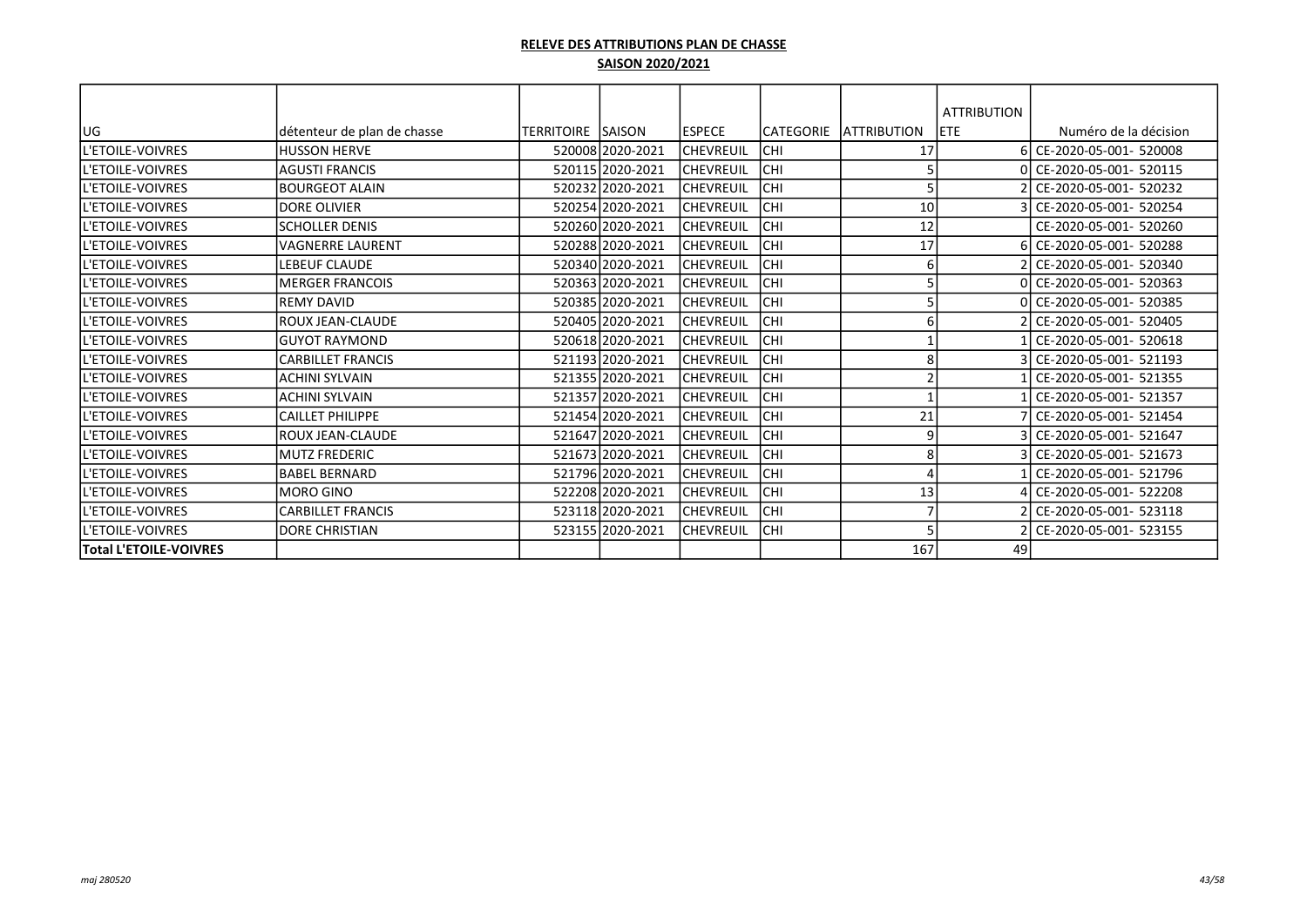|                     |                             |                          |                  |                  |                   |                     | <b>ATTRIBUTION</b> |                           |
|---------------------|-----------------------------|--------------------------|------------------|------------------|-------------------|---------------------|--------------------|---------------------------|
| <b>IUG</b>          | détenteur de plan de chasse | <b>TERRITOIRE SAISON</b> |                  | <b>IESPECE</b>   | <b>ICATEGORIE</b> | <b>LATTRIBUTION</b> | <b>IETE</b>        | Numéro de la décision     |
| <b>LIFFOL</b>       | <b>THEVENY DANIEL</b>       |                          | 520088 2020-2021 | ICHEVREUIL       | <b>ICHI</b>       | 17                  |                    | 5 CE-2020-05-001- 520088  |
| <b>LIFFOL</b>       | <b>TOUSSAINT VIRGILE</b>    |                          | 520128 2020-2021 | <b>CHEVREUIL</b> | <b>CHI</b>        | 53                  |                    | 17 CE-2020-05-001- 520128 |
| <b>LIFFOL</b>       | <b>FOMBERTEAU ALAIN</b>     |                          | 520492 2020-2021 | <b>CHEVREUIL</b> | <b>CHI</b>        | 14                  |                    | l  CE-2020-05-001- 520492 |
| <b>LIFFOL</b>       | <b>ICOURTEAUX JOHAN</b>     |                          | 520598 2020-2021 | <b>CHEVREUIL</b> | <b>CHI</b>        | 15                  |                    | CE-2020-05-001- 520598    |
| <b>LIFFOL</b>       | <b>ICOSSON SEBASTIEN</b>    |                          | 520599 2020-2021 | <b>CHEVREUIL</b> | <b>CHI</b>        | 16                  |                    | 5 CE-2020-05-001- 520599  |
| <b>LIFFOL</b>       | IMORLET GILLES              |                          | 520649 2020-2021 | <b>CHEVREUIL</b> | <b>CHI</b>        |                     |                    | 2 CE-2020-05-001- 520649  |
| <b>LIFFOL</b>       | <b>CHRETIEN THIERRY</b>     |                          | 520669 2020-2021 | <b>CHEVREUIL</b> | <b>CHI</b>        | 26                  |                    | 8 CE-2020-05-001- 520669  |
| <b>LIFFOL</b>       | <b>IDUPONT HENDRICK</b>     |                          | 520950 2020-2021 | ICHEVREUIL       | <b>ICHI</b>       | 16                  |                    | 5 CE-2020-05-001- 520950  |
| <b>LIFFOL</b>       | <b>COURTEAUX JOHAN</b>      |                          | 520959 2020-2021 | <b>CHEVREUIL</b> | <b>CHI</b>        |                     |                    | L CE-2020-05-001- 520959  |
| <b>LIFFOL</b>       | <b>THEVENY DANIEL</b>       |                          | 521012 2020-2021 | <b>CHEVREUIL</b> | <b>CHI</b>        |                     |                    | 2 CE-2020-05-001- 521012  |
| <b>LIFFOL</b>       | <b>THEVENY DANIEL</b>       |                          | 522456 2020-2021 | ICHEVREUIL       | <b>ICHI</b>       |                     |                    | CE-2020-05-001- 522456    |
| <b>Total LIFFOL</b> |                             |                          |                  |                  |                   | 178                 | <b>50</b>          |                           |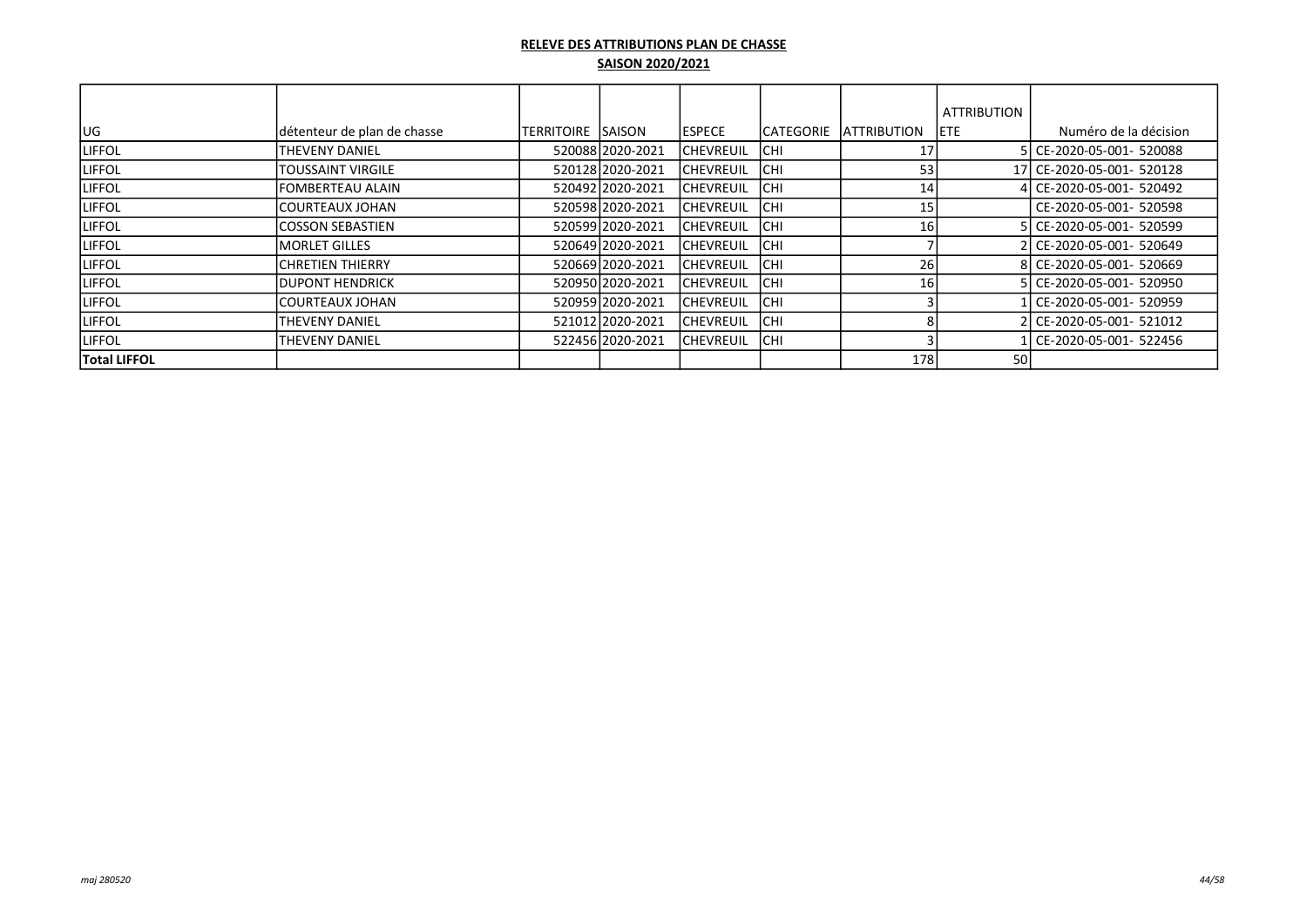|                     |                             |                     |                  |                  |                   |                     | <b>ATTRIBUTION</b> |                           |
|---------------------|-----------------------------|---------------------|------------------|------------------|-------------------|---------------------|--------------------|---------------------------|
| lug                 | détenteur de plan de chasse | ITERRITOIRE ISAISON |                  | <b>IESPECE</b>   | <b>ICATEGORIE</b> | <b>LATTRIBUTION</b> | <b>IETE</b>        | Numéro de la décision     |
| LIFFOL-ILLOUD       | <b>IGUILLERMO GUY</b>       |                     | 520021 2020-2021 | <b>CHEVREUIL</b> | <b>ICHI</b>       | 18                  |                    | 6 CE-2020-05-001- 520021  |
| ILIFFOL-ILLOUD      | <b>IKLEIN JEAN-CLAUDE</b>   |                     | 520042 2020-2021 | ICHEVREUIL       | <b>ICHI</b>       | 76                  |                    | 25 CE-2020-05-001- 520042 |
| ILIFFOL-ILLOUD      | <b>IMONGEOT ADRIEN</b>      |                     | 520150 2020-2021 | ICHEVREUIL       | <b>ICHI</b>       |                     |                    | Ll CE-2020-05-001- 520150 |
| ILIFFOL-ILLOUD      | <b>LADIER CEDRIC</b>        |                     | 520431 2020-2021 | ICHEVREUIL       | <b>ICHI</b>       |                     |                    | Ll CE-2020-05-001- 520431 |
| ILIFFOL-ILLOUD      | <b>IFOMBERTEAU ALAIN</b>    |                     | 520578 2020-2021 | <b>CHEVREUIL</b> | <b>ICHI</b>       | 28                  |                    | 9 CE-2020-05-001- 520578  |
| ILIFFOL-ILLOUD      | IZUCCALI PASCAL             |                     | 520984 2020-2021 | <b>CHEVREUIL</b> | <b>CHI</b>        |                     |                    | 4 CE-2020-05-001- 520984  |
| ILIFFOL-ILLOUD      | THEVENIN CHARLIE            |                     | 521027 2020-2021 | <b>CHEVREUIL</b> | <b>CHI</b>        |                     |                    | 5 CE-2020-05-001- 521027  |
| ILIFFOL-ILLOUD      | lVALENTI EMMANUEL           |                     | 521170 2020-2021 | ICHEVREUIL       | ICHI              | 53                  |                    | 17 CE-2020-05-001- 521170 |
| ILIFFOL-ILLOUD      | <b>IGUILLERMO GUY</b>       |                     | 521361 2020-2021 | <b>CHEVREUIL</b> | <b>ICHI</b>       |                     |                    | ll CE-2020-05-001- 521361 |
| ILIFFOL-ILLOUD      | <b>IFEUTRY PATRICE</b>      |                     | 521746 2020-2021 | ICHEVREUIL       | <b>CHI</b>        | 15                  |                    | 5 CE-2020-05-001- 521746  |
| Total LIFFOL-ILLOUD |                             |                     |                  |                  |                   | 224                 | 74                 |                           |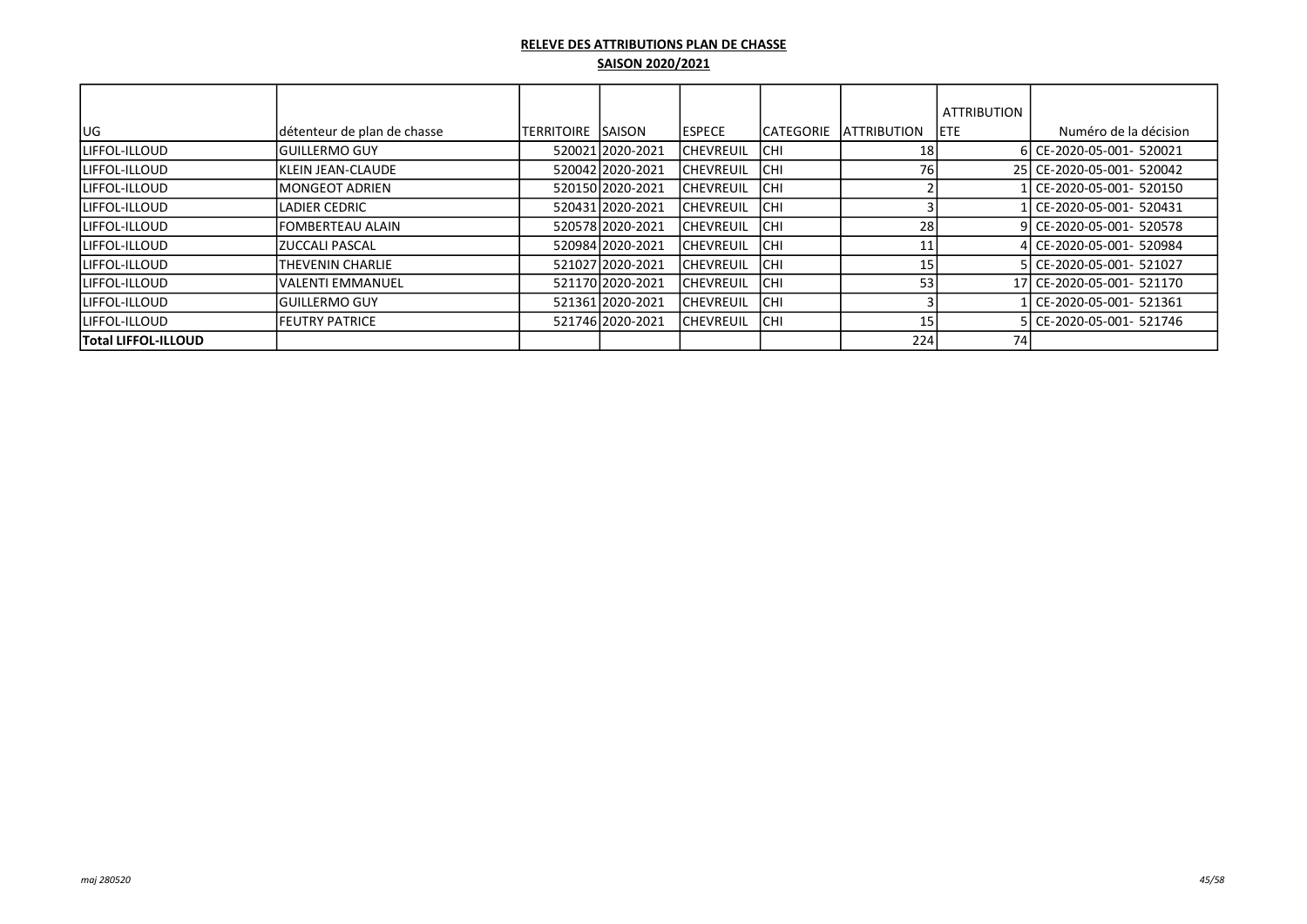|                     |                             |             |                  |                  |                  |                     | <b>ATTRIBUTION</b> |                           |
|---------------------|-----------------------------|-------------|------------------|------------------|------------------|---------------------|--------------------|---------------------------|
| lug                 | détenteur de plan de chasse | ITERRITOIRE | <b>SAISON</b>    | <b>ESPECE</b>    | <b>CATEGORIE</b> | <b>LATTRIBUTION</b> | <b>ETE</b>         | Numéro de la décision     |
| MOIRON              | YUNG JEAN-PIERRE            |             | 520142 2020-2021 | <b>CHEVREUIL</b> | CHI              |                     |                    | CE-2020-05-001- 520142    |
| MOIRON              | <b>RENARD SERGE</b>         |             | 520191 2020-2021 | <b>CHEVREUIL</b> | CHI              |                     |                    | CE-2020-05-001- 520191    |
| IMOIRON             | <b>IDOUVILLE FRANCIS</b>    |             | 520445 2020-2021 | <b>CHEVREUIL</b> | CHI              |                     |                    | 2 CE-2020-05-001- 520445  |
| MOIRON              | <b>ONF</b>                  |             | 520473 2020-2021 | <b>CHEVREUIL</b> | CHI              | 35                  |                    | 12 CE-2020-05-001- 520473 |
| MOIRON              | THIOLAT JEAN-FRANCOIS       |             | 520621 2020-2021 | <b>CHEVREUIL</b> | CHI              |                     |                    | CE-2020-05-001- 520621    |
| MOIRON              | THOUVENIN ALAIN             |             | 520655 2020-2021 | <b>CHEVREUIL</b> | CHI              | 27                  | ۹١                 | CE-2020-05-001- 520655    |
| MOIRON              | MARICHAL DOMINIQUE          |             | 520699 2020-2021 | <b>CHEVREUIL</b> | CHI              | 12                  |                    | CE-2020-05-001- 520699    |
| MOIRON              | <b>ALONSO THIERRY</b>       |             | 520796 2020-2021 | <b>CHEVREUIL</b> | CHI              | 61                  |                    | CE-2020-05-001- 520796    |
| MOIRON              | IDINE BRUNO                 |             | 520885 2020-2021 | <b>CHEVREUIL</b> | CHI              |                     |                    | CE-2020-05-001- 520885    |
| MOIRON              | <b>MARMEUSE PHILIPPE</b>    |             | 521020 2020-2021 | <b>CHEVREUIL</b> | CHI              |                     |                    | CE-2020-05-001- 521020    |
| MOIRON              | <b>DINE BRUNO</b>           |             | 521072 2020-2021 | <b>CHEVREUIL</b> | CHI              |                     |                    | CE-2020-05-001- 521072    |
| MOIRON              | JOBERT JEAN PAUL            |             | 521208 2020-2021 | <b>CHEVREUIL</b> | CHI              | 22                  |                    | CE-2020-05-001- 521208    |
| MOIRON              | IRUCKLIN JEAN-CLAUDE        |             | 521327 2020-2021 | <b>CHEVREUIL</b> | CHI              | 9                   |                    | 3 CE-2020-05-001- 521327  |
| MOIRON              | RAILLARD JEAN-LUC           |             | 521392 2020-2021 | <b>CHEVREUIL</b> | CHI              | 20                  |                    | 7 CE-2020-05-001- 521392  |
| MOIRON              | Ibourlon de Rouvre Cyril    |             | 521501 2020-2021 | <b>CHEVREUIL</b> | CHI              | 19                  |                    | 6 CE-2020-05-001- 521501  |
| MOIRON              | <b>DESPRES MICHEL</b>       |             | 521549 2020-2021 | CHEVREUIL        | CHI              |                     |                    | 0 CE-2020-05-001- 521549  |
| MOIRON              | <b>MARMEUSE PHILIPPE</b>    |             | 521783 2020-2021 | <b>CHEVREUIL</b> | CHI              | 14                  |                    | CE-2020-05-001- 521783    |
| MOIRON              | IBIGAULT BENOIT             |             | 521815 2020-2021 | CHEVREUIL        | CHI              |                     |                    | CE-2020-05-001- 521815    |
| MOIRON              | RAILLARD JEAN-LUC           |             | 522581 2020-2021 | CHEVREUIL        | CHI              |                     |                    | CE-2020-05-001- 522581    |
| <b>Total MOIRON</b> |                             |             |                  |                  |                  | 183                 | 57                 |                           |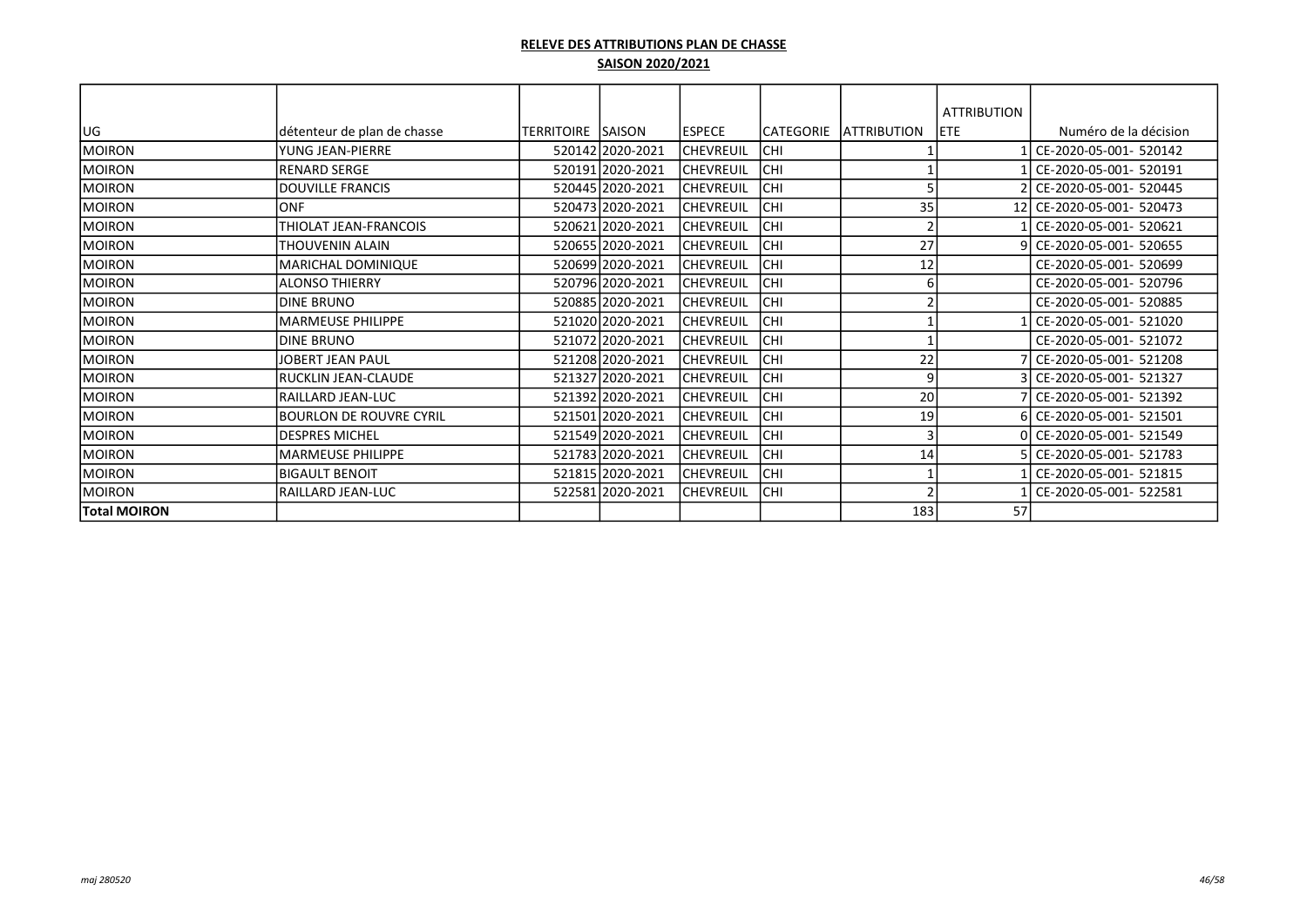|                          |                             |                     |                  |                   |                   |                     | <b>ATTRIBUTION</b> |                           |
|--------------------------|-----------------------------|---------------------|------------------|-------------------|-------------------|---------------------|--------------------|---------------------------|
| lug                      | détenteur de plan de chasse | ITERRITOIRE ISAISON |                  | <b>IESPECE</b>    | <b>ICATEGORIE</b> | <b>IATTRIBUTION</b> | IETE.              | Numéro de la décision     |
| <b>IMONTIGNY-37</b>      | <b>ISOYER YVES</b>          |                     | 52009212020-2021 | <b>ICHEVREUIL</b> | <b>ICHI</b>       |                     |                    | 1 CE-2020-05-001- 520092  |
| <b>IMONTIGNY-37</b>      | <b>IDUCRET XAVIER</b>       |                     | 520600 2020-2021 | <b>ICHEVREUIL</b> | <b>ICHI</b>       |                     |                    | CE-2020-05-001- 520600    |
| <b>IMONTIGNY-37</b>      | <b>IDECORSE GEORGES</b>     |                     | 520636 2020-2021 | <b>ICHEVREUIL</b> | <b>ICHI</b>       | 24                  |                    | 8 CE-2020-05-001- 520636  |
| <b>IMONTIGNY-37</b>      | <b>IMIRGUET ALAIN</b>       |                     | 52090512020-2021 | <b>ICHEVREUIL</b> | <b>ICHI</b>       |                     |                    | 0 CE-2020-05-001- 520905  |
| <b>IMONTIGNY-37</b>      | <b>IFLAMMARION LAURENT</b>  |                     | 52105512020-2021 | <b>ICHEVREUIL</b> | <b>ICHI</b>       | 18                  |                    | 6 CE-2020-05-001- 521055  |
| <b>IMONTIGNY-37</b>      | <b>IPETITFOUR OLIVIER</b>   |                     | 52113512020-2021 | <b>ICHEVREUIL</b> | <b>ICHI</b>       | 64                  |                    | 21 CE-2020-05-001- 521135 |
| <b>IMONTIGNY-37</b>      | <b>IMARESCHAL FRANCIS</b>   |                     | 521214 2020-2021 | <b>ICHEVREUIL</b> | <b>ICHI</b>       |                     |                    | 1 CE-2020-05-001- 521214  |
| <b>IMONTIGNY-37</b>      | <b>IKLEIN JEAN-CLAUDE</b>   |                     | 521661 2020-2021 | <b>ICHEVREUIL</b> | <b>ICHI</b>       | 17                  |                    | 6 CE-2020-05-001- 521661  |
| <b>IMONTIGNY-37</b>      | <b>CARIELLO MARC</b>        |                     | 52235012020-2021 | <b>ICHEVREUIL</b> | <b>ICHI</b>       |                     |                    | 1 CE-2020-05-001- 522350  |
| <b>Total MONTIGNY-37</b> |                             |                     |                  |                   |                   | 141                 | 45                 |                           |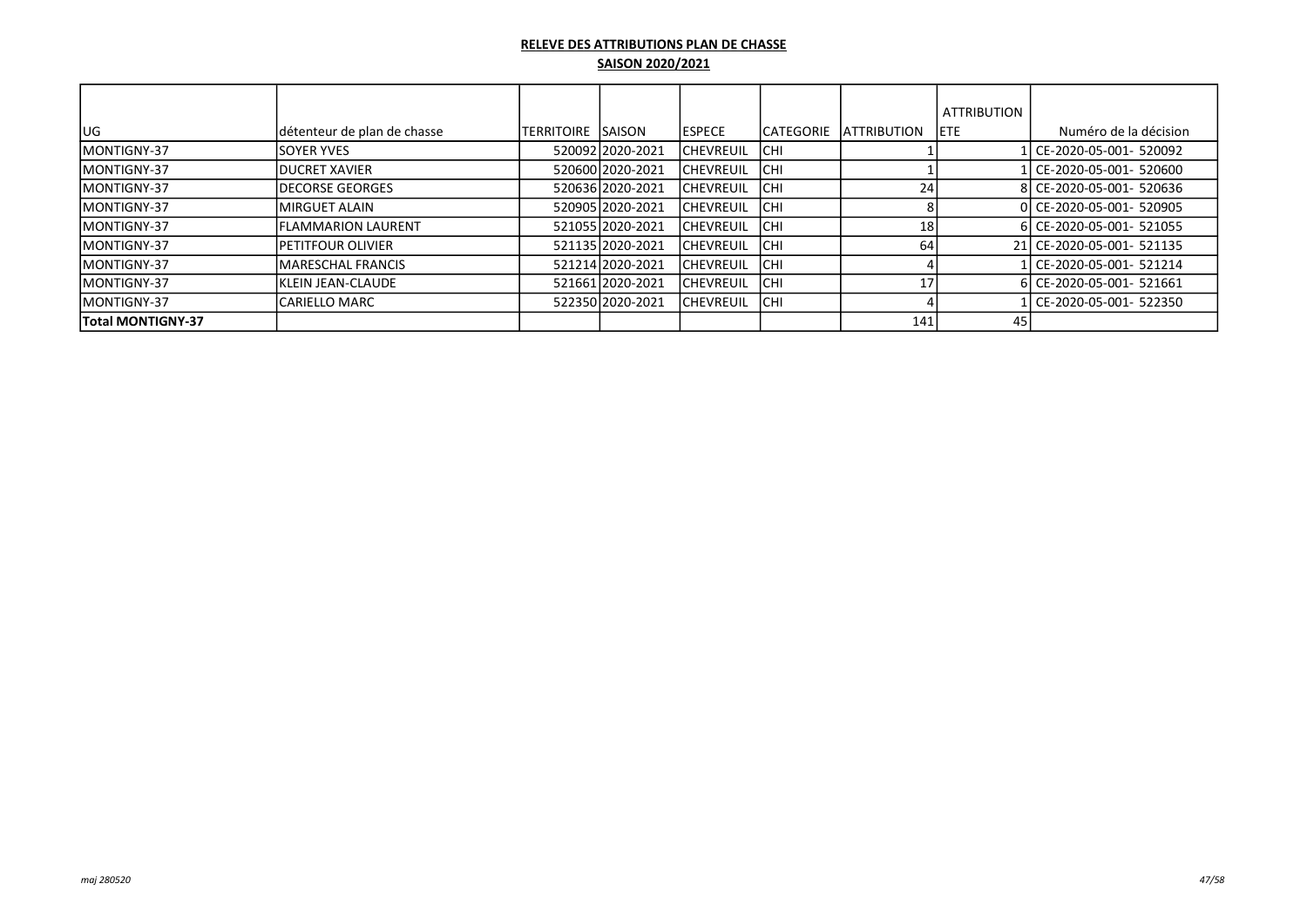|                |                             |                          |                  |                  |            |                         | <b>ATTRIBUTION</b> |                        |
|----------------|-----------------------------|--------------------------|------------------|------------------|------------|-------------------------|--------------------|------------------------|
| UG             | détenteur de plan de chasse | <b>TERRITOIRE SAISON</b> |                  | <b>ESPECE</b>    | lCATEGORIE | <b>JATTRIBUTION</b>     | ETE                | Numéro de la décision  |
| MONTIGNY-52-54 | <b>CHEVALIER JEAN-YVES</b>  |                          | 520031 2020-2021 | lchevreuil       | Існі       | 6                       |                    | CE-2020-05-001- 520031 |
| MONTIGNY-52-54 | <b>CHAMPION ALAIN</b>       |                          | 520082 2020-2021 | lchevreuil       | Існі       | $\overline{1}$          |                    | CE-2020-05-001- 520082 |
| MONTIGNY-52-54 | LAMBERT JEAN-NOEL           |                          | 520094 2020-2021 | <b>CHEVREUIL</b> | <b>CHI</b> | 24                      | 8                  | CE-2020-05-001- 520094 |
| MONTIGNY-52-54 | DEMONSAND GAETAN            |                          | 520098 2020-2021 | <b>CHEVREUIL</b> | сні        | 23                      |                    | CE-2020-05-001- 520098 |
| MONTIGNY-52-54 | <b>BRUSSEY GHYSLAIN</b>     |                          | 520130 2020-2021 | CHEVREUIL        | <b>CHI</b> | 5                       |                    | CE-2020-05-001- 520130 |
| MONTIGNY-52-54 | <b>ROZE THIERRY</b>         |                          | 520163 2020-2021 | <b>CHEVREUIL</b> | <b>CHI</b> | 6                       |                    | CE-2020-05-001- 520163 |
| MONTIGNY-52-54 | <b>GODARD THIERRY</b>       |                          | 520209 2020-2021 | <b>CHEVREUIL</b> | lсні       | $\overline{4}$          |                    | CE-2020-05-001- 520209 |
| MONTIGNY-52-54 | <b>HUOT JEAN-CHARLES</b>    |                          | 520435 2020-2021 | CHEVREUIL        | lсні       | $\mathbf 1$             |                    | CE-2020-05-001- 520435 |
| MONTIGNY-52-54 | <b>HUN CHRISTIAN</b>        |                          | 520444 2020-2021 | CHEVREUIL        | lсні       | $\boldsymbol{\Delta}$   |                    | CE-2020-05-001- 520444 |
| MONTIGNY-52-54 | <b>CHAMPION JOSE</b>        |                          | 520450 2020-2021 | CHEVREUIL        | сні        | $\Delta$                |                    | CE-2020-05-001- 520450 |
| MONTIGNY-52-54 | <b>DECORSE GEORGES</b>      |                          | 520460 2020-2021 | lchevreuil       | Існі       | $\overline{2}$          |                    | CE-2020-05-001- 520460 |
| MONTIGNY-52-54 | <b>ONF</b>                  |                          | 520482 2020-2021 | <b>CHEVREUIL</b> | Існі       | 12                      |                    | CE-2020-05-001- 520482 |
| MONTIGNY-52-54 | <b>DESCHARMES DAVID</b>     |                          | 520490 2020-2021 | <b>CHEVREUIL</b> | Існі       | 8                       |                    | CE-2020-05-001- 520490 |
| MONTIGNY-52-54 | <b>FLAGET PHILIPPE</b>      |                          | 520506 2020-2021 | lchevreuil       | <b>CHI</b> | 12                      |                    | CE-2020-05-001- 520506 |
| MONTIGNY-52-54 | <b>RAY JEAN-FRANCOIS</b>    |                          | 520620 2020-2021 | lchevreuil       | <b>CHI</b> | 12                      |                    | CE-2020-05-001- 520620 |
| MONTIGNY-52-54 | LAMBERT MICHEL              |                          | 520666 2020-2021 | lchevreuil       | <b>CHI</b> | 6                       |                    | CE-2020-05-001- 520666 |
| MONTIGNY-52-54 | <b>GOBILLOT JEAN-PIERRE</b> |                          | 52067212020-2021 | lchevreuil       | <b>CHI</b> | $\overline{15}$         |                    | CE-2020-05-001- 520672 |
| MONTIGNY-52-54 | CHEVALIER CHRISTOPHE        |                          | 520681 2020-2021 | <b>CHEVREUIL</b> | <b>CHI</b> | 11                      |                    | CE-2020-05-001- 520681 |
| MONTIGNY-52-54 | RECOUVREUR PASCAL           |                          | 520695 2020-2021 | <b>CHEVREUIL</b> | сні        | 8                       |                    | CE-2020-05-001- 520695 |
| MONTIGNY-52-54 | <b>HURIER JEAN-PIERRE</b>   |                          | 520719 2020-2021 | <b>CHEVREUIL</b> | сні        | 5                       |                    | CE-2020-05-001- 520719 |
| MONTIGNY-52-54 | <b>CHAMPION ALAIN</b>       |                          | 520720 2020-2021 | <b>CHEVREUIL</b> | lсні       | $\overline{2}$          |                    | CE-2020-05-001- 520720 |
| MONTIGNY-52-54 | lMALLET MICHAEL             |                          | 520775 2020-2021 | <b>CHEVREUIL</b> | lсні       | 12                      |                    | CE-2020-05-001- 520775 |
| MONTIGNY-52-54 | <b>GODARD THIERRY</b>       |                          | 520778 2020-2021 | CHEVREUIL        | lсні       | $\overline{1}$          |                    | CE-2020-05-001- 520778 |
| MONTIGNY-52-54 | VILLAIN DOMINIQUE           |                          | 520795 2020-2021 | <b>CHEVREUIL</b> | lсні       | 13                      |                    | CE-2020-05-001- 520795 |
| MONTIGNY-52-54 | BELOUET STEPHANE            |                          | 520810 2020-2021 | <b>CHEVREUIL</b> | Існі       | $\boldsymbol{\Delta}$   |                    | CE-2020-05-001- 520810 |
| MONTIGNY-52-54 | <b>VALLON FRANCIS</b>       |                          | 520931 2020-2021 | <b>CHEVREUIL</b> | <b>CHI</b> | $\boldsymbol{\Delta}$   |                    | CE-2020-05-001- 520931 |
| MONTIGNY-52-54 | <b>RAVIER ALAIN</b>         |                          | 520962 2020-2021 | <b>CHEVREUIL</b> | <b>CHI</b> | $\overline{\mathbf{1}}$ |                    | CE-2020-05-001- 520962 |
| MONTIGNY-52-54 | <b>DREUX DOMINIQUE</b>      |                          | 52097812020-2021 | lchevreuil       | Існі       | 13                      |                    | CE-2020-05-001- 520978 |
| MONTIGNY-52-54 | <b>BONIFACE PHILIPPE</b>    |                          | 521018 2020-2021 | <b>CHEVREUIL</b> | <b>CHI</b> | 5                       |                    | CE-2020-05-001- 521018 |
| MONTIGNY-52-54 | <b>DESILLE BRUNO</b>        |                          | 521054 2020-2021 | <b>CHEVREUIL</b> | Існі       | $\overline{\mathbf{1}}$ |                    | CE-2020-05-001- 521054 |
| MONTIGNY-52-54 | LESPRIT ARNAUD              |                          | 521069 2020-2021 | CHEVREUIL        | Існі       | $\mathbf{1}$            |                    | CE-2020-05-001- 521069 |
| MONTIGNY-52-54 | <b>DESPRES MARTIAL</b>      |                          | 521084 2020-2021 | lchevreuil       | Існі       | 10                      |                    | CE-2020-05-001- 521084 |
| MONTIGNY-52-54 | <b>BRESSON STEPHANE</b>     |                          | 521108 2020-2021 | lchevreuil       | lchi       | 20                      |                    | CE-2020-05-001- 521108 |
| MONTIGNY-52-54 | KONARSKI CLAUDE             |                          | 521124 2020-2021 | CHEVREUIL        | Існі       | 10                      |                    | CE-2020-05-001- 521124 |
| MONTIGNY-52-54 | ROUBEYRIE JEAN-LOUIS        |                          | 521144 2020-2021 | <b>CHEVREUIL</b> | Існі       | 16                      |                    | CE-2020-05-001- 521144 |
| MONTIGNY-52-54 | <b>CHAMPION SYLVAIN</b>     |                          | 521206 2020-2021 | CHEVREUIL        | lсні       | $\overline{3}$          |                    | CE-2020-05-001- 521206 |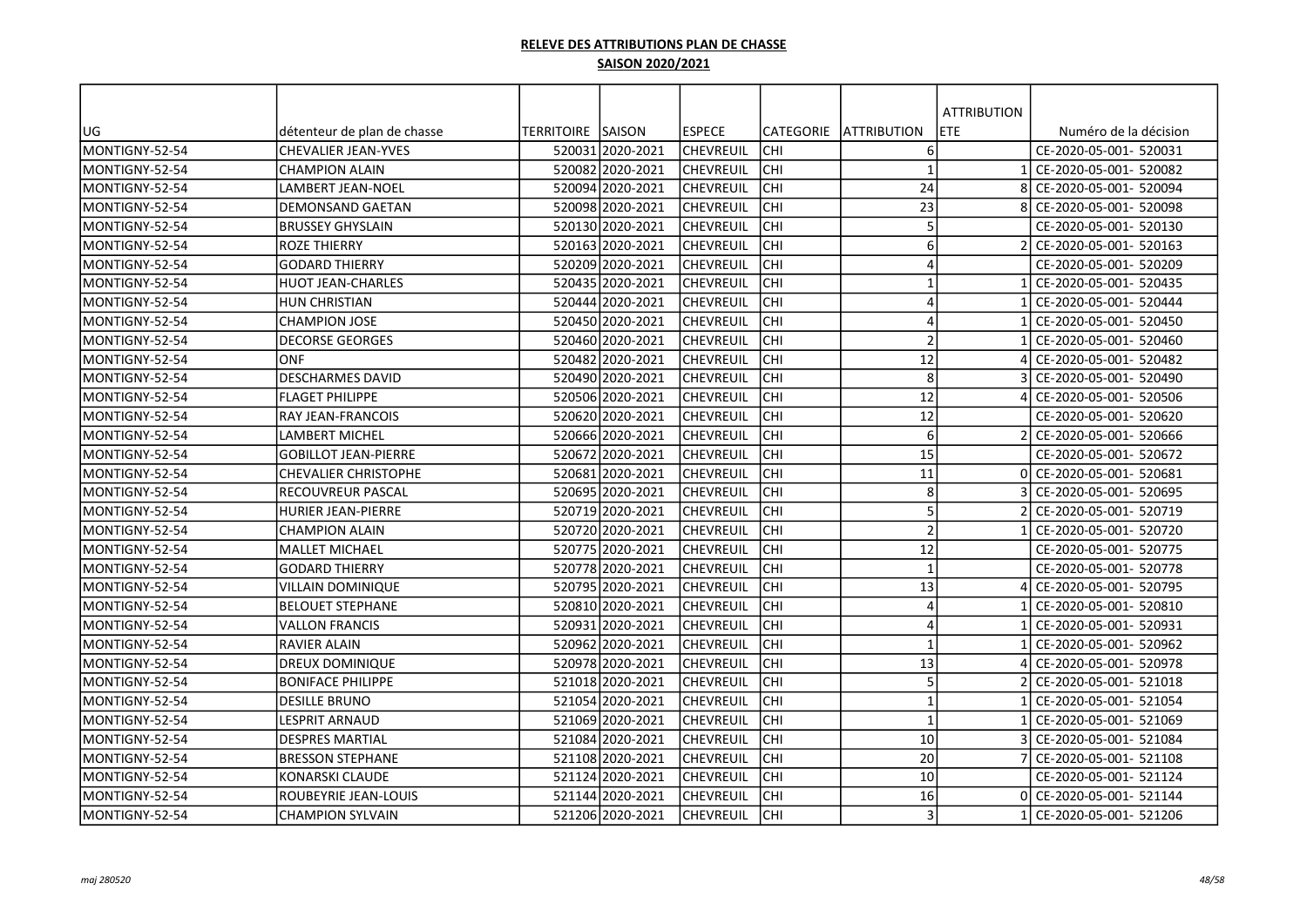|                        |                               |                    |                  |                   |            |                     | <b>ATTRIBUTION</b> |                           |
|------------------------|-------------------------------|--------------------|------------------|-------------------|------------|---------------------|--------------------|---------------------------|
| UG                     | détenteur de plan de chasse   | TERRITOIRE  SAISON |                  | <b>IESPECE</b>    | ICATEGORIE | <b>IATTRIBUTION</b> | <b>IETE</b>        | Numéro de la décision     |
| MONTIGNY-52-54         | <b>GIRARDOT DAVID</b>         |                    | 521303 2020-2021 | <b>CHEVREUIL</b>  | <b>CHI</b> |                     |                    | CE-2020-05-001- 521303    |
| MONTIGNY-52-54         | IROZE JEAN MARC               |                    | 521322 2020-2021 | <b>CHEVREUIL</b>  | Існі       | 6                   |                    | CE-2020-05-001- 521322    |
| MONTIGNY-52-54         | IDECHANET MAURICE             |                    | 521350 2020-2021 | <b>CHEVREUIL</b>  | Існі       |                     |                    | CE-2020-05-001- 521350    |
| MONTIGNY-52-54         | <b>GRANDJEAN HENRI-CLAUDE</b> |                    | 521418 2020-2021 | <b>CHEVREUIL</b>  | <b>CHI</b> | <sub>c</sub>        |                    | CE-2020-05-001- 521418    |
| MONTIGNY-52-54         | MARLE BERNARD                 |                    | 521444 2020-2021 | <b>CHEVREUIL</b>  | Існі       | 30                  |                    | 10 CE-2020-05-001- 521444 |
| MONTIGNY-52-54         | IRINDER THIERRY               |                    | 521447 2020-2021 | ICHEVREUIL        | Існі       |                     |                    | CE-2020-05-001- 521447    |
| <b>IMONTIGNY-52-54</b> | İMARECHAL THIERRY             |                    | 521506 2020-2021 | <b>ICHEVREUIL</b> | Існі       |                     |                    | CE-2020-05-001- 521506    |
| MONTIGNY-52-54         | MARECHAL THIERRY              |                    | 521541 2020-2021 | <b>CHEVREUIL</b>  | Існі       | 16                  |                    | CE-2020-05-001- 521541    |
| MONTIGNY-52-54         | <b>RAVIER ALAIN</b>           |                    | 521542 2020-2021 | <b>CHEVREUIL</b>  | Існі       |                     |                    | CE-2020-05-001- 521542    |
| MONTIGNY-52-54         | IRINDER THIERRY               |                    | 521574 2020-2021 | <b>CHEVREUIL</b>  | Існі       |                     |                    | CE-2020-05-001- 521574    |
| MONTIGNY-52-54         | <b>BILLARD BRUNO</b>          |                    | 521594 2020-2021 | <b>CHEVREUIL</b>  | Існі       |                     |                    | CE-2020-05-001- 521594    |
| MONTIGNY-52-54         | <b>CHAMPION ALAIN</b>         |                    | 521622 2020-2021 | <b>CHEVREUIL</b>  | Існі       |                     |                    | CE-2020-05-001- 521622    |
| MONTIGNY-52-54         | SIMIONI HERVE                 |                    | 521811 2020-2021 | <b>CHEVREUIL</b>  | Існі       |                     |                    | CE-2020-05-001- 521811    |
| MONTIGNY-52-54         | <b>LONGAGNANI FLAVIEN</b>     |                    | 522056 2020-2021 | <b>CHEVREUIL</b>  | Існі       |                     |                    | CE-2020-05-001- 522056    |
| MONTIGNY-52-54         | <b>IBELOUET STEPHANE</b>      |                    | 522481 2020-2021 | <b>CHEVREUIL</b>  | Існі       |                     |                    | CE-2020-05-001- 522481    |
| MONTIGNY-52-54         | lGODARD THIERRY               |                    | 522496 2020-2021 | <b>CHEVREUIL</b>  | Існі       | E                   |                    | CE-2020-05-001- 522496    |
| MONTIGNY-52-54         | <b>SILVESTRE LAURENT</b>      |                    | 522503 2020-2021 | <b>CHEVREUIL</b>  | сні        | 24                  |                    | CE-2020-05-001- 522503    |
| MONTIGNY-52-54         | <b>FLAGET MAURICE</b>         |                    | 522505 2020-2021 | <b>CHEVREUIL</b>  | Існі       |                     |                    | CE-2020-05-001- 522505    |
| <b>IMONTIGNY-52-54</b> | IRAVIER ALAIN                 |                    | 522644 2020-2021 | <b>CHEVREUIL</b>  | Існі       |                     |                    | CE-2020-05-001- 522644    |
| MONTIGNY-52-54         | MALLET MICHAEL                |                    | 522656 2020-2021 | <b>CHEVREUIL</b>  | Існі       |                     |                    | CE-2020-05-001- 522656    |
| MONTIGNY-52-54         | <b>CHAMPION SYLVAIN</b>       |                    | 522724 2020-2021 | <b>CHEVREUIL</b>  | Існі       |                     |                    | CE-2020-05-001- 522724    |
| MONTIGNY-52-54         | <b>THEVENIN CHRISTIAN</b>     |                    | 523147 2020-2021 | <b>CHEVREUIL</b>  | IСHI       |                     |                    | 0 CE-2020-05-001- 523147  |
| Total MONTIGNY-52-54   |                               |                    |                  |                   |            | 414                 | 102                |                           |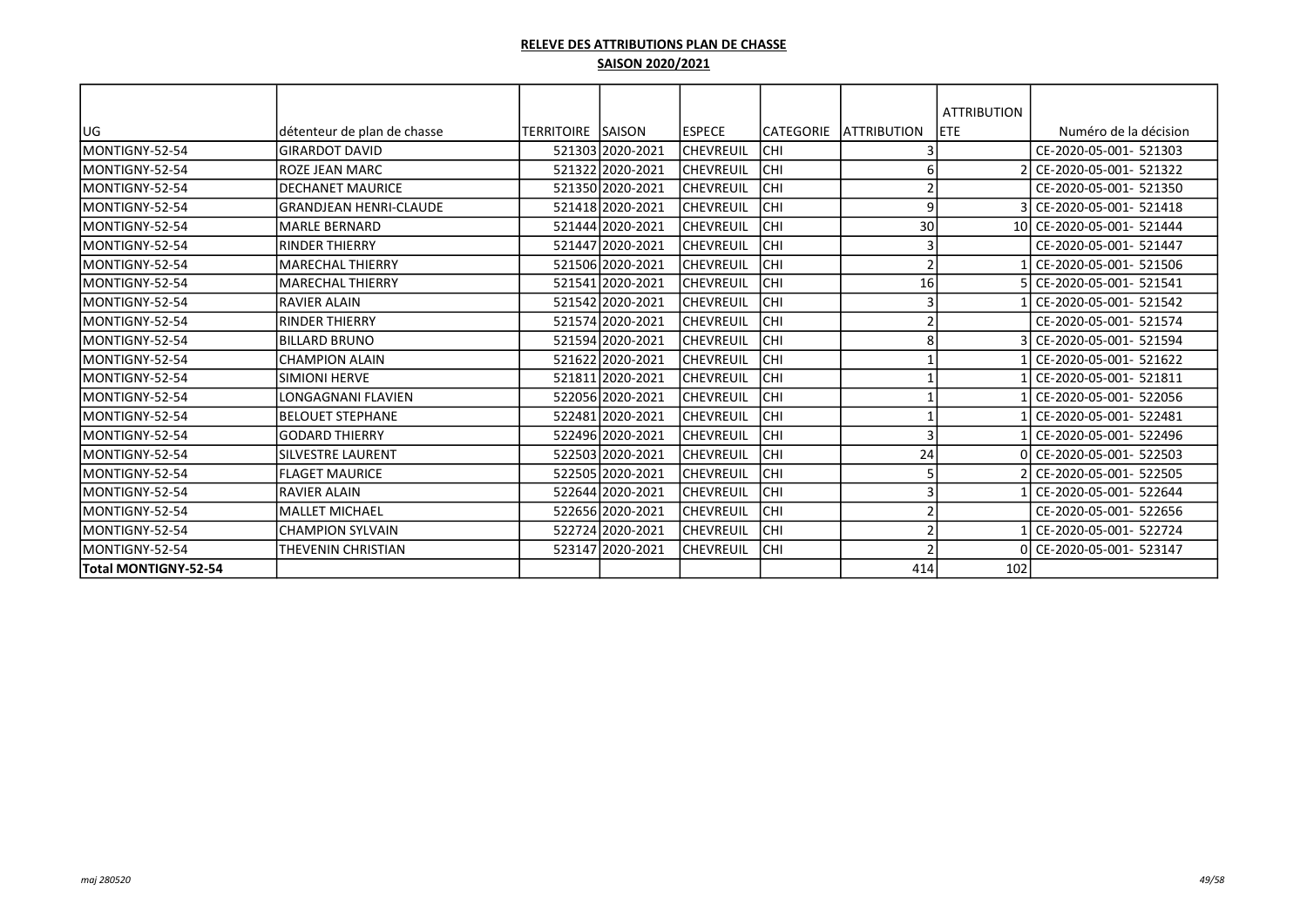|                     |                             |                          |                  |                  |           |                          | <b>ATTRIBUTION</b> |                           |
|---------------------|-----------------------------|--------------------------|------------------|------------------|-----------|--------------------------|--------------------|---------------------------|
| lug                 | détenteur de plan de chasse | <b>TERRITOIRE SAISON</b> |                  | lespece          | CATEGORIE | <b>ATTRIBUTION</b>       | <b>ETE</b>         | Numéro de la décision     |
| INOGENT             | <b>VALETTE MICHEL</b>       |                          | 520135 2020-2021 | <b>CHEVREUIL</b> | CHI       | $\mathcal{I}$            |                    | 1 CE-2020-05-001- 520135  |
| INOGENT             | lGUENAT JEAN-LUC            |                          | 520156 2020-2021 | <b>CHEVREUIL</b> | CHI       | $\mathcal{P}$            |                    | CE-2020-05-001- 520156    |
| NOGENT              | THIOLAT JEAN-FRANCOIS       |                          | 520240 2020-2021 | <b>CHEVREUIL</b> | CHI       | $\overline{1}$           |                    | 1 CE-2020-05-001- 520240  |
| INOGENT             | SOUCHARD LIONEL             |                          | 520266 2020-2021 | <b>CHEVREUIL</b> | CHI       | $\overline{1}$           |                    | CE-2020-05-001- 520266    |
| <b>NOGENT</b>       | <b>BOUVIER STEPHANE</b>     |                          | 520397 2020-2021 | CHEVREUIL        | CHI       | 9                        |                    | CE-2020-05-001- 520397    |
| NOGENT              | <b>ONF</b>                  |                          | 520481 2020-2021 | CHEVREUIL        | CHI       | 6                        |                    | CE-2020-05-001- 520481    |
| NOGENT              | <b>MARIOT NICOLAS</b>       |                          | 520486 2020-2021 | CHEVREUIL        | CHI       | 3                        |                    | CE-2020-05-001- 520486    |
| NOGENT              | PETTINI JEAN-MICHEL         |                          | 520594 2020-2021 | CHEVREUIL        | CHI       | $\overline{\phantom{a}}$ |                    | CE-2020-05-001- 520594    |
| <b>NOGENT</b>       | <b>FLORIOT PASCAL</b>       |                          | 520689 2020-2021 | CHEVREUIL        | CHI       | 3                        |                    | CE-2020-05-001- 520689    |
| NOGENT              | <b>FLORIOT HUBERT</b>       |                          | 520844 2020-2021 | <b>CHEVREUIL</b> | CHI       | 11                       |                    | CE-2020-05-001- 520844    |
| <b>NOGENT</b>       | <b>ROUSSELOT OLIVIER</b>    |                          | 520904 2020-2021 | <b>CHEVREUIL</b> | CHI       | $\overline{\phantom{0}}$ |                    | CE-2020-05-001- 520904    |
| INOGENT             | lputz sebastien             |                          | 520906 2020-2021 | <b>CHEVREUIL</b> | CHI       | 39                       |                    | 13 CE-2020-05-001- 520906 |
| INOGENT             | <b>FRESNAIS GERARD</b>      |                          | 520952 2020-2021 | <b>CHEVREUIL</b> | CHI       | 2                        |                    | 0 CE-2020-05-001- 520952  |
| <b>NOGENT</b>       | <b>GRANDJEAN FABRICE</b>    |                          | 520963 2020-2021 | lchevreuil       | CHI       | $\mathbf{1}$             |                    | 1 CE-2020-05-001- 520963  |
| <b>NOGENT</b>       | <b>FORT MARTIAL</b>         |                          | 520986 2020-2021 | <b>CHEVREUIL</b> | CHI       | 12                       |                    | CE-2020-05-001- 520986    |
| <b>NOGENT</b>       | IRENARD SERGE               |                          | 521061 2020-2021 | <b>CHEVREUIL</b> | CHI       | $\overline{2}$           |                    | 1 CE-2020-05-001- 521061  |
| INOGENT             | <b>KIENER EDOUARD</b>       |                          | 521147 2020-2021 | <b>CHEVREUIL</b> | CHI       | -1                       |                    | CE-2020-05-001- 521147    |
| <b>NOGENT</b>       | IMARCHAL FRANCOIS           |                          | 521212 2020-2021 | <b>CHEVREUIL</b> | CHI       | 15                       |                    | 5 CE-2020-05-001- 521212  |
| INOGENT             | <b>SIAUX HUBERT</b>         |                          | 521237 2020-2021 | <b>CHEVREUIL</b> | CHI       | 10                       |                    | 3 CE-2020-05-001- 521237  |
| <b>NOGENT</b>       | lGRAPINET ALAIN             |                          | 521242 2020-2021 | <b>CHEVREUIL</b> | CHI       | 10                       |                    | 0 CE-2020-05-001- 521242  |
| <b>NOGENT</b>       | <b>GOUSSET BORIS</b>        |                          | 521247 2020-2021 | <b>CHEVREUIL</b> | CHI       | 4                        |                    | CE-2020-05-001- 521247    |
| INOGENT             | <b>BERNARD PHILIPPE</b>     |                          | 521265 2020-2021 | <b>CHEVREUIL</b> | CHI       | $\overline{2}$           |                    | 1 CE-2020-05-001- 521265  |
| INOGENT             | IDUQUENOIS GILBERT          |                          | 521295 2020-2021 | <b>CHEVREUIL</b> | CHI       | $\mathbf{1}$             |                    | 0 CE-2020-05-001- 521295  |
| <b>NOGENT</b>       | <b>FAIPOUX CHRISTOPHE</b>   |                          | 521346 2020-2021 | <b>CHEVREUIL</b> | CHI       | $\overline{1}$           |                    | 1 CE-2020-05-001- 521346  |
| INOGENT             | <b>MARCHAL FRANCOIS</b>     |                          | 521716 2020-2021 | CHEVREUIL        | CHI       | 9                        |                    | 0 CE-2020-05-001- 521716  |
| <b>NOGENT</b>       | <b>KLEINERT ERIC</b>        |                          | 521754 2020-2021 | CHEVREUIL        | CHI       | 17                       |                    | CE-2020-05-001- 521754    |
| <b>Total NOGENT</b> |                             |                          |                  |                  |           | 166                      | 42                 |                           |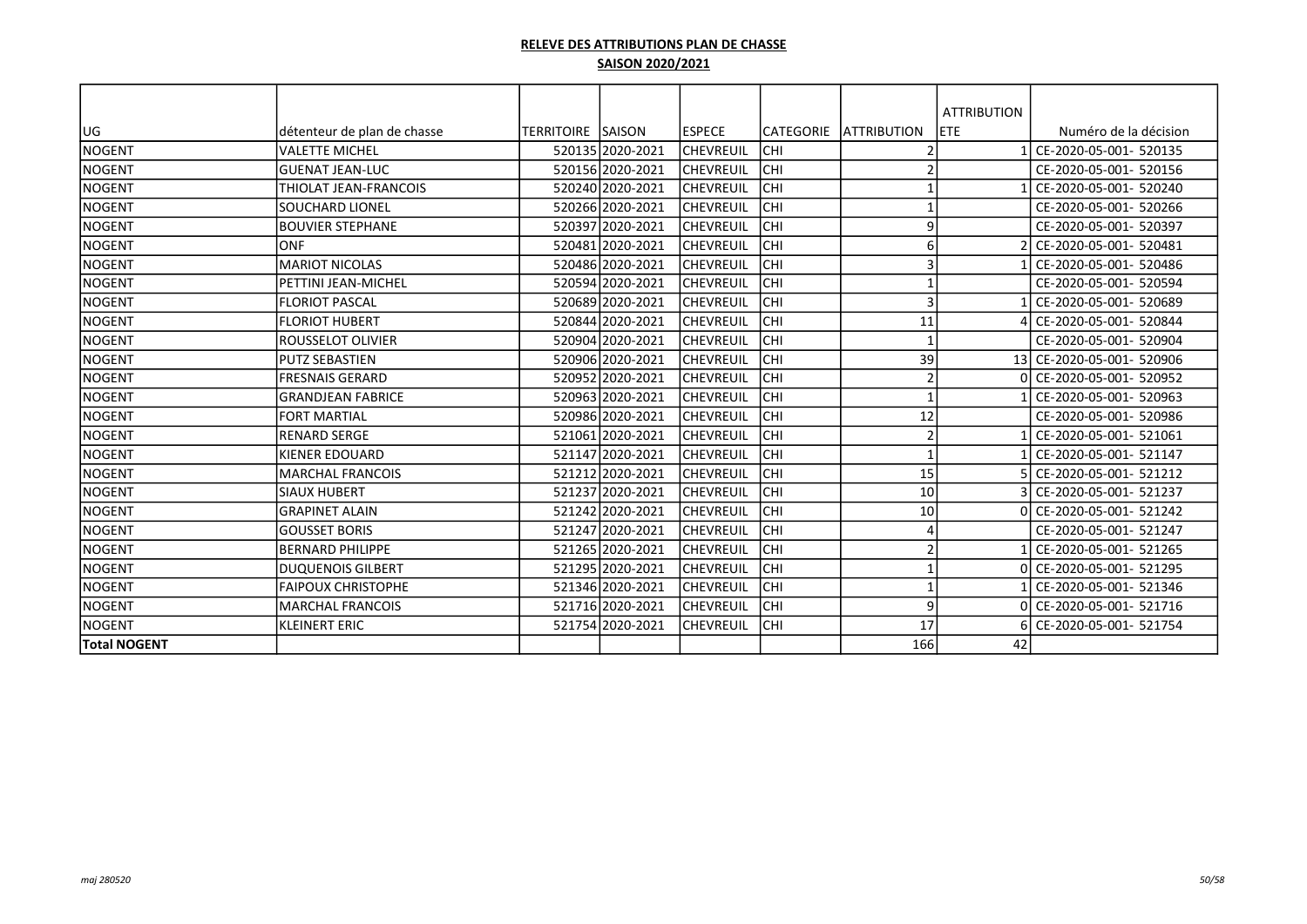|                    |                              |                   |                  |                  |           |                     | <b>ATTRIBUTION</b> |                           |
|--------------------|------------------------------|-------------------|------------------|------------------|-----------|---------------------|--------------------|---------------------------|
| lug                | détenteur de plan de chasse  | TERRITOIRE SAISON |                  | <b>IESPECE</b>   | CATEGORIE | <b>LATTRIBUTION</b> | ETE                | Numéro de la décision     |
| lormoy             | IREITER OLIVIER              |                   | 520044 2020-2021 | <b>CHEVREUIL</b> | Існі      |                     |                    | CE-2020-05-001- 520044    |
| lormoy             | <b>LAMBERT LAURENT</b>       |                   | 520047 2020-2021 | <b>CHEVREUIL</b> | Існі      |                     |                    | CE-2020-05-001- 520047    |
| <b>ORMOY</b>       | TRIPONNEY ALAIN              |                   | 520171 2020-2021 | <b>CHEVREUIL</b> | Існі      |                     |                    | CE-2020-05-001- 520171    |
| lormoy             | <b>DINANT THIERRY</b>        |                   | 520177 2020-2021 | <b>CHEVREUIL</b> | Існі      | 33                  |                    | 11 CE-2020-05-001- 520177 |
| <b>ORMOY</b>       | <b>DEBLAIZE FRANCIS</b>      |                   | 520202 2020-2021 | <b>CHEVREUIL</b> | Існі      | 15                  |                    | 4 CE-2020-05-001- 520202  |
| <b>ORMOY</b>       | POINSOT SERGE                |                   | 520567 2020-2021 | <b>CHEVREUIL</b> | Існі      | 29                  |                    | 10 CE-2020-05-001- 520567 |
| <b>ORMOY</b>       | <b>JACQUIN BRUNO</b>         |                   | 520592 2020-2021 | <b>CHEVREUIL</b> | Існі      |                     |                    | CE-2020-05-001- 520592    |
| <b>ORMOY</b>       | <b>MARASI CHRISTIAN</b>      |                   | 520694 2020-2021 | <b>CHEVREUIL</b> | Існі      | 6                   |                    | 2 CE-2020-05-001- 520694  |
| <b>ORMOY</b>       | PERRIN JEAN-CLAUDE           |                   | 520840 2020-2021 | <b>CHEVREUIL</b> | Існі      | 6                   |                    | 2 CE-2020-05-001- 520840  |
| lormoy             | lGUEREY CLAUDE               |                   | 520897 2020-2021 | <b>CHEVREUIL</b> | Існі      |                     |                    | CE-2020-05-001- 520897    |
| <b>ORMOY</b>       | <b>JACQUOT ERIC</b>          |                   | 520911 2020-2021 | <b>CHEVREUIL</b> | Існі      | $\mathcal{P}$       |                    | CE-2020-05-001- 520911    |
| lormoy             | <b>MAROILLEY JEAN-CLAUDE</b> |                   | 520913 2020-2021 | <b>CHEVREUIL</b> | Існі      | 59                  |                    | 20 CE-2020-05-001- 520913 |
| <b>ORMOY</b>       | <b>MARTIN DANIEL</b>         |                   | 520953 2020-2021 | <b>CHEVREUIL</b> | Існі      | 3                   |                    | CE-2020-05-001- 520953    |
| <b>ORMOY</b>       | JOUANNETEAU CATHERINE        |                   | 521003 2020-2021 | <b>CHEVREUIL</b> | Існі      | 16                  |                    | CE-2020-05-001- 521003    |
| IORMOY             | <b>SIMON GILBERT</b>         |                   | 521028 2020-2021 | <b>CHEVREUIL</b> | Існі      |                     |                    | CE-2020-05-001- 521028    |
| lormoy             | <b>THEVENEZ LAURENT</b>      |                   | 521125 2020-2021 | <b>CHEVREUIL</b> | Існі      | 33                  |                    | 11 CE-2020-05-001- 521125 |
| <b>ORMOY</b>       | POTEL JEROME                 |                   | 521224 2020-2021 | <b>CHEVREUIL</b> | Існі      |                     |                    | CE-2020-05-001- 521224    |
| <b>ORMOY</b>       | <b>RIGOLLOT THIERRY</b>      |                   | 521272 2020-2021 | <b>CHEVREUIL</b> | Існі      | 47                  |                    | 16 CE-2020-05-001- 521272 |
| <b>ORMOY</b>       | lMONGIN JEAN-MARC            |                   | 521285 2020-2021 | <b>CHEVREUIL</b> | Існі      |                     |                    | CE-2020-05-001- 521285    |
| <b>ORMOY</b>       | <b>COQUARD FRANCOIS</b>      |                   | 521289 2020-2021 | <b>CHEVREUIL</b> | Існі      | 8                   |                    | 3 CE-2020-05-001- 521289  |
| <b>ORMOY</b>       | PLANZER JEAN-MAURICE         |                   | 521383 2020-2021 | <b>CHEVREUIL</b> | Існі      | 29                  |                    | 10 CE-2020-05-001- 521383 |
| <b>ORMOY</b>       | <b>SIMON GILBERT</b>         |                   | 521552 2020-2021 | <b>CHEVREUIL</b> | Існі      |                     |                    | CE-2020-05-001- 521552    |
| <b>ORMOY</b>       | PICARD JAMES                 |                   | 521734 2020-2021 | <b>CHEVREUIL</b> | Існі      |                     |                    | CE-2020-05-001- 521734    |
| <b>Total ORMOY</b> |                              |                   |                  |                  |           | 305                 | 106                |                           |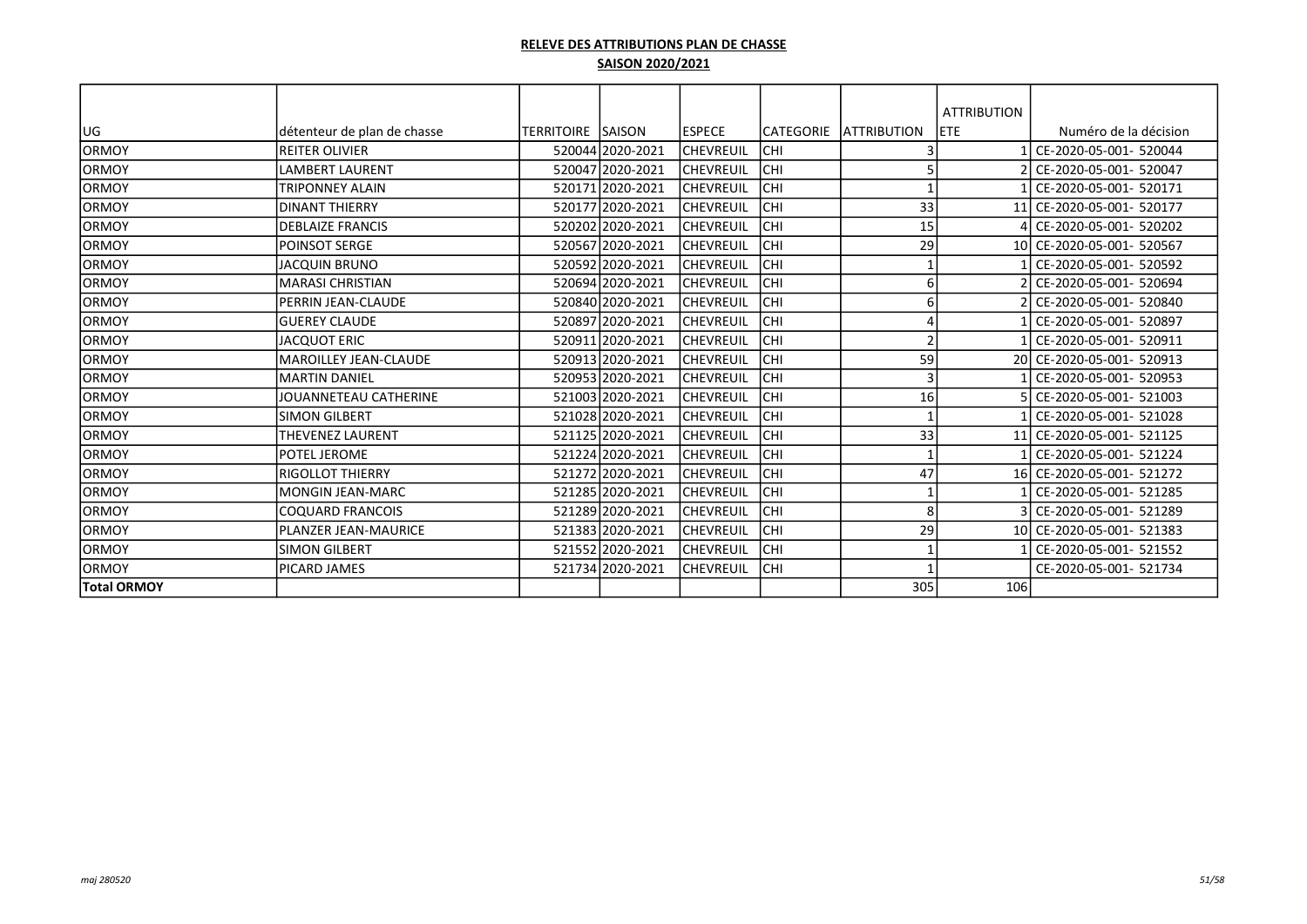|                          |                               | <b>TERRITOIRE ISAISON</b> |                  | lespece          | CATEGORIE  | <b>JATTRIBUTION</b>     | <b>ATTRIBUTION</b><br><b>ETE</b> | Numéro de la décision     |
|--------------------------|-------------------------------|---------------------------|------------------|------------------|------------|-------------------------|----------------------------------|---------------------------|
| UG<br>POISSONS-CHEVILLON | détenteur de plan de chasse   |                           |                  |                  |            | $\mathcal{I}$           | ΩI                               |                           |
|                          | <b>RESSA PHILIPPE</b>         |                           | 520106 2020-2021 | <b>CHEVREUIL</b> | <b>CHI</b> |                         |                                  | CE-2020-05-001- 520106    |
| POISSONS-CHEVILLON       | JACQUOT BRUNO                 |                           | 520145 2020-2021 | CHEVREUIL        | CHI        | 6                       |                                  | CE-2020-05-001- 520145    |
| POISSONS-CHEVILLON       | DA COSTA JEAN-MARIE           |                           | 520153 2020-2021 | CHEVREUIL        | CHI        | 11                      |                                  | CE-2020-05-001- 520153    |
| POISSONS-CHEVILLON       | <b>BOFFY JEAN</b>             |                           | 520166 2020-2021 | CHEVREUIL        | CHI        | 10                      |                                  | CE-2020-05-001- 520166    |
| POISSONS-CHEVILLON       | <b>FADEL RUDY</b>             |                           | 520285 2020-2021 | CHEVREUIL        | CHI        | $\overline{2}$          |                                  | CE-2020-05-001- 520285    |
| POISSONS-CHEVILLON       | YARD RAPHAEL                  |                           | 520301l2020-2021 | lchevreuil       | <b>CHI</b> | $\overline{2}$          |                                  | CE-2020-05-001- 520301    |
| POISSONS-CHEVILLON       | <b>ONF</b>                    |                           | 520314 2020-2021 | <b>CHEVREUIL</b> | CHI        | $\mathbf{1}$            |                                  | CE-2020-05-001- 520314    |
| POISSONS-CHEVILLON       | <b>BONTUS BERNARD</b>         |                           | 520352 2020-2021 | CHEVREUIL        | CHI        | 13                      |                                  | CE-2020-05-001- 520352    |
| POISSONS-CHEVILLON       | <b>DEMIMUID QUENTIN</b>       |                           | 52041512020-2021 | <b>CHEVREUIL</b> | lсні       | 25                      |                                  | CE-2020-05-001- 520415    |
| POISSONS-CHEVILLON       | <b>MAYET JEAN-CLAUDE</b>      |                           | 520440 2020-2021 | lchevreuil       | CHI        | $\overline{7}$          |                                  | CE-2020-05-001- 520440    |
| POISSONS-CHEVILLON       | <b>BONTUS JOHANN</b>          |                           | 520441 2020-2021 | <b>CHEVREUIL</b> | <b>CHI</b> | 13                      |                                  | CE-2020-05-001- 520441    |
| POISSONS-CHEVILLON       | <b>BREIDEINSTEIN YVES</b>     |                           | 520451 2020-2021 | <b>CHEVREUIL</b> | CHI        | $\overline{\mathbf{1}}$ |                                  | CE-2020-05-001- 520451    |
| POISSONS-CHEVILLON       | DE GAUDEMARIS HENRI           |                           | 520458 2020-2021 | <b>CHEVREUIL</b> | CHI        | $\overline{7}$          | ΩI                               | CE-2020-05-001- 520458    |
| POISSONS-CHEVILLON       | COSSAVELLA JEAN-HERVE         |                           | 520459 2020-2021 | CHEVREUIL        | CHI        | $\overline{2}$          |                                  | CE-2020-05-001- 520459    |
| POISSONS-CHEVILLON       | LABREVEUX FRANCIS             |                           | 520494 2020-2021 | CHEVREUIL        | CHI        | 6                       |                                  | CE-2020-05-001- 520494    |
| POISSONS-CHEVILLON       | PAQUET FERRY MARIA            |                           | 520530 2020-2021 | <b>CHEVREUIL</b> | CHI        | $\overline{4}$          |                                  | CE-2020-05-001- 520530    |
| POISSONS-CHEVILLON       | <b>ROSSIGNON PASCAL</b>       |                           | 520534l2020-2021 | lchevreuil       | <b>CHI</b> | 13                      |                                  | CE-2020-05-001- 520534    |
| POISSONS-CHEVILLON       | MICHAUT MICHEL                |                           | 520537 2020-2021 | CHEVREUIL        | CHI        | 19                      |                                  | CE-2020-05-001- 520537    |
| POISSONS-CHEVILLON       | <b>RAUCY GILLES</b>           |                           | 520644 2020-2021 | CHEVREUIL        | CHI        | 8                       |                                  | CE-2020-05-001- 520644    |
| POISSONS-CHEVILLON       | YARD RAPHAEL                  |                           | 520664 2020-2021 | <b>CHEVREUIL</b> | CHI        | 15                      |                                  | CE-2020-05-001- 520664    |
| POISSONS-CHEVILLON       | <b>TORRES PATRICE</b>         |                           | 520668 2020-2021 | lchevreuil       | CHI        | 10                      |                                  | CE-2020-05-001- 520668    |
| POISSONS-CHEVILLON       | <b>HUTIN ALAIN</b>            |                           | 520711 2020-2021 | <b>CHEVREUIL</b> | lсні       | 18                      |                                  | CE-2020-05-001- 520711    |
| POISSONS-CHEVILLON       | <b>MARTIN ANDRE</b>           |                           | 520801 2020-2021 | lchevreuil       | lсні       | 46                      |                                  | 15 CE-2020-05-001- 520801 |
| POISSONS-CHEVILLON       | <b>KREBS DIDIER</b>           |                           | 520819 2020-2021 | <b>CHEVREUIL</b> | CHI        | $\overline{\mathbf{3}}$ |                                  | CE-2020-05-001- 520819    |
| POISSONS-CHEVILLON       | <b>ECHARD REMI</b>            |                           | 520824 2020-2021 | CHEVREUIL        | CHI        | $\overline{1}$          |                                  | CE-2020-05-001- 520824    |
| POISSONS-CHEVILLON       | HERMENT GEORGES               |                           | 520845 2020-2021 | CHEVREUIL        | CHI        | 19                      |                                  | CE-2020-05-001- 520845    |
| POISSONS-CHEVILLON       | PETITJEAN RENE                |                           | 520914 2020-2021 | <b>CHEVREUIL</b> | CHI        | $\overline{2}$          |                                  | CE-2020-05-001- 520914    |
| POISSONS-CHEVILLON       | PETITJEAN RENE                |                           | 520918 2020-2021 | lchevreuil       | CHI        | 14                      |                                  | CE-2020-05-001- 520918    |
| POISSONS-CHEVILLON       | ALTEMAIRE ROGER               |                           | 520921 2020-2021 | CHEVREUIL        | CHI        | 9                       |                                  | CE-2020-05-001- 520921    |
| POISSONS-CHEVILLON       | KOWALCZYK OLIVIER             |                           | 520922 2020-2021 | CHEVREUIL        | CHI        | $\overline{A}$          |                                  | CE-2020-05-001- 520922    |
| POISSONS-CHEVILLON       | VIARD DOMINIQUE               |                           | 520958 2020-2021 | CHEVREUIL        | lсні       | 3                       |                                  | CE-2020-05-001- 520958    |
| POISSONS-CHEVILLON       | <b>HOUILLON GREG</b>          |                           | 52096812020-2021 | <b>CHEVREUIL</b> | lсні       | $\overline{1}$          |                                  | CE-2020-05-001- 520968    |
| POISSONS-CHEVILLON       | <b>SAUSSARD YVES</b>          |                           | 521019 2020-2021 | <b>CHEVREUIL</b> | <b>CHI</b> | 9                       |                                  | CE-2020-05-001- 521019    |
| POISSONS-CHEVILLON       | <b>MAUR DIDIER</b>            |                           | 521043 2020-2021 | <b>CHEVREUIL</b> | <b>CHI</b> | 15                      |                                  | CE-2020-05-001- 521043    |
| POISSONS-CHEVILLON       | <b>BURNEL JEAN-CHRISTOPHE</b> |                           | 521051 2020-2021 | CHEVREUIL        | CHI        | $\mathbf{3}$            |                                  | CE-2020-05-001- 521051    |
| POISSONS-CHEVILLON       | SAUSSARD YVES                 |                           | 521093 2020-2021 | <b>CHEVREUIL</b> | <b>CHI</b> | 4                       |                                  | CE-2020-05-001- 521093    |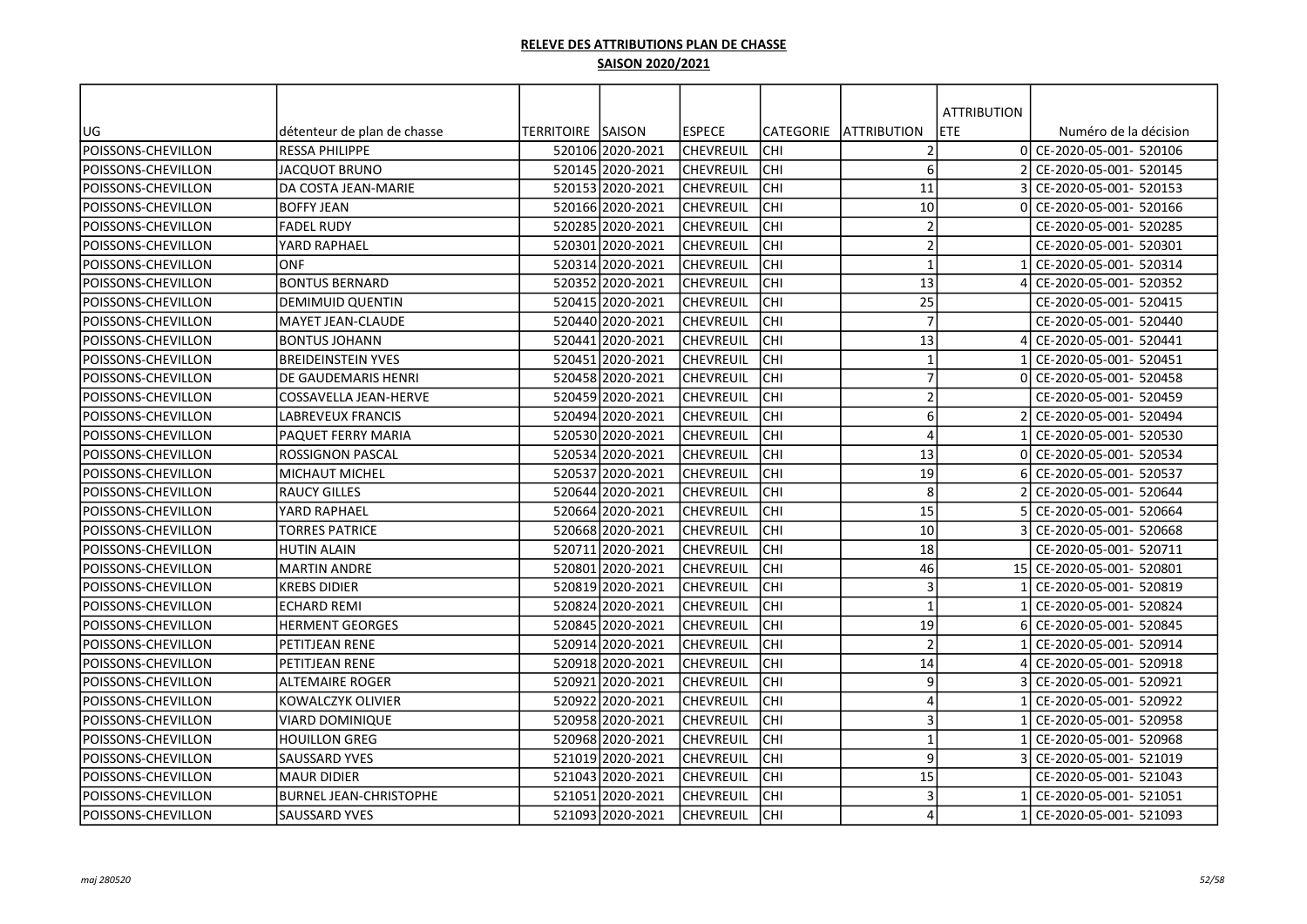| <b>ATTRIBUTION</b><br>TERRITOIRE  SAISON<br><b>IESPECE</b><br><b>CATEGORIE</b><br><b>JATTRIBUTION</b><br>ETE<br>Numéro de la décision<br>UG<br>détenteur de plan de chasse<br>POISSONS-CHEVILLON<br>15<br><b>BIGOT PHILIPPE</b><br>52109412020-2021<br>lchevreuil<br><b>CHI</b><br>CE-2020-05-001- 521094<br>POISSONS-CHEVILLON<br>521095 2020-2021<br>lchevreuil<br>CHI<br>10<br>CE-2020-05-001- 521095<br>VIARD DOMINIQUE<br>POISSONS-CHEVILLON<br>521113 2020-2021<br><b>CHEVREUIL</b><br>CHI<br>25<br>CE-2020-05-001- 521113<br>VIARD DOMINIQUE<br>8<br>CHI<br>POISSONS-CHEVILLON<br>521123 2020-2021<br><b>CHEVREUIL</b><br>CE-2020-05-001- 521123<br><b>LEFORT PHILIPPE</b><br>CHI<br>3<br>POISSONS-CHEVILLON<br><b>RICHARD PATRICE</b><br>521136 2020-2021<br> CHEVREUIL<br>CE-2020-05-001- 521136 |
|-----------------------------------------------------------------------------------------------------------------------------------------------------------------------------------------------------------------------------------------------------------------------------------------------------------------------------------------------------------------------------------------------------------------------------------------------------------------------------------------------------------------------------------------------------------------------------------------------------------------------------------------------------------------------------------------------------------------------------------------------------------------------------------------------------------|
|                                                                                                                                                                                                                                                                                                                                                                                                                                                                                                                                                                                                                                                                                                                                                                                                           |
|                                                                                                                                                                                                                                                                                                                                                                                                                                                                                                                                                                                                                                                                                                                                                                                                           |
|                                                                                                                                                                                                                                                                                                                                                                                                                                                                                                                                                                                                                                                                                                                                                                                                           |
|                                                                                                                                                                                                                                                                                                                                                                                                                                                                                                                                                                                                                                                                                                                                                                                                           |
|                                                                                                                                                                                                                                                                                                                                                                                                                                                                                                                                                                                                                                                                                                                                                                                                           |
|                                                                                                                                                                                                                                                                                                                                                                                                                                                                                                                                                                                                                                                                                                                                                                                                           |
|                                                                                                                                                                                                                                                                                                                                                                                                                                                                                                                                                                                                                                                                                                                                                                                                           |
| $\mathbf{1}$<br>521140 2020-2021<br>CHI<br>CE-2020-05-001- 521140<br>POISSONS-CHEVILLON<br>HOUILLON GREG<br> CHEVREUIL                                                                                                                                                                                                                                                                                                                                                                                                                                                                                                                                                                                                                                                                                    |
| 9<br>CHI<br>521150 2020-2021<br>CE-2020-05-001- 521150<br>POISSONS-CHEVILLON<br>JEANSON CHRISTOPHE<br> CHEVREUIL                                                                                                                                                                                                                                                                                                                                                                                                                                                                                                                                                                                                                                                                                          |
| 29<br>CHI<br><b>GIRARDOT THOMAS</b><br>521154 2020-2021<br> CHEVREUIL<br>CE-2020-05-001- 521154<br>POISSONS-CHEVILLON                                                                                                                                                                                                                                                                                                                                                                                                                                                                                                                                                                                                                                                                                     |
| CHI<br>$\overline{2}$<br>521176 2020-2021<br> CHEVREUIL<br>CE-2020-05-001- 521176<br>POISSONS-CHEVILLON<br><b>GERARD GEOFFREY</b>                                                                                                                                                                                                                                                                                                                                                                                                                                                                                                                                                                                                                                                                         |
| 13<br>CHI<br>POISSONS-CHEVILLON<br><b>BIDEAULT REMI</b><br>521186 2020-2021<br><b>CHEVREUIL</b><br>CE-2020-05-001- 521186                                                                                                                                                                                                                                                                                                                                                                                                                                                                                                                                                                                                                                                                                 |
| POISSONS-CHEVILLON<br><b>CHI</b><br>18<br>ALLEMEERSCH RENE<br>521202 2020-2021<br><b>CHEVREUIL</b><br>CE-2020-05-001- 521202                                                                                                                                                                                                                                                                                                                                                                                                                                                                                                                                                                                                                                                                              |
| 23<br>POISSONS-CHEVILLON<br><b>CHI</b><br><b>LECLERE FRANCK</b><br>521229 2020-2021<br> CHEVREUIL<br>CE-2020-05-001- 521229                                                                                                                                                                                                                                                                                                                                                                                                                                                                                                                                                                                                                                                                               |
| POISSONS-CHEVILLON<br>CHI<br>$\overline{\mathbf{1}}$<br><b>MAUR DIDIER</b><br>521235 2020-2021<br> CHEVREUIL<br>CE-2020-05-001- 521235                                                                                                                                                                                                                                                                                                                                                                                                                                                                                                                                                                                                                                                                    |
| 29<br>POISSONS-CHEVILLON<br>CHI<br><b>LAVENARDE HERVE</b><br>521240 2020-2021<br>lchevreuil<br>CE-2020-05-001- 521240                                                                                                                                                                                                                                                                                                                                                                                                                                                                                                                                                                                                                                                                                     |
| $\overline{1}$<br>POISSONS-CHEVILLON<br><b>JACQUOT BRUNO</b><br>521264 2020-2021<br>lchevreuil<br>CHI<br>CE-2020-05-001- 521264                                                                                                                                                                                                                                                                                                                                                                                                                                                                                                                                                                                                                                                                           |
| 521267 2020-2021<br>lchevreuil<br>CHI<br>$\overline{\mathbf{1}}$<br>CE-2020-05-001- 521267<br>POISSONS-CHEVILLON<br>MAIRE JEAN MICHEL                                                                                                                                                                                                                                                                                                                                                                                                                                                                                                                                                                                                                                                                     |
| 18<br><b>CHI</b><br>POISSONS-CHEVILLON<br><b>JOB LAURENT</b><br>521301 2020-2021<br>ICHEVREUIL<br>CE-2020-05-001- 521301                                                                                                                                                                                                                                                                                                                                                                                                                                                                                                                                                                                                                                                                                  |
| 5<br>CHI<br>CE-2020-05-001- 521302<br>POISSONS-CHEVILLON<br>YARD RAPHAEL<br>521302 2020-2021<br> CHEVREUIL                                                                                                                                                                                                                                                                                                                                                                                                                                                                                                                                                                                                                                                                                                |
| CHI<br>521329 2020-2021<br>$\overline{1}$<br>CE-2020-05-001- 521329<br>POISSONS-CHEVILLON<br> CHEVREUIL<br>FADEL RUDY                                                                                                                                                                                                                                                                                                                                                                                                                                                                                                                                                                                                                                                                                     |
| CHI<br>3<br>521376 2020-2021<br>POISSONS-CHEVILLON<br>YARD RAPHAEL<br><b>CHEVREUIL</b><br>CE-2020-05-001- 521376                                                                                                                                                                                                                                                                                                                                                                                                                                                                                                                                                                                                                                                                                          |
| CHI<br>$\overline{2}$<br>POISSONS-CHEVILLON<br><b>BIDEAULT REMI</b><br>521396 2020-2021<br> CHEVREUIL<br>CE-2020-05-001- 521396                                                                                                                                                                                                                                                                                                                                                                                                                                                                                                                                                                                                                                                                           |
| CHI<br>$\overline{2}$<br>POISSONS-CHEVILLON<br><b>COINSIN DENIS</b><br>521432 2020-2021<br><b>CHEVREUIL</b><br>CE-2020-05-001- 521432                                                                                                                                                                                                                                                                                                                                                                                                                                                                                                                                                                                                                                                                     |
| CHI<br>$\mathbf{1}$<br>POISSONS-CHEVILLON<br>RENAULD JEAN-PIERRE<br>521511 2020-2021<br> CHEVREUIL<br>CE-2020-05-001- 521511                                                                                                                                                                                                                                                                                                                                                                                                                                                                                                                                                                                                                                                                              |
| $\overline{7}$<br>POISSONS-CHEVILLON<br>CHI<br><b>DUMAY PHILIPPE</b><br>521526 2020-2021<br> CHEVREUIL<br>CE-2020-05-001- 521526                                                                                                                                                                                                                                                                                                                                                                                                                                                                                                                                                                                                                                                                          |
| POISSONS-CHEVILLON<br>CHI<br><b>FADEL RUDY</b><br>521540 2020-2021<br> CHEVREUIL<br>$\mathbf{1}$<br>CE-2020-05-001- 521540                                                                                                                                                                                                                                                                                                                                                                                                                                                                                                                                                                                                                                                                                |
| CHI<br>$\overline{1}$<br>POISSONS-CHEVILLON<br>PASQUIER FRANCOIS<br>521543 2020-2021<br> CHEVREUIL<br>CE-2020-05-001- 521543                                                                                                                                                                                                                                                                                                                                                                                                                                                                                                                                                                                                                                                                              |
| $\overline{2}$<br>521575 2020-2021<br><b>CHEVREUIL</b><br>CHI<br>CE-2020-05-001- 521575<br>POISSONS-CHEVILLON<br><b>DUMAY PHILIPPE</b>                                                                                                                                                                                                                                                                                                                                                                                                                                                                                                                                                                                                                                                                    |
| <b>CHI</b><br>CE-2020-05-001- 521613<br><b>POISSONS-CHEVILLON</b><br><b>MICHAUT MICHEL</b><br>521613 2020-2021<br>lchevreuil<br>$\mathbf{1}$                                                                                                                                                                                                                                                                                                                                                                                                                                                                                                                                                                                                                                                              |
| CHI<br><b>DURST SYLVAIN</b><br>521634 2020-2021<br> CHEVREUIL<br>$\mathbf{1}$<br>CE-2020-05-001- 521634<br>POISSONS-CHEVILLON                                                                                                                                                                                                                                                                                                                                                                                                                                                                                                                                                                                                                                                                             |
| CHI<br>$\overline{\mathbf{1}}$<br>POISSONS-CHEVILLON<br>LABREVEUX FRANCIS<br>521721 2020-2021<br> CHEVREUIL<br>CE-2020-05-001- 521721                                                                                                                                                                                                                                                                                                                                                                                                                                                                                                                                                                                                                                                                     |
| lсні<br>$\mathbf{1}$<br>POISSONS-CHEVILLON<br>YARD RAPHAEL<br>52173512020-2021<br> CHEVREUIL<br>CE-2020-05-001- 521735                                                                                                                                                                                                                                                                                                                                                                                                                                                                                                                                                                                                                                                                                    |
| lсні<br>COSSAVELLA JEAN-HERVE<br>521805 2020-2021<br><b>CHEVREUIL</b><br>CE-2020-05-001- 521805<br>POISSONS-CHEVILLON<br>$\mathbf{1}$                                                                                                                                                                                                                                                                                                                                                                                                                                                                                                                                                                                                                                                                     |
| POISSONS-CHEVILLON<br>521806 2020-2021<br><b>CHI</b><br>$\overline{2}$<br>CE-2020-05-001- 521806<br>PINAUD CLAUDE<br><b>CHEVREUIL</b>                                                                                                                                                                                                                                                                                                                                                                                                                                                                                                                                                                                                                                                                     |
| POISSONS-CHEVILLON<br><b>CHI</b><br>$\mathbf{1}$<br>RENAULD JEAN-PIERRE<br>521875 2020-2021<br><b>CHEVREUIL</b><br>CE-2020-05-001- 521875                                                                                                                                                                                                                                                                                                                                                                                                                                                                                                                                                                                                                                                                 |
| $\overline{\phantom{a}}$<br>POISSONS-CHEVILLON<br><b>CHI</b><br>VIARD DOMINIQUE<br>521927 2020-2021<br> CHEVREUIL<br>CE-2020-05-001- 521927                                                                                                                                                                                                                                                                                                                                                                                                                                                                                                                                                                                                                                                               |
| POISSONS-CHEVILLON<br>521961 2020-2021<br><b>CHEVREUIL</b><br><b>CHI</b><br>16<br>CE-2020-05-001- 521961<br>THILLY GERARD                                                                                                                                                                                                                                                                                                                                                                                                                                                                                                                                                                                                                                                                                 |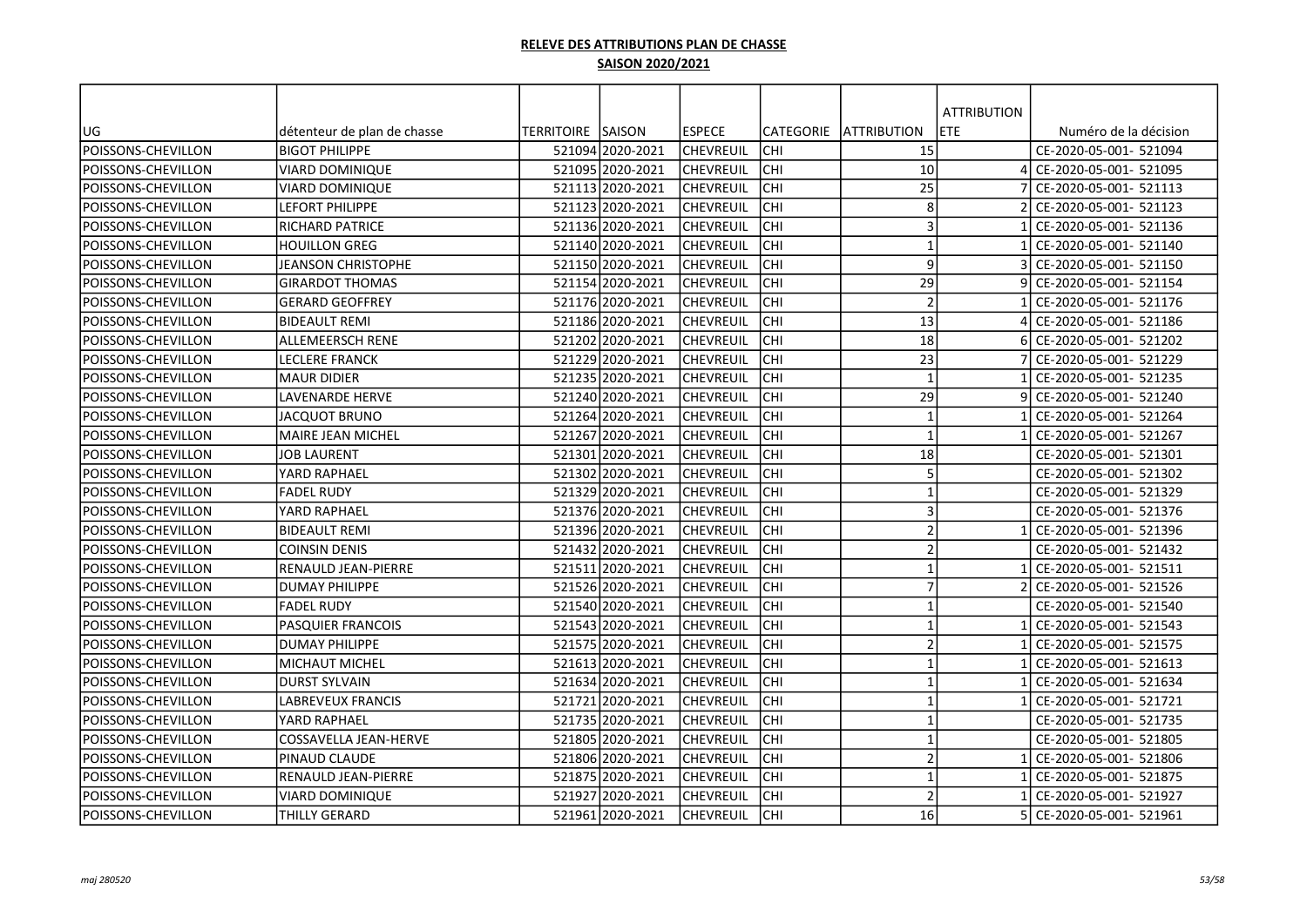|                                 |                                |                   |                  |                  |                   |                    | <b>ATTRIBUTION</b> |                           |
|---------------------------------|--------------------------------|-------------------|------------------|------------------|-------------------|--------------------|--------------------|---------------------------|
| lug                             | détenteur de plan de chasse    | <b>TERRITOIRE</b> | <b>ISAISON</b>   | <b>IESPECE</b>   | <b>ICATEGORIE</b> | <b>ATTRIBUTION</b> | <b>IETE</b>        | Numéro de la décision     |
| <b>POISSONS-CHEVILLON</b>       | <b>ISPINDLER CEDRIC</b>        |                   | 52196712020-2021 | <b>CHEVREUIL</b> | <b>ICHI</b>       |                    |                    | 5 CE-2020-05-001- 521967  |
| <b>POISSONS-CHEVILLON</b>       | THILLY GERARD                  |                   | 521968 2020-2021 | ICHEVREUIL       | ICHI              | 12                 |                    | 4 CE-2020-05-001- 521968  |
| <b>IPOISSONS-CHEVILLON</b>      | <b>IDAVENET LESLIE</b>         |                   | 521989 2020-2021 | ICHEVREUIL       | <b>ICHI</b>       |                    |                    | l CE-2020-05-001- 521989  |
| <b>POISSONS-CHEVILLON</b>       | lYARD RAPHAEL                  |                   | 521994 2020-2021 | ICHEVREUIL       | ICHI              |                    |                    | l CE-2020-05-001- 521994) |
| <b>POISSONS-CHEVILLON</b>       | <b>IRAUCY GILLES</b>           |                   | 522000 2020-2021 | <b>CHEVREUIL</b> | <b>ICHI</b>       |                    |                    | l CE-2020-05-001- 522000  |
| <b>POISSONS-CHEVILLON</b>       | <b>IREGNAULT SEVERINE</b>      |                   | 522023 2020-2021 | <b>CHEVREUIL</b> | <b>CHI</b>        |                    |                    | 2 CE-2020-05-001- 522023  |
| <b>POISSONS-CHEVILLON</b>       | <b>IBURNEL JEAN-CHRISTOPHE</b> |                   | 522940 2020-2021 | ICHEVREUIL       | <b>CHI</b>        |                    |                    | I CE-2020-05-001- 522940  |
| <b>POISSONS-CHEVILLON</b>       | <b>ILE MAIRE</b>               |                   | 522991 2020-2021 | ICHEVREUIL       | ICHI              |                    |                    | CE-2020-05-001- 522991    |
| <b>POISSONS-CHEVILLON</b>       | <b>IDEMASSEY JEAN-LOUIS</b>    |                   | 523015 2020-2021 | <b>CHEVREUIL</b> | <b>ICHI</b>       |                    |                    | 2 CE-2020-05-001- 523015  |
| <b>POISSONS-CHEVILLON</b>       | <b>IMERCIER DOMINIQUE</b>      |                   | 523162 2020-2021 | ICHEVREUIL       | <b>ICHI</b>       | 20                 |                    | 6 CE-2020-05-001- 523162  |
| <b>Total POISSONS-CHEVILLON</b> |                                |                   |                  |                  |                   | 670                | 170                |                           |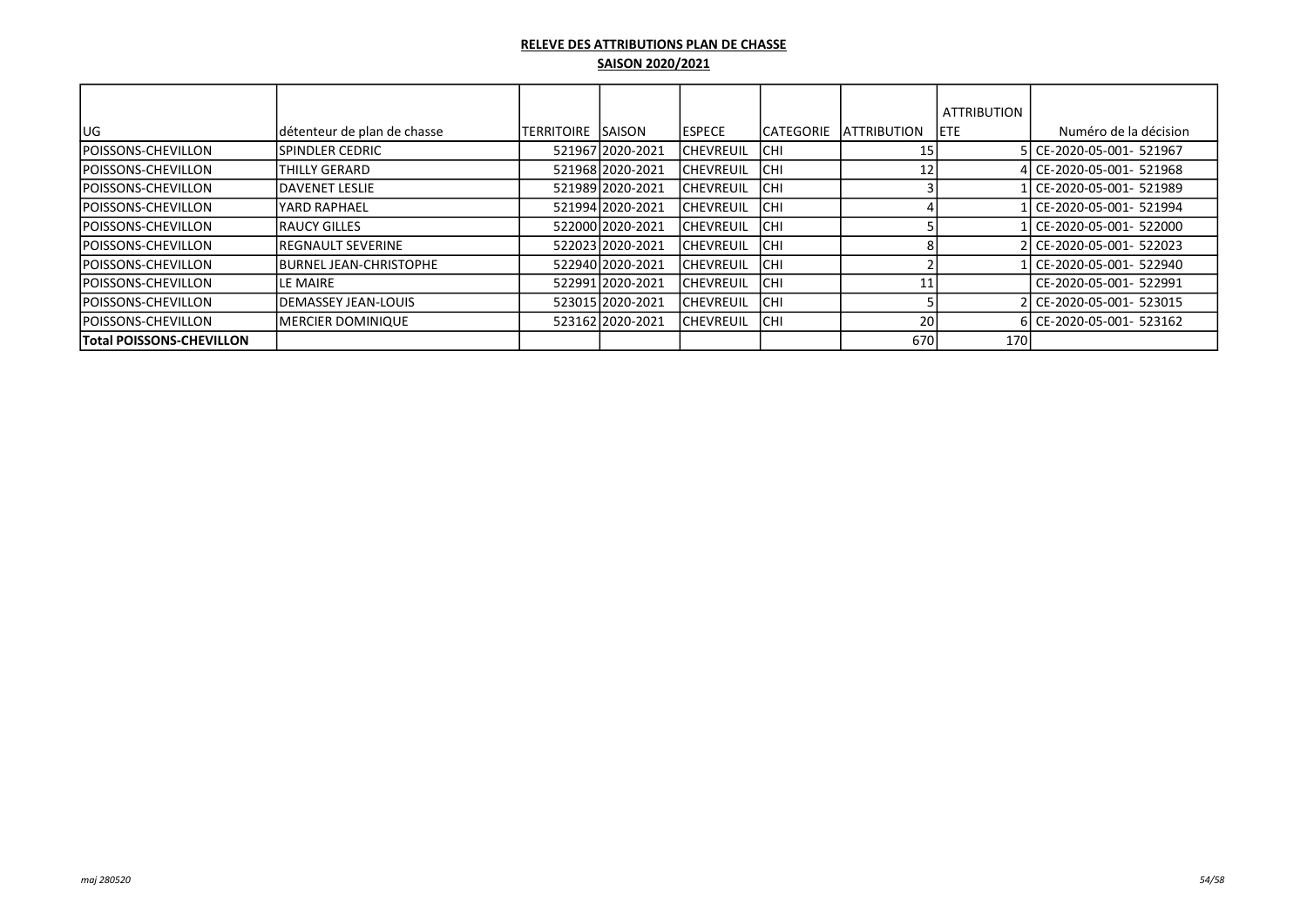|                              |                                |                    |                  |                  |            |                     | <b>ATTRIBUTION</b> |                           |
|------------------------------|--------------------------------|--------------------|------------------|------------------|------------|---------------------|--------------------|---------------------------|
| UG                           | détenteur de plan de chasse    | TERRITOIRE  SAISON |                  | lespece          | ICATEGORIE | <b>LATTRIBUTION</b> | ETE                | Numéro de la décision     |
| lpoissons-cul du cerf        | <b>GRAILLOT PHILIPPE</b>       |                    | 520073 2020-2021 | <b>CHEVREUIL</b> | <b>CHI</b> | 6                   |                    | CE-2020-05-001- 520073    |
| lpoissons-cul du cerf        | <b>REYREN FRANCIS</b>          |                    | 520129 2020-2021 | lchevreuil       | Існі       | 6                   |                    | CE-2020-05-001- 520129    |
| lpoissons-cul du cerf        | <b>ROUFF ANDRE</b>             |                    | 520169 2020-2021 | <b>CHEVREUIL</b> | Існі       |                     |                    | CE-2020-05-001- 520169    |
| <b>POISSONS-CUL DU CERF</b>  | <b>DADER CYRIL</b>             |                    | 520455 2020-2021 | lchevreuil       | Існі       | 16                  |                    | 5 CE-2020-05-001- 520455  |
| lpoissons-cul du cerf        | <b>ONF</b>                     |                    | 520471 2020-2021 | lchevreuil       | Існі       | 16                  |                    | 5 CE-2020-05-001- 520471  |
| lpoissons-cul du cerf        | <b>RESSA PHILIPPE</b>          |                    |                  |                  | Існі       | 5                   |                    | CE-2020-05-001- 520507    |
|                              |                                |                    | 520507 2020-2021 | <b>CHEVREUIL</b> |            |                     |                    |                           |
| POISSONS-CUL DU CERF         | POILPRE DIDIER                 |                    | 520622 2020-2021 | <b>CHEVREUIL</b> | Існі       | 6                   |                    | CE-2020-05-001- 520622    |
| lpoissons-cul du cerf        | <b>CRUCIFIX VANESSA</b>        |                    | 520768 2020-2021 | <b>CHEVREUIL</b> | Існі       | 3                   |                    | CE-2020-05-001- 520768    |
| lpoissons-cul du cerf        | <b>FAQUET PATRICK</b>          |                    | 520785 2020-2021 | lchevreuil       | Існі       | 18                  |                    | 6 CE-2020-05-001- 520785  |
| lpoissons-cul du cerf        | <b>COURTEAUX GUY</b>           |                    | 520943 2020-2021 | lchevreuil       | Існі       | 26                  |                    | 8 CE-2020-05-001- 520943  |
| lpoissons-cul du cerf        | POILPRE DIDIER                 |                    | 520977 2020-2021 | <b>CHEVREUIL</b> | Існі       | 21                  |                    | 7 CE-2020-05-001- 520977  |
| lpoissons-cul du cerf        | <b>LEBERT JEAN-MARIE</b>       |                    | 521053 2020-2021 | lchevreuil       | Існі       | 34                  | 11                 | CE-2020-05-001- 521053    |
| lpoissons-cul du cerf        | ARMAND DIDIER                  |                    | 52105812020-2021 | lchevreuil       | Існі       |                     |                    | l CE-2020-05-001- 521058  |
| lpoissons-cul du cerf        | JACQUIEZ JEAN                  |                    | 521159 2020-2021 | <b>CHEVREUIL</b> | lсні       | 28                  |                    | 8 CE-2020-05-001- 521159  |
| <b>POISSONS-CUL DU CERF</b>  | <b>COURTEAUX RICHARD</b>       |                    | 521185 2020-2021 | <b>CHEVREUIL</b> | CHI        | 25                  |                    | CE-2020-05-001- 521185    |
| lpoissons-cul du cerf        | <b>TROMMENSCHLAGER SYLVAIN</b> |                    | 521282 2020-2021 | <b>CHEVREUIL</b> | Існі       | 44                  |                    | 14 CE-2020-05-001- 521282 |
| lpoissons-cul du cerf        | IVOLOT ALAIN                   |                    | 521498 2020-2021 | <b>CHEVREUIL</b> | Існі       | $\overline{2}$      |                    | CE-2020-05-001- 521498    |
| <b>POISSONS-CUL DU CERF</b>  | <b>GOUVENOT FREDERIC</b>       |                    | 521627 2020-2021 | lchevreuil       | <b>CHI</b> |                     |                    | CE-2020-05-001- 521627    |
| lpoissons-cul du cerf        | <b>SIMONOT YVES</b>            |                    | 521812 2020-2021 | <b>CHEVREUIL</b> | <b>CHI</b> |                     |                    | CE-2020-05-001- 521812    |
| lpoissons-cul du cerf        | JACQUIEZ JEAN                  |                    | 521816 2020-2021 | <b>CHEVREUIL</b> | Існі       |                     |                    | CE-2020-05-001- 521816    |
| <b>IPOISSONS-CUL DU CERF</b> | <b>COURTEAUX RICHARD</b>       |                    | 521873 2020-2021 | lchevreuil       | Існі       |                     |                    | CE-2020-05-001- 521873    |
| lpoissons-cul du cerf        | <b>POLLIOT ROBERT</b>          |                    | 521981 2020-2021 | lchevreuil       | Існі       | 6                   |                    | CE-2020-05-001- 521981    |
| lpoissons-cul du cerf        | <b>GUERRE GERALD</b>           |                    | 522944 2020-2021 | <b>CHEVREUIL</b> | Існі       | 28                  |                    | 9 CE-2020-05-001- 522944  |
| lpoissons-cul du cerf        | <b>HUET MAXIME</b>             |                    | 523151 2020-2021 | lchevreuil       | Існі       |                     |                    | CE-2020-05-001- 523151    |
| Total POISSONS-CUL DU CERF   |                                |                    |                  |                  |            | 296                 | 89                 |                           |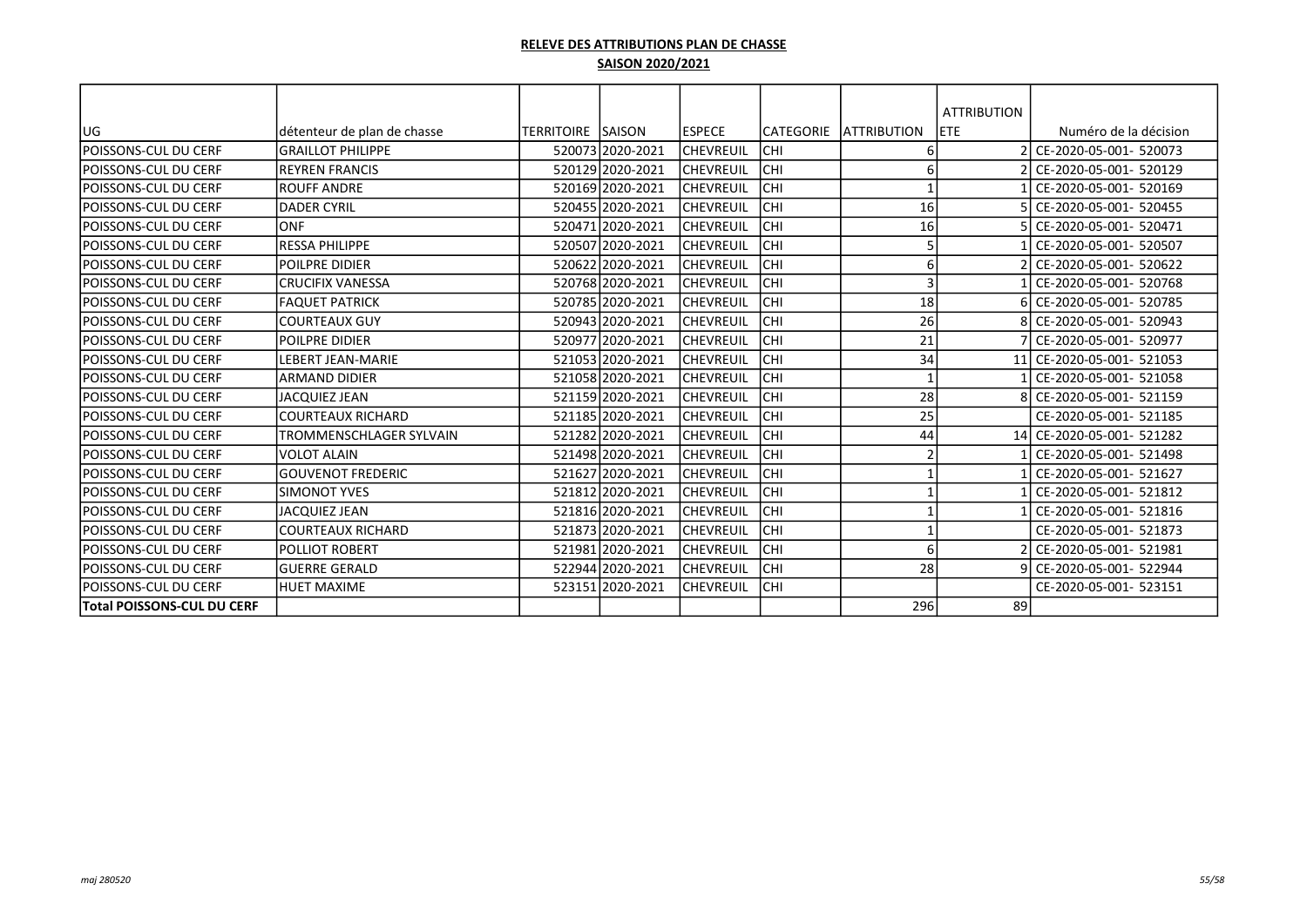|              |                                |                           |                  |                  |                  |                         | <b>ATTRIBUTION</b> |                        |
|--------------|--------------------------------|---------------------------|------------------|------------------|------------------|-------------------------|--------------------|------------------------|
| UG           | détenteur de plan de chasse    | <b>TERRITOIRE ISAISON</b> |                  | lespece          | <b>CATEGORIE</b> | <b>JATTRIBUTION</b>     | <b>ETE</b>         | Numéro de la décision  |
| POISSONS-GIC | <b>SEGARD PIERRE</b>           |                           | 520029 2020-2021 | <b>CHEVREUIL</b> | <b>CHI</b>       | Δ                       |                    | CE-2020-05-001- 520029 |
| POISSONS-GIC | <b>MAZELIN THIERRY</b>         |                           | 520076 2020-2021 | <b>CHEVREUIL</b> | CHI              | 3                       |                    | CE-2020-05-001- 520076 |
| POISSONS-GIC | <b>MENETRIER PASCAL</b>        |                           | 520083 2020-2021 | CHEVREUIL        | CHI              | 10                      |                    | CE-2020-05-001- 520083 |
| POISSONS-GIC | <b>GODARD BRUNO</b>            |                           | 520095 2020-2021 | <b>CHEVREUIL</b> | CHI              | $\mathbf{1}$            |                    | CE-2020-05-001- 520095 |
| POISSONS-GIC | SENGER MICHEL                  |                           | 520102 2020-2021 | <b>CHEVREUIL</b> | CHI              | 11                      |                    | CE-2020-05-001- 520102 |
| POISSONS-GIC | <b>DAOUZE GILLES</b>           |                           | 520118 2020-2021 | CHEVREUIL        | CHI              | 27                      |                    | CE-2020-05-001- 520118 |
| POISSONS-GIC | <b>GARNIER DENIS</b>           |                           | 520125 2020-2021 | <b>CHEVREUIL</b> | CHI              | $\overline{\mathbf{3}}$ |                    | CE-2020-05-001- 520125 |
| POISSONS-GIC | MONTAGNE JEAN-MARIE            |                           | 520137 2020-2021 | CHEVREUIL        | CHI              | 77                      | 25                 | CE-2020-05-001- 520137 |
| POISSONS-GIC | <b>MALINGRE CLAUDE</b>         |                           | 520144 2020-2021 | <b>CHEVREUIL</b> | lсні             | 43                      | 14                 | CE-2020-05-001- 520144 |
| POISSONS-GIC | COLLIN REMY                    |                           | 520201 2020-2021 | lchevreuil       | CHI              | 6                       |                    | CE-2020-05-001- 520201 |
| POISSONS-GIC | <b>MARTEL FLORENT</b>          |                           | 520208 2020-2021 | <b>CHEVREUIL</b> | <b>CHI</b>       | 3                       |                    | CE-2020-05-001- 520208 |
| POISSONS-GIC | SIMONNET FRANCIS               |                           | 520246 2020-2021 | <b>CHEVREUIL</b> | CHI              | $\Delta$                |                    | CE-2020-05-001- 520246 |
| POISSONS-GIC | <b>GRODARD BERNARD</b>         |                           | 520338 2020-2021 | <b>CHEVREUIL</b> | CHI              | 11                      |                    | CE-2020-05-001- 520338 |
| POISSONS-GIC | SAUER XAVIER                   |                           | 520344 2020-2021 | CHEVREUIL        | CHI              | 5                       |                    | CE-2020-05-001- 520344 |
| POISSONS-GIC | <b>VINCENT OLIVIER</b>         |                           | 520349 2020-2021 | CHEVREUIL        | CHI              | 14                      |                    | CE-2020-05-001- 520349 |
| POISSONS-GIC | ROYER NICOLAS                  |                           | 520497 2020-2021 | <b>CHEVREUIL</b> | CHI              | 26                      |                    | CE-2020-05-001- 520497 |
| POISSONS-GIC | <b>GAUDRON HUGUES</b>          |                           | 520501l2020-2021 | lchevreuil       | CHI              | $\overline{\mathbf{1}}$ |                    | CE-2020-05-001- 520501 |
| POISSONS-GIC | ROZE BRUNO                     |                           | 520509 2020-2021 | CHEVREUIL        | CHI              | 8                       |                    | CE-2020-05-001- 520509 |
| POISSONS-GIC | ROZE BRUNO                     |                           | 520529 2020-2021 | CHEVREUIL        | CHI              | 11                      |                    | CE-2020-05-001- 520529 |
| POISSONS-GIC | <b>DESVOY CYRILLE</b>          |                           | 520545 2020-2021 | CHEVREUIL        | CHI              | $\overline{\mathbf{3}}$ |                    | CE-2020-05-001- 520545 |
| POISSONS-GIC | <b>DEPOISSON FREDERIC</b>      |                           | 52055612020-2021 | lchevreuil       | CHI              | 36                      |                    | CE-2020-05-001- 520556 |
| POISSONS-GIC | <b>MONTAGNE LUDOVIC</b>        |                           | 520582 2020-2021 | <b>CHEVREUIL</b> | CHI              | $\overline{1}$          |                    | CE-2020-05-001- 520582 |
| POISSONS-GIC | <b>MASSON DOMINIQUE</b>        |                           | 520616 2020-2021 | lchevreuil       | lсні             | 22                      |                    | CE-2020-05-001- 520616 |
| POISSONS-GIC | THILLY GERARD                  |                           | 520677 2020-2021 | <b>CHEVREUIL</b> | CHI              | 9                       |                    | CE-2020-05-001- 520677 |
| POISSONS-GIC | ROBIN CEDRIC                   |                           | 520739 2020-2021 | CHEVREUIL        | CHI              | $\overline{1}$          |                    | CE-2020-05-001- 520739 |
| POISSONS-GIC | <b>FABER FRANCOIS</b>          |                           | 520746 2020-2021 | CHEVREUIL        | CHI              | 35                      | 11                 | CE-2020-05-001- 520746 |
| POISSONS-GIC | <b>FISCHER PIERRE-HENRI</b>    |                           | 520747 2020-2021 | <b>CHEVREUIL</b> | CHI              | 42                      | 14                 | CE-2020-05-001- 520747 |
| POISSONS-GIC | <b>BERNASCONI-ROUX CHARLES</b> |                           | 52075812020-2021 | CHEVREUIL        | CHI              | 12                      |                    | CE-2020-05-001- 520758 |
| POISSONS-GIC | <b>FEVRE PHILIPPE</b>          |                           | 520765 2020-2021 | CHEVREUIL        | CHI              | 25                      |                    | CE-2020-05-001- 520765 |
| POISSONS-GIC | LE MAIRE                       |                           | 520783 2020-2021 | CHEVREUIL        | CHI              | $\overline{2}$          |                    | CE-2020-05-001- 520783 |
| POISSONS-GIC | <b>WEBER PAUL</b>              |                           | 520798 2020-2021 | CHEVREUIL        | lсні             | 11                      |                    | CE-2020-05-001- 520798 |
| POISSONS-GIC | <b>GEOFFRIN JEAN-FRANCOIS</b>  |                           | 520816 2020-2021 | <b>CHEVREUIL</b> | lсні             | 29                      |                    | CE-2020-05-001- 520816 |
| POISSONS-GIC | RICCETTI PASCAL                |                           | 520841 2020-2021 | CHEVREUIL        | CHI              | $\mathbf{1}$            |                    | CE-2020-05-001- 520841 |
| POISSONS-GIC | RICCETTI PASCAL                |                           | 520841 2020-2021 | <b>CHEVREUIL</b> | <b>CHI</b>       | $\overline{\mathbf{1}}$ |                    | CE-2020-05-001- 520841 |
| POISSONS-GIC | JACQUIER REMY                  |                           | 520842 2020-2021 | CHEVREUIL        | CHI              | 23                      |                    | CE-2020-05-001- 520842 |
| POISSONS-GIC | <b>BOUVIER JEAN-MARIE</b>      |                           | 520852 2020-2021 | <b>CHEVREUIL</b> | <b>CHI</b>       | $\mathbf{1}$            |                    | CE-2020-05-001- 520852 |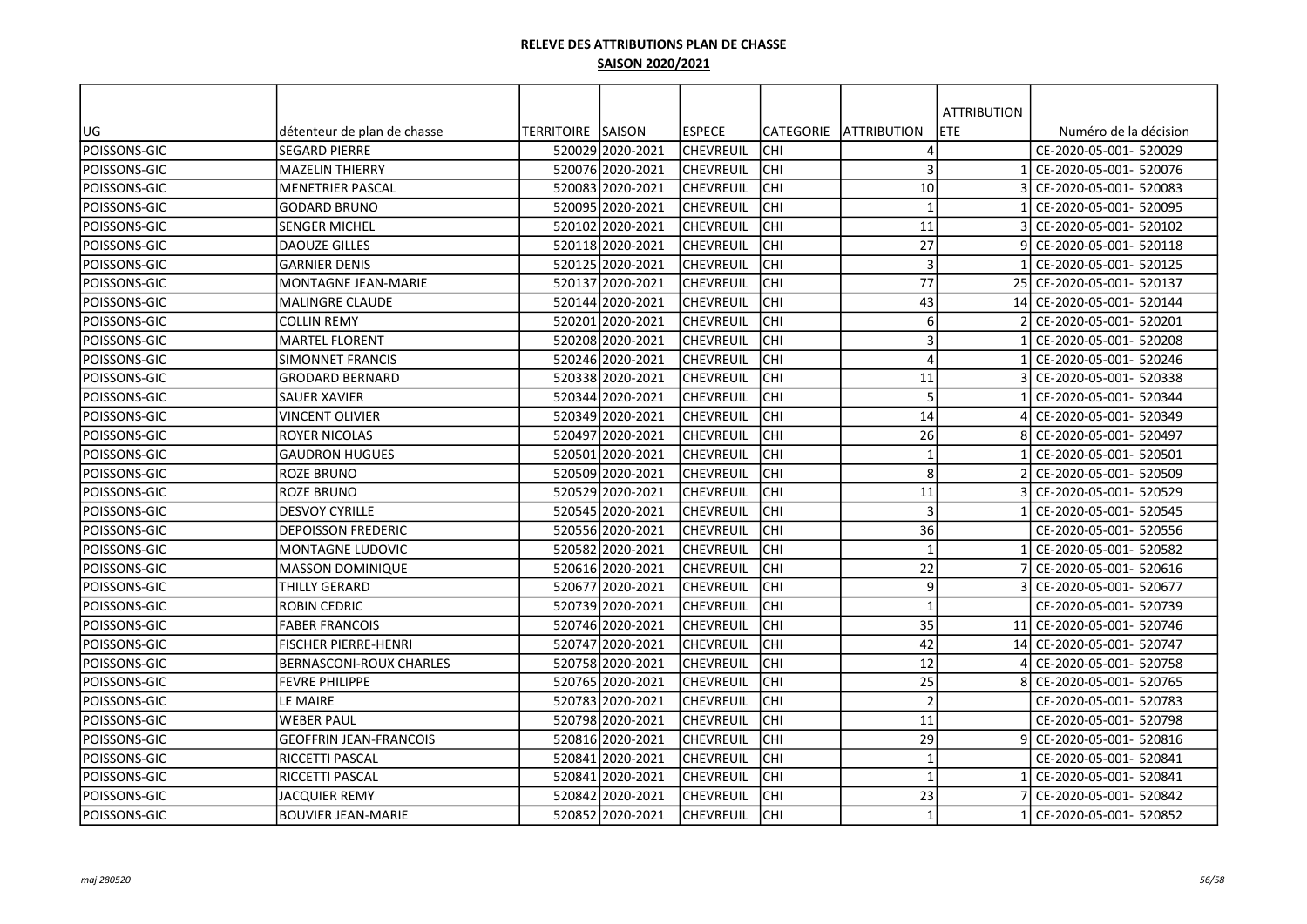|                           |                             |                    |                  |                  |                  |                     | <b>ATTRIBUTION</b> |                           |
|---------------------------|-----------------------------|--------------------|------------------|------------------|------------------|---------------------|--------------------|---------------------------|
| UG                        | détenteur de plan de chasse | TERRITOIRE  SAISON |                  | <b>IESPECE</b>   | <b>CATEGORIE</b> | <b>JATTRIBUTION</b> | ETE                | Numéro de la décision     |
| POISSONS-GIC              | <b>BLANCHART CHRISTIAN</b>  |                    | 52086512020-2021 | lchevreuil       | <b>CHI</b>       | $\mathbf 1$         |                    | CE-2020-05-001- 520865    |
| POISSONS-GIC              | <b>GAUTIER JEAN-LOUIS</b>   |                    | 520873 2020-2021 | lchevreuil       | CHI              | $\mathbf{1}$        |                    | CE-2020-05-001- 520873    |
| POISSONS-GIC              | <b>MAUCOURT SERGE</b>       |                    | 520888 2020-2021 | <b>CHEVREUIL</b> | CHI              | $\mathbf{1}$        |                    | CE-2020-05-001- 520888    |
| POISSONS-GIC              | <b>GRODARD BERNARD</b>      |                    | 520981 2020-2021 | <b>CHEVREUIL</b> | CHI              | $\mathbf 1$         |                    | CE-2020-05-001- 520981    |
| POISSONS-GIC              | <b>WEBER PAUL</b>           |                    | 52098512020-2021 | CHEVREUIL        | CHI              | $\mathbf{1}$        |                    | CE-2020-05-001- 520985    |
| POISSONS-GIC              | MENETRIER PASCAL            |                    | 52099612020-2021 | CHEVREUIL        | CHI              | 40                  |                    | 13 CE-2020-05-001- 520996 |
| POISSONS-GIC              | NOEL JEAN-CLAUDE            |                    | 521017 2020-2021 | CHEVREUIL        | CHI              | $\overline{7}$      |                    | CE-2020-05-001- 521017    |
| POISSONS-GIC              | <b>MASSON DOMINIQUE</b>     |                    | 521024 2020-2021 | CHEVREUIL        | CHI              | 24                  |                    | CE-2020-05-001- 521024    |
| POISSONS-GIC              | LAURENT MICHEL              |                    | 521156 2020-2021 | CHEVREUIL        | CHI              | $\overline{2}$      |                    | CE-2020-05-001- 521156    |
| POISSONS-GIC              | VAGNERRE LAURENT            |                    | 521171 2020-2021 | <b>CHEVREUIL</b> | CHI              | $\overline{7}$      |                    | CE-2020-05-001- 521171    |
| POISSONS-GIC              | LORIN JANY                  |                    | 521174 2020-2021 | ICHEVREUIL       | <b>CHI</b>       | $\overline{2}$      |                    | CE-2020-05-001- 521174    |
| POISSONS-GIC              | <b>GAUNEE JACKY</b>         |                    | 521200 2020-2021 | CHEVREUIL        | <b>CHI</b>       | 15                  |                    | CE-2020-05-001- 521200    |
| POISSONS-GIC              | <b>SCHOINDRE MICHAEL</b>    |                    | 521215 2020-2021 | CHEVREUIL        | CHI              | $\overline{3}$      |                    | CE-2020-05-001- 521215    |
| POISSONS-GIC              | <b>DUMAY PHILIPPE</b>       |                    | 52127612020-2021 | lchevreuil       | CHI              | 4                   |                    | CE-2020-05-001- 521276    |
| POISSONS-GIC              | JACQUE DANIEL               |                    | 521368 2020-2021 | lchevreuil       | CHI              | $\overline{2}$      |                    | CE-2020-05-001- 521368    |
| POISSONS-GIC              | THILLY GERARD               |                    | 521369 2020-2021 | lchevreuil       | CHI              | $\mathbf{1}$        |                    | CE-2020-05-001- 521369    |
| POISSONS-GIC              | <b>GRODARD BERNARD</b>      |                    | 521480 2020-2021 | ICHEVREUIL       | CHI              | $\mathbf{1}$        |                    | CE-2020-05-001- 521480    |
| POISSONS-GIC              | <b>GIRARDOT THOMAS</b>      |                    | 52148512020-2021 | lchevreuil       | CHI              | $\mathbf{1}$        |                    | CE-2020-05-001- 521485    |
| POISSONS-GIC              | <b>BAILLY VINCENT</b>       |                    | 521566 2020-2021 | CHEVREUIL        | CHI              | 5                   |                    | CE-2020-05-001- 521566    |
| POISSONS-GIC              | VINCENT FERDINAND           |                    | 521567 2020-2021 | <b>CHEVREUIL</b> | CHI              | $\overline{2}$      |                    | CE-2020-05-001- 521567    |
| POISSONS-GIC              | <b>BERNARD VINCENT</b>      |                    | 521592 2020-2021 | CHEVREUIL        | CHI              | $\mathbf{1}$        |                    | CE-2020-05-001- 521592    |
| POISSONS-GIC              | <b>CAZIN PHILIPPE</b>       |                    | 521635 2020-2021 | <b>CHEVREUIL</b> | CHI              | $\mathbf{1}$        |                    | CE-2020-05-001- 521635    |
| POISSONS-GIC              | WEBER PAUL                  |                    | 521638 2020-2021 | CHEVREUIL        | CHI              | $\mathbf{3}$        |                    | CE-2020-05-001- 521638    |
| POISSONS-GIC              | <b>MANZONI DOMINIQUE</b>    |                    | 521741 2020-2021 | CHEVREUIL        | CHI              | 36                  |                    | 12 CE-2020-05-001- 521741 |
| POISSONS-GIC              | <b>MONTAGNE LUDOVIC</b>     |                    | 52174512020-2021 | lchevreuil       | CHI              | $\overline{A}$      |                    | CE-2020-05-001- 521745    |
| POISSONS-GIC              | <b>GRODARD BERNARD</b>      |                    | 521748 2020-2021 | <b>CHEVREUIL</b> | CHI              | $\overline{1}$      |                    | CE-2020-05-001- 521748    |
| POISSONS-GIC              | <b>BOUVIER JEAN-MARIE</b>   |                    | 521810 2020-2021 | <b>CHEVREUIL</b> | CHI              | $\mathbf{1}$        |                    | CE-2020-05-001- 521810    |
| <b>POISSONS-GIC</b>       | <b>LEBERT JEAN-MARIE</b>    |                    | 521911 2020-2021 | lchevreuil       | <b>CHI</b>       | 21                  |                    | CE-2020-05-001- 521911    |
| POISSONS-GIC              | <b>NOEL JEAN-CLAUDE</b>     |                    | 521916 2020-2021 | CHEVREUIL        | CHI              | 11                  |                    | CE-2020-05-001- 521916    |
| POISSONS-GIC              | <b>SIMONNET FRANCIS</b>     |                    | 521957 2020-2021 | CHEVREUIL        | CHI              | 8                   |                    | CE-2020-05-001- 521957    |
| POISSONS-GIC              | <b>GIRARDOT JEAN-MARIE</b>  |                    | 522073 2020-2021 | CHEVREUIL        | lсні             | 23                  |                    | CE-2020-05-001- 522073    |
| POISSONS-GIC              | SPINDLER CEDRIC             |                    | 522074 2020-2021 | <b>CHEVREUIL</b> | lсні             | $\mathbf{3}$        |                    | CE-2020-05-001- 522074    |
| POISSONS-GIC              | ARCHINARD BRUNO             |                    | 522242 2020-2021 | <b>CHEVREUIL</b> | <b>CHI</b>       | $\overline{7}$      |                    | CE-2020-05-001- 522242    |
| POISSONS-GIC              | ARCHINARD BRUNO             |                    | 522254 2020-2021 | <b>CHEVREUIL</b> | <b>CHI</b>       | $\overline{2}$      |                    | CE-2020-05-001- 522254    |
| POISSONS-GIC              | GIRARDOT JEAN-MARIE         |                    | 522511 2020-2021 | CHEVREUIL        | <b>CHI</b>       | $\mathcal{I}$       |                    | CE-2020-05-001- 522511    |
| <b>Total POISSONS-GIC</b> |                             |                    |                  |                  |                  | 767                 | 225                |                           |